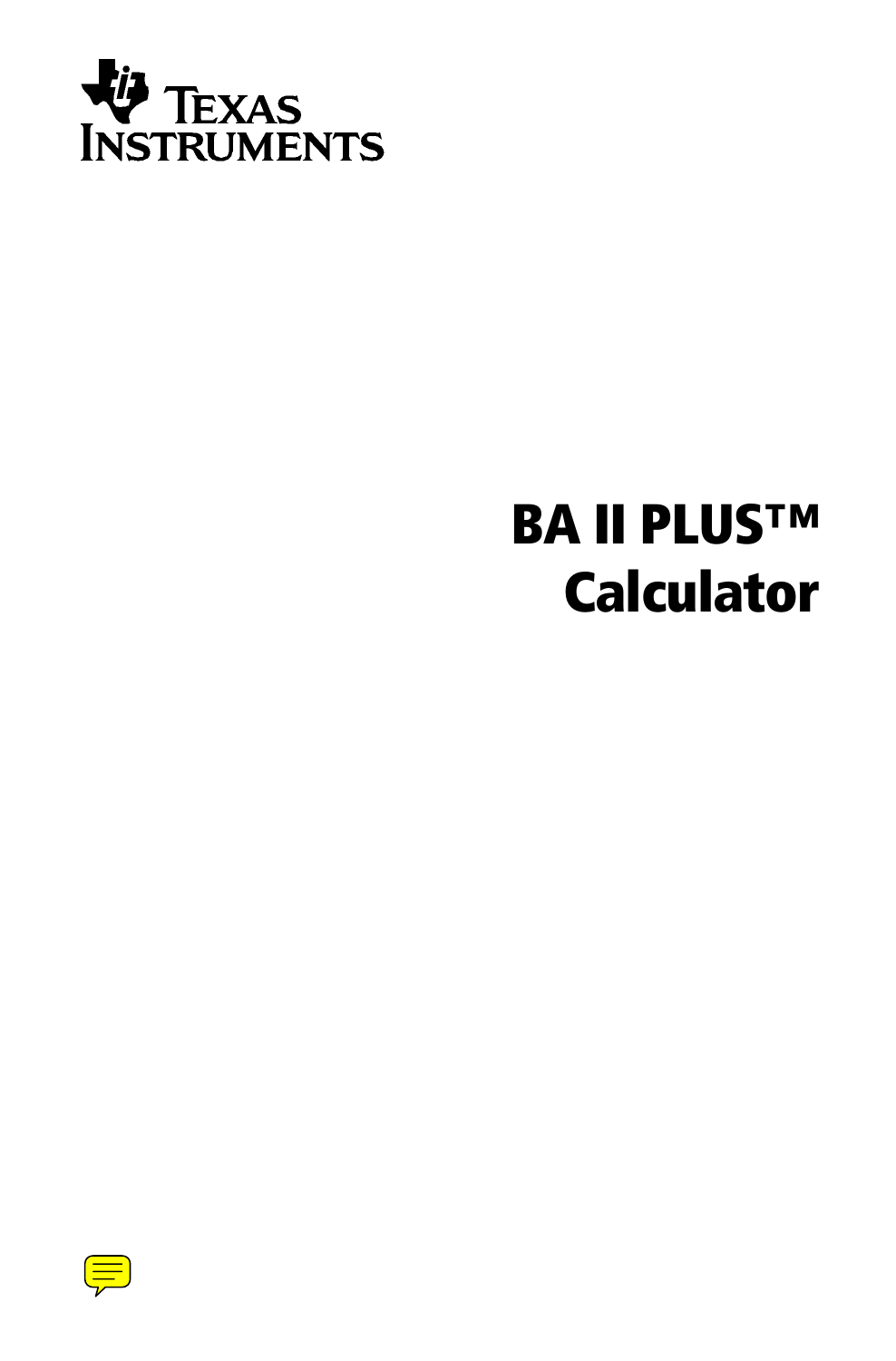# <span id="page-1-0"></span>*Important Information*

Texas Instruments makes no warranty, either express or implied, including but not limited to any implied warranties of merchantability and fitness for a particular purpose, regarding any programs or book materials and makes such materials available solely on an "as-is" basis. In no event shall Texas Instruments be liable to anyone for special, collateral, incidental, or consequential damages in connection with or arising out of the purchase or use of these materials, and the sole and exclusive liability of Texas Instruments, regardless of the form of action, shall not exceed the purchase price of this product. Moreover, Texas Instruments shall not be liable for any claim of any kind whatsoever against the use of these materials by any other party.

## <span id="page-1-1"></span>*USA FCC Information Concerning Radio Frequency Interference*

This equipment has been tested and found to comply with the limits for a Class B digital device, pursuant to Part 15 of the FCC rules. These limits are designed to provide reasonable protection against harmful interference in a residential installation. This equipment generates, uses, and can radiate radio frequency energy and, if not installed and used in accordance with the instructions, may cause harmful interference to radio communications. However, there is no guarantee that interference will not occur in a particular installation.

If this equipment does cause harmful interference to radio or television reception, which can be determined by turning the equipment off and on, you can try to correct the interference by one or more of the following measures:

- Reorient or relocate the receiving antenna.
- Increase the separation between the equipment and receiver.
- Connect the equipment into an outlet on a circuit different from that to which the receiver is connected.
- Consult the dealer or an experienced radio/television technician for help.

Caution: Any changes or modifications to this equipment not expressly approved by Texas Instruments may void your authority to operate the equipment.

© 2005 Texas Instruments Incorporated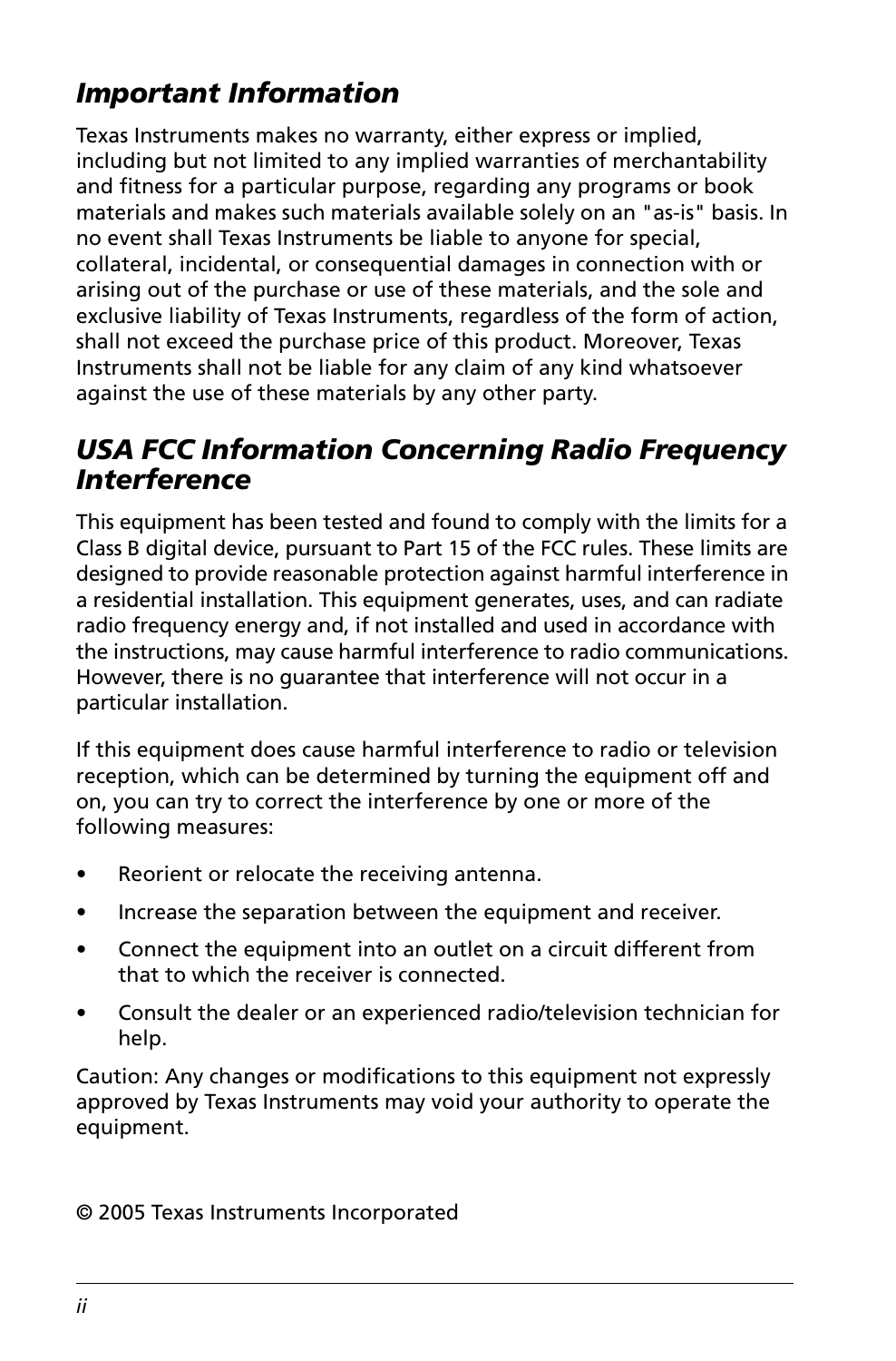# **Contents**

|   | USA FCC Information Concerning Radio Frequency Interferenceii                                                            |  |
|---|--------------------------------------------------------------------------------------------------------------------------|--|
| 1 |                                                                                                                          |  |
|   |                                                                                                                          |  |
|   |                                                                                                                          |  |
|   |                                                                                                                          |  |
|   |                                                                                                                          |  |
|   |                                                                                                                          |  |
|   |                                                                                                                          |  |
|   |                                                                                                                          |  |
|   |                                                                                                                          |  |
|   |                                                                                                                          |  |
|   |                                                                                                                          |  |
|   |                                                                                                                          |  |
|   | Using Worksheets: Tools for Financial Solutions  15                                                                      |  |
| 2 | Time-Value-of-Money and Amortization Worksheets21                                                                        |  |
|   | TVM and Amortization Worksheet Variables 22                                                                              |  |
|   |                                                                                                                          |  |
|   |                                                                                                                          |  |
|   |                                                                                                                          |  |
|   | Examples: Computing Basic Loan Payments  27                                                                              |  |
|   |                                                                                                                          |  |
|   | Example: Computing Present Value in Annuities 29                                                                         |  |
|   | Example: Computing Perpetual Annuities 30                                                                                |  |
|   | Example: Computing Present Value of Variable Cash Flows  31<br>Example: Computing Present Value of a Lease With Residual |  |
|   |                                                                                                                          |  |
|   | Example: Computing Other Monthly Payments 34                                                                             |  |
|   |                                                                                                                          |  |
|   | Example: Computing Amount to Borrow and Down Payment. 36                                                                 |  |
|   | Example: Computing Regular Deposits for a Specified Future                                                               |  |
|   |                                                                                                                          |  |
|   | Example: Computing Payments and Generating an Amortization                                                               |  |
|   |                                                                                                                          |  |
|   | Example: Computing Payment, Interest, and Loan Balance After                                                             |  |
|   |                                                                                                                          |  |
| 3 |                                                                                                                          |  |
|   |                                                                                                                          |  |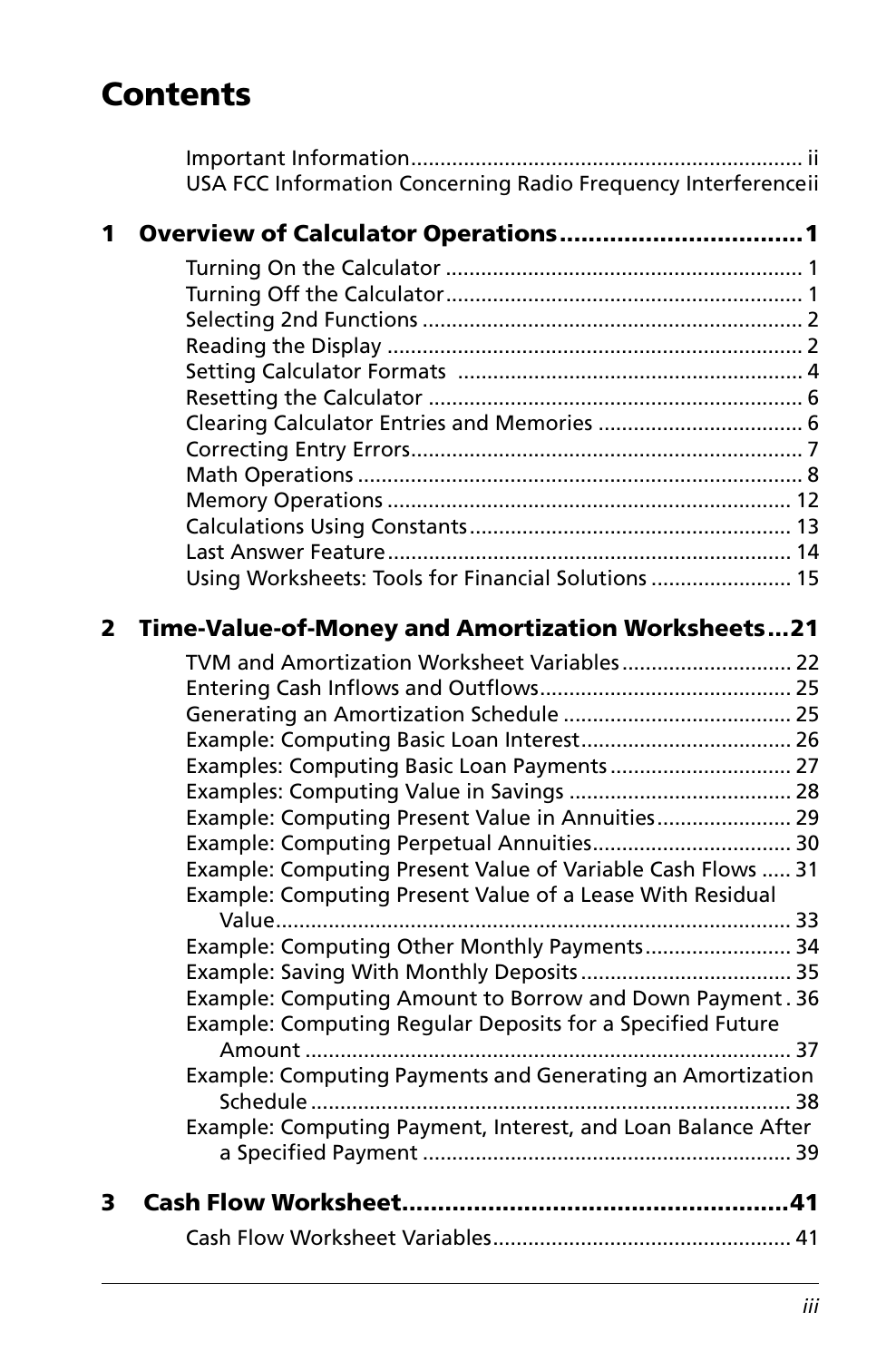|   | Example: Solving for Unequal Cash Flows  46           |  |
|---|-------------------------------------------------------|--|
|   | Example: Value of a Lease with Uneven Payments  48    |  |
| 4 |                                                       |  |
|   |                                                       |  |
|   |                                                       |  |
|   | Entering Bond Data and Computing Results  54          |  |
|   | Example: Computing Bond Price and Accrued Interest 56 |  |
| 5 |                                                       |  |
|   |                                                       |  |
|   |                                                       |  |
|   | Example: Computing Straight-Line Depreciation 61      |  |
| 6 |                                                       |  |
|   |                                                       |  |
|   |                                                       |  |
|   |                                                       |  |
|   |                                                       |  |
| 7 |                                                       |  |
|   | Percent Change/Compound Interest Worksheet  69        |  |
|   |                                                       |  |
|   |                                                       |  |
|   |                                                       |  |
|   |                                                       |  |
|   |                                                       |  |
| A | Appendix - Reference Information 83                   |  |
|   |                                                       |  |
|   |                                                       |  |
|   |                                                       |  |
|   | AOS™ (Algebraic Operating System) Calculations  96    |  |
|   |                                                       |  |
|   |                                                       |  |
|   |                                                       |  |
|   | Texas Instruments (TI) Warranty Information  100      |  |
|   | <u>Index ……………………………………………………………………… 103</u>          |  |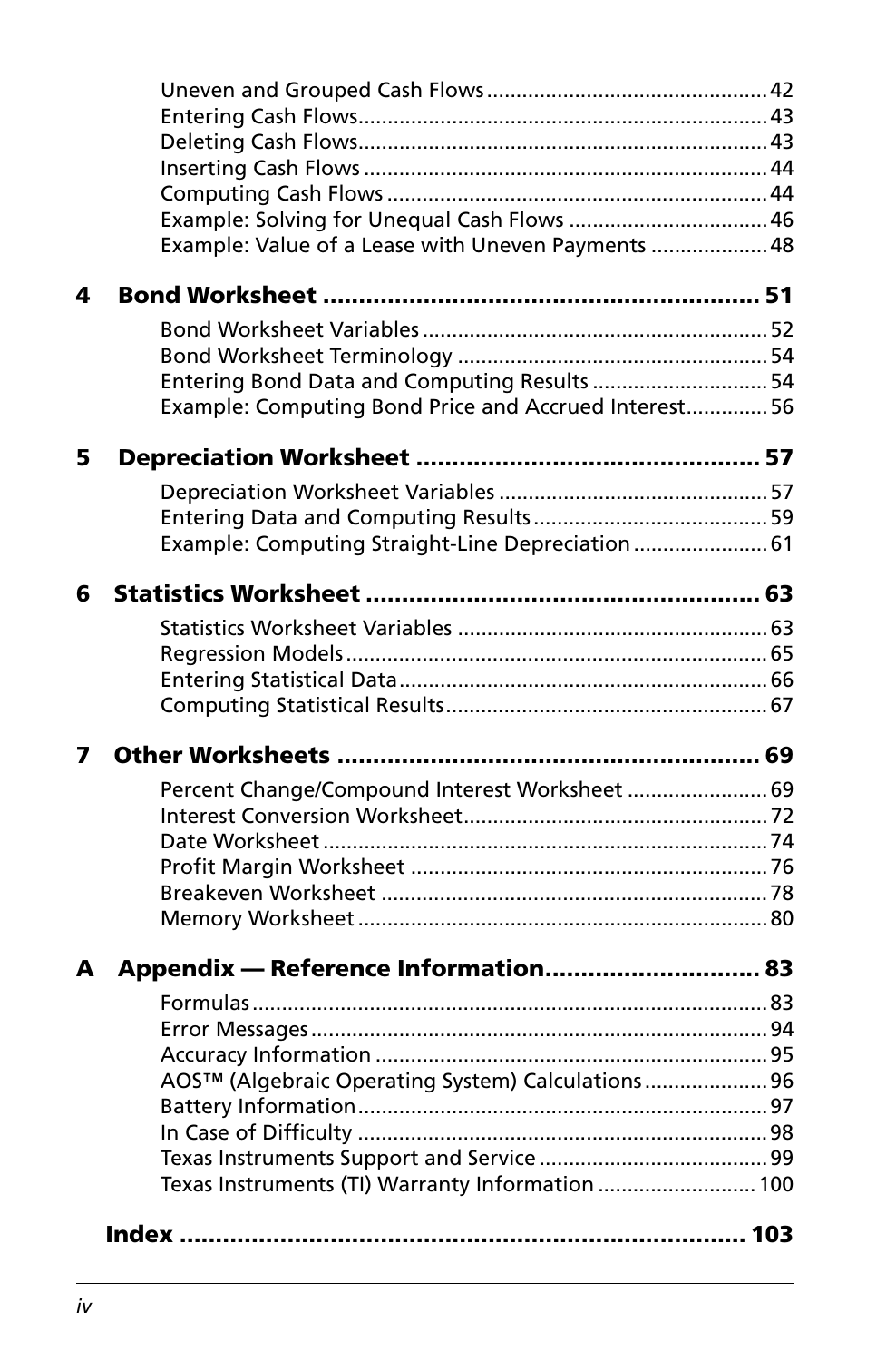# <span id="page-4-0"></span>**Overview of Calculator Operations**

This chapter describes the basic operation of your BA II PLUS™ calculator, including how to:

- Turn on and turn off the calculator
- Select second functions
- Read the display and set calculator formats
- Clear the calculator and correct entry errors
- Perform math and memory operations
- Use the Last Answer feature
- Use worksheets

## <span id="page-4-1"></span>*Turning On the Calculator*



Press  $\overline{ON/OFF}$ .

If you turned off the calculator by pressing  $[ON/OFF]$ , the calculator returns to the standard-calculator mode with a displayed value of zero.

All worksheets and formats for numbers, angle units, dates, separators, and calculation method retain previous values and configurations.

If the Automatic Power Down<sup>™</sup> (APD™) feature turned off the calculator, the calculator turns on exactly as you left it, saving display settings, stored memory, pending operations, and error conditions.

# <span id="page-4-2"></span>*Turning Off the Calculator*

Press  $\overline{ON/OFF}$ .

- The displayed value and any error condition clear.
- Any unfinished standard-calculator operation and worksheet calculation in progress cancel.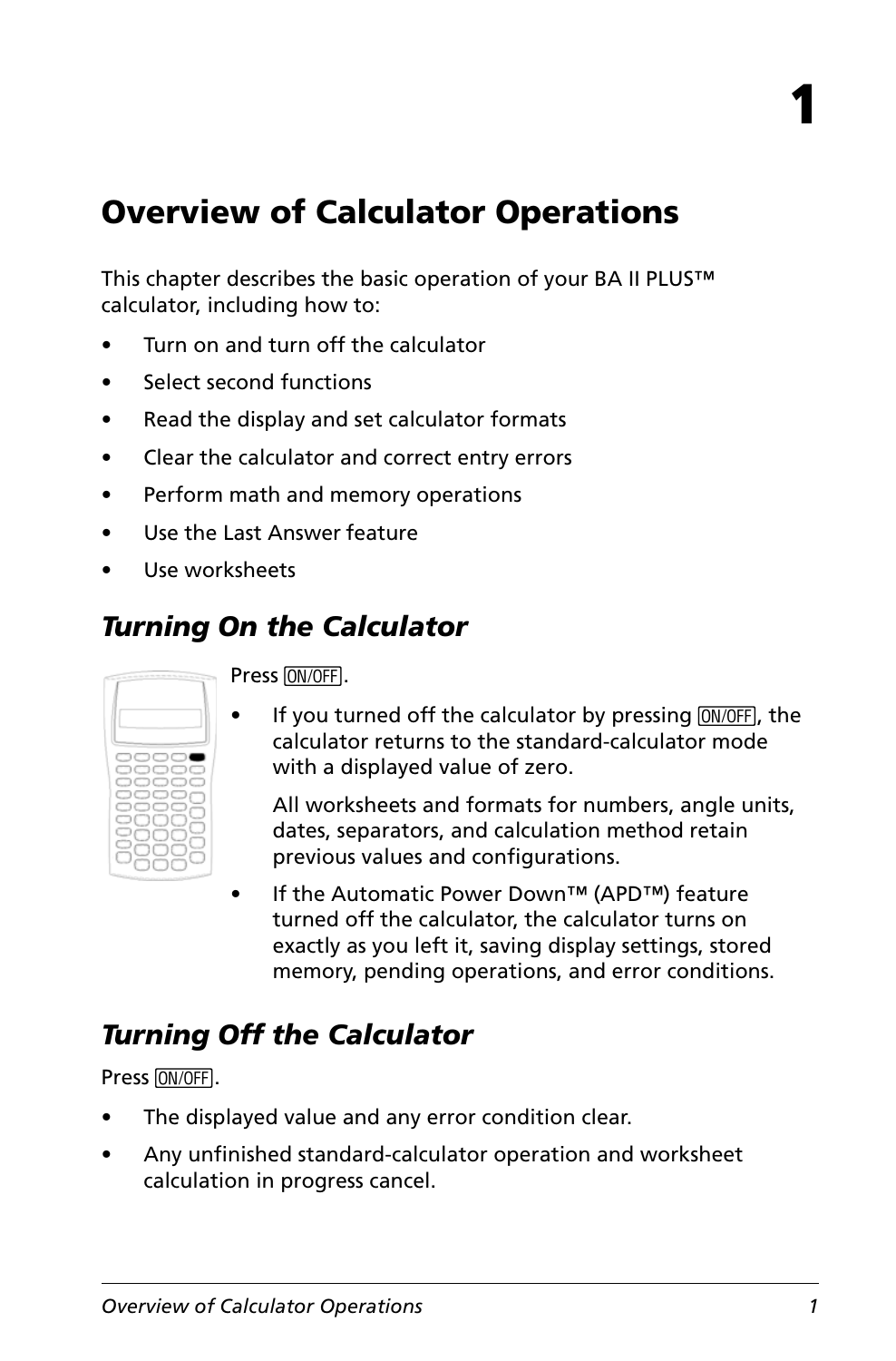• The Constant Memory™ feature retains all worksheet values and settings, including the contents of the 10 memories and all format settings.

#### **Automatic Power Down**™ **(APD**™**) Feature**

To prolong battery life, the Automatic Power Down (APD) feature turns off the calculator automatically after about five minutes of inactivity.

The next time you press  $[ON/OFF]$ , the calculator turns on exactly as you left it, saving display settings and stored memory and any pending operations or error conditions.

# <span id="page-5-0"></span>*Selecting 2nd Functions*

| c |  |
|---|--|

The primary function of a key is printed on the key itself. For example, the primary function of the  $\overline{ON/OFF}$  key is to turn on or turn off the calculator.

Most keys include a second function printed above the key. To select a second function, press [2nd] and the corresponding key. (When you press 2nd), the 2nd indicator appears in the upper left corner of the display.)

For example, pressing  $[2nd]$   $[QU]$  exits the selected worksheet and returns the calculator to the standardcalculator mode.

**Note:** To cancel after pressing [2nd], press [2nd] again.

# <span id="page-5-1"></span>*Reading the Display*

The display shows the selected variable labels with values up to 10 digits. (The calculator displays values exceeding 10 digits in scientific notation.)

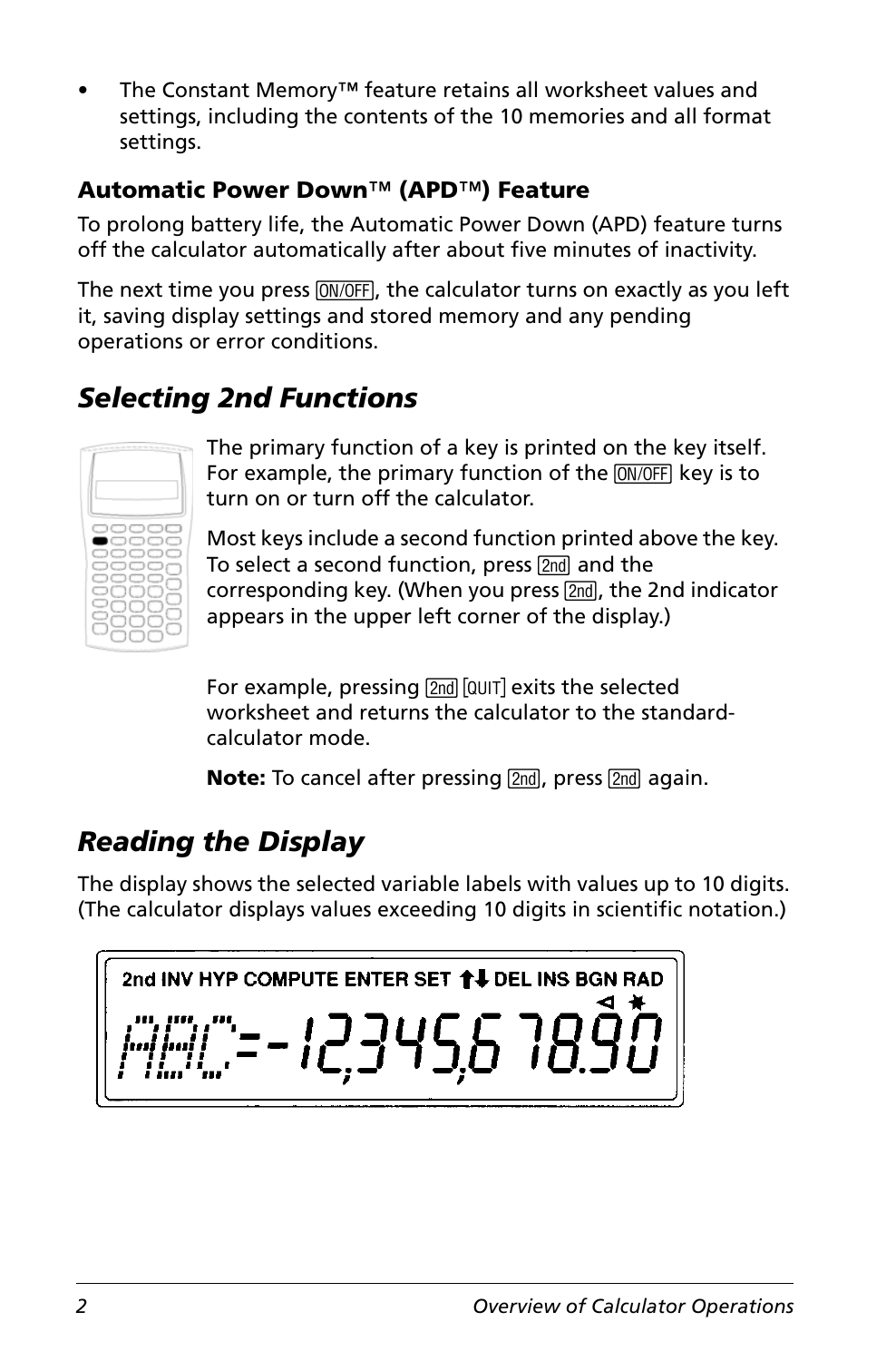The indicators along the top of the display tell you which keys are active and offer information about the status of the calculator.

| <b>Indicator</b>      | <b>Meaning</b>                                                                                                                                |  |  |
|-----------------------|-----------------------------------------------------------------------------------------------------------------------------------------------|--|--|
| 2nd                   | Press a key to select its second function.                                                                                                    |  |  |
| <b>INV</b>            | Press a key to select its inverse trigonometric function.                                                                                     |  |  |
| <b>HYP</b>            | Press a key to select its hyperbolic function.                                                                                                |  |  |
| <b>COMPUTE</b>        | Press CPT to compute a value for the displayed variable.                                                                                      |  |  |
| <b>ENTER</b>          | Press <b>ENTER</b> to assign the displayed value to the displayed<br>variable.                                                                |  |  |
| <b>SET</b>            | Press 2nd [SET] to change the setting of the displayed<br>variable.                                                                           |  |  |
| $\uparrow \downarrow$ | Press $\lceil \cdot \rceil$ or $\lceil \cdot \rceil$ to display the previous or next variable in the<br>worksheet.                            |  |  |
|                       | <b>Note:</b> To easily scroll up or down through a range of<br>variables, press and hold $\Box$ or $\Box$ .                                   |  |  |
| <b>DEL</b>            | Press [2nd] [DEL] to delete a cash flow or statistical data point.                                                                            |  |  |
| <b>INS</b>            | Press [2nd] [INS] to insert a cash flow or statistical data point.                                                                            |  |  |
| <b>BGN</b>            | TVM calculations use beginning-of-period payments. When<br>BGN is not displayed, TVM calculations use end-of-period<br>payments (END).        |  |  |
| <b>RAD</b>            | Angle values appear in radians. When RAD is not displayed,<br>angle values appear and must be entered in degrees.                             |  |  |
| ◁                     | The displayed value is entered in the selected worksheet.<br>The indicator clears following a computation.                                    |  |  |
| $\ast$                | The displayed value is computed in the selected worksheet.<br>When a value changes and invalidates a computed value,<br>the indicator clears. |  |  |
| Ξ                     | The displayed variable is assigned the displayed value.                                                                                       |  |  |
|                       | The displayed value is negative.                                                                                                              |  |  |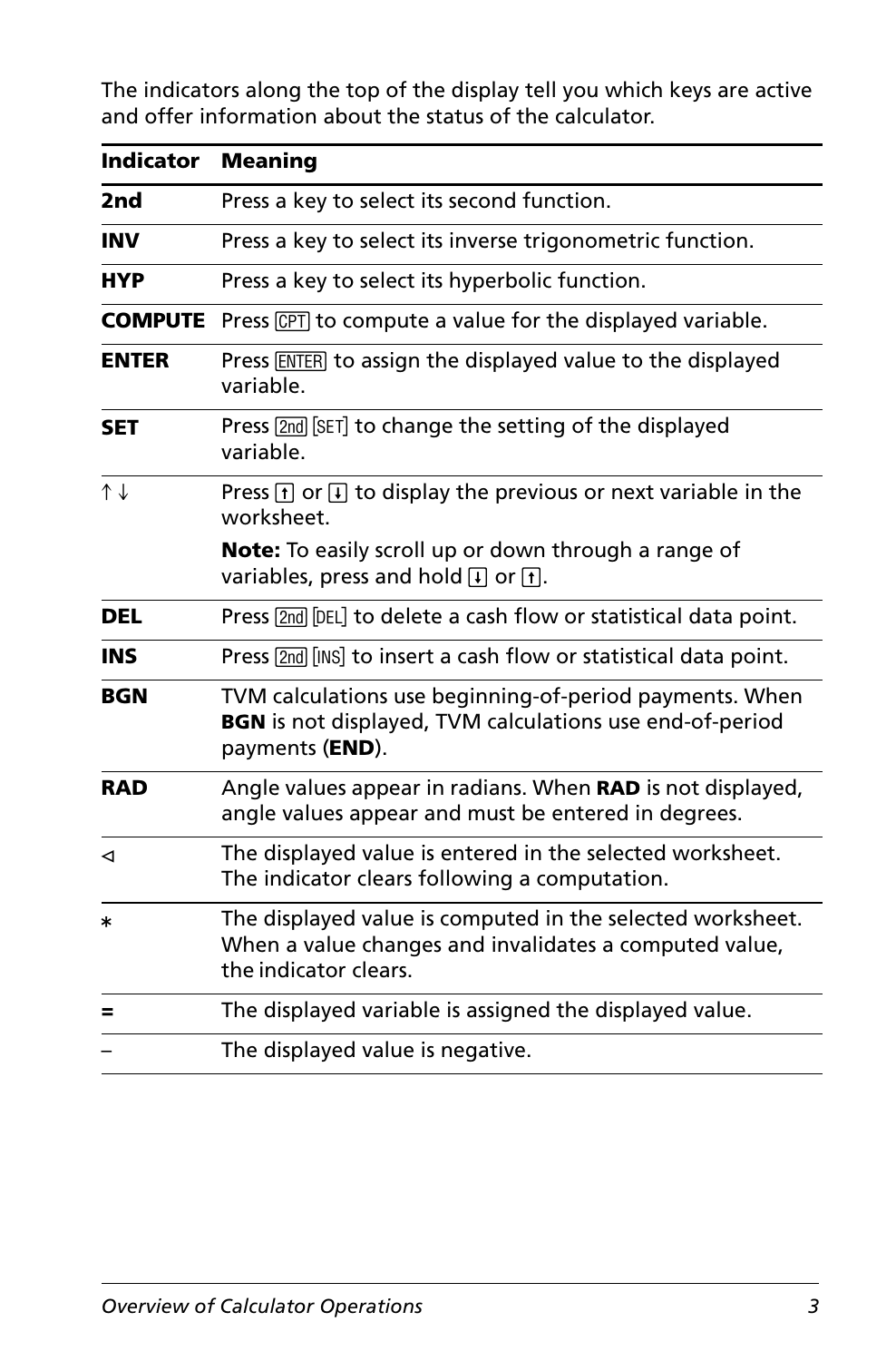# <span id="page-7-0"></span>*Setting Calculator Formats*



You can change these calculator formats:

| To Select                      | <b>Press</b>   | <b>Display</b>                                                         | <b>Default</b> |
|--------------------------------|----------------|------------------------------------------------------------------------|----------------|
| Number of<br>decimal<br>places | [2nd] [FORMAT] | DEC 0-9 (Press 9 for<br>floating-decimal)                              | $\overline{2}$ |
| Angle units                    | $  \cdot  $    | <b>DEG</b> (degrees)<br><b>RAD</b> (radians)                           | DEG            |
| Dates                          | $ \ddagger $   | $US$ (mm-dd-yyyy)<br><b>Eur</b> (dd-mm- $\gamma y y y$ )               | บร             |
| Number<br>separators           | 1              | US(1,000.00)<br>Eur $(1.000,00)$                                       | บร             |
| Calculation<br>method          | 1              | <b>Chn</b> (chain)<br>AOS <sup>™</sup> (algebraic<br>operating system) | Chn            |

- 1. To access format options, press [2nd] [FORMAT]. The **DEC** indicator appears with the selected number of decimal places.
- 2. To change the number of decimal places displayed, key in a value and press **ENTER**.
- 3. To access another calculator format, press  $\lceil \cdot \rceil$  once for each format.

For example, to access the angle unit format, press  $\mathbf{F}$ . To access the number-separator format, press  $\left[\begin{array}{cc} \uparrow \end{array} \right] \left[\begin{array}{cc} \uparrow \end{array} \right] \left[\begin{array}{cc} \uparrow \end{array} \right] \left[\begin{array}{cc} \uparrow \end{array} \right] \left[\begin{array}{cc} \uparrow \end{array} \right]$ 

- 4. To change the selected format, press [2nd] [SET].
- 5. To change another calculator format, repeat step 3 and step 4.  $-$  or  $-$

To return to the standard-calculator mode, press  $[2nd]$   $[QUIT]$ .

 $-$  or  $-$ 

To access a worksheet, press a worksheet key or key sequence.

## <span id="page-7-1"></span>**Choosing the Number of Decimal Places Displayed**

The calculator stores numeric values internally to an accuracy of 13 digits, but you can specify the number of decimal places you want to display. The calculator displays up to 10 digits with the floating-decimal option. Results exceeding 10 digits appear in scientific notation.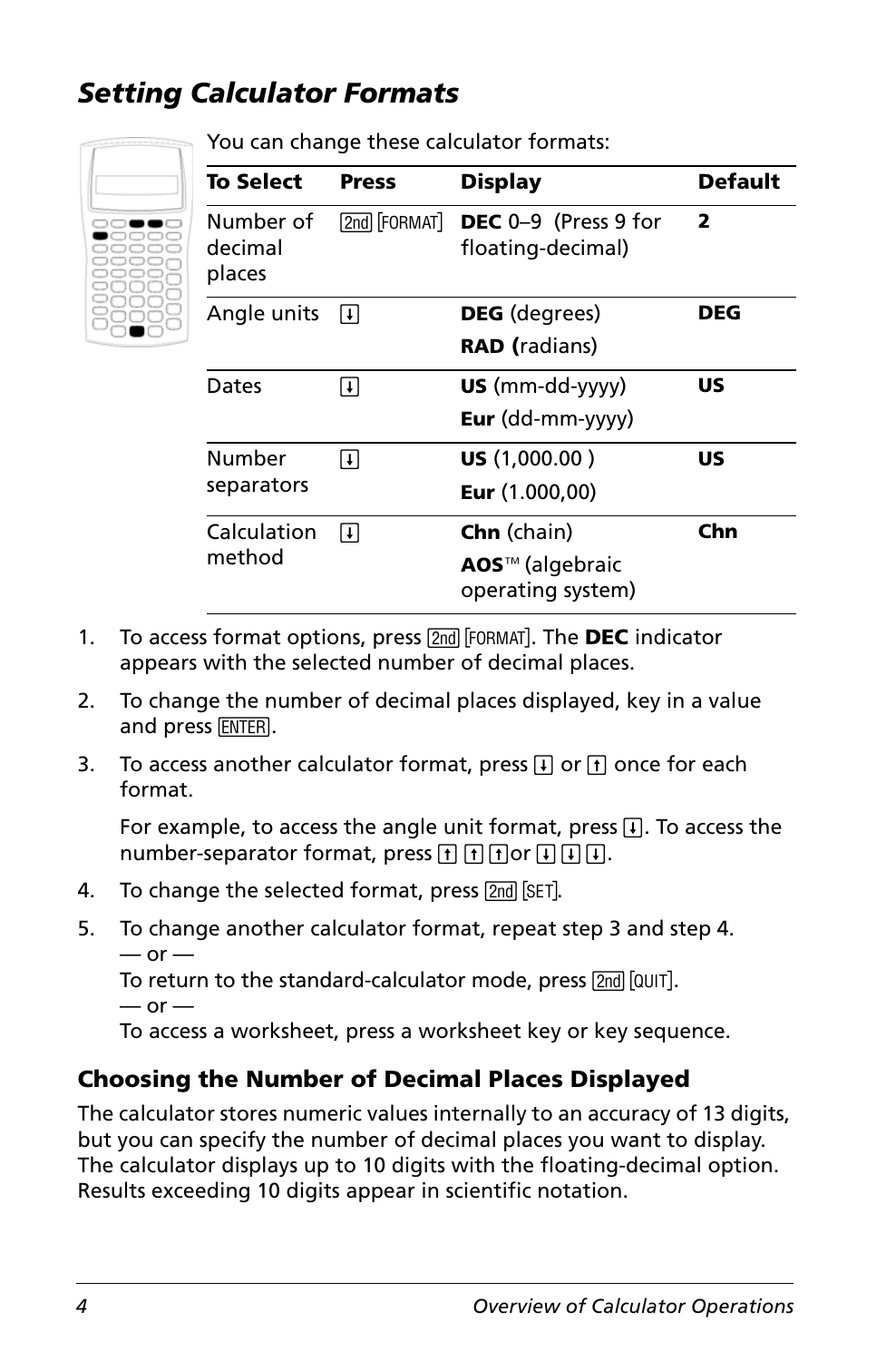Changing the number of decimal places affects the display only. Except for amortization and depreciation results, the calculator does not round internal values. To round the internal value, use the round function.

**Note:** All examples in this guidebook assume a setting of two decimal places. Other settings might show different results.

## <span id="page-8-0"></span>**Choosing the Angle Units**

The angle unit value affects the display of results in trigonometric calculations. When you select radians, the **RAD** indicator appears in the upper right corner of the display. No indicator appears when you select the default setting of degrees.

## **Using Dates**

The calculator uses dates with the Bond and Date worksheets and the French depreciation methods. To enter dates, use this convention: ENTER). *mm.ddyy* (US) or *dd.mmyy* (European). After you key in the date, press

## <span id="page-8-1"></span>**Choosing Calculation Methods**

When you choose the chain (**Chn**) calculation method, the calculator solves problems in the order that you enter them. (Most financial calculators use **Chn**.)

For example, when you enter  $3 \nvert 7 \nvert 2 \nvert \nvert 4 \nvert \nvert 7$ , the **Chn** answer is 20 (3 + 2 = 5,  $5 * 4 = 20$ .

Using **AOS**<sup>™</sup> (algebraic operating system), the calculator solves problems according to the standard rules of algebraic hierarchy, computing multiplication and division operations before addition and subtraction operations. (Most scientific calculators use **AOS**.)

For example, when you enter  $3 \div 2 \times 4 = 1$ , the **AOS** answer is 11 (2 x 4 =  $8: 3 + 8 = 11$ .

## **Resetting Default Values**

To reset default values for all of the calculator formats, press [2nd] [CLR W0RK] with one of the formats displayed.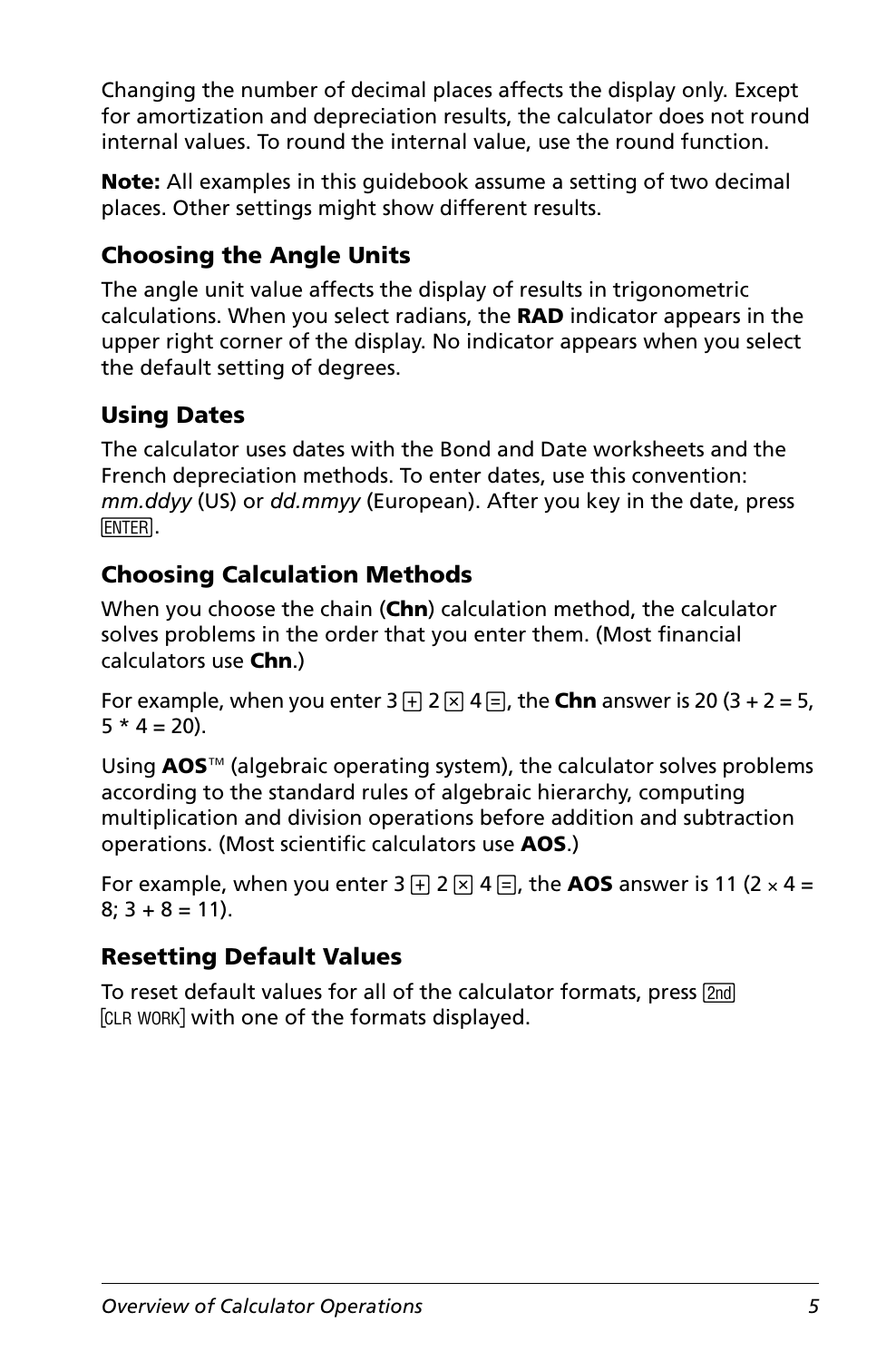# <span id="page-9-0"></span>*Resetting the Calculator*



Resetting the calculator:

- Clears the display, all 10 memories, any unfinished calculations, and all worksheet data.
- Restores all default settings
- Returns operation to the standard-calculator mode

Because the calculator includes alternative methods that let you clear data selectively, use reset carefully to avoid losing data needlessly. [\(See](#page-9-1)  ["Clearing Calculator Entries and Memories" on page 6.\)](#page-9-1)

For example, you might reset the calculator before using it for the first time, when starting a new calculation, or when having difficulty operating the calculator and other possible solutions do not work. [\(See](#page-101-1)  ["In Case of Difficulty" on page 98.\)](#page-101-1)

#### **Pressing [2nd] [RESET] [ENTER]**

1. Press **[2nd]** [RESET]. The **RST ?** and **ENTER** indicators appear.

**Note:** To cancel reset, press [2nd] [QUIT]. **0.00** appears.

2. Press **ENTER**. RST and 0.00 appear, confirming that the calculator is reset.

**Note:** If an error condition exists, press  $CE/C$  to clear the display before attempting to reset.

#### **Performing a Hard Reset**

You can also reset the calculator by gently inserting a pointed object (such as an unfolded paper clip or similar object) in the hole marked **RESET** in back of the calculator.

# <span id="page-9-1"></span>*Clearing Calculator Entries and Memories*

**Note:** To clear variables selectively, see the specific worksheet chapters in this guidebook.

| To clear                                                                 | <b>Press</b> |
|--------------------------------------------------------------------------|--------------|
| One character at a time, starting with the last digit $\Box$<br>keved in |              |
| An incorrect entry, error condition, or error<br>message                 | [CE/C]       |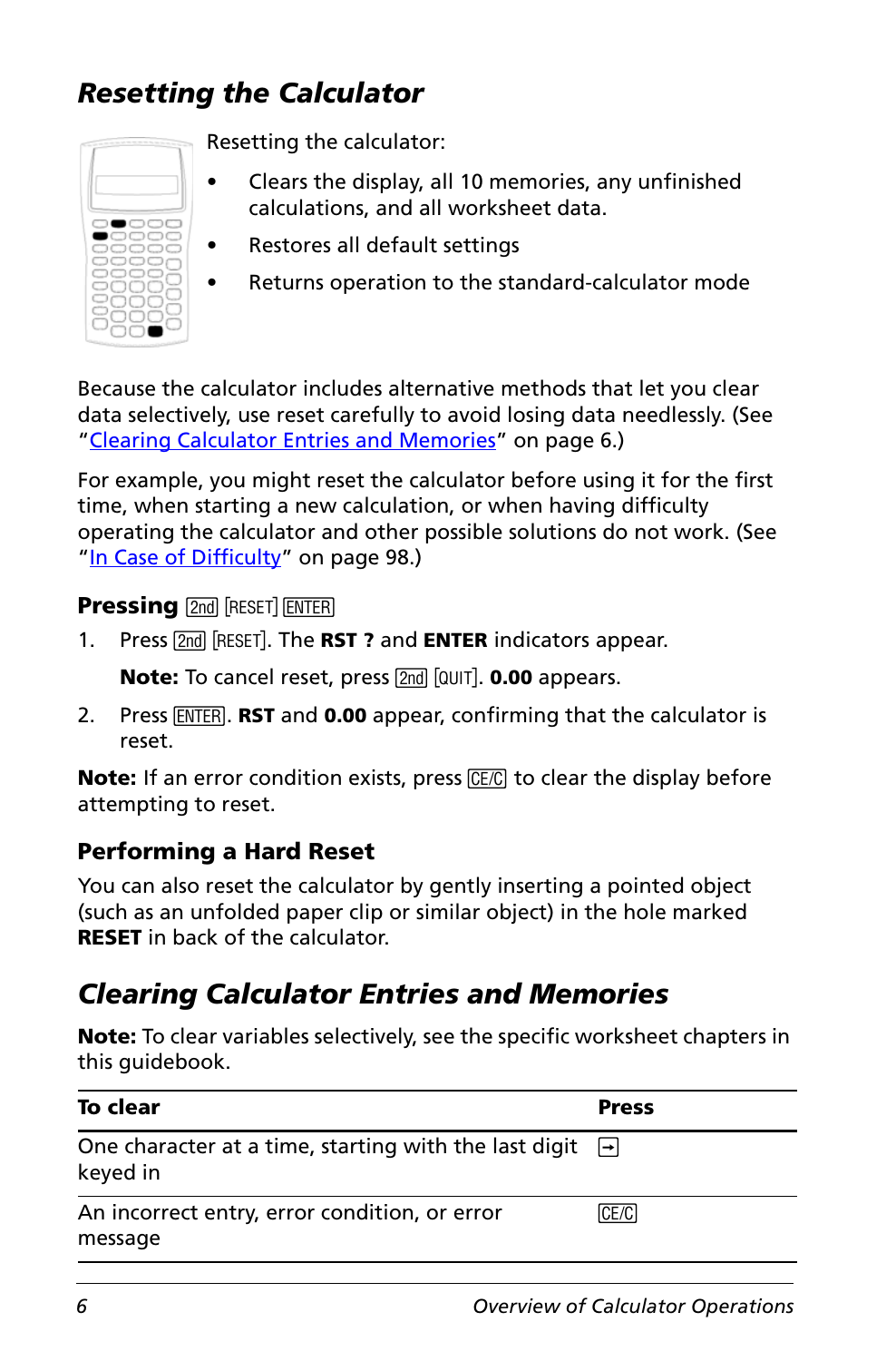| To clear                                                                                                | <b>Press</b>                                |  |
|---------------------------------------------------------------------------------------------------------|---------------------------------------------|--|
| The prompted worksheet and reset default values                                                         | <b>2nd CLR WORK</b>                         |  |
| Calculator format settings and reset default values                                                     | [2nd] [FORMAT]<br>[2nd] [CLR WORK]          |  |
| Out of the prompted worksheet and return to<br>standard-calculator mode                                 | $[2nd]$ $[QUIT]$                            |  |
| All pending operations in standard-calculator<br>mode                                                   |                                             |  |
| In a prompted worksheet, the variable value<br>keyed in but not entered (the previous value<br>appears) | $CE/C$ $CE/C$                               |  |
| Any calculation started but not completed                                                               |                                             |  |
| TVM worksheet variables and reset default values                                                        | $[2nd]$ $[QUIT]$<br>$[2nd]$ $[CLR$ TVM $]$  |  |
| One of the 10 memories (without affecting the<br>others)                                                | 间 lstol and a<br>memory number<br>key (0–9) |  |

# <span id="page-10-0"></span>*Correcting Entry Errors*



You can correct an entry without clearing a calculation, if you make the correction before pressing an operation key (for example,  $\pm$  or  $\sqrt{x^2}$ ).

- To clear the last digit displayed, press  $\Box$ .
- To clear the entire number displayed, press  $CE/C$ .

**Note:** Pressing CE/C after you press an operation key clears the calculation in progress.

**Example:** You mean to calculate 3 x 1234.56 but instead enter 1234.86.

| To                         | <b>Press</b> | <b>Display</b> |
|----------------------------|--------------|----------------|
| Begin the expression.      | $3 \times$   | 3.00           |
| Enter a number.            | 1234.86      | 1,234.86       |
| Erase the entry error.     | →∐→l         | 1,234.         |
| Key in the correct number. | 56           | 1,234.56       |
| Compute the result.        | $\equiv$     | 3,703.68       |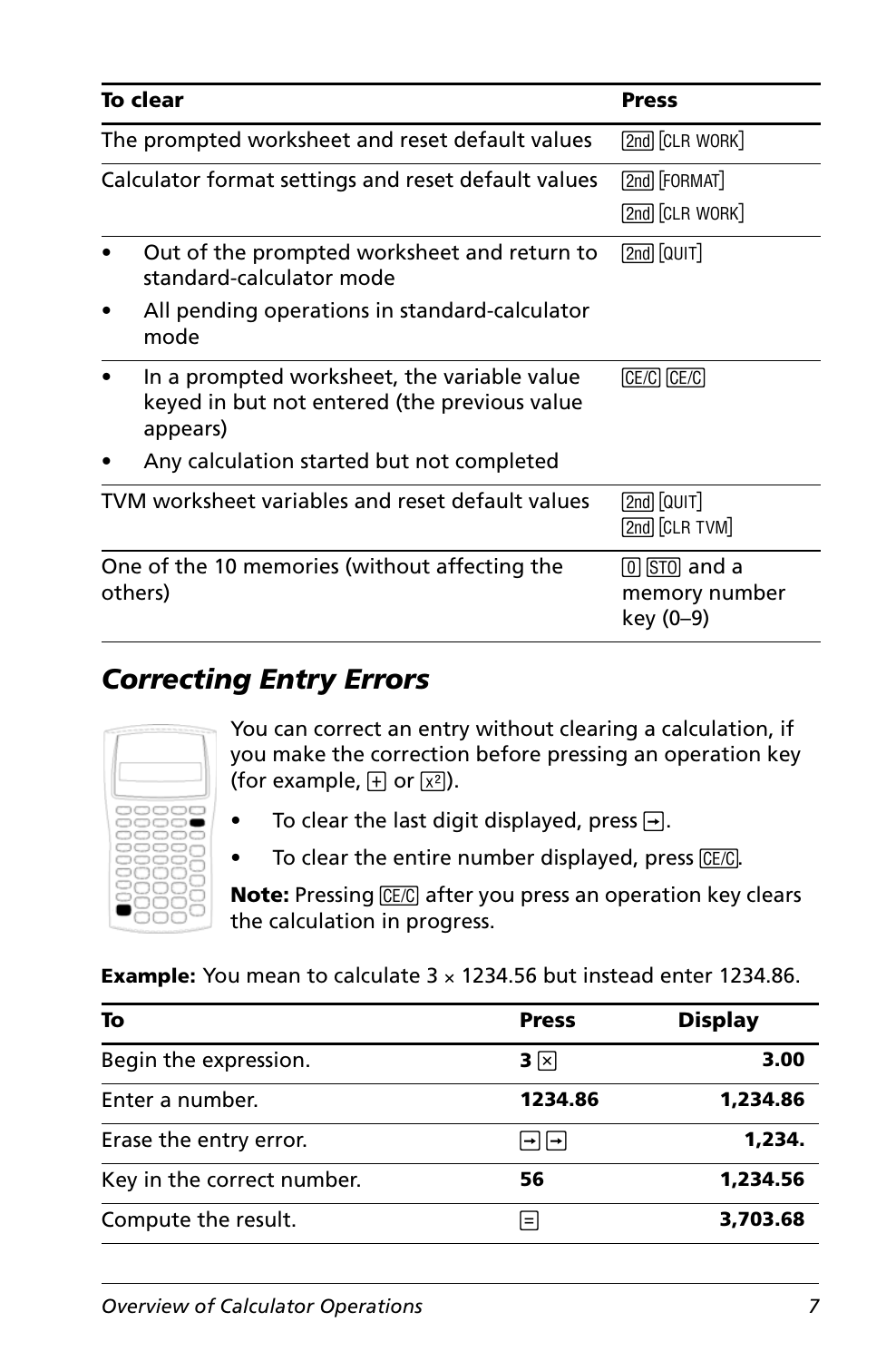# <span id="page-11-0"></span>*Math Operations*

When you select the chain (**Chn**) calculation method, the calculator evaluates mathematical expressions (for example,  $3 + 2 \times 4$ ) in the order that you enter them.

#### **Examples of Math Operations**

These operations require you to press  $\equiv$  to complete.

| To                                                        | <b>Press</b>                                       | <b>Display</b>  |
|-----------------------------------------------------------|----------------------------------------------------|-----------------|
| Add $6+4$                                                 | $6 + 4 =$                                          | 10.00           |
| Subtract $6 - 4$                                          | $6\Box 4\Box$                                      | 2.00            |
| Multiply $6 \times 4$                                     | $6 \triangleright 4 \triangleright$                | 24.00           |
| Divide $6 \div 4$                                         | $6 \rightarrow 4 \rightarrow$                      | 1.50            |
| 1.25<br>Find universal power: 3                           | $3 \triangledown$ 1.25 $\Box$                      | 3.95            |
| Use parentheses: $7 \times (3 + 5)$                       | $7 \times  ($ 3 + 5 $ $                            | 56.00           |
| Find percent: $4\%$ of \$453                              | $453 \boxtimes 4 \boxtimes \boxdot$                | 18.12           |
| Find percent ratio: 14 to 25                              | 14 $\left  \cdot \right $ 25 $\left  \% \right  =$ | 56.00           |
| Find price with percent add-on:<br>$$498 + 7\%$ sales tax | 498日78<br>$\mathsf{E}$                             | 34.86<br>532.86 |
| Find price with percent discount:<br>\$69.99 - 10%        | 69.99 $\Box$ 10 $\%$<br>l=l                        | 7.00<br>62.99   |
| Find number of combinations where:<br>$n = 52, r = 5$     | 52 $[2nd]$ [nCr] 5 $\Box$                          | 2,598,960.00    |
| Find number of permutations where:<br>$n = 8, r = 3$      | <b>8</b> $[2nd]$ [nPr] <b>3</b> $[=]$              | 336.00          |

These operations do not require you to press  $\equiv$  to complete.

| To                                | <b>Press</b>                    | <b>Display</b> |
|-----------------------------------|---------------------------------|----------------|
| Square 6.3 <sup>2</sup>           | 6.3 $x^2$                       | 39.69          |
| Find square root: $\sqrt{15.5}$   | 15.5 $\sqrt{x}$                 | 3.94           |
| Find reciprocal: 1/3.2            | 3.2 $\sqrt{1/x}$                | 0.31           |
| Find factorial: 5!                | $5$ $[2nd]$ $[x!]$              | 120.00         |
| Find natural logarithm: In 203.45 | $203.45$ $\overline{\text{LN}}$ | 5.32           |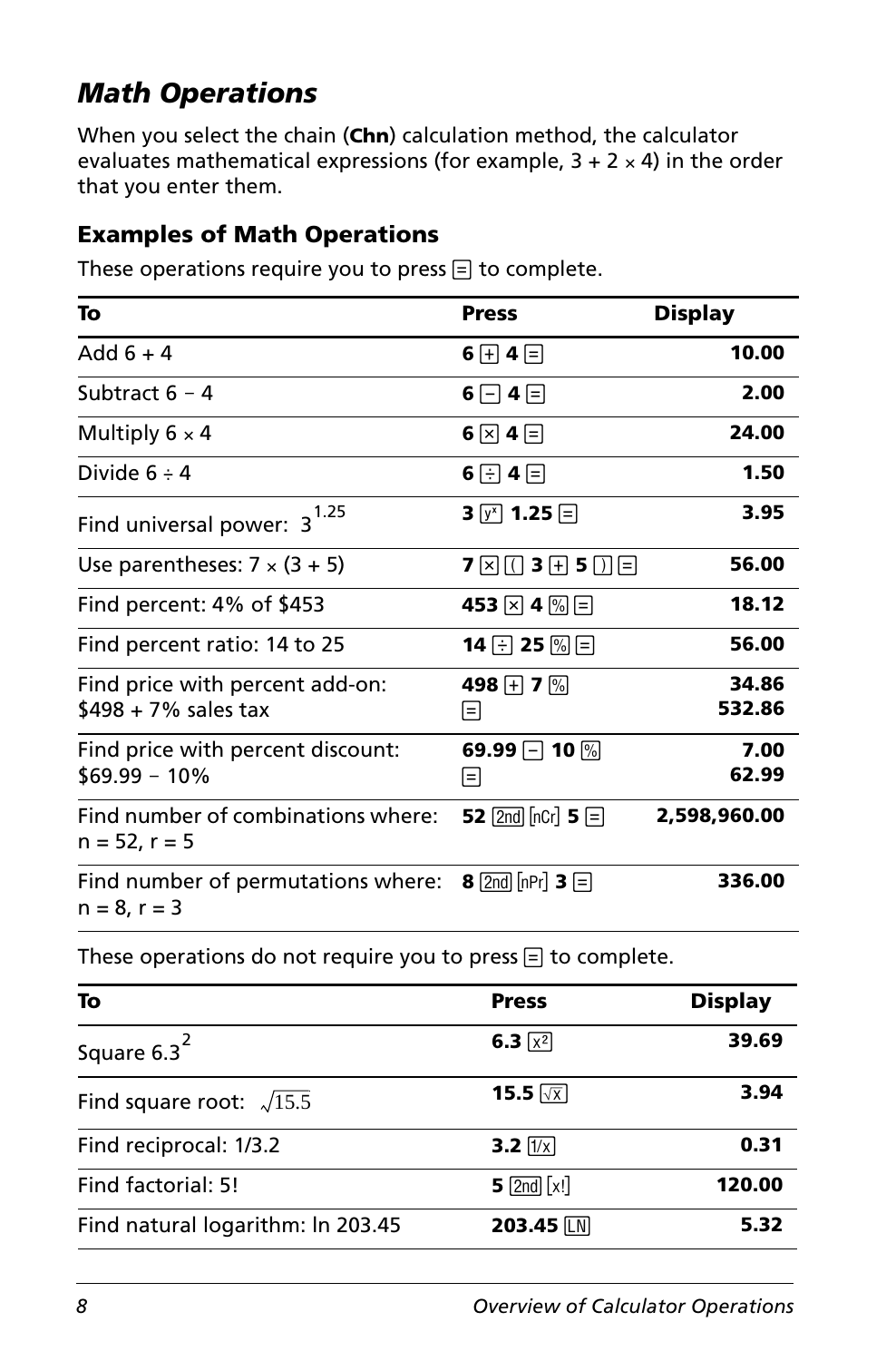| To                                         | <b>Press</b>                                                                             | <b>Display</b> |
|--------------------------------------------|------------------------------------------------------------------------------------------|----------------|
| .69315<br>Find natural antilogarithm: e    | <b>.69315</b> [2nd] $[e^x]$                                                              | 2.00           |
| Round $2 \div 3$ to the set decimal format | $2 \ominus 3 \ominus 2$ nd [ROUND]                                                       | 0.67           |
| Generate random number*                    | $[2nd]$ $[RAND]$                                                                         | 0.86           |
| Store seed value                           | $[STO]$ $[2nd]$ $[RAND]$                                                                 | 0.86           |
| Find sine: $**$ sin(11.54 $^{\circ}$ )     | 11.54 $[2nd]$ $[SN]$                                                                     | 0.20           |
| Find cosine:** cos(120°)                   | <b>120 <math>\boxed{2nd}</math> <math>\boxed{COS}</math></b>                             | $-0.50$        |
| Find tangent:** tan(76°)                   | $76$ $[2nd]$ $[TAN]$                                                                     | 4.01           |
| Find arcsine: ** $\sin^{-1}(.2)$           | $.2$ $\overline{INV}$ $\overline{SIN}$                                                   | 11.54          |
| Find arccosine: ** $cos^{-1}(-.5)$         | $.5 \rightarrow \rightarrow \rightarrow \rightarrow \rightarrow \rightarrow \rightarrow$ | 120.00         |
| Find arctangent: ** $tan^{-1}(4)$          | 4 <b>INV</b> [TAN]                                                                       | 75.96          |
| Find hyperbolic sine: sinh(.5)             | $.5$ $[2nd]$ $[HYP]$ $[SN]$                                                              | 0.52           |
| Find hyperbolic cosine: cosh(.5)           | $.5$ $2nd$ [HYP] $[cos]$                                                                 | 1.13           |
| Find hyperbolic tangent: tanh(.5)          | $.5$ $\sqrt{2nd}$ $[HYP]$ $[TAN]$                                                        | 0.46           |
| Find hyperbolic arcsine: sinh (5)          | 5 2nd [HYP] [NV] [SIN]                                                                   | 2.31           |
| Find hyperbolic arccosine: $\cosh^{-1}(5)$ | 5 2nd [HYP] [NV] [COS]                                                                   | 2.29           |
| Find hyperbolic arctangent: tanh (.5)      | <b>.5</b> 2nd [HYP] [NV] [TAN]                                                           | 0.55           |

\* The random number you generate might be different.

\*\* Angles can be computed in degrees or radians. Examples show angles in degrees. [\(See "Choosing the Angle Units" on page 5.\)](#page-8-0)

## **Universal Power**  $\overline{y^x}$

Press  $\boxed{y^x}$  to raise the displayed *positive* number to any power (for example,  $2^{-5}$  or  $2^{(1/3)}$ ).

**Note:** Because the reciprocal of an even number (such as, 1/2, 1/4, 1/6) is a complex number, you can only raise a negative number to an integer power or the reciprocal of an odd number.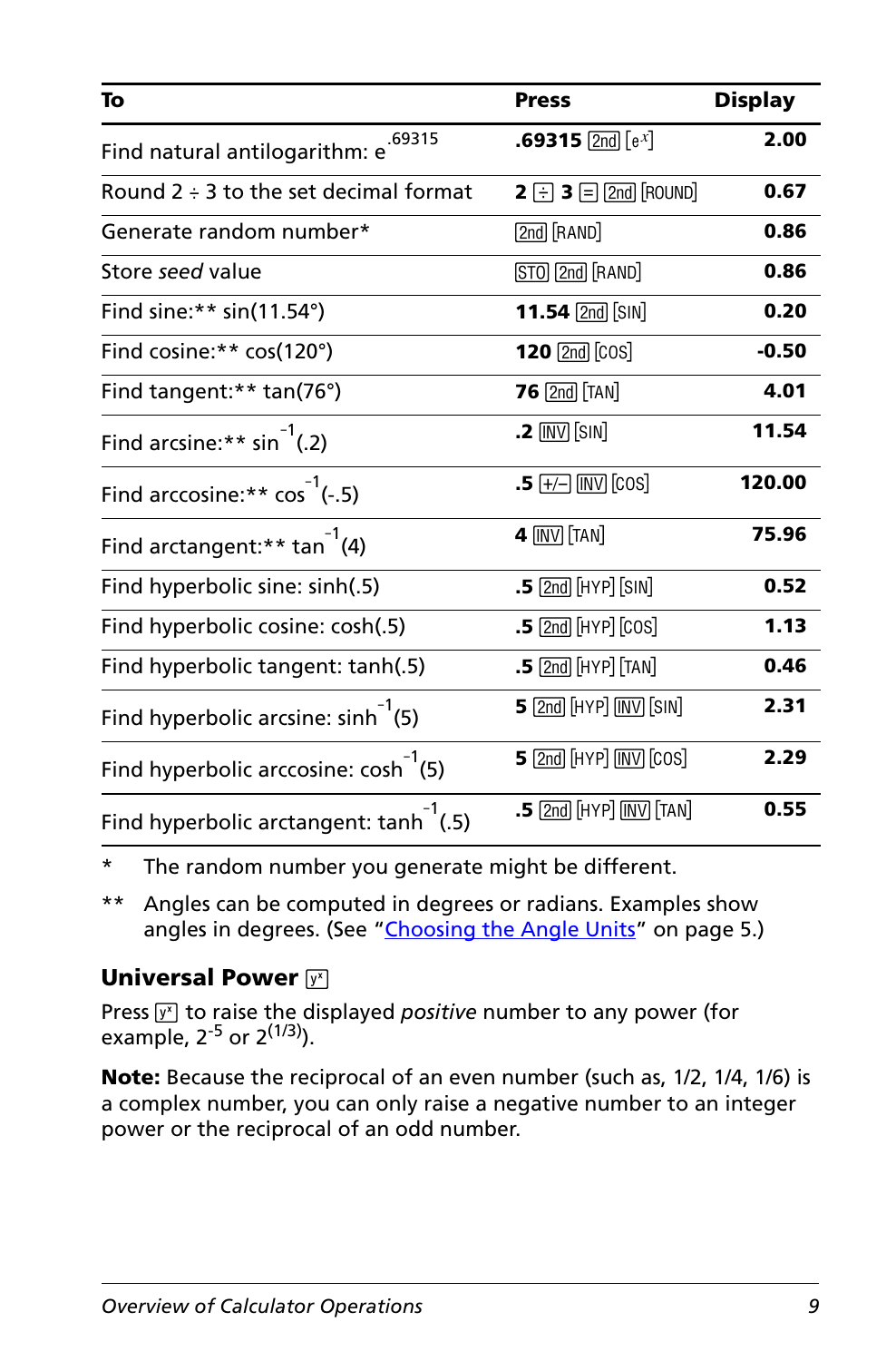## **Parentheses**  $\Pi$

Use parentheses to control the order in which the calculator evaluates a numeric expression in division, multiplication, powers, roots, and logarithm calculations. The calculator includes up to 15 levels of parentheses and up to 8 pending operations.

**Note:** You do not have to press  $\Box$  for expressions ending in a series of closed parentheses. Pressing  $\equiv$  closes parentheses automatically, evaluates the expression, and displays the final result. To view intermediate results, press  $\Box$  once for each open parenthesis.

#### **Factorial** [2nd] [x!]

The number for which you compute a factorial must be a positive integer less than or equal to 69.

#### **Random Numbers [2nd] [RAND]**

The calculator generates a random real number between zero and one (0<x<1) from a uniform distribution.

You can repeat a sequence of random numbers by storing a *seed* value in the random number generator. Seed values help you recreate experiments by generating the same series of random numbers.

To store a seed value, key in an integer greater than zero and press  $\boxed{ST0}$ [2nd] [RAND].

## **Combinations [2nd]** [nCr]

The calculator computes the number of combinations of *n* items taken *r* at a time. Both the *n* and *r* variables must be greater than or equal to 0.

$$
nCr = \frac{n!}{(n-r)! \times r!}
$$

#### **Permutations [2nd]** [nPr]

The calculator computes the number of permutations of *n* items taken *r* at a time. Both the *n* and *r* variables must be greater than or equal to 0.

$$
nPr = \frac{n!}{(n-r)!}
$$

#### **Rounding [2nd] [ROUND]**

The calculator computes using the rounded, displayed form of a number instead of the internally stored value.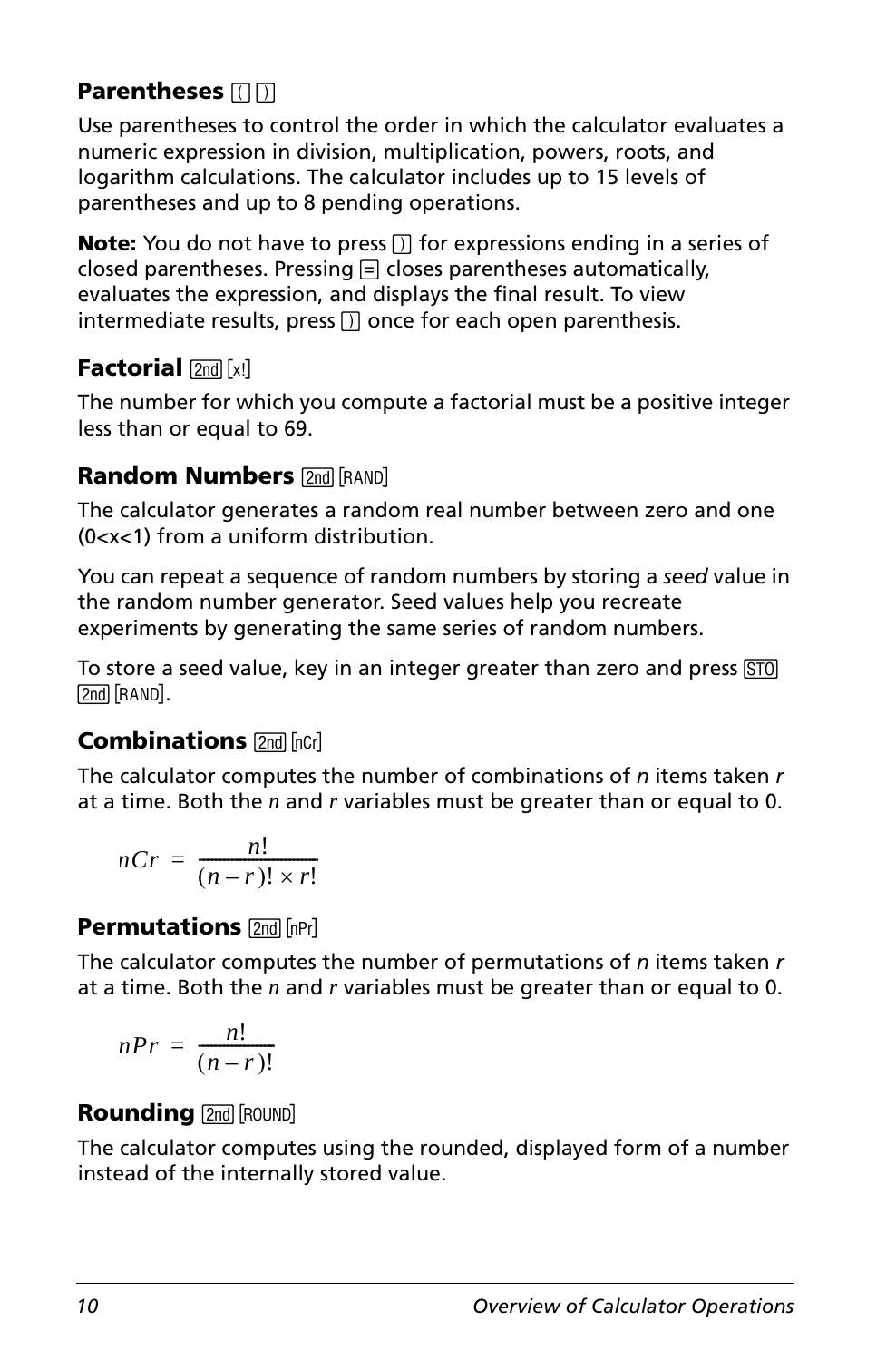For example, working in the Bond worksheet, you might want to round a computed selling price to the nearest penny (two decimal places) before continuing your calculation.



## Before rounding

After rounding

**Note:** The calculator stores values to an accuracy of up to 13 digits. The decimal format setting rounds the displayed value but not the unrounded, internally stored value. [\(See "Choosing the Number of](#page-7-1)  [Decimal Places Displayed" on page 4.\)](#page-7-1)

## **Scientific Notation**  $\boxed{y^x}$

When you compute a value in the standard-decimal format that is either too large or small to be displayed, the calculator displays it in scientific notation, that is, a base value (or *mantissa*), followed by a blank space, followed by an exponent.

With AOS<sup>™</sup> selected, you can press  $\sqrt{y}$  to enter a number in scientific notation. [\(See "Choosing Calculation Methods" on page 5.\)](#page-8-1)

For example, to enter  $3 \times 10^3$ , key in **3**  $\boxed{\times}$  **10**  $\boxed{y^x}$  **3**.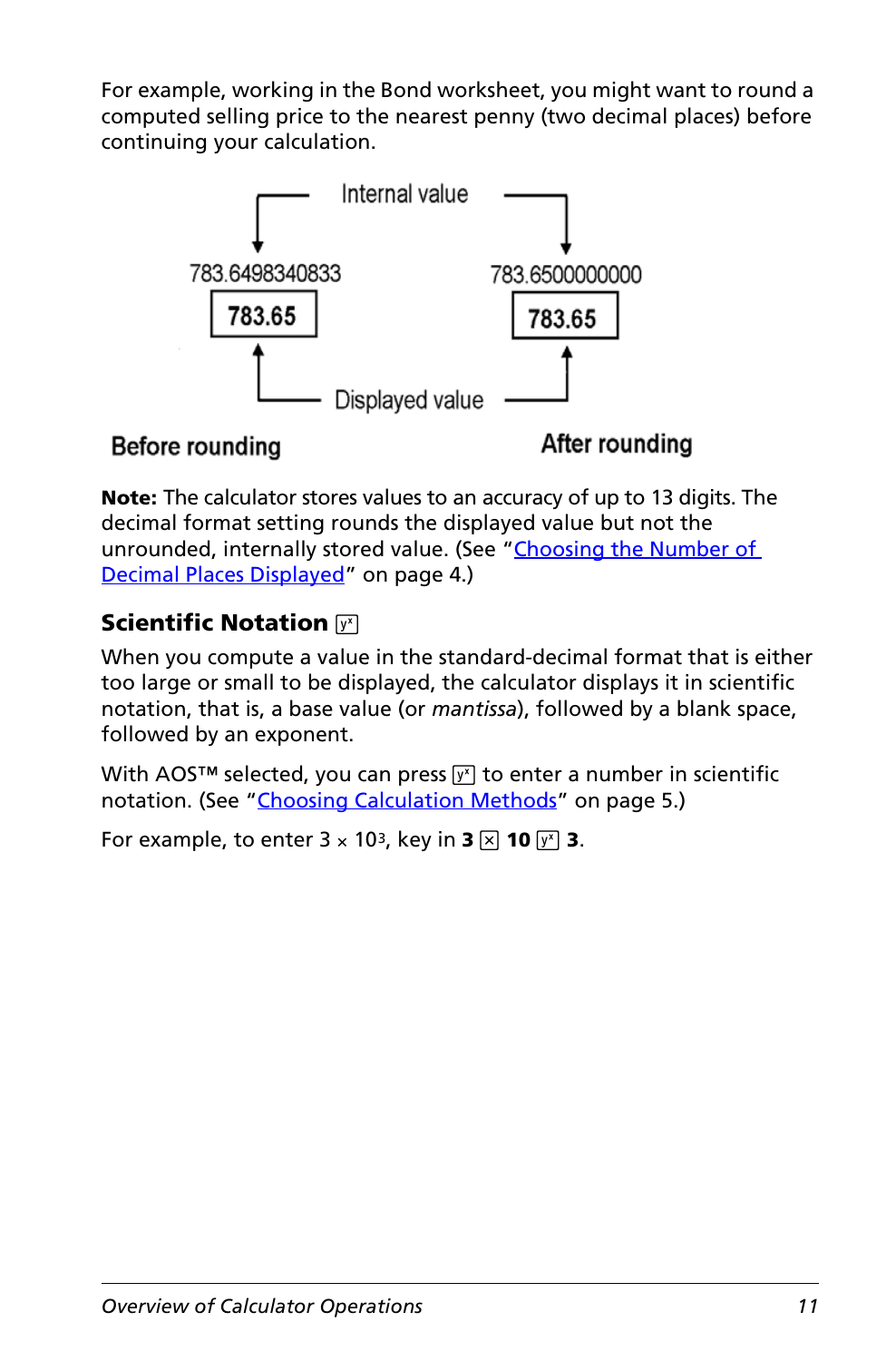# <span id="page-15-0"></span>*Memory Operations*



You can store values in any of 10 memories using the standard calculator keys.

**Note:** You can also use the Memory worksheet. [\(See](#page-83-1)  ["Memory Worksheet" on page 80.\)](#page-83-1)

- You can store in memory any numeric value within the range of the calculator.
	- To access a memory **M0** through **M9**, press a numeric key (0 through 9).

#### **Clearing Memory**

Clearing memory before you begin a new calculation is a critical step in avoiding errors.

- To clear an individual memory, store a zero value in it.
- To clear all 10 calculator memories, press [2nd] [MEM] [2nd] [CLR WORK].

#### **Storing to Memory**

To store a displayed value to memory, press  $\overline{ST0}$  and a numeric key (0–9).

- The displayed value replaces any previous value stored in the memory.
- The Constant Memory feature retains all stored values when you turn off the calculator.

#### **Recalling From Memory**

To recall a number stored in memory, press RCL and a numeric key (0-9).

**Note:** The recalled number remains in memory.

#### **Memory Examples**

| To                                             | <b>Press</b>  |
|------------------------------------------------|---------------|
| Clear memory 4 (by storing a zero value in it) | $0$ STO 4     |
| Store 14.95 in memory $3$ (M3)                 | $14.95$ STO 3 |
| Recall a value from memory 7 (M7)              | $ RCL $ 7     |

## **Memory Arithmetic**

Using memory arithmetic, you can perform a calculation with a stored value and store the result with a single operation.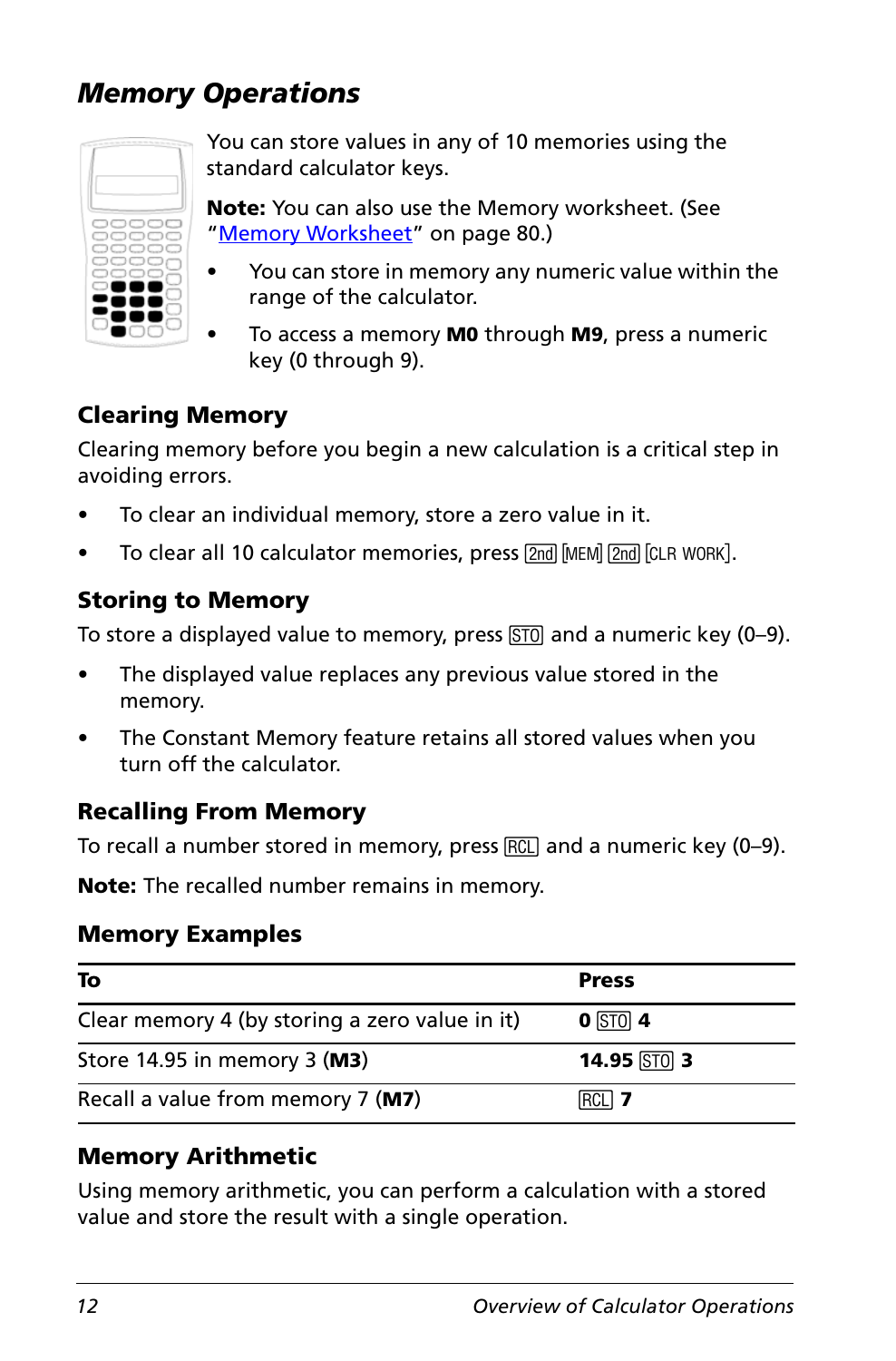- Memory arithmetic changes only the value in the affected memory and not the displayed value.
- Memory arithmetic does not complete any calculation in progress.

The table lists the available memory arithmetic functions. In each case, the specified memory stores the result.

| To                                                                        | <b>Press</b>                           |
|---------------------------------------------------------------------------|----------------------------------------|
| Add the displayed value to the value stored in memory 9<br>(M9).          | ISTOI [+] <b>9</b>                     |
| Subtract the displayed value from the value stored in<br>memory $3$ (M3). | ISTOI I-I <b>3</b>                     |
| Multiply the value in memory 0 (MO) by the displayed value.               | $ ST0 $ $\triangleright$ 0             |
| Divide the value in memory 5 (M5) by the displayed value.                 | $\boxed{\text{STol}}$ $\boxed{\div}$ 5 |
| Raise the value in memory 4 (M4) to the power of the<br>displayed value.  | $ STO $ $\sqrt{Y}$ 4                   |

# <span id="page-16-0"></span>*Calculations Using Constants*



To store a constant for use in repetitive calculations, enter a number and an operation, and then press  $[2nd]$  [K].

To use the stored constant, key in a value and press  $\equiv$ .

**Note:** Pressing a key other than a number or  $\equiv$  clears the constant.

#### **Example: Multiply 3, 7, and 45 by 8**

| To                                                    | <b>Press</b>            | <b>Display</b> |
|-------------------------------------------------------|-------------------------|----------------|
| Clear the calculator.                                 | $[2nd]$ $[QUIT]$        | 0.00           |
| Enter the value for the first calculation.            | 3                       | 3              |
| Enter the operation and a constant value.             | l×l 8                   | 8              |
| Store the operation and value, and then<br>calculate. | $[2nd] [K] \sqsubseteq$ | 24.00          |
| Calculate $7 \times 8$ .                              | $7 =$                   | 56.00          |
| Compute $45 \times 8$ .                               | 45 F                    | 360.00         |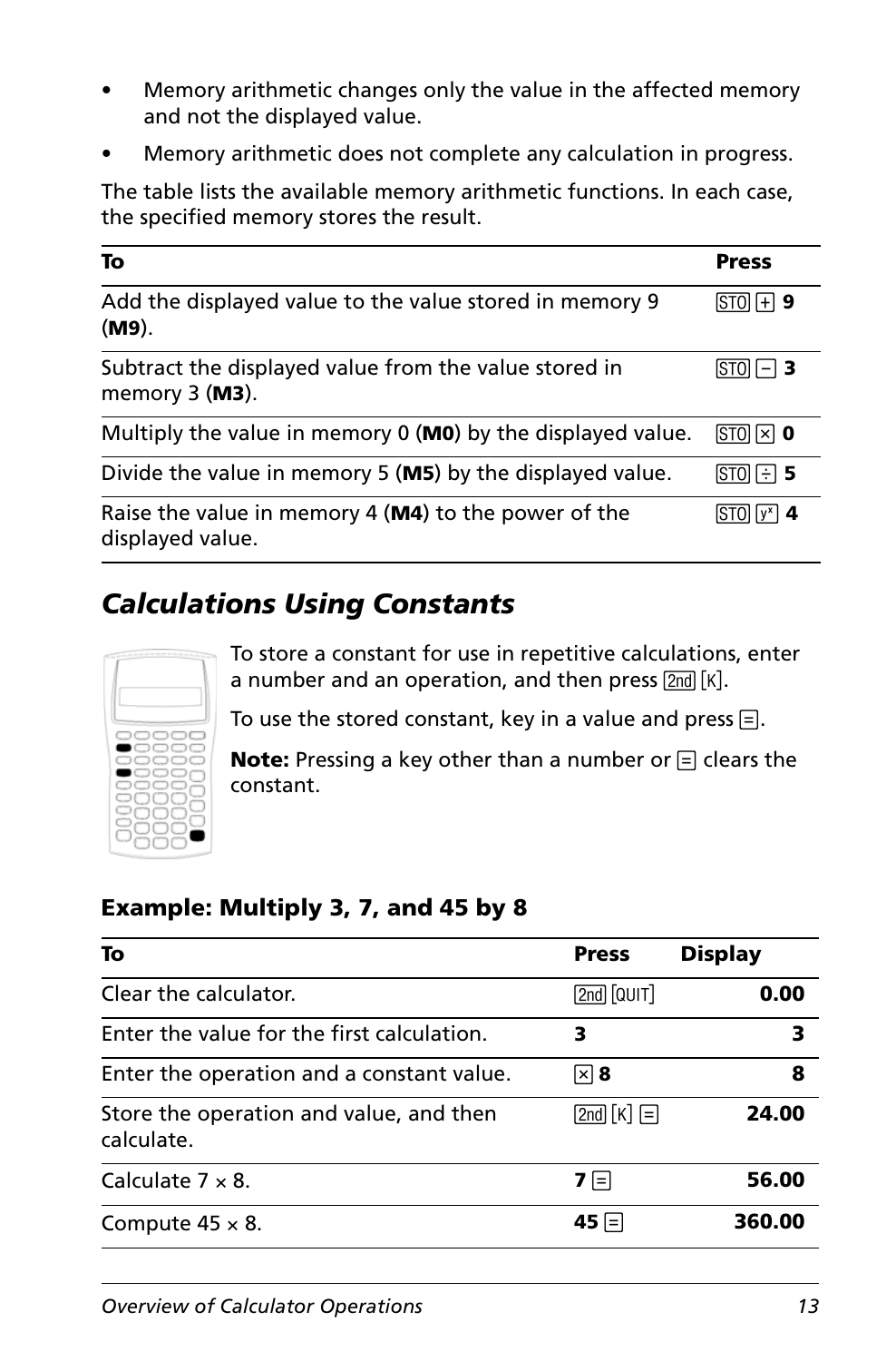#### **Keystrokes for Constant Calculations**

This table shows how to create a constant for various operations.

| To*                                                       | Press**                                       |
|-----------------------------------------------------------|-----------------------------------------------|
| Add $c$ to each subsequent entry                          | $n \boxplus 2$ nd $[K]$ $c \boxminus$         |
| Subtract c from each subsequent entry                     | $n \square$ 2nd [K] $c \square$               |
| Multiply each subsequent entry by $c$                     | $n \times 2$ nd $[K]$ $c \equiv$              |
| Divide each subsequent entry by $c$                       | $n \in \mathbb{Z}$ 2nd $[K]$ $c \in$          |
| Raise each subsequent entry to the power of $c$           | $n \times$ 2nd [K] $c \equiv$                 |
| Add $c$ % of each subsequent entry to that entry          | $n \boxplus 2$ nd [K] $c \boxtimes \boxminus$ |
| Subtract $c$ % of each subsequent entry from the<br>entry | $n \Box$ 2nd [K] $c \boxtimes \Box$           |

\*The letter *c* denotes the constant value.

**\*\***Repeat constant calculations with  $n \in \mathbb{R}$ .

# <span id="page-17-0"></span>*Last Answer Feature*



Use the Last Answer (**ANS**) feature with problems that call repeatedly for the same value or to copy a value:

- From one place to another within the same worksheet
- From one worksheet to another
- From a worksheet to the standard-calculator mode
	- From the standard-calculator mode to a worksheet

To display the last answer computed, press [2nd] [ANS].

**Note:** The calculator changes the value of the last answer whenever it calculates a value automatically or whenever you:

- Press **ENTER** to enter a value.
- Press CPT to compute a value.
- Press  $\equiv$  to complete a calculation.

## **Example: Using the Last Answer in a Calculation**

| To                                | <b>Press</b>            | <b>Display</b> |
|-----------------------------------|-------------------------|----------------|
| Key in and complete a calculation | $3 \text{F} 1 \text{F}$ | 4.00           |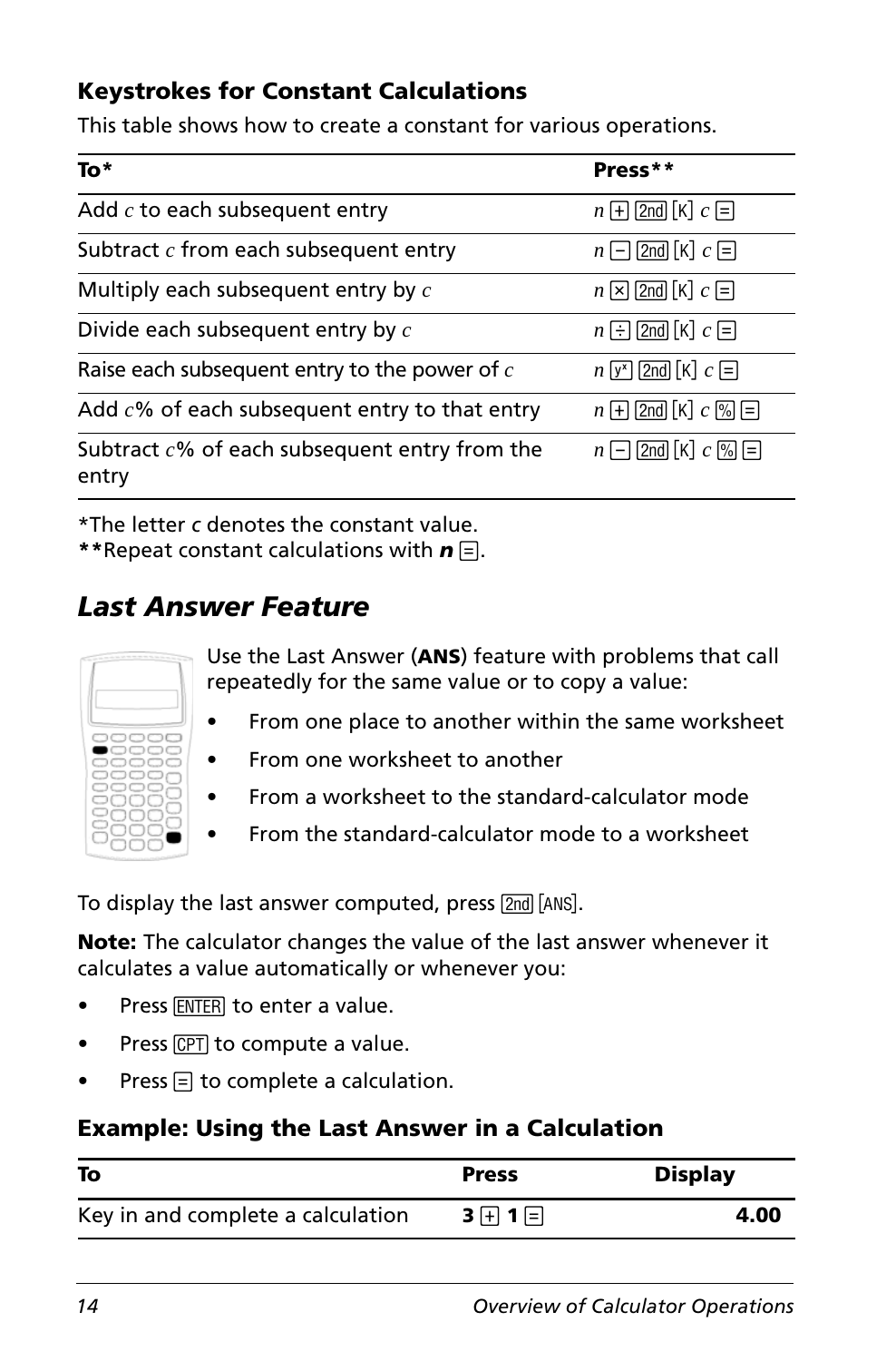| To                       | <b>Press</b>    | <b>Display</b> |
|--------------------------|-----------------|----------------|
| Key in a new calculation | $2[y^x]$        | 2.00           |
| Recall the last answer   | $[2nd]$ $[ANS]$ | 4.00           |
| Complete the calculation | $=$             | 16.00          |

## <span id="page-18-0"></span>*Using Worksheets: Tools for Financial Solutions*



The calculator contains worksheets with embedded formulas to solve specific problems. You apply settings or assign known values to worksheet variables and then compute the unknown value. Changing the values lets you ask *what if* questions and compare results.

Except for TVM variables, accessed in the standardcalculator mode, all variables are *prompted*.

For example, to assign values to amortization variables, you must first press  $\boxed{2nd}$   $\boxed{AMORT}$  to access the Amortization worksheet.

Each worksheet is independent of the others: operations in a worksheet do not affect variables in other worksheets. When you exit a worksheet or turn off the calculator, the calculator retains all worksheet data.

| To select                             | <b>Function</b>                                                                                | <b>Press</b>                                                         |
|---------------------------------------|------------------------------------------------------------------------------------------------|----------------------------------------------------------------------|
| TVM worksheet<br>(Chapter 2)          | Analyzes equal cash flows, for<br>example, annuities, loans,<br>mortgages, leases, and savings | $\boxdot$ , $\boxdot$ y), pv),<br> PMT ,  FV , or<br>$[2nd]$ $[P/Y]$ |
| Amortization worksheet<br>(Chapter 2) | Performs amortization<br>calculations and generates an<br>amortization schedule                | [2nd] [AMORT]                                                        |
| Cash Flow worksheet<br>(Chapter 3)    | Analyzes unequal cash flows by<br>calculating net present value<br>and internal rate of return | $[2nd]$ $[CF]$                                                       |
| <b>Bond worksheet</b><br>(Chapter 4)  | Computes bond price and yield<br>to maturity or call                                           | $[2nd]$ $[BOND]$                                                     |
| Depreciation worksheet<br>(Chapter 5) | Generates a depreciation<br>schedule using one of six<br>depreciation methods                  | [2nd] [DEPR]                                                         |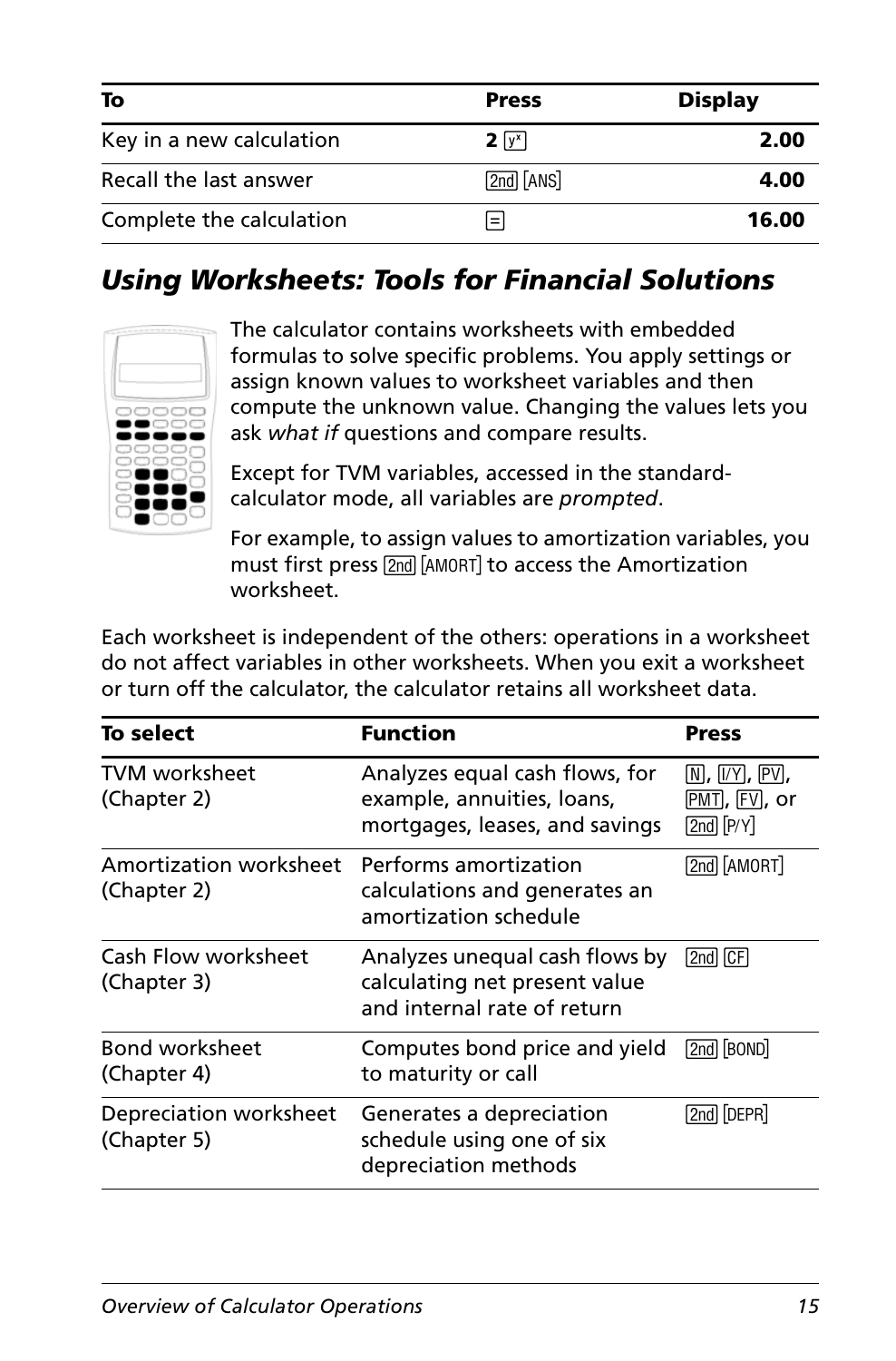| To select                                                       | <b>Function</b>                                                                                                                | <b>Press</b>      |
|-----------------------------------------------------------------|--------------------------------------------------------------------------------------------------------------------------------|-------------------|
| Statistics worksheet<br>(Chapter 6)                             | Analyzes statistics on one- or<br>two-variable data using four<br>regression analysis options                                  | $[2nd]$ [STAT]    |
| Percent<br>Change/Compound<br>Interest worksheet<br>(Chapter 7) | Computes percent change,<br>compound interest, and cost-<br>sell markup                                                        | $2nd$ $[4%]$      |
| <b>Interest Conversion</b><br>worksheet<br>(Chapter 7)          | Converts interest rates<br>between nominal rate (or<br>annual percentage rate) and<br>annual effective rate                    | $[2nd]$ $[ICONV]$ |
| Date worksheet<br>(Chapter 7)                                   | Computes number of days<br>between two dates, or<br>date/day of the week a<br>specified number of days is<br>from a given date | [2nd] [DATE]      |
| Profit Margin worksheet<br>(Chapter 7)                          | Computes cost, selling price,<br>and profit margin                                                                             | [2nd] [PROFIT]    |
| Breakeven worksheet<br>(Chapter 7)                              | Analyzes relationship between<br>fixed cost, variable cost, price,<br>profit, and quantity                                     | [2nd] [BRKEVN]    |
| Memory worksheet<br>(Chapter 7)                                 | Accesses storage area for up to<br>10 values                                                                                   | [2nd] [MEM]       |

#### **Accessing the TVM Worksheet Variables**



• To assign values to the TVM worksheet variables, use the five TVM keys  $(N, NT, \overline{PY}, \overline{PNT}, \overline{FY}).$ 

To access other TVM worksheet functions, press the [2nd] key, and then press a TVM function key (**xP/Y**, **P/Y**, **BGN**). (See "TVM and Amortization Worksheet [Variables" on page 22.\)](#page-25-1)

**Note:** You can assign values to TVM variables while in a prompted worksheet, but you must return to the standard-calculator mode to calculate TVM values or clear the TVM worksheet.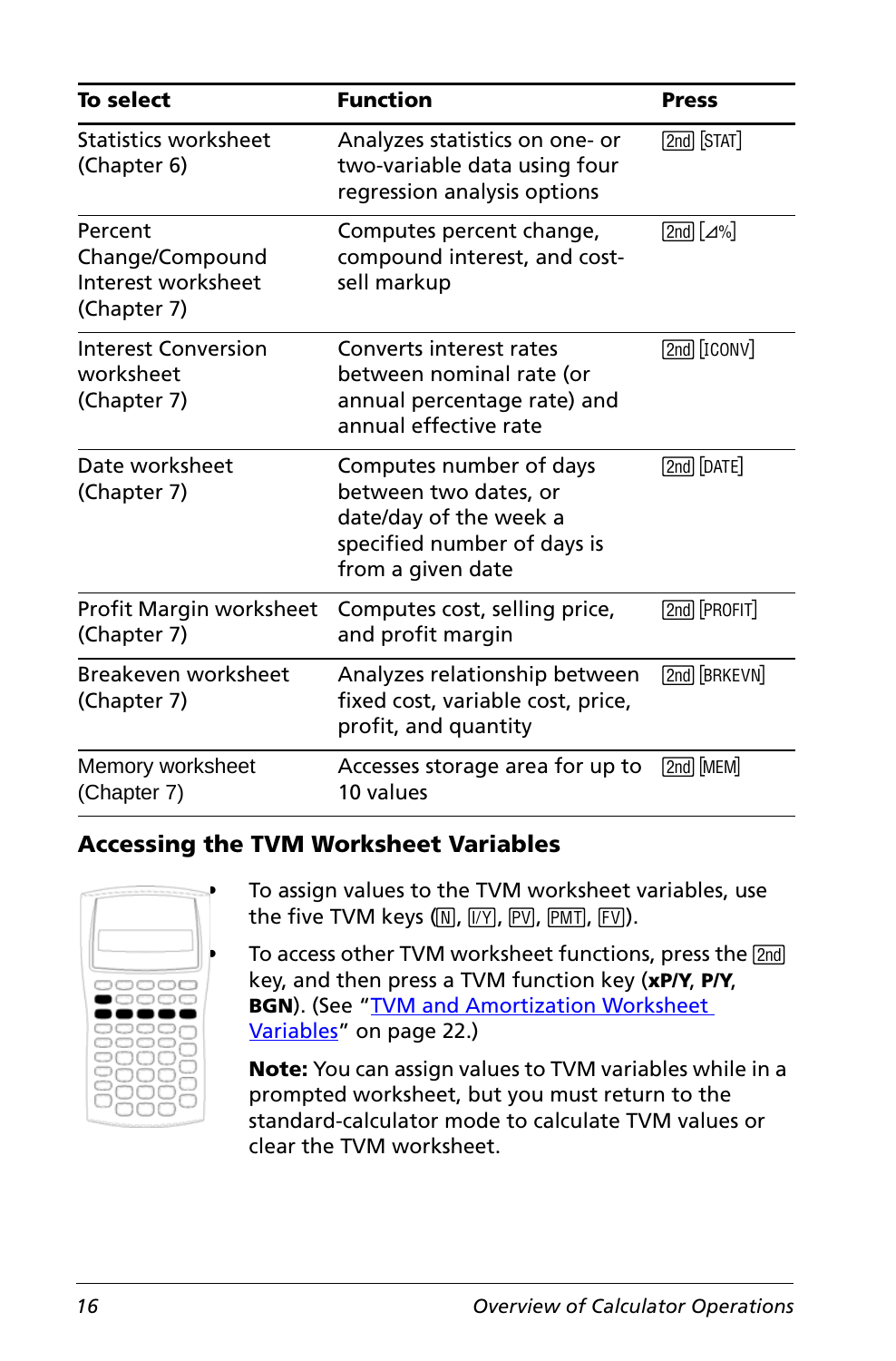#### **Accessing Prompted-Worksheet Variables**

After you access a worksheet, press  $\Box$  or  $\Box$  to select variables. For example, press  $\sqrt{2nd}$  [AMORT] to access the Amortization worksheet, and then press  $\mathbf{F}$  or  $\mathbf{F}$  to select the amortization variables (P1, P2, BAL, PRN, **INT**).[\(See "TVM and Amortization Worksheet Variables" on page 22.\)](#page-25-1)

Indicators prompt you to select settings, enter values, or compute results. For example, the  $\hat{\uparrow} \downarrow$  indicators remind you to press  $\hat{H}$  or  $\hat{H}$  to select other variables. [\(See "Reading the Display" on page 2.\)](#page-5-1)

To return to the standard-calculator mode, press [2nd] [QUIT].

#### <span id="page-20-0"></span>**Types of Worksheet Variables**

- Enter-only
- Compute-only
- Automatic-compute
- Enter-or-compute
- **Settings**

**Note:** The = sign displayed between the variable label and value indicates that the variable is assigned the value.

#### *Enter-Only Variables*

Values for enter-only variables must be entered, cannot be computed, and are often limited to a specified range, for example, **P/Y** and **C/Y**. The value for an enter-only variable can be:

- Entered directly from the keyboard.
- The result of a math calculation.
- Recalled from memory.
- Obtained from another worksheet using the last answer feature.

When you access an enter-only variable, the calculator displays the variable label and **ENTER** indicator. The **ENTER** indicator reminds you to press **ENTER** after keying in a value to assign the value to the variable. After you press  $[INTER]$ , the  $\triangleleft$  indicator confirms that the value is assigned.

#### *Compute-Only Variables*

You cannot enter values manually for compute-only variables, for example, net present value (**NPV**). To compute a value, display a compute-only variable and press  $[CFT]$ . The calculator computes and displays the value based on the values of other variables.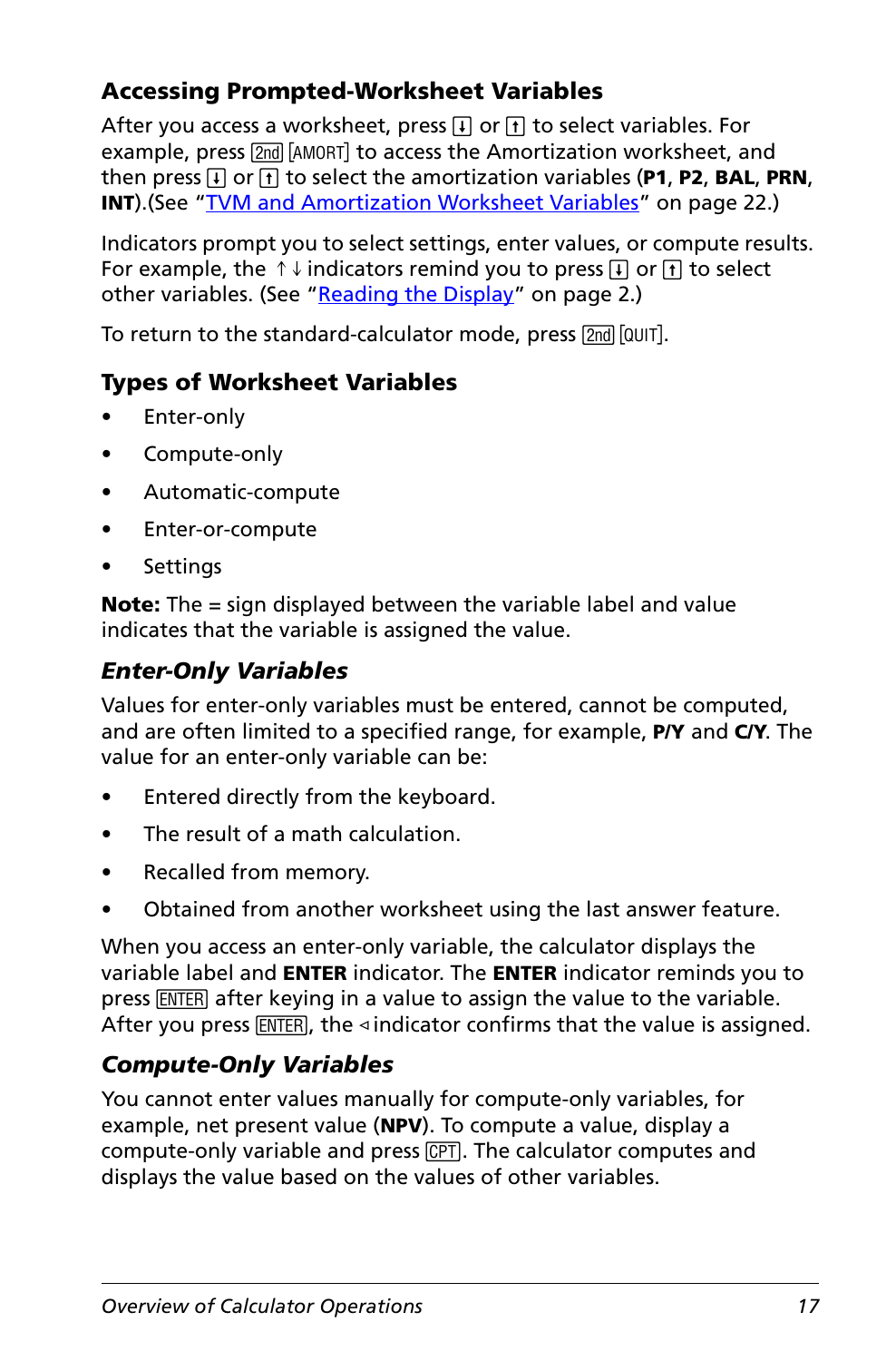When you display a compute-only variable, the **COMPUTE** indicator reminds you to press  $\overline{CPT}$  to compute its value. After you press  $\overline{CPT}$ , the  $*$ indicator confirms that the displayed value has been computed.

## *Automatic-Compute Variables*

When you press  $\mathbb{F}$  or  $\mathbb{F}$  to display an automatic-compute variable (for example, the Amortization worksheet **INT** variable), the calculator computes and displays the value automatically without you having to  $pres[CFT]$ .

## *Enter-or-Compute Variables in the TVM Worksheet*

You can either enter or compute values for the TVM worksheet variables (**N**, **I/Y**, **PV**, **PMT**, and **FV**).

**Note:** Although you do not have to be in the standard-calculator mode to assign values to these variables, you must be in the standard-calculator mode to compute their values.

- To assign the value of a TVM variable, key in a number and press a variable key.
- To compute the value of a TVM variable, press  $[CPT]$ , and then press the variable key. The calculator computes and displays the value based on the values of other variables.

## *Enter-or-Compute Variables in Prompted Worksheets*

You can either enter or compute values for some prompted worksheet variables (for example, the Bond worksheet **YLD** and **PRI** variables). When you select an enter-or-compute variable, the calculator displays the variable label with the **ENTER** and **COMPUTE** indicators.

- The **ENTER** indicator prompts you to press **ENTER** to assign the keyedin value to the displayed variable.
- The **COMPUTE** indicator prompts you to press **CPT** to compute a value for the variable.

## **Selecting Worksheet Settings**

Many prompted worksheets contain variables consisting of two or more options, or *settings* (for example, the Date worksheet **ACT**/**360** variable). When you select variables with settings, the calculator displays the **SET** indicator and the current setting.

To scroll through the settings of a variable, press [2nd] [SET] once for each setting.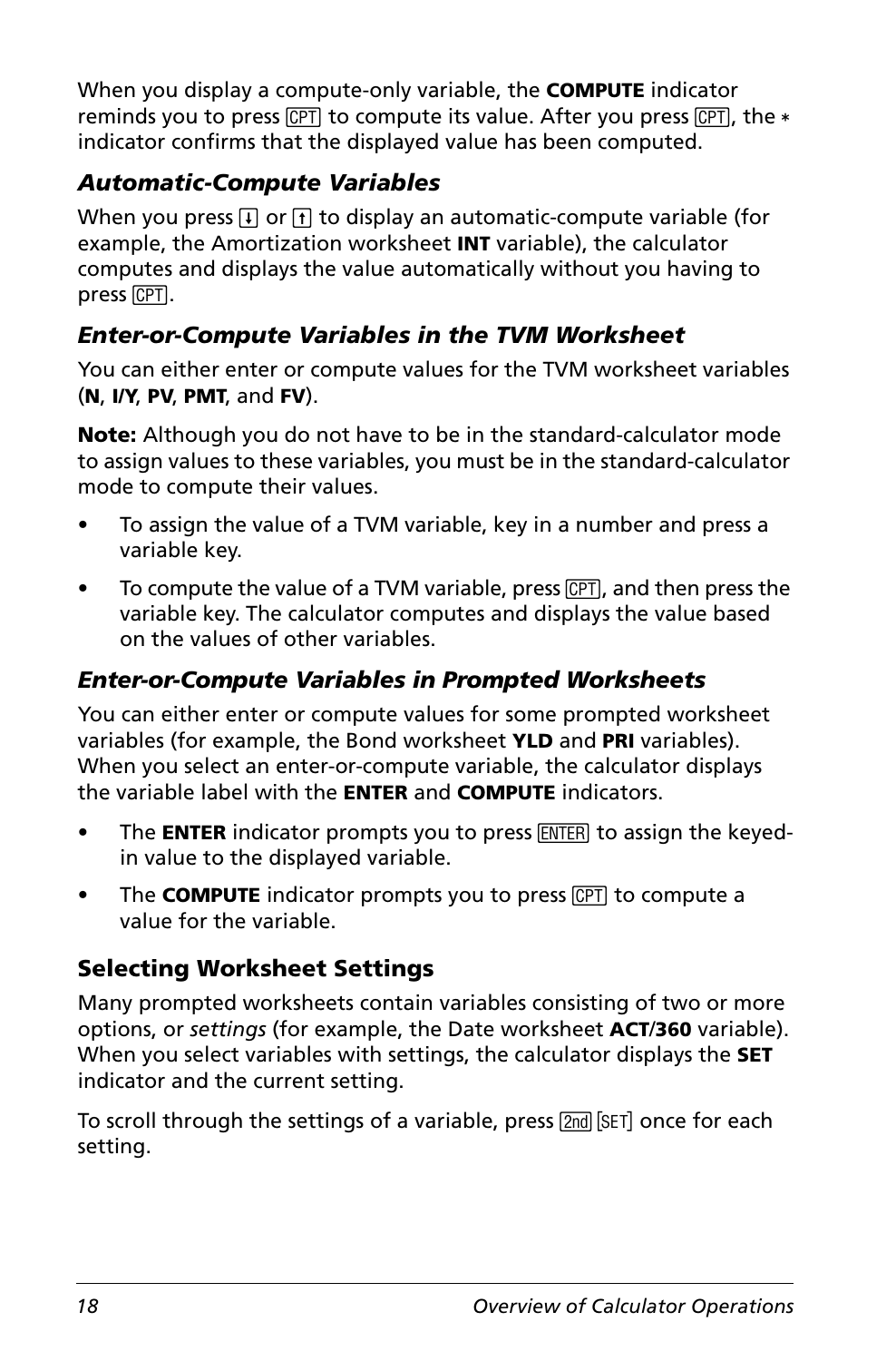## **Display Indicators**

- $\bullet$  The  $\triangleleft$  indicator confirms that the calculator entered the displayed value in the worksheet.
- The  $*$  indicator confirms that the calculator computed the displayed value.
- When a change to the worksheet invalidates either entered or computed values, the  $\triangleleft$  and  $\ast$  indicators disappear.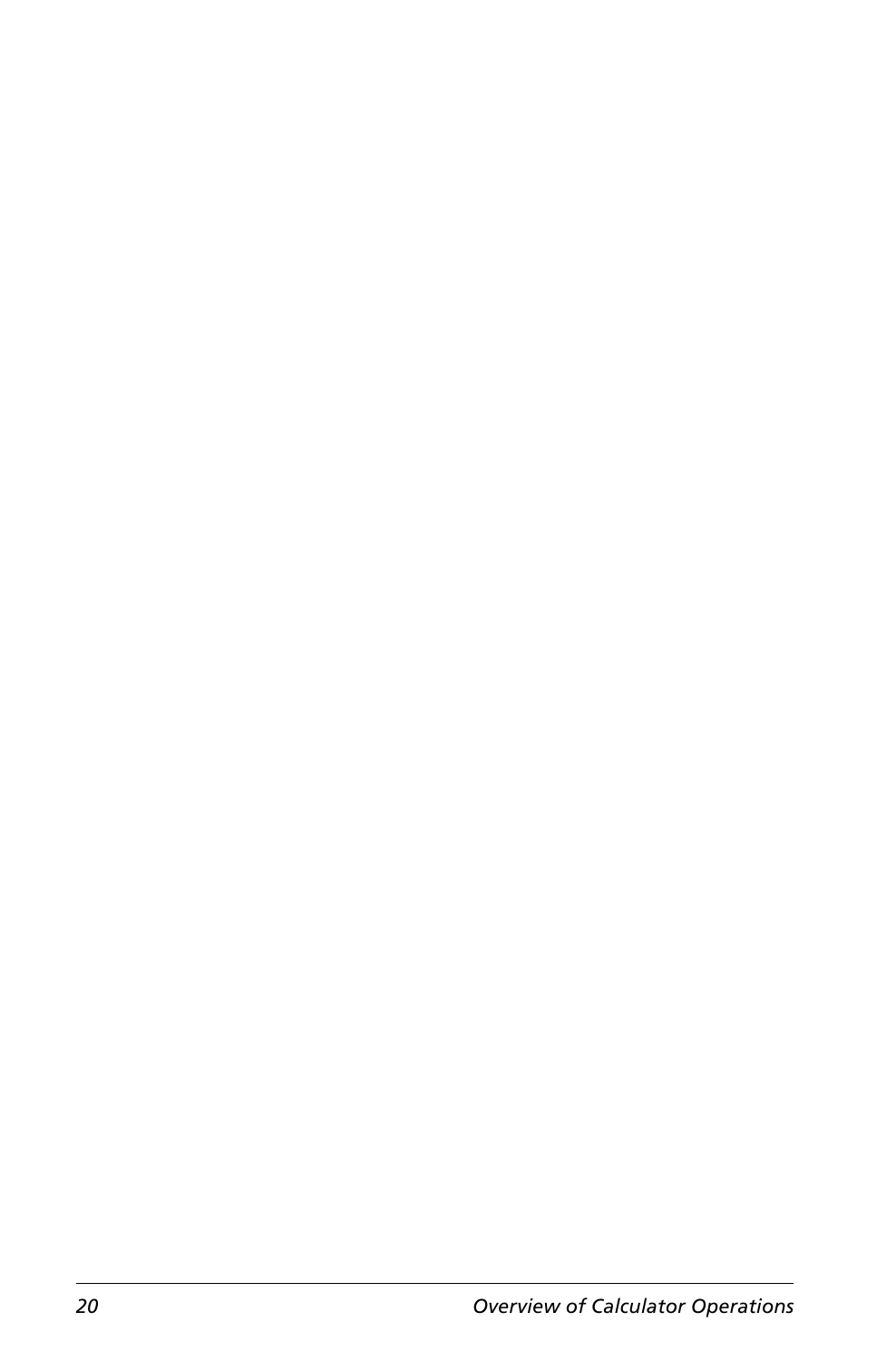# <span id="page-24-0"></span>**Time-Value-of-Money and Amortization Worksheets**



Use the Time-Value-of-Money (TVM) variables to solve problems with equal and regular cash flows that are either all inflows or all outflows (for example, annuities, loans, mortgages, leases, and savings).

For cash-flow problems with unequal cash flows, use the Cash Flow worksheet. [\(See "Cash Flow Worksheet" on](#page-44-2)  [page 41.\)](#page-44-2)

After solving a TVM problem, you can use the Amortization worksheet to generate an amortization schedule.

- To access a TVM variable, press a TVM key  $(\mathbb{N}, \mathbb{I}\mathbb{Y})$ ,  $(\mathbb{N}\mathbb{N})$ ,  $(\mathbb{N}\mathbb{N})$ , or  $(\mathbb{V})$ ).
- To access the prompted Amortization worksheet, press [2nd] [AMORT].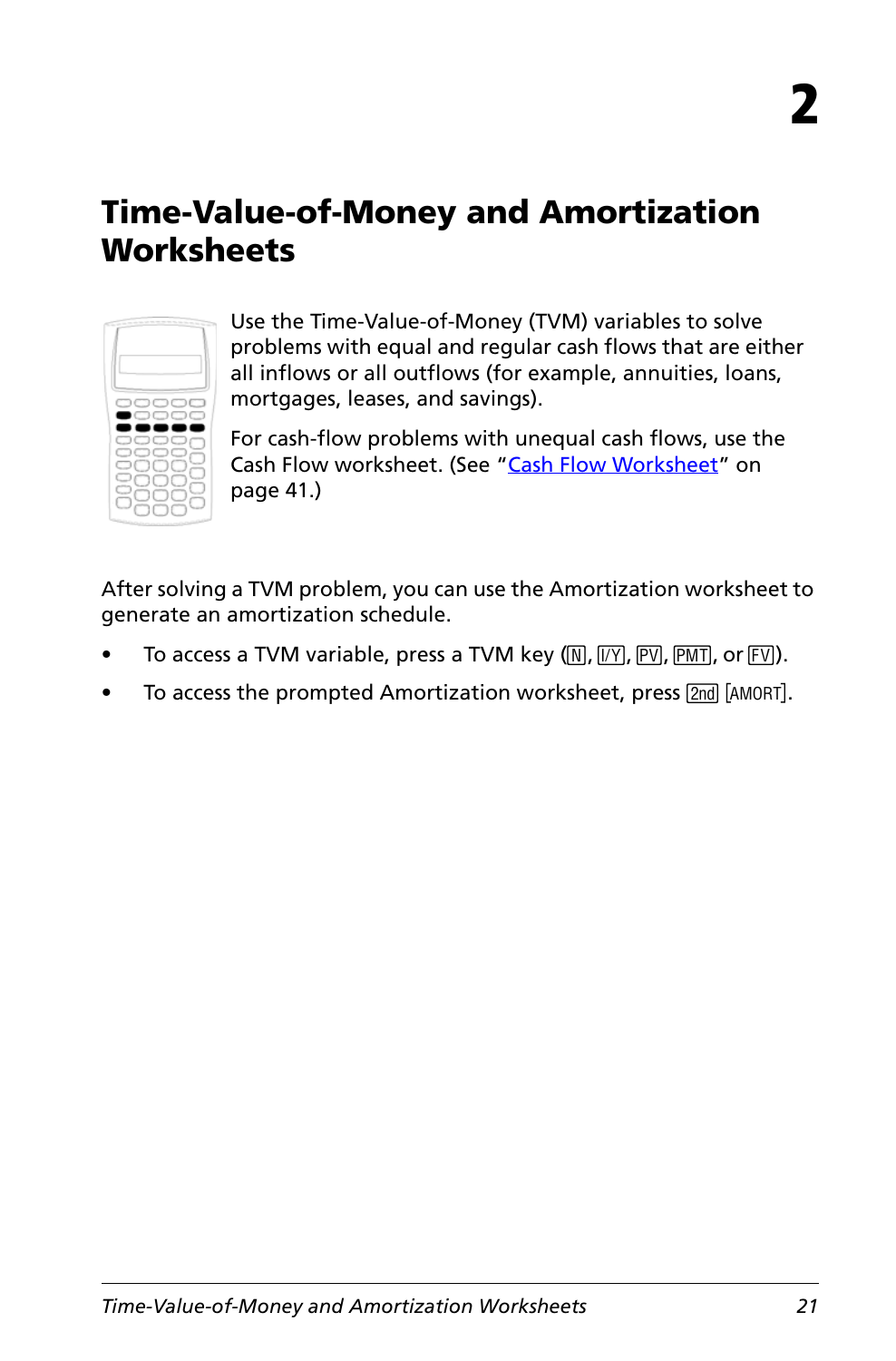| <b>Variable</b>                           | <b>Key</b>               | <b>Display</b> | <b>Type of Variable</b> |
|-------------------------------------------|--------------------------|----------------|-------------------------|
| Number of periods                         | M                        | N              | Enter-or-compute        |
| Interest rate per year                    | $\sqrt{VY}$              | <b>I/Y</b>     | Enter-or-compute        |
| Present value                             | $\boxed{\mathsf{PV}}$    | PV             | Enter-or-compute        |
| Payment                                   | <b>PMT</b>               | <b>PMT</b>     | Enter-or-compute        |
| Future value                              | FV                       | FV             | Enter-or-compute        |
| Number of payments per year               | $[2nd]$ $[P/Y]$          | P/Y            | Enter-only              |
| Number of compounding<br>periods per year | $\vert \downarrow \vert$ | C/Y            | Enter-only              |
| End-of-period payments                    | 2nd [BGN]                | <b>END</b>     | Setting                 |
| Beginning-of-period<br>payments           | $[2nd]$ $[SET]$          | <b>BGN</b>     | Setting                 |
| Starting payment                          | $[2nd]$ $[AMORT]$        | P <sub>1</sub> | Enter-only              |
| Ending payment                            | $\vert \downarrow \vert$ | P <sub>2</sub> | Enter-only              |
| <b>Balance</b>                            | 団                        | <b>BAL</b>     | Auto-compute            |
| Principal paid                            | $\lceil \cdot \rceil$    | <b>PRN</b>     | Auto-compute            |
| Interest paid                             | ℿ                        | <b>INT</b>     | Auto-compute            |

## <span id="page-25-1"></span><span id="page-25-0"></span>*TVM and Amortization Worksheet Variables*

**Note:** This guidebook categorizes calculator variables by the method of entry. [\(See "Types of Worksheet Variables" on page 17.\)](#page-20-0)

#### **Using the TVM and Amortization Variables**

Because the calculator stores values assigned to the TVM variables until you clear or change them, you should not have to perform all steps each time you work a problem.

- To assign a value to a TVM variable, key in a number and press a TVM  $key$  ( $N$ ,  $IV$ ,  $PV$ ,  $PVI$ ,  $PMT$ ,  $FV$ ).
- To change the number of payments (P/Y), press **[2nd]** [P/Y], key in a number, and press **ENTER**. To change the compounding periods (C/Y), press  $[2nd]$   $[P/Y]$   $\Box$ , key in a number, and press  $[ENTER]$ .
- To change the payment period (**END/BGN**), press [2nd] [BGN], and then  $pres$   $2nd$   $[SET]$ .
- To compute a value for the unknown variable, press  $[CPT]$ , and then press the key for the unknown variable.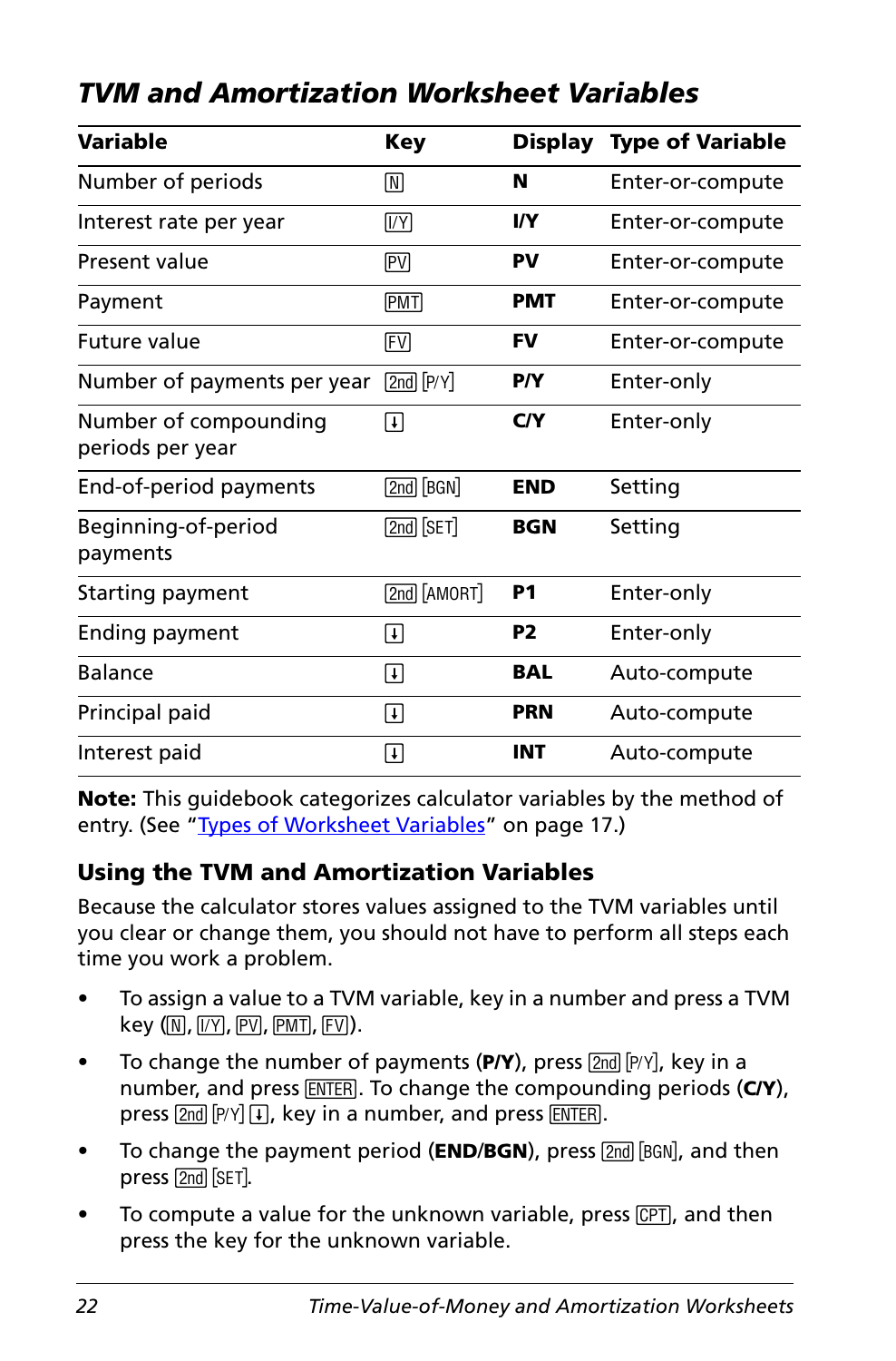To generate an amortization schedule, press  $[2nd]$   $[AMORT]$ , enter the first and last payment number in the range (P1 and P2), and press if or  $\lceil \cdot \rceil$  to compute values for each variable (**BAL, PRN, and INT**).

#### **Resetting the TVM and Amortization Worksheet Variables**

• To reset all calculator variables and formats to default values (including TVM and amortization variables), press  $[2nd]$   $[RESET]$   $[ENTER]$ :

| Variable   | <b>Default</b> | Variable       | <b>Default</b> |
|------------|----------------|----------------|----------------|
| N          | 0              | <b>END/BGN</b> | <b>END</b>     |
| I/Y        | 0              | P <sub>1</sub> |                |
| PV         | 0              | P <sub>2</sub> |                |
| <b>PMT</b> | 0              | <b>BAL</b>     | 0              |
| <b>FV</b>  | 0              | <b>PRN</b>     | 0              |
| P/Y        |                | <b>INT</b>     | O              |
| <b>C/Y</b> |                |                |                |

- To reset only the TVM variables (**N**, **I/Y**, **PV**, **PMT**, **FV**) to default values,  $pres$   $2nd$   $GLR$   $TVM$ .
- To reset P/Y and C/Y to default values, press  $\boxed{2nd}$   $\boxed{P/Y}$   $\boxed{2nd}$   $\boxed{CLR}$  WORK $\boxed{.}$
- To reset the Amortization worksheet variables (**P1**, **P2**, **BAL**, **PRN**, **INT**) to default values, press **[2nd]** [CLR WORK] while in the Amortization worksheet.
- To reset **END/BGN** to the default value, press [2nd] [BGN] [2nd] [CLR WORK].

#### **Clearing the Unused Variable**

For problems using only four of the five TVM variables, enter a value of zero for the unused variable.

For example, to determine the present value (**PV**) of a known future value (**FV**) with a known interest rate (**I/Y**) and no payments, enter 0 and press **PMT**.

#### **Entering Positive and Negative Values for Outflows and Inflows**

Enter negative values for outflows (cash paid out) and positive values for inflows (cash received).

**Note:** To enter a negative value, press  $\overline{A}$  after entering the number. To change a negative value to positive, press  $H$ .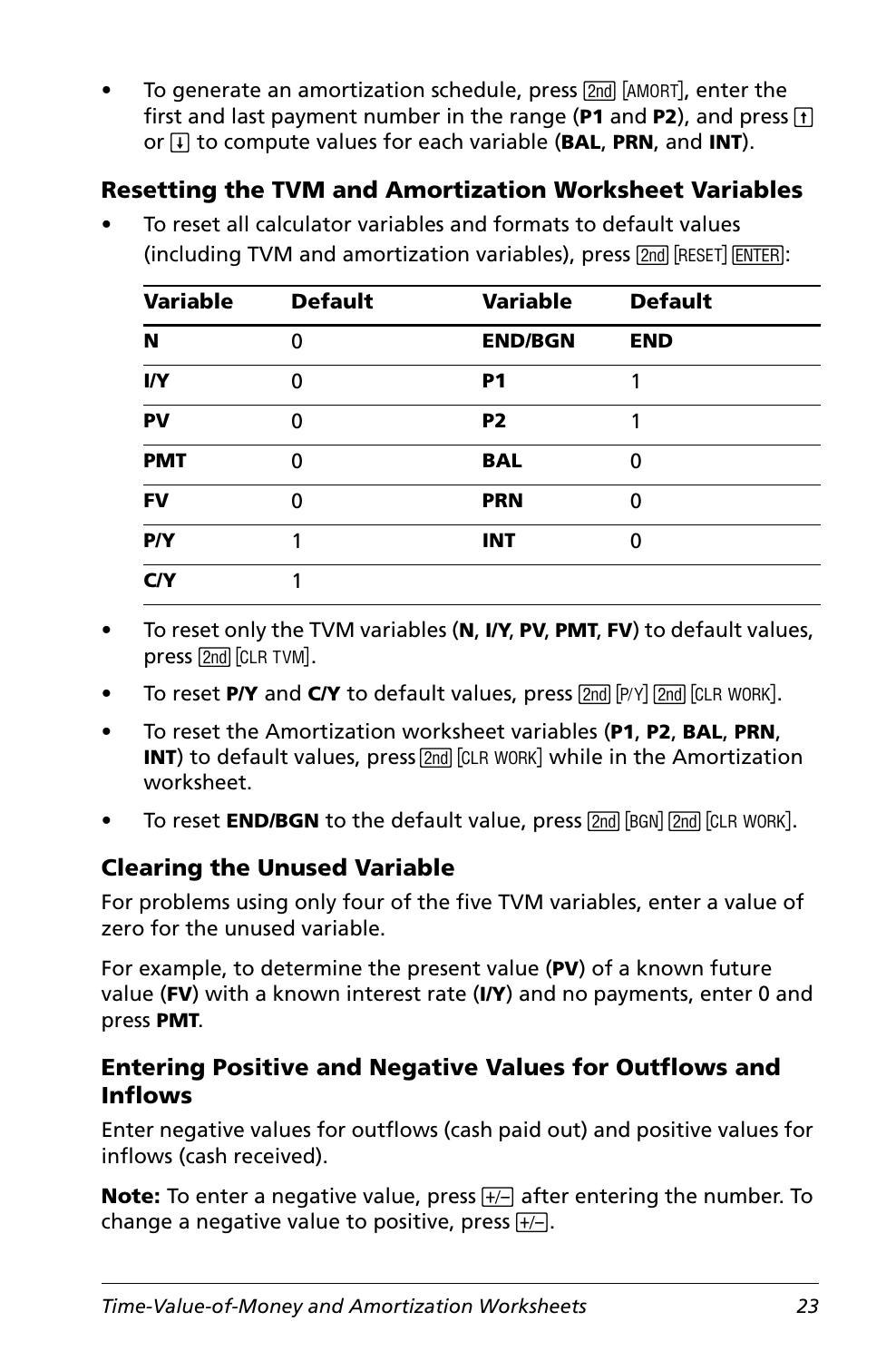## **Entering Values for I/Y, P/Y, and C/Y**

- Enter **I/Y** as the nominal interest rate. The TVM worksheet automatically converts **I/Y** to a *per period* rate based on the values of **P/Y** and **C/Y**.
- Entering a value for **P/Y** automatically enters the same value for **C/Y**. (You can change **C/Y**.)

#### **Specifying Payments Due With Annuities**

Use **END**/**BGN** to specify whether the transaction is an ordinary annuity or an annuity due.

- Set **END** for *ordinary annuities*, in which payments occur at the *end* of each payment period. (This category includes most loans.)
- Set **BGN** for *annuities due*, in which payments occur at the *beginning* of each payment period. (This category includes most leases.)

**Note:** When you select beginning-of-period payments, the **BGN** indicator appears. (No indicator appears for **END** payments.)

#### **Updating P1 and P2**

To update **P1** and **P2** for a next range of payments, press  $\boxed{CPT}$  with **P1** or **P2** displayed.

#### **Different Values for BAL and FV**

The computed value for **BAL** following a specified number of payments might be different than the computed value for **FV** following the same number of payments.

- When solving for **BAL**, **PRN**, and **INT**, the calculator uses the **PMT** value rounded to the number of decimal places specified by the decimal format.
- When solving for **FV**, the calculator uses the unrounded value for **PMT**.

#### **Entering, Recalling, and Computing TVM Values**

- To enter a TVM value, key in the value and store it by pressing a TVM  $key$  ( $N$ ,  $\overline{IV}$ ,  $\overline{PV}$ ,  $\overline{PMT}$ ,  $\overline{FV}$ ).
- To display a stored TVM value, press RCL and a TVM key.

You can enter or recall a value for any of the five TVM variables (**N**, **I/Y**, **PV**, **PMT**, or **FV**) in either the standard calculator mode or a worksheet mode. The information displayed depends on which mode is selected.

• In standard calculator mode, the calculator displays the variable label, the = sign, and the value entered or recalled.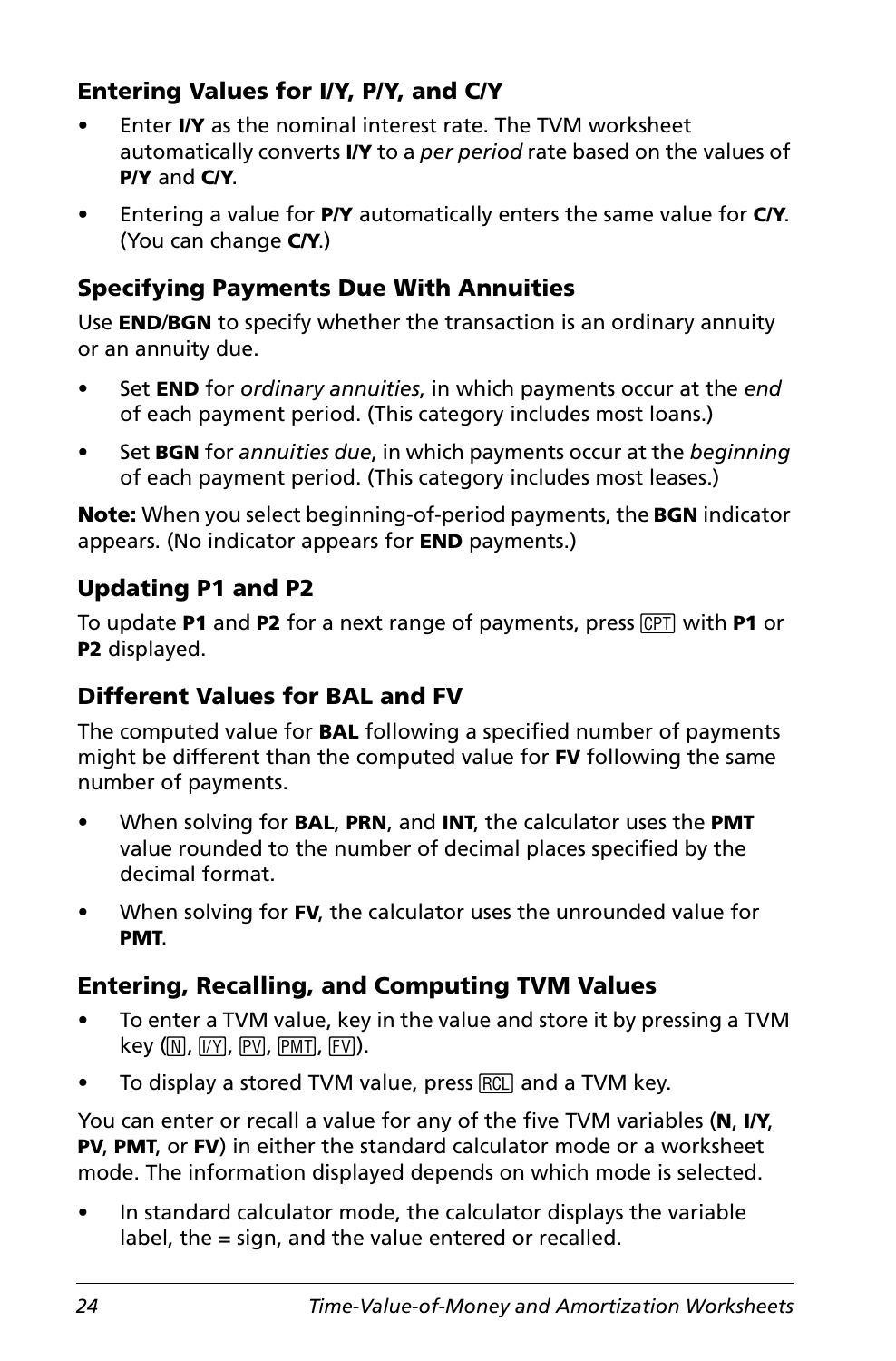• In worksheet modes the calculator displays only the value you enter or recall, although any variable label previously displayed remains displayed.

**Note:** You can tell that the displayed value is not assigned to the displayed variable, because the  $=$  indicator is not displayed.

To compute a TVM value, press  $\overline{CPT}$  and a TVM key in standard-calculator mode.

#### **Using [xP/Y] to Calculate a Value for N**

- 1. Key in the number of years, and then press  $[2nd]$  [xP/Y] to multiply by the stored **P/Y** value. The total number of payments appears.
- 2. To assign the displayed value to **N** for a TVM calculation, press  $\mathbb{N}$ .

## <span id="page-28-0"></span>*Entering Cash Inflows and Outflows*

The calculator treats cash received (inflows) as a positive value and cash invested (outflows) as a negative value.

- You must enter cash inflows as positive values and cash outflows as negative values.
- The calculator displays computed inflows as positive values and computed outflows as negative values.

# <span id="page-28-1"></span>*Generating an Amortization Schedule*

The Amortization worksheet uses TVM values to compute an amortization schedule either manually or automatically.

#### **Generating an Amortization Schedule Manually**

- 1. Press **[2nd]** [AMORT]. The current **P1** value appears.
- 2. To specify the first in a range of payments, key in a value for **P1** and press **ENTER**.
- 3. Press  $\Box$ . The current **P2** value appears.
- 4. To specify the last payment in the range, key in a value for **P2** and press **ENTER**.
- 5. Press  $\Box$  to display each of the automatically computed values:
	- **BAL** the remaining balance after payment **P2**
	- **PRN** the principal
	- **INT** the interest paid over the specified range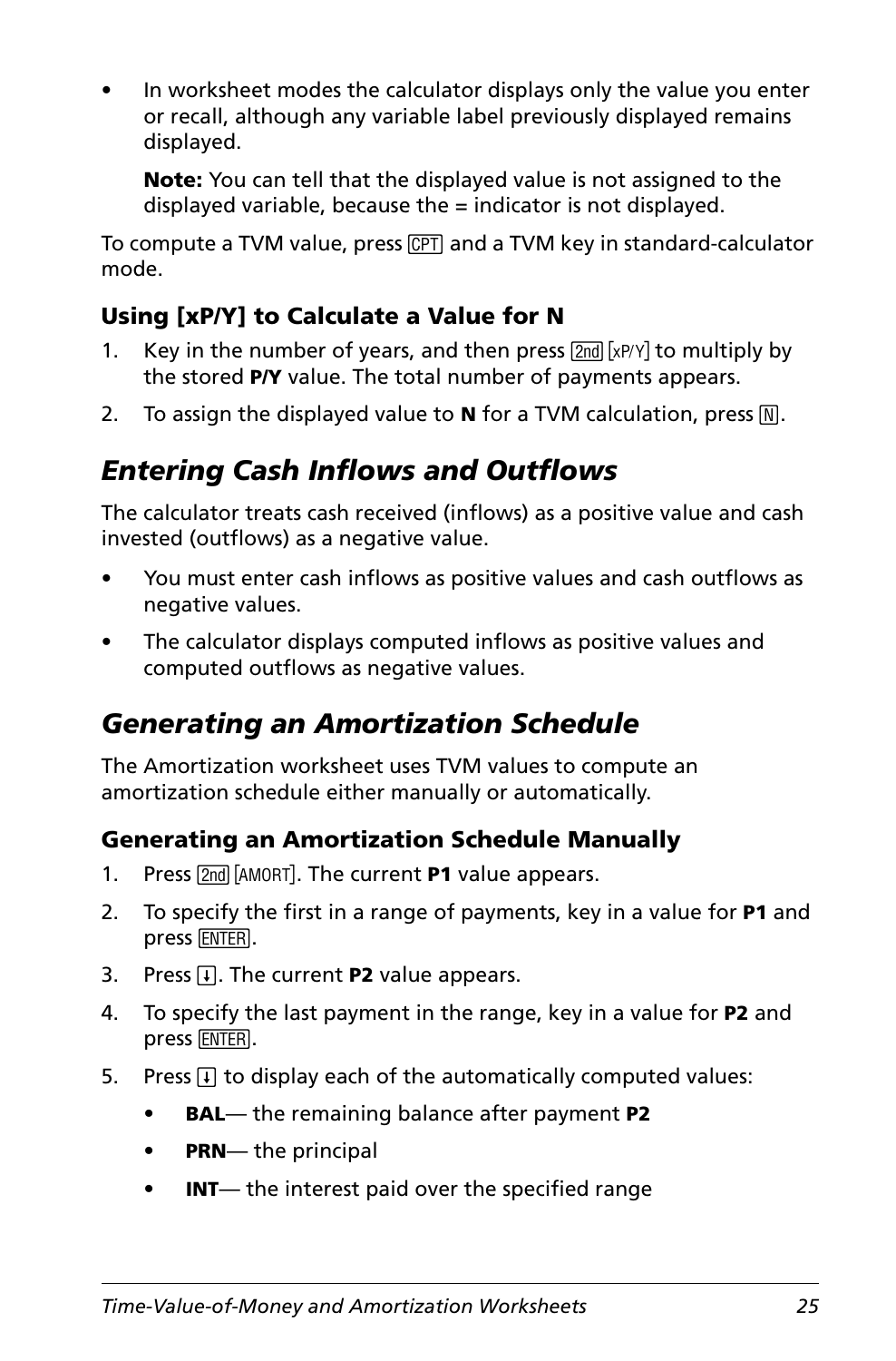6. Press [2nd] [AMORT].

 $-$  or  $-$ 

If **INT** is displayed, press  $\mathbf{F}$  to display **P1** again.

7. To generate the amortization schedule, repeat steps 2 through 5 for each range of payments.

## **Generating an Amortization Schedule Automatically**

After entering the initial values for **P1** and **P2**, you can compute an amortization schedule automatically.

1. Press  $\sqrt{2nd}$   $\sqrt{AMORT}$ .

 $-$  or  $-$ If **INT** is displayed, press  $\Box$  to display the current **P1** value.

2. Press  $\overline{CPT}$ . Both **P1** and **P2** update automatically to represent the next range of payments.

The calculator computes the next range of payments using the same number of periods used with the previous range of payments. For example, if the previous range was 1 through 12 (12 payments), pressing  $[CPT]$  updates the range to 13 through 24 (12 payments).

- 3. Press  $\Box$  to display **P2**.
	- If you press  $[CPT]$  with **P1** displayed, a new value for **P2** will be displayed automatically. (You can still enter a new value for **P2**.)
	- If you did not press **CPT** with **P1** displayed, you can press CPT with **P2** displayed to enter values for both **P1** and **P2** in the next range of payments.
- 4. Press  $\mathbb{F}$  to display each of the automatically computed values for **BAL**, **PRN**, and **INT** in the next range of payments.
- 5. Repeat steps 1 through 4 until the schedule is complete.

# <span id="page-29-0"></span>*Example: Computing Basic Loan Interest*

If you make a monthly payment of \$425.84 on a 30-year mortgage for \$75,000, what is the interest rate on your mortgage?

| To                                                        | <b>Press</b>                 | <b>Display</b> |         |
|-----------------------------------------------------------|------------------------------|----------------|---------|
| Set payments per year to 12.                              | $[2nd]$ $[P/Y]$ 12 $[ENTER]$ | $P/Y =$        | 12.00⊲  |
| Return to standard-calculator [2nd] [QUIT]<br>mode.       |                              |                | 0.00    |
| Enter number of payments<br>using the payment multiplier. | 30 $[2nd]$ $[xP/Y]$ $[N]$    | $N =$          | 360.00⊲ |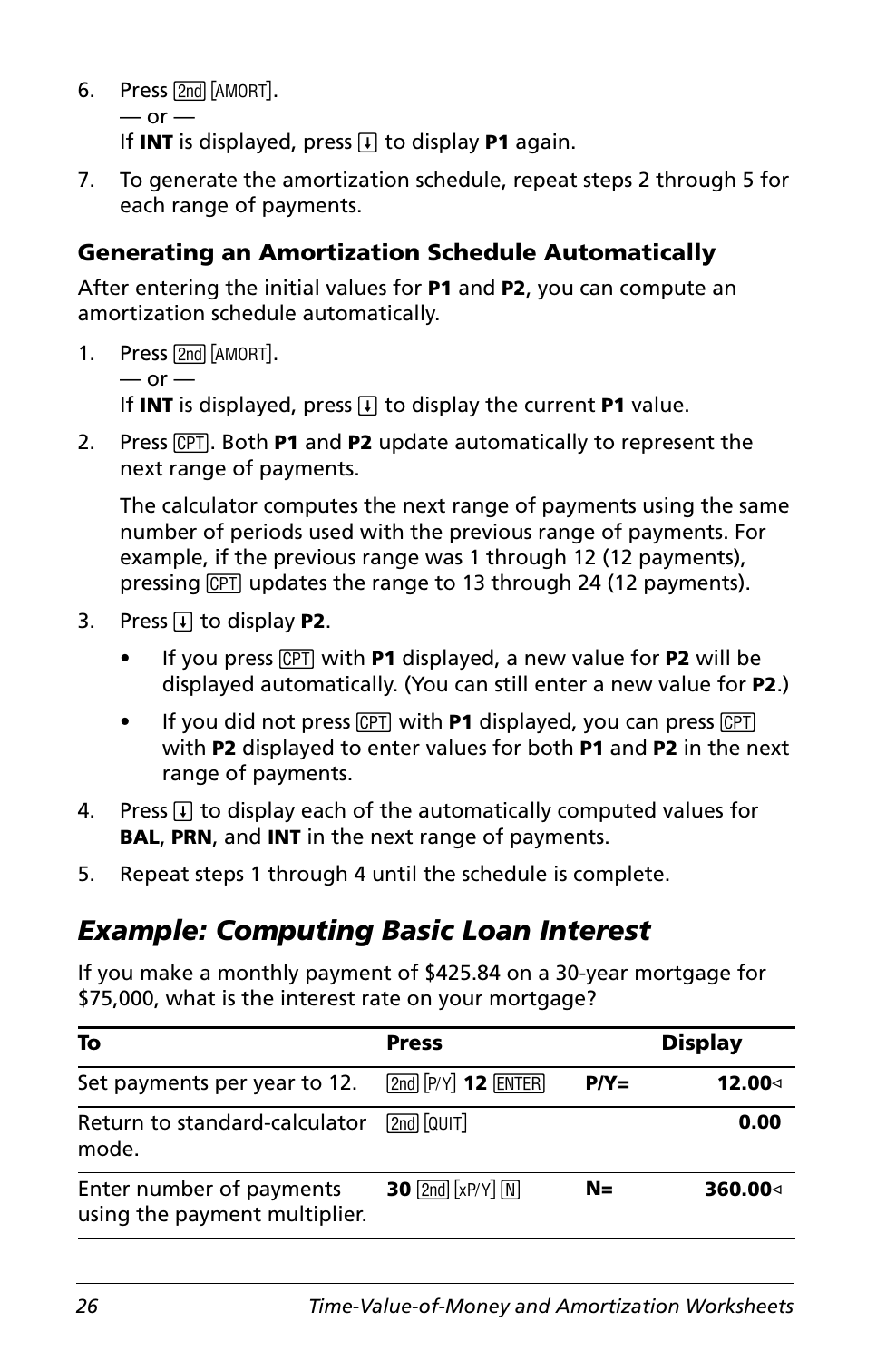| To                     | <b>Press</b>    |         | <b>Display</b> |
|------------------------|-----------------|---------|----------------|
| Enter loan amount.     | 75000 PV        | $PV =$  | 75,000.00⊲     |
| Enter payment amount.  | 425.84 $H$ PMT  | $PMT =$ | -425.84⊲       |
| Compute interest rate. | $[CPT]$ $[1/Y]$ | $IV =$  | $5.50*$        |

**Answer:** The interest rate is 5.5% per year.

## <span id="page-30-0"></span>*Examples: Computing Basic Loan Payments*

These examples show you how to compute basic loan payments on a \$75,000 mortgage at 5.5% for 30 years.

**Note:** After you complete the first example, you should not have to reenter the values for loan amount and interest rate. The calculator saves the values you enter for later use.

#### **Computing Monthly Payments**

| To                                                    | <b>Press</b>                 |         | <b>Display</b>    |
|-------------------------------------------------------|------------------------------|---------|-------------------|
| Set payments per year to 12.                          | $[2nd]$ $[P/Y]$ 12 $[ENTER]$ | $P/Y =$ | 12.00⊲            |
| Return to standard-calculator<br>mode.                | $[2nd]$ $[QUIT]$             |         | 0.00              |
| Enter number of payments<br>using payment multiplier. | 30 $[2nd]$ $[xP/Y]$ $[N]$    | $N =$   | 360.00<           |
| Enter interest rate.                                  | 5.5 $VY$                     | $I/Y=$  | 5.50 <sub>4</sub> |
| Enter loan amount.                                    | 75000 PV                     | $PV =$  | 75,000.00⊲        |
| Compute payment.                                      | <b>IPMT</b><br>CPT           | $PMT =$ | $-425.84*$        |

**Answer:** The monthly payments are \$425.84.

#### **Computing Quarterly Payments**

**Note:** The calculator automatically sets the number of compounding periods (**C/Y**) to equal the number of payment periods (**P/Y**).

| To                                                    | <b>Press</b>                |         | <b>Display</b> |
|-------------------------------------------------------|-----------------------------|---------|----------------|
| Set payments per year to 4.                           | $[2nd]$ $[P/Y]$ 4 $[ENTER]$ | $P/Y =$ | 4.00⊲          |
| Return to standard-calculator<br>mode.                | $[2nd]$ $[QUIT]$            |         | 0.00           |
| Enter number of payments<br>using payment multiplier. | 30 $[2nd]$ $[xP/Y]$ $[N]$   | $N =$   | 120.00⊲        |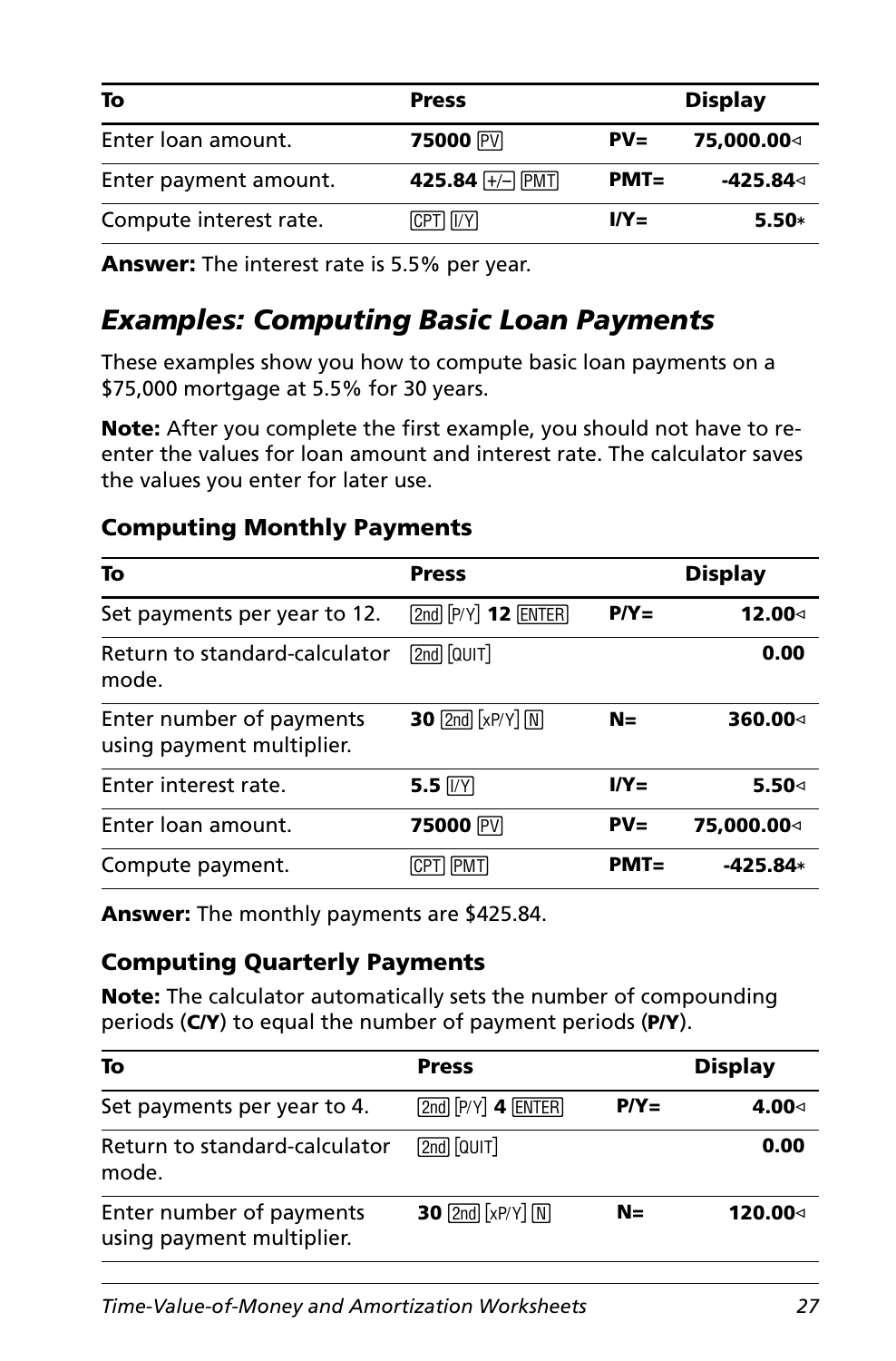| To               | <b>Press</b>     | <b>Display</b> |                          |
|------------------|------------------|----------------|--------------------------|
| Compute payment. | <b>CPTI PMTI</b> |                | <b>PMT=</b> $-1,279.82*$ |

**Answer:** The quarterly payments are \$1,279.82.

# <span id="page-31-0"></span>*Examples: Computing Value in Savings*

These examples show you how to compute the future and present values of a savings account paying 0.5% compounded at the end of each year with a 20-year time frame.

#### **Computing Future Value**

**Example:** If you open the account with \$5,000, how much will you have after 20 years?

| To                             | <b>Press</b>                  |            | <b>Display</b>            |
|--------------------------------|-------------------------------|------------|---------------------------|
| Set all variables to defaults. | [2nd] [RESET]<br><b>ENTER</b> | <b>RST</b> | 0.00                      |
| Enter number of payments.      | $20 \text{ N}$                | $N =$      | 20.00⊲                    |
| Enter interest rate.           | $.5$ $VY$                     | $I/Y =$    | $0.50 \triangleleft$      |
| Enter beginning balance.       | 5000 $H$ PV                   | $PV =$     | $-5,000.00 \triangleleft$ |
| Compute future value.          | CPT FV                        | $FV =$     | 5,524.48*                 |

**Answer:** The account will be worth \$5,524.48 after 20 years.

#### **Computing Present Value**

**Example:** How much money must you deposit to have \$10,000 in 20 years?

| To                     | <b>Press</b>    |        | <b>Display</b> |  |
|------------------------|-----------------|--------|----------------|--|
| Enter final balance.   | 10000 $FVI$     | $FV =$ | 10,000.00⊲     |  |
| Compute present value. | <b>CPTI PVI</b> | $PV =$ | $-9.050.63*$   |  |

**Answer:** You must deposit \$9,050.63.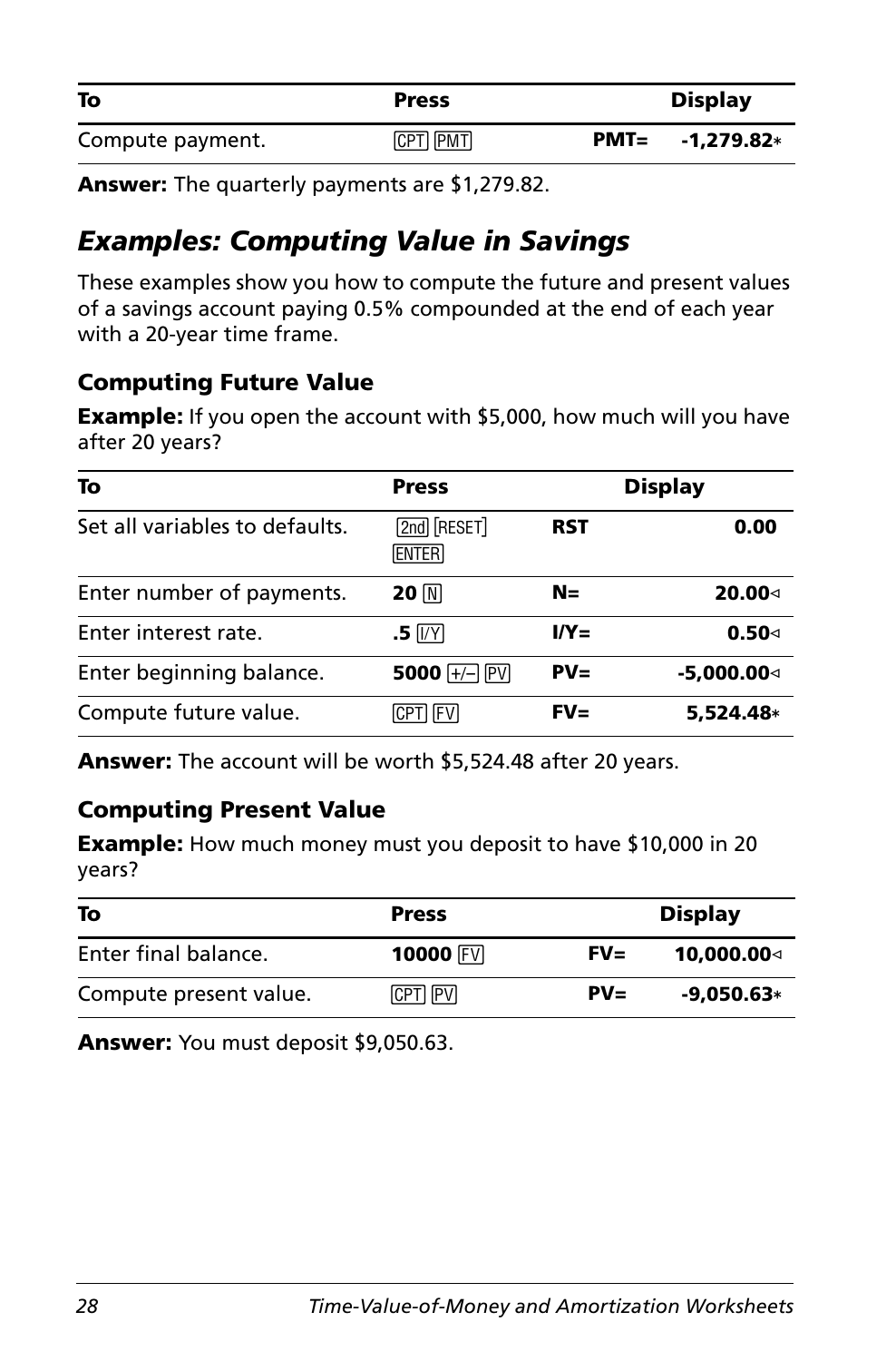## <span id="page-32-0"></span>*Example: Computing Present Value in Annuities*

The Furros Company purchased equipment providing an annual savings of \$20,000 over 10 years. Assuming an annual discount rate of 10%, what is the present value of the savings using an ordinary annuity and an annuity due?

#### **Cost Savings for a Present-Value Ordinary Annuity**



**Cost Savings for a Present-Value Annuity Due in a Leasing Agreement**





| To                                         | <b>Press</b>                    | <b>Display</b> |              |
|--------------------------------------------|---------------------------------|----------------|--------------|
| Set all variables to defaults.             | [2nd] [RESET] [ENTER]           | <b>RST</b>     | 0.00         |
| Enter number of payments.                  | 10 $\mathbb N$                  | $N =$          | 10.00⊲       |
| Enter interest rate per<br>payment period. | 10 $\overline{IV}$              | $IV =$         | 10.00⊲       |
| Enter payment.                             | <b>20000 <math>H</math></b> $H$ | $PMT =$        | $-20,000.00$ |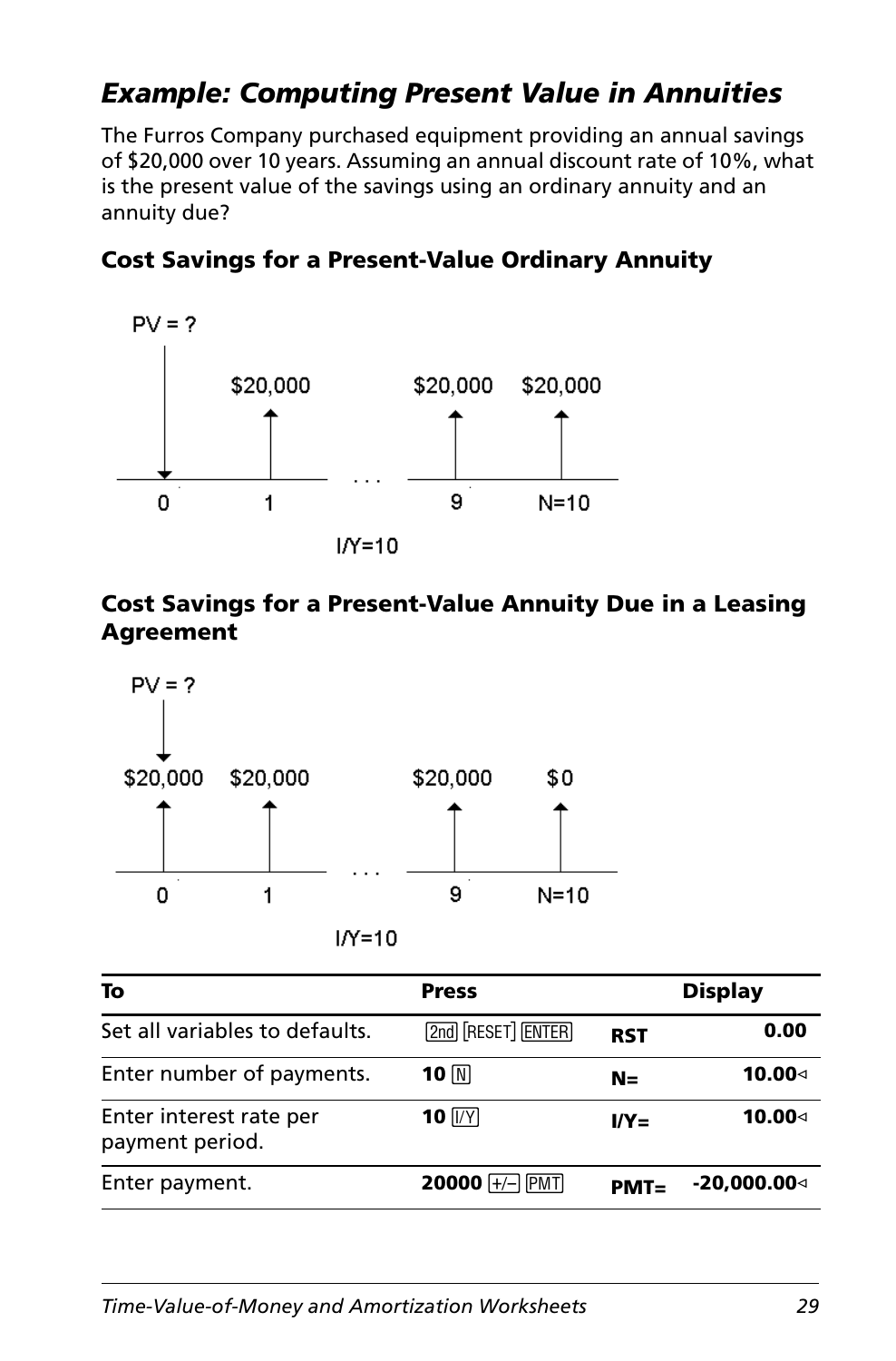| To                                           | <b>Press</b>                    | <b>Display</b> |             |
|----------------------------------------------|---------------------------------|----------------|-------------|
| Compute present value<br>(ordinary annuity). | CPT PV                          | $PV =$         | 122,891.34* |
| Set beginning-of-period<br>payments.         | $[2nd]$ $[BGN]$ $[2nd]$ $[SET]$ | BGN            |             |
| Return to calculator mode.                   | <b>2nd CQUIT</b>                |                | 0.00        |
| Compute present value<br>(annuity due).      | CPT PV                          | $PV =$         | 135,180.48* |

**Answer:** The present value of the savings is \$122,891.34 with an ordinary annuity and \$135,180.48 with an annuity due.

# <span id="page-33-0"></span>*Example: Computing Perpetual Annuities*

To replace bricks in their highway system, the Land of Oz has issued perpetual bonds paying \$110 per \$1000 bond. What price should you pay for the bonds to earn 15% annually?

| To                                                               | <b>Press</b>                      | <b>Display</b> |
|------------------------------------------------------------------|-----------------------------------|----------------|
| Calculate the present value for a<br>perpetual ordinary annuity. | 110 $\Box$ 15 $\mathbb{Z}$ $\Box$ | 733.33         |
| Calculate the present value for a<br>perpetual annuity due.      | $\boxed{+}$ 110 $\boxed{=}$       | 843.33         |

**Answer:** You should pay \$733.33 for a perpetual ordinary annuity and \$843.33 for a perpetual annuity due.

A *perpetual annuity* can be an ordinary annuity or an annuity due consisting of equal payments continuing indefinitely (for example, a preferred stock yielding a constant dollar dividend).

#### **Perpetual ordinary annuity**

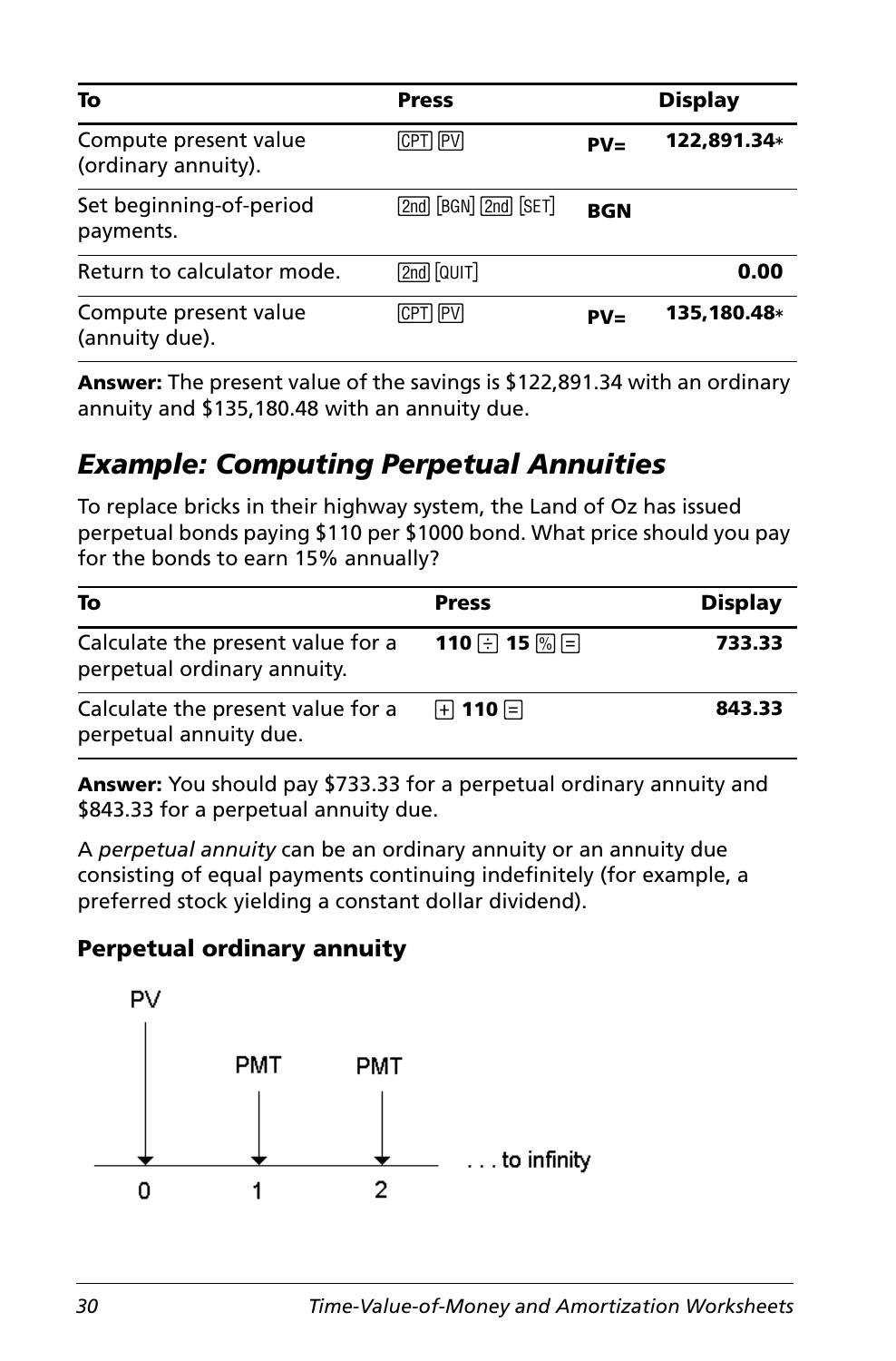#### **Perpetual annuity due**



Because the term  $(1 + I/Y / 100)^{-N}$  in the present value annuity equations approaches zero as N increases, you can use these equations to solve for the present value of a perpetual annuity:

Perpetual ordinary annuity

$$
PV = \frac{PMT}{(I/Y) \div 100}
$$

• Perpetual annuity due

$$
PV = PMT + \frac{PMT}{(1/Y)/100)}
$$

## <span id="page-34-0"></span>*Example: Computing Present Value of Variable Cash Flows*

The ABC Company purchased a machine that will save these end-of-year amounts:

| Year          |        |        |        |         |
|---------------|--------|--------|--------|---------|
| <b>Amount</b> | \$5000 | \$7000 | \$8000 | \$10000 |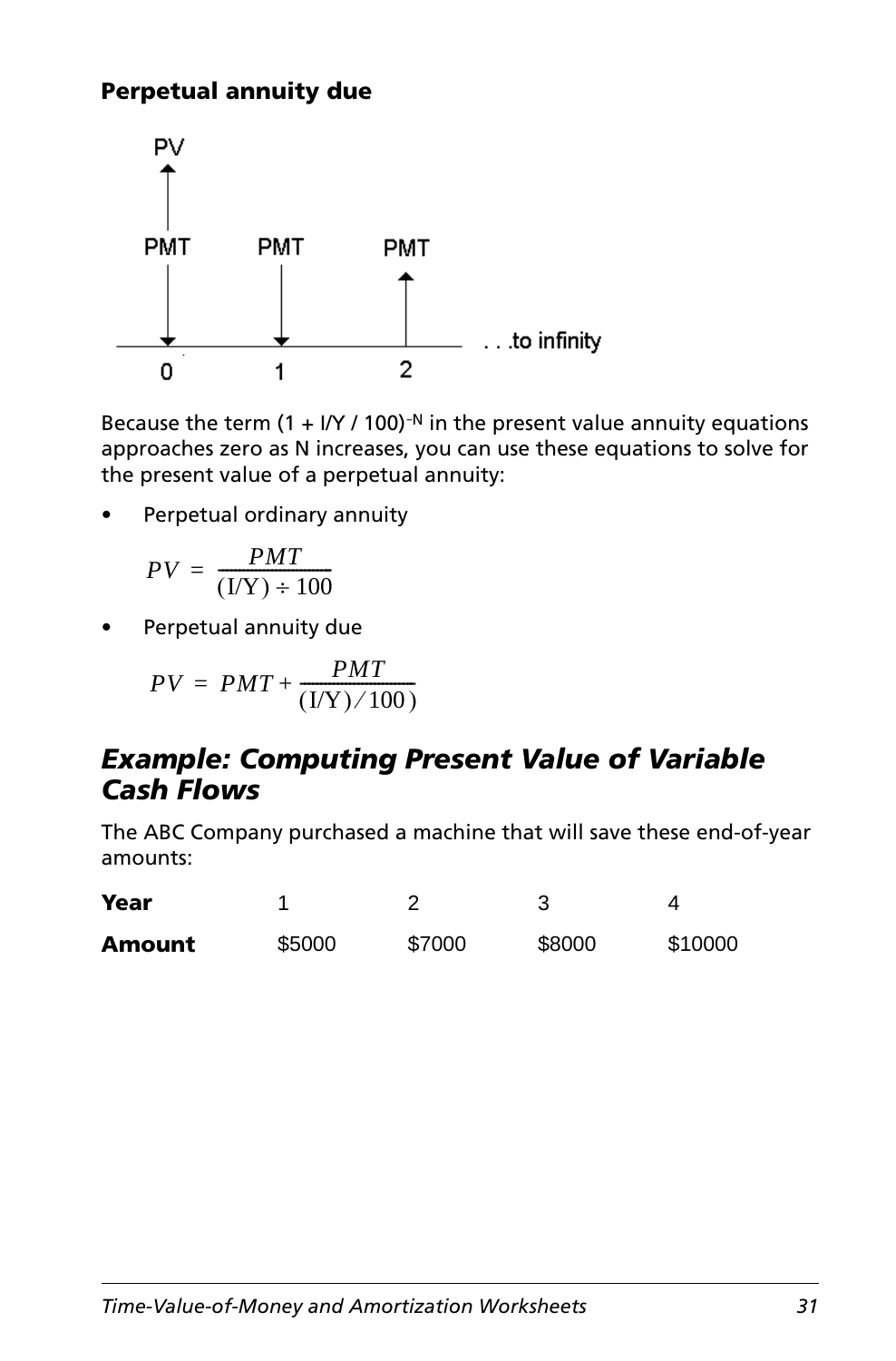Given a 10% discount rate, does the present value of the cash flows exceed the original cost of \$23,000?



| To                                           | <b>Press</b>                  |            | <b>Display</b>            |
|----------------------------------------------|-------------------------------|------------|---------------------------|
| Set all variables to defaults.               | [2nd] [RESET]<br><b>ENTER</b> | <b>RST</b> | 0.00                      |
| Enter interest rate per cash flow<br>period. | 10 $[17]$                     | $I/Y=$     | 10.00⊲                    |
| Enter 1st cash flow.                         | 5000 $H$ FV                   | $FV =$     | $-5,000.00 \triangleleft$ |
| Enter 1st cash flow period.                  | 1 $\boxed{N}$                 | $N =$      | $1.00 \triangleleft$      |
| Compute present value of 1st cash<br>flow.   | CPT PV                        | $PV =$     | 4,545.45*                 |
| Store in M1.                                 | $STO$ 1                       |            | 4,545.45                  |
| Enter 2nd cash flow.                         | <b>7000 <math>H</math></b> FV | $FV =$     | $-7,000.00$               |
| Enter 2nd cash flow period.                  | $2 \sqrt{N}$                  | $N =$      | $2.00 \triangleleft$      |
| Compute present value of 2nd<br>cash flow.   | CPT PV                        | $PV =$     | 5,785.12*                 |
| Sum to memory.                               | $STO + 1$                     |            | 5,785.12                  |
| Enter 3rd cash flow.                         | 8000 $H - FV$                 | $FV =$     | $-8,000.00 \triangleleft$ |
| Enter period number.                         | $3 \sqrt{N}$                  | $N =$      | $3.00 \triangleleft$      |
| Compute present value of 3rd<br>cash flow.   | CPT PV                        | $PV =$     | 6,010.52*                 |
| Sum to memory.                               | $STO + 1$                     |            | 6,010.52                  |
| Enter 4th cash flow.                         | 10000 $H$ FV                  | $FV =$     | $-10,000.00$              |
| Enter period number.                         | $4 \sqrt{N}$                  | $N =$      | 4.00⊲                     |

*32 Time-Value-of-Money and Amortization Worksheets*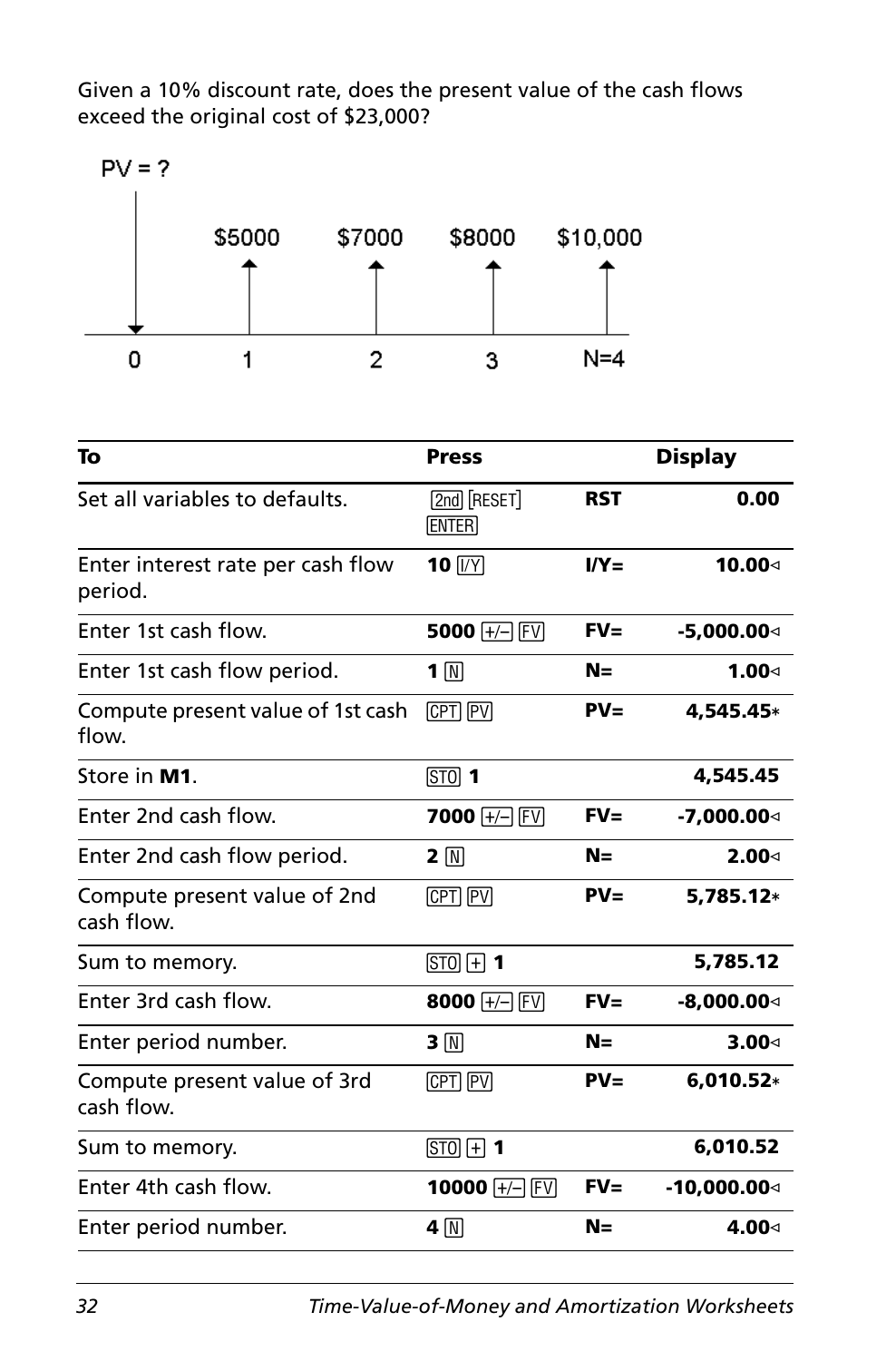| To                                         | <b>Press</b> |        | <b>Display</b> |
|--------------------------------------------|--------------|--------|----------------|
| Compute present value of 4th<br>cash flow. | CPTI PVI     | $PV =$ | $6.830.13*$    |
| Sum to memory.                             | $ ST0 + $ 1  |        | 6,830.13       |
| Recall total present value.                | $RCL$ 1      |        | 23,171.23      |
| Subtract original cost.                    | ㅋ 23000 F    |        | 171.23         |

**Answer:** The present value of the cash flows is \$23,171.23, which exceeds the machine's cost by \$171.23. This is a profitable investment.

**Note:** Although variable cash flow payments are not equal (unlike annuity payments), you can solve for the present value by treating the cash flows as a series of compound interest payments.

The present value of variable cash flows is the value of cash flows occurring at the end of each payment period discounted back to the beginning of the first cash flow period (time zero).



#### *Example: Computing Present Value of a Lease With Residual Value*

The Peach Bright Company wants to purchase a machine currently leased from your company. You offer to sell it for the present value of the lease discounted at an annual interest rate of 22% compounded monthly. The machine has a residual value of \$6500 with 46 monthly payments of \$1200 remaining on the lease. If the payments are due at the beginning of each month, how much should you charge for the machine?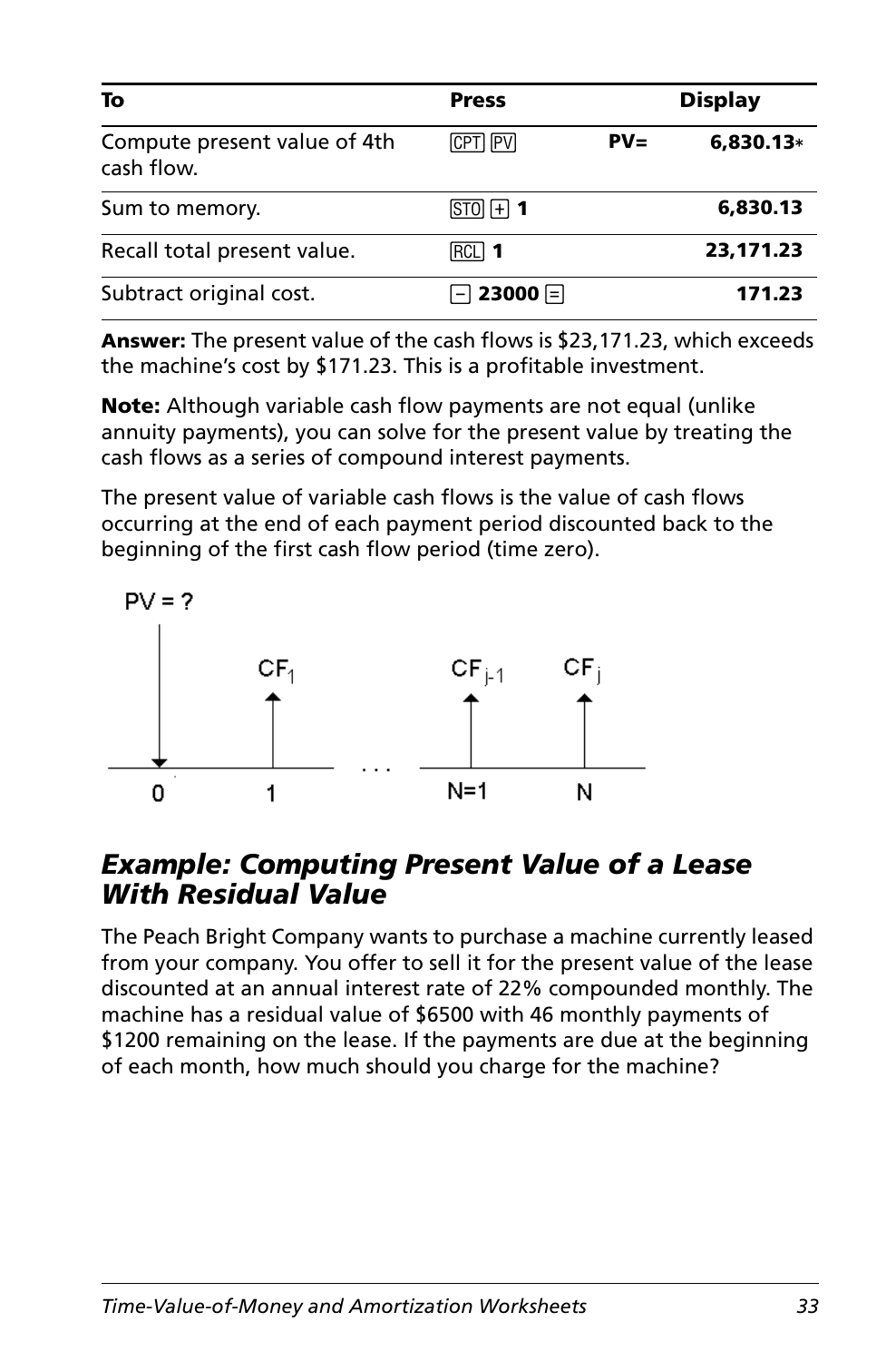The total value of the machine is the present value of the residual value plus the present value of the lease payments.

| To                                             | <b>Press</b>                    |         | <b>Display</b> |
|------------------------------------------------|---------------------------------|---------|----------------|
| Set all variables to defaults.                 | <b>2nd FRESET ENTER</b>         | RST     | 0.00           |
| Set beginning-of-period<br>payments.           | $[2nd]$ $[BGN]$ $[2nd]$ $[SET]$ | BGN     |                |
| Return to standard-calculator<br>mode.         | $[2nd]$ $[QUIT]$                |         | 0.00           |
| Enter number of payments.                      | 46 M                            | $N =$   | 46.00⊲         |
| Calculate and enter periodic<br>interest rate. | 22 $\Box$ 12 $\Box$ $W$         | $I/Y=$  | <b>1.83</b> ⊲  |
| Enter residual value of asset.                 | 6500 $ +/- $ $ $ FV             | $FV =$  | -6,500.00⊲     |
| Compute residual present value.                | CPT PV                          | $PV =$  | $2.818.22*$    |
| Enter lease payment amount.                    | 1200 $\overline{+/-}$ PMT       | $PMT =$ | -1,200.00⊲     |
| Compute present value of lease<br>payments.    | CPT FPV                         | $PV =$  | 40,573.18*     |

**Answer:** Peach Bright should pay your company \$40,573.18 for the machine.

# *Example: Computing Other Monthly Payments*

If you finance the purchase of a new desk and chair for \$525 at 20% APR compounded monthly for two years, how much is the monthly payment?



| To                             | <b>Press</b>                |            | <b>Display</b> |
|--------------------------------|-----------------------------|------------|----------------|
| Set all variables to defaults. | <b>2nd FRESET ENTER</b>     | <b>RST</b> | 0.00           |
| Set payments per year to 12.   | $[2nd]$ $[Py]$ 12 $[ENTER]$ | $P/Y=$     | 12.00⊲         |

*34 Time-Value-of-Money and Amortization Worksheets*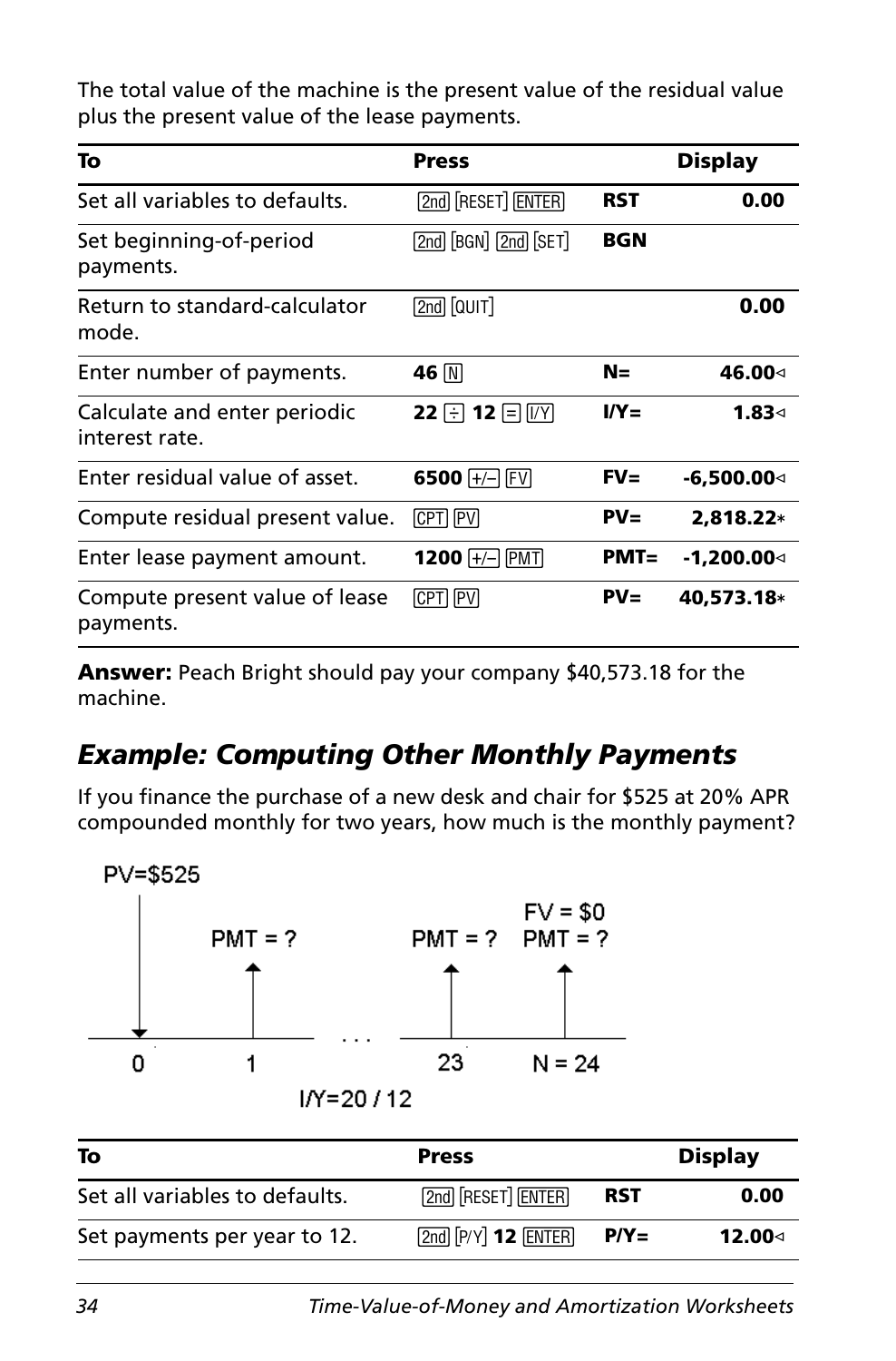| To                                                                               | <b>Press</b>        |         | <b>Display</b> |
|----------------------------------------------------------------------------------|---------------------|---------|----------------|
| Return to standard-calculator<br>mode                                            | $[2nd]$ $[QUIT]$    |         | 0.00           |
| Enter number of payments using $2$ $[2nd]$ $[xP/Y]$ $[N]$<br>payment multiplier. |                     | $N =$   | 24.00⊲         |
| Enter interest rate.                                                             | $20$ $\overline{V}$ | $I/Y=$  | 20.00⊲         |
| Enter loan amount.                                                               | 525 PV              | $PV =$  | 525.00⊲        |
| Compute payment.                                                                 | <b>PMT</b>          | $PMT =$ | $-26.72*$      |

**Answer:** Your monthly payment is \$26.72.

# *Example: Saving With Monthly Deposits*

**Note:** Accounts with payments made at the beginning of the period are referred to as *annuity due* accounts. Interest begins accumulating earlier and produces slightly higher yields.

You invest \$200 at the beginning of each month in a retirement plan. What will the account balance be at the end of 20 years, if the fund earns an annual interest of 7.5 % compounded monthly, assuming beginningof-period payments?



Payment Amount (PMT) = \$200

| To                                     | <b>Press</b>                 |            | <b>Display</b> |
|----------------------------------------|------------------------------|------------|----------------|
| Set all variables to defaults.         | [2nd] [RESET] [ENTER]        | <b>RST</b> | 0.00           |
| Set payments per year to 12.           | $[2nd]$ $[P/Y]$ 12 $[ENTER]$ | $P/Y =$    | 12.00⊲         |
| Set beginning-of-period<br>payments.   | [2nd] [BGN] [2nd] [SET]      | BGN        |                |
| Return to standard-calculator<br>mode. | [2nd] [QUIT]                 |            | 0.00           |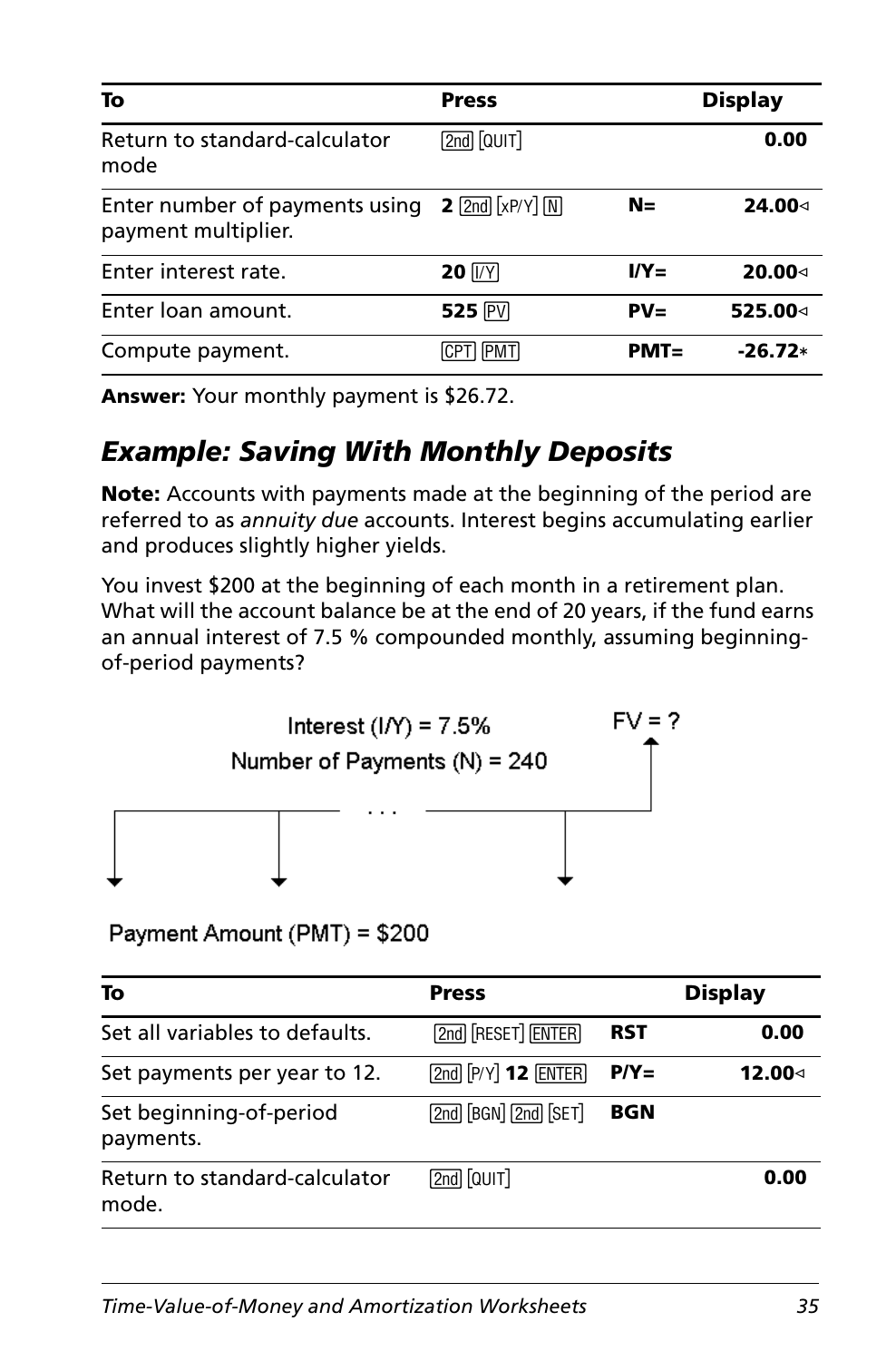| To                                                    | <b>Press</b>              |        | <b>Display</b>          |
|-------------------------------------------------------|---------------------------|--------|-------------------------|
| Enter number of payments<br>using payment multiplier. | 20 $[2nd]$ $[xP/Y]$ $[N]$ | $N =$  | 240.00⊲                 |
| Enter interest rate.                                  | $7.5$ $VY$                | $IV =$ | 7.50 <sub>4</sub>       |
| Enter amount of payment.                              | $200$ $H$ PMT             | $PMT=$ | $-200.00 \triangleleft$ |
| Compute future value.                                 | l IFVI                    | $FV =$ | 111,438.31*             |

**Answer:** Depositing \$200 at the beginning of each month for 20 years results in a future amount of \$111,438.31.

#### *Example: Computing Amount to Borrow and Down Payment*

You consider buying a car for \$15,100. The finance company charges 7.5% APR compounded monthly on a 48-month loan. If you can afford a monthly payment of \$325, how much can you borrow? How much do you need for a down payment?



| To                                                    | <b>Press</b>                       |            | <b>Display</b>       |
|-------------------------------------------------------|------------------------------------|------------|----------------------|
| Set all variables to defaults.                        | [2nd] [RESET] <b>[ENTER</b> ]      | <b>RST</b> | 0.00                 |
| Set payments per year to 12.                          | $[2nd]$ $[P/Y]$ 12<br><b>ENTER</b> | $P/Y =$    | 12.00⊲               |
| Return to standard-calculator<br>mode                 | $[2nd]$ $[QUIT]$                   |            | 0.00                 |
| Enter number of payments using<br>payment multiplier. | 4 $[2nd]$ $[xP/Y]$ $[N]$           | $N =$      | 48.00⊲               |
| Enter interest rate.                                  | $7.5$ $VY$                         | $I/Y=$     | $7.50 \triangleleft$ |
| Enter payment.                                        | $325 +$<br><b>IPMT</b>             | $PMT =$    | -325.00⊲             |

*36 Time-Value-of-Money and Amortization Worksheets*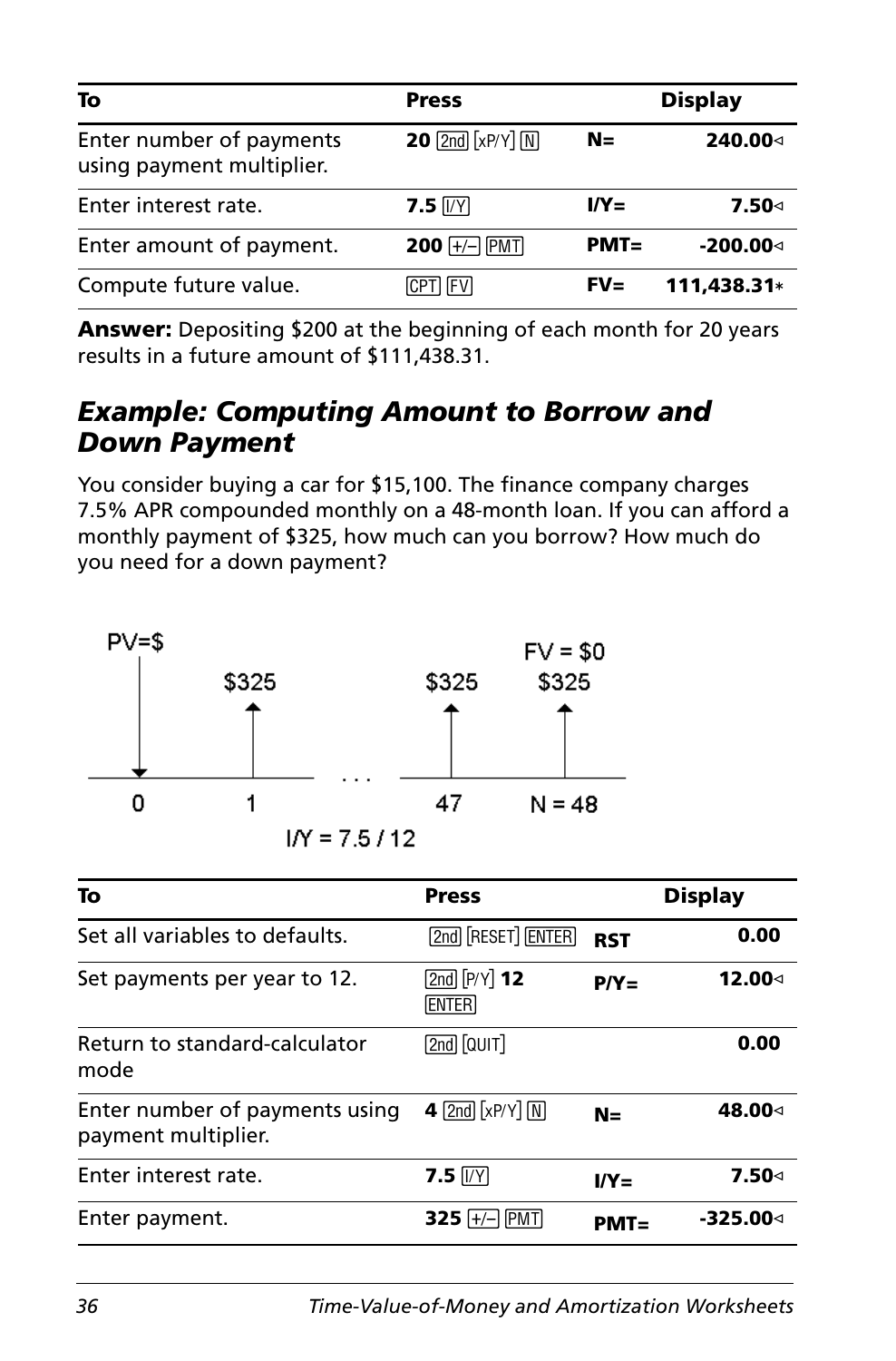| To                   | <b>Press</b>                   |        | <b>Display</b> |
|----------------------|--------------------------------|--------|----------------|
| Compute loan amount. | <b>CPTIPVI</b>                 | $PV =$ | 13,441.47*     |
| Compute down payment | $\boxed{+}$ 15,100 $\boxed{+}$ |        | -1,658.53      |

**Answer:** You can borrow \$13,441.47 with a down payment of \$1,658.53.

# *Example: Computing Regular Deposits for a Specified Future Amount*

You plan to open a savings account and deposit the same amount of money at the beginning of each month. In 10 years, you want to have \$25,000 in the account.

How much should you deposit if the annual interest rate is 0.5% with quarterly compounding?

**Note:** Because **C/Y** (compounding periods per year) is automatically set to equal **P/Y** (payments per year), you must change the **C/Y** value.

| To                                                    | <b>Press</b>                                                             |         | <b>Display</b>       |
|-------------------------------------------------------|--------------------------------------------------------------------------|---------|----------------------|
| Set all variables to defaults.                        | <b>2nd FRESET ENTER</b>                                                  | RST     | 0.00                 |
| Set payments per year to 12.                          | $[2nd]$ $[P/Y]$ 12 $[ENTER]$                                             | $P/Y =$ | 12.00⊲               |
| Set compounding periods to 4.                         | 4 ENTER<br>$  \downarrow  $                                              | $C/Y =$ | 4.00⊲                |
| Set beginning-of-period<br>payments.                  | $[2nd]$ $[6GM]$ $[2nd]$ $[SET]$                                          | BGN     |                      |
| Return to standard-calculator<br>mode.                | <b>2nd CQUIT</b>                                                         |         | 0.00                 |
| Enter number of deposits using<br>payment multiplier. | <b>10 <math>\boxed{2nd}</math> <math>\boxed{xP/Y}</math></b> $\boxed{N}$ | $N =$   | 120.00⊲              |
| Enter interest rate.                                  | <b>.5</b> [/Y]                                                           | $IV =$  | $0.50 \triangleleft$ |
| Enter future value.                                   | <b>25,000 FVI</b>                                                        | $FV =$  | 25,000.00⊲           |
| Compute deposit amount.                               | CPT PMT                                                                  | $PMT =$ | $-203.13*$           |

**Answer:** You must make monthly deposits of \$203.13.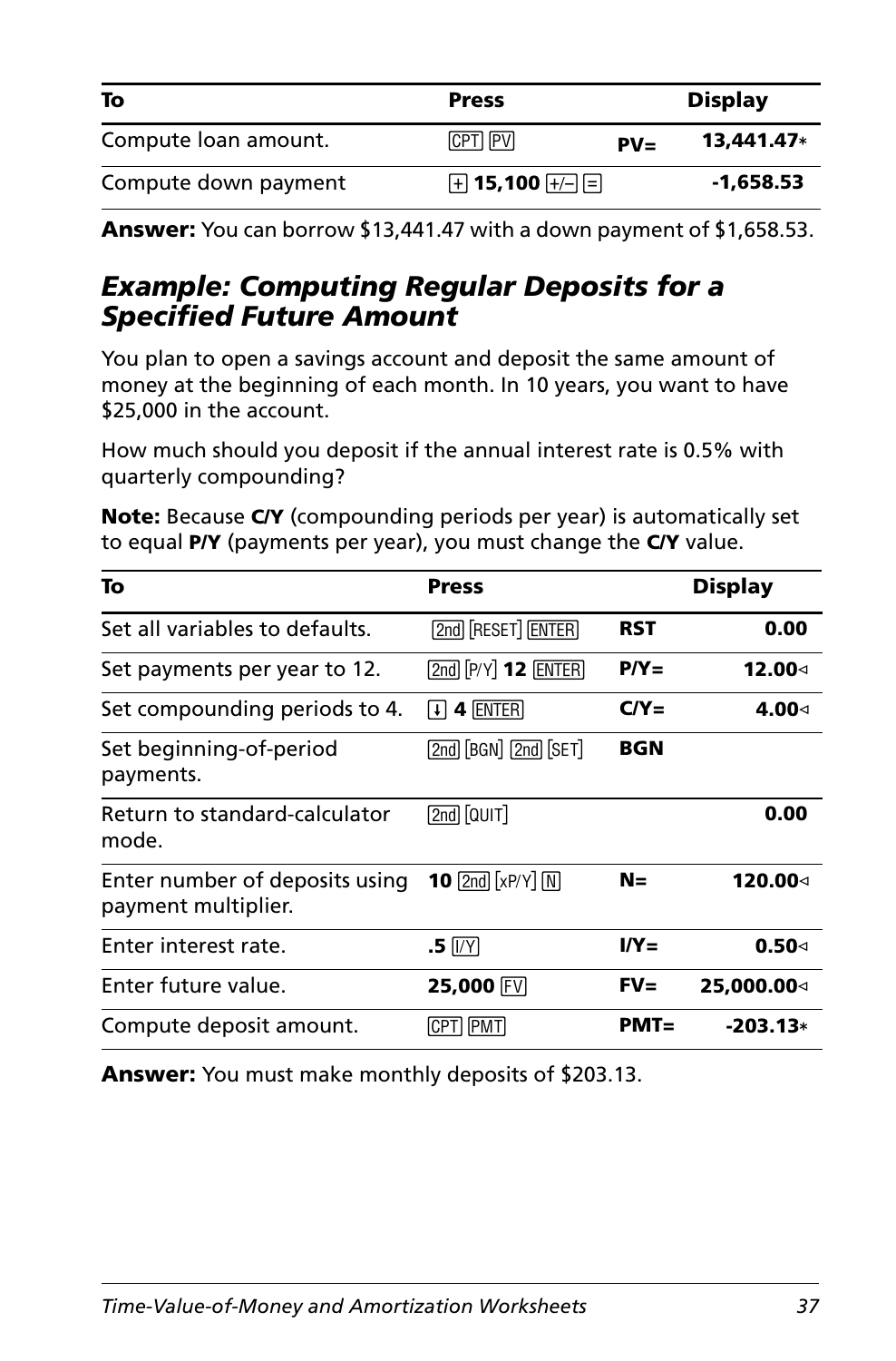## *Example: Computing Payments and Generating an Amortization Schedule*

This example shows you how to use the TVM and Amortization worksheets to calculate the monthly payments on a 30-year loan and generate an amortization schedule for the first three years of the loan.

#### **Computing Mortgage Payments**

Calculate the monthly payment with a loan amount of \$120,000 and 6.125% APR.

| To                                                    | <b>Press</b>                                       |            | <b>Display</b> |
|-------------------------------------------------------|----------------------------------------------------|------------|----------------|
| Set all variables to defaults.                        | [2nd] [RESET] [ENTER]                              | <b>RST</b> | 0.00           |
| Set payments per year to 12.                          | $[2nd]$ $[P/Y]$ 12 $[ENTER]$                       | $P/Y =$    | 12.00⊲         |
| Return to standard-calculator<br>mode.                | $[2nd]$ $[QUIT]$                                   |            | 0.00           |
| Enter number of payments<br>using payment multiplier. | <b>30 2nd [xP/Y] <math>\boxed{\text{N}}</math></b> | $N =$      | 360.00         |
| Enter interest rate.                                  | 6.125 $\overline{111}$                             | $I/Y=$     | 6.13⊲          |
| Enter loan amount.                                    | 120000 PV                                          | $PV =$     | 120,000.00<    |
| Compute payment.                                      | <b>IPMT</b>                                        | $PMT =$    | $-729.13*$     |

**Answer:** The computed monthly payment, or outflow, is \$729.13.

#### **Generating an Amortization Schedule**

Generate an amortization schedule for the first three years of the loan. If the first payment is in April, the first year has nine payment periods. (Following years have 12 payment periods each.)

| To                                  | <b>Press</b>                                            |                              | <b>Display</b>                             |
|-------------------------------------|---------------------------------------------------------|------------------------------|--------------------------------------------|
| Select the Amortization worksheet.  | [2nd] [AMORT]                                           | $P1=$                        | 0                                          |
| Set beginning period to 1.          | <b>1 ENTER</b>                                          | $P1=$                        | 1.00                                       |
| Set ending period to 9.             | <b>9 ENTER</b><br>I∔I                                   | $P2=$                        | 9.00 $<$                                   |
| Display 1st year amortization data. | $\vert \cdot \vert$<br>$ \downarrow $<br>$ \downarrow $ | $BAL =$<br>$PRN=$<br>$INT =$ | 118,928.63*<br>$-1071.37*$<br>$-5,490.80*$ |
| Change beginning period to 10.      | $\Box$ 10 $ENTER$                                       | $P1=$                        | 10.00⊲                                     |
| Change ending period to 21.         | <b>ENTER</b><br>21                                      | $P2=$                        | 21.00⊲                                     |

*38 Time-Value-of-Money and Amortization Worksheets*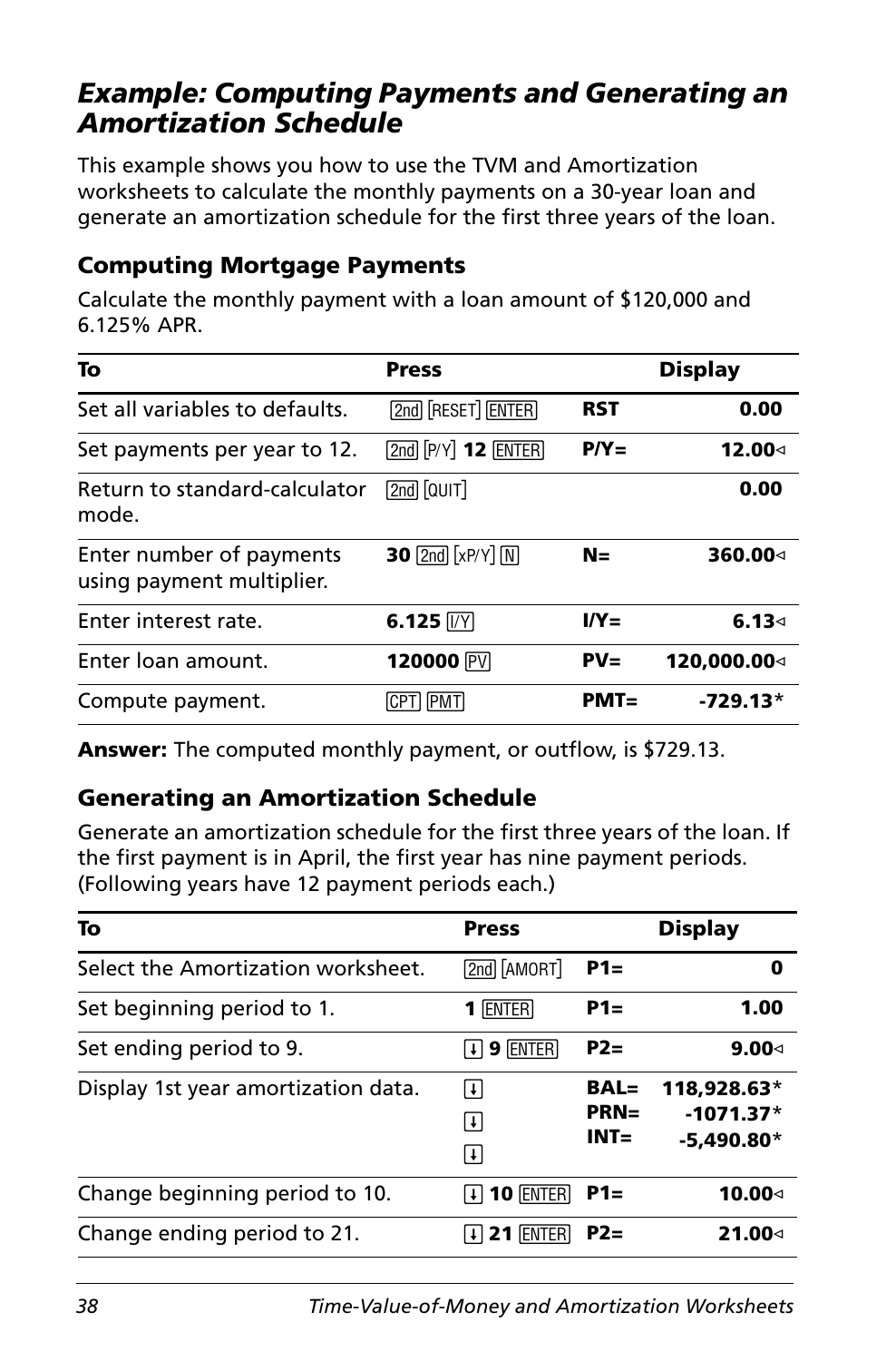| To                                                           | <b>Press</b>                          | <b>Display</b>                                                                  |
|--------------------------------------------------------------|---------------------------------------|---------------------------------------------------------------------------------|
| Display 2nd year amortization data.                          | $ + $<br>$\downarrow$<br>$\downarrow$ | 117,421.60*<br><b>BAL=</b><br>$PRN=$<br>$-1.507.03*$<br>$INT =$<br>$-7,242.53*$ |
| Move to P1 and press CPT to enter<br>next range of payments. | <b>CPT</b>                            | $P1=$<br>22.00⊲                                                                 |
| Display P2.                                                  | $  \cdot  $                           | $P2=$<br>33.00⊲                                                                 |
| Display 3rd year amortization data.                          | $ + $<br>$ + $<br>$\downarrow$        | $BAL =$<br>115,819.62*<br>$PRN=$<br>$-1601.98*$<br>$INT =$<br>$-7,147.58*$      |

## *Example: Computing Payment, Interest, and Loan Balance After a Specified Payment*

A group of sellers considers financing the sale price of a property for \$82,000 at 7% annual interest, amortized over a 30-year term with a balloon payment due after five years. They want to know:

- Amount of the monthly payment
- Amount of interest they will receive
- Remaining balance at the end of the term (balloon payment)

#### **Computing the Monthly Payment**

| To                                                    | <b>Press</b>                     |            | <b>Display</b>       |
|-------------------------------------------------------|----------------------------------|------------|----------------------|
| Set all variables to defaults.                        | <b>2nd FRESET ENTER</b>          | <b>RST</b> | 0.00                 |
| Set payments per year to 12.                          | $[2nd]$ $[P/Y]$ 12 $[ENTER]$     | $P/Y =$    | 12.00⊲               |
| Return to standard-calculator<br>mode.                | <b>2nd CQUIT</b>                 |            | 0.00                 |
| Enter number of payments<br>using payment multiplier. | <b>30</b> $[2nd]$ $[xP/Y]$ $[N]$ | $N =$      | 360.00               |
| Enter interest rate.                                  | $7$ $\overline{V}$               | $I/Y =$    | $7.00 \triangleleft$ |
| Enter loan amount.                                    | 82000 PV                         | $PV =$     | 82,000.00⊲           |
| Compute payment.                                      | <b>PMT</b><br>ICPTI              | $PMT=$     | $-545.55*$           |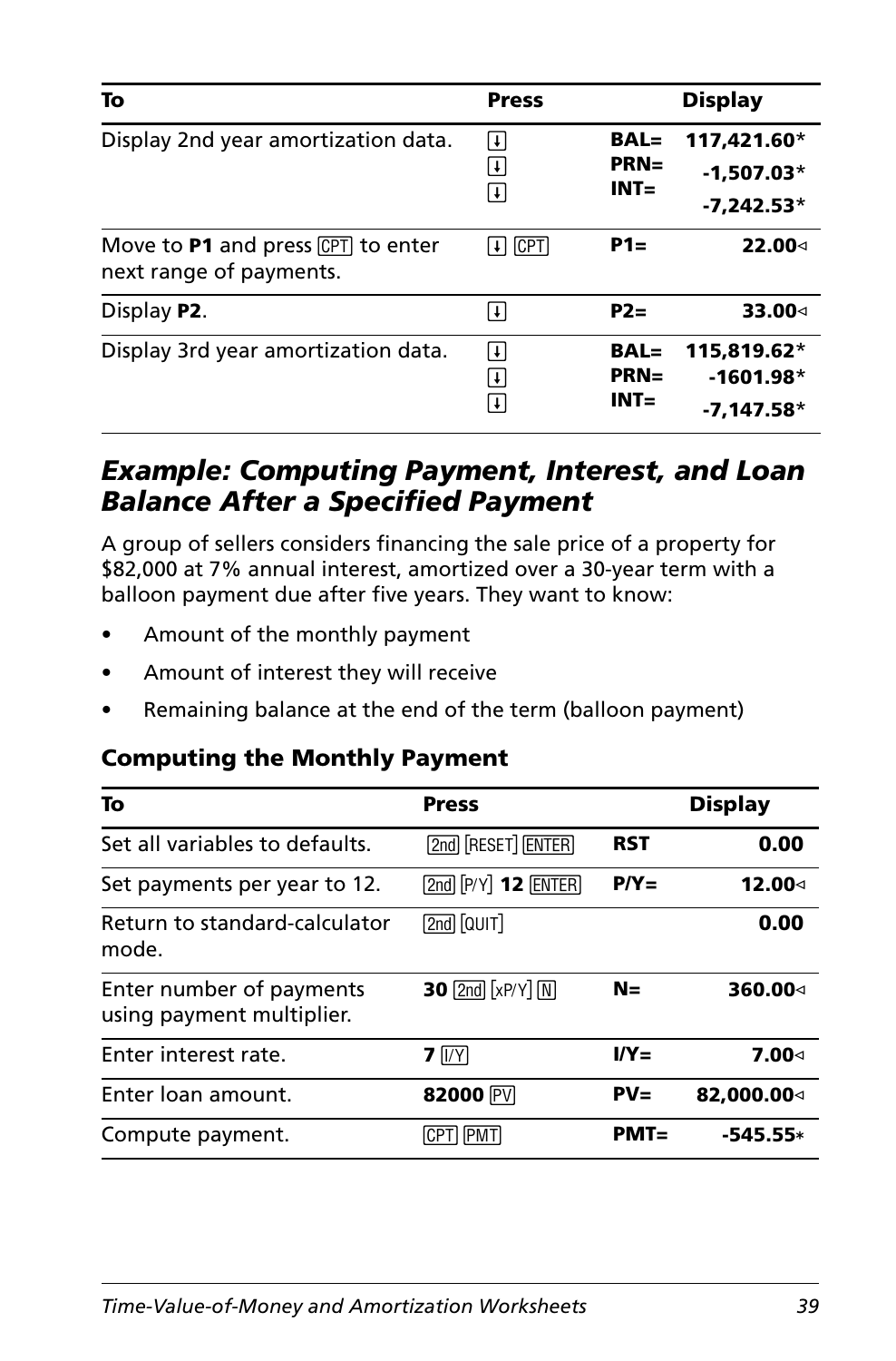#### **Generating an Amortization Schedule for Interest and Balloon Payment**

| To                                                      | <b>Press</b>                                               |         | <b>Display</b>        |
|---------------------------------------------------------|------------------------------------------------------------|---------|-----------------------|
| Select Amortization worksheet.                          | <b>2nd [AMORT]</b>                                         | $P1=$   | 1.00                  |
| Enter end period (five years).                          | $\boxed{4}$ 5 $\boxed{2nd}$ $\boxed{x$ P/Y $\boxed{ENTER}$ | $P2=$   | 60.00 $\triangleleft$ |
| View balance due after five<br>years (balloon payment). | $ + $                                                      | BAL=    | 77,187.72*            |
| View interest paid after five<br>years.                 | $+$   $ + $                                                | $INT =$ | $-27.920.72*$         |

If the sellers financed the sale, they would receive:

- Monthly payment: \$545.55 for five years
- Interest: \$27,790.72 over the five years
- Balloon payment: \$77,187.72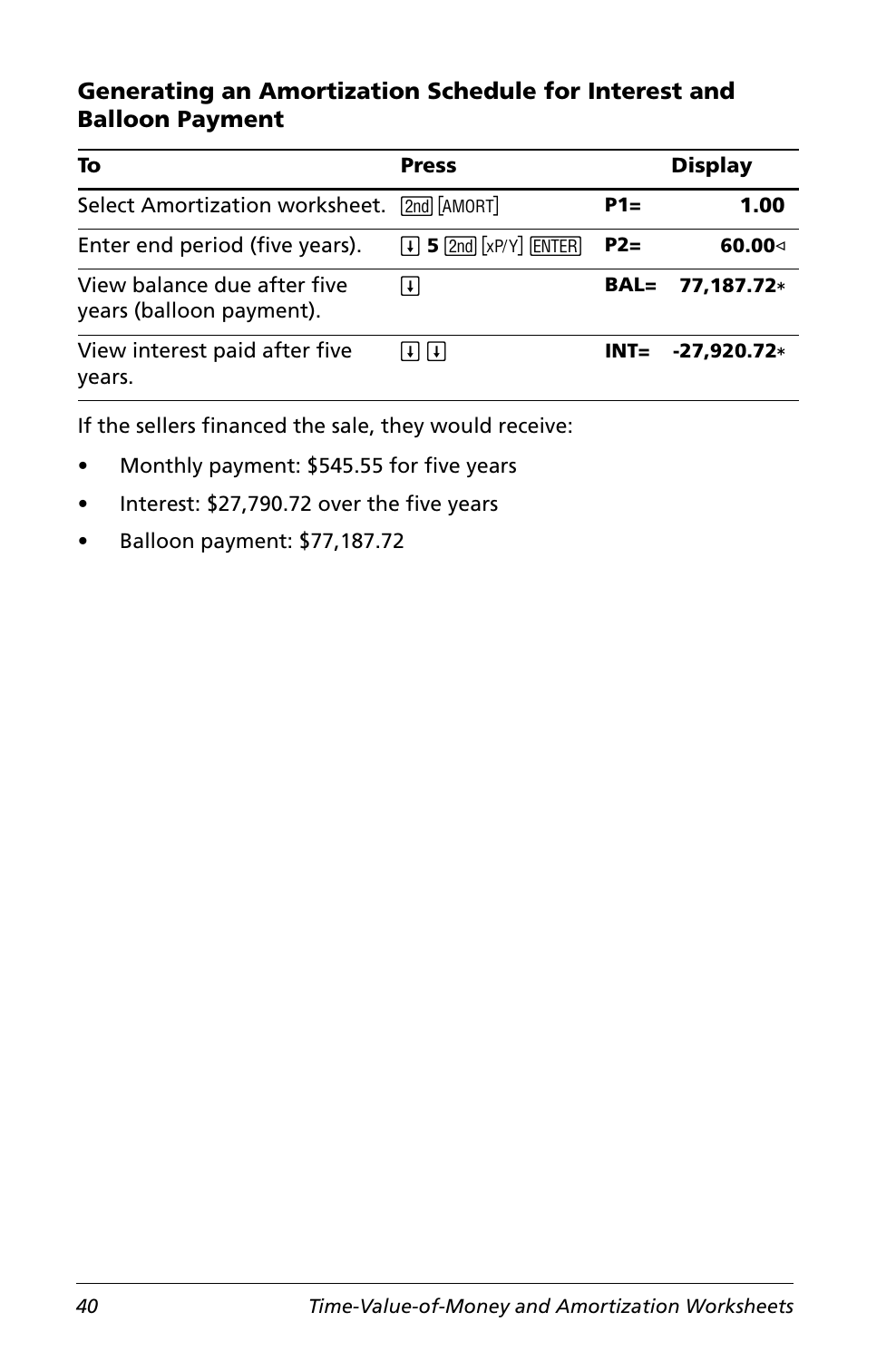# **Cash Flow Worksheet**



Use the Cash Flow worksheet to solve problems with unequal cash flows.

To solve problems with equal cash flows, use the TVM worksheet. [\(See "Time-Value-of-Money and Amortization](#page-24-0)  [Worksheets" on page 21.\)](#page-24-0)

- To access the Cash Flow worksheet and initial cash flow value  $(CFo)$ , press  $CF$ .
- To access the cash flow amount and frequency variables (Cnn/Fnn), press  $\lceil \cdot \rceil$  or  $\lceil \cdot \rceil$ .
- To access the discount rate variable (**I**), press  $\overline{NPV}$ .
- To compute net present value (**NPV**), press  $\lceil \cdot \rceil$  or  $\lceil \cdot \rceil$  and **CPTI** for each variable.
- To compute the internal rate of return (**IRR**), press  $\sqrt{IRR}$ .
- **•**

## *Cash Flow Worksheet Variables*

| Variable                               | <b>Key</b>     | <b>Display</b> | Variable<br>Type** |
|----------------------------------------|----------------|----------------|--------------------|
| Initial cash flow                      | CF             | <b>CFo</b>     | Enter-only         |
| Amount of n <sup>th</sup> cash flow    | $ \downarrow $ | $Cnn*$         | Enter-only         |
| Frequency of $n^{\text{th}}$ cash flow | $ \downarrow $ | $Fnn*$         | Enter-only         |
| Discount rate                          | [NPV]          |                | Enter-only         |
| Net present value                      | <b>CPT</b>     | <b>NPV</b>     | Compute-only       |
| Internal rate of return                | IIRRIICPT      | <b>IRR</b>     | Compute-only       |

*\* nn* represents the cash flow (**C01**–**C24**) or frequency (**F01**–**F24**) number.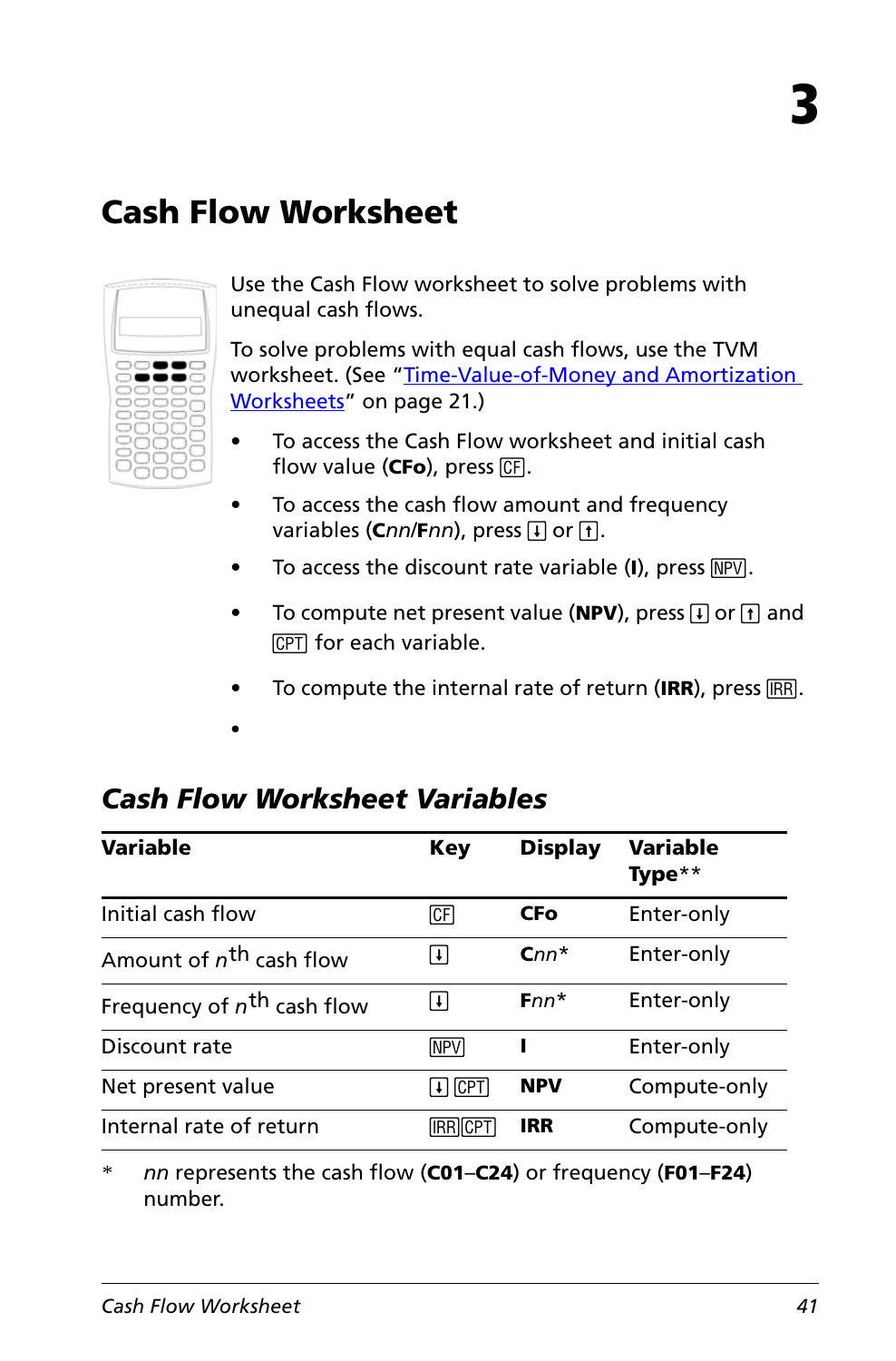\*\* This guidebook categorizes variables by the method of entry. [\(See](#page-20-0)  ["Types of Worksheet Variables" on page 17.\)](#page-20-0) 

#### **Resetting Variables**

- To reset CFo, Cnn, and Fnn to default values, press  $CF$  and then [2nd] [CLR WORK].
- To reset **NPV** to the default value, press **NPV** and then **[2nd]** [CLR WORK].
- To reset **IRR** to the default value, press **IRRI** and then **[2nd]** [CLR WORK].
- To reset all calculator variables and formats to default values, including all Cash Flow worksheet variables, press [2nd] [RESET] [ENTER].

#### **Entering Cash Flows**

- You must enter an initial cash flow (**CFo**). The calculator accepts up to 24 additional cash flows (**C01**–**C24**). Each cash flow can have a unique value.
- Enter positive values for cash inflows (cash received) and negative values for cash outflows (cash paid out). To enter a negative value, key in a number and press  $F^{-1}$ .

#### **Inserting and Deleting Cash Flows**

The calculator displays **INS** or **DEL** to confirm that you can press [2nd] [INS] or **[2nd]** [DEL] to insert or delete cash flows.

# *Uneven and Grouped Cash Flows*

## **Uneven Cash Flows**

The Cash Flow worksheet analyzes unequal cash flows over equal time periods. Cash-flow values can include both inflows (cash received) and outflows (cash paid out).



All cash-flow problems start with an initial cash flow labeled **CFo**. **CFo** is always a known, entered value.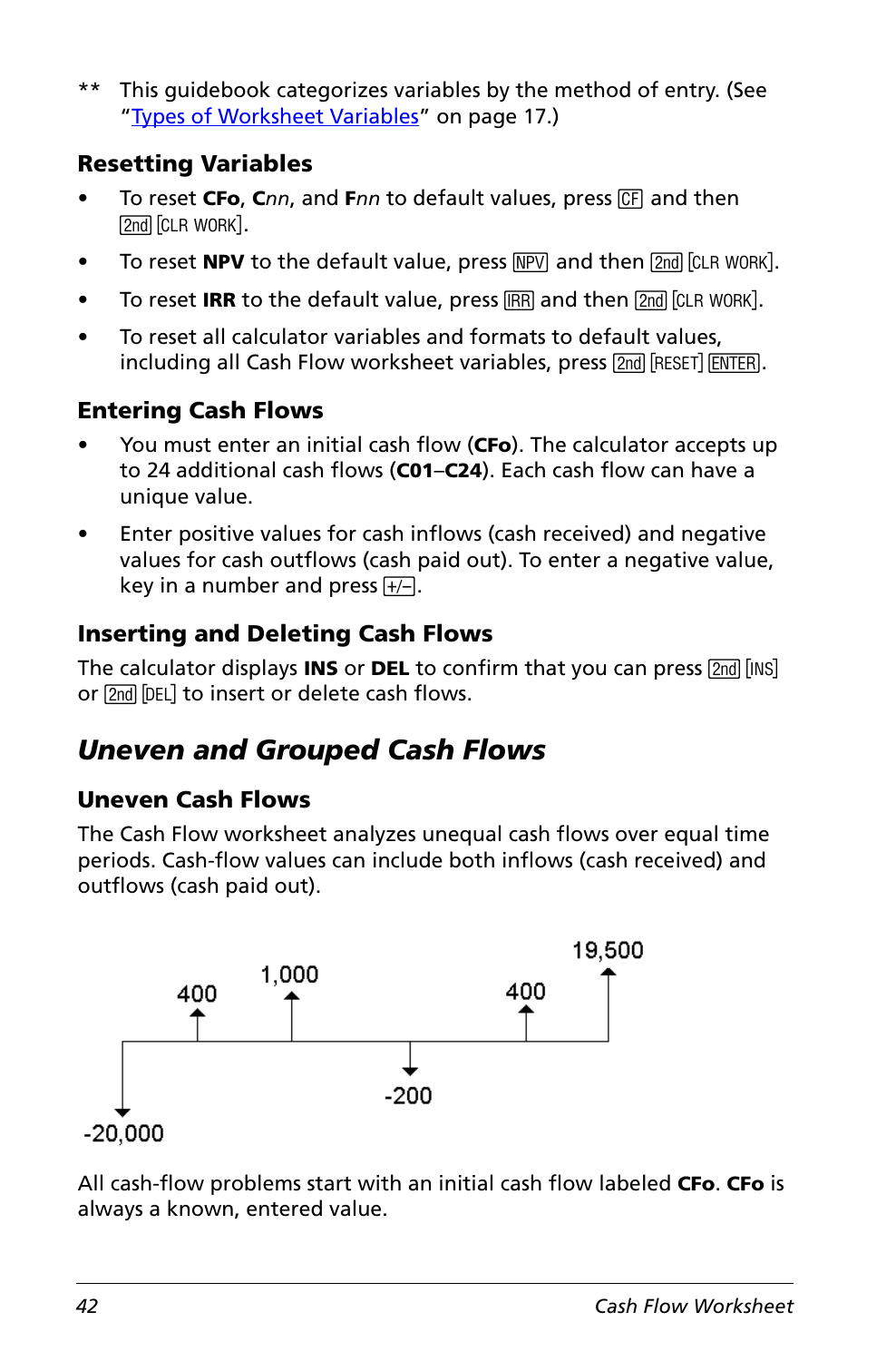#### **Grouped Cash Flows**

Cash-flow problems can contain cash flows with unique values as well as consecutive cash flows of equal value.

Although you must enter unequal cash flows separately, you can enter groups of consecutive, equal cash flows simultaneously using the **F***nn* variable.

# *Entering Cash Flows*

Cash flows consist of an initial cash flow (**CFo**) and up to 24 additional cash flows (**C01**-**C24**), each of which can have a unique value. You must enter the number of occurrences (up to 9,999), or *frequency* (**F**), for each additional cash flow (**C01**-**C24**).

- The calculator displays positive values for inflows (cash received) and negative values for outflows (cash paid out).
- To clear the Cash Flow worksheet, press [2nd] [CLR WORK].

To enter cash flows:

- 1. Press  $\overline{CF}$ . The initial cash-flow value (**CFo**) appears.
- 2. Key in a value for **CFo** and press **ENTER**.
- 3. To select an additional cash-flow variable, press  $\mathbf{F}$ . The **C01** value appears.
- 4. To change **C01**, key in a value and press **ENTER**.
- 5. To select the cash-flow frequency variable (F01), press  $\uparrow$ . The F01 value appears.
- 6. To change  $F01$ , key in a value and press  $ENIER$ .
- 7. To select an additional cash-flow variable, press  $\Box$ . The **C02** value appears.
- 8. Repeat steps 4 through 7 for all remaining cash flows and frequencies.
- 9. To review entries, press  $\Pi$  or  $\Pi$ .

# *Deleting Cash Flows*

When you delete a cash flow, the calculator decreases the number of subsequent cash flows automatically.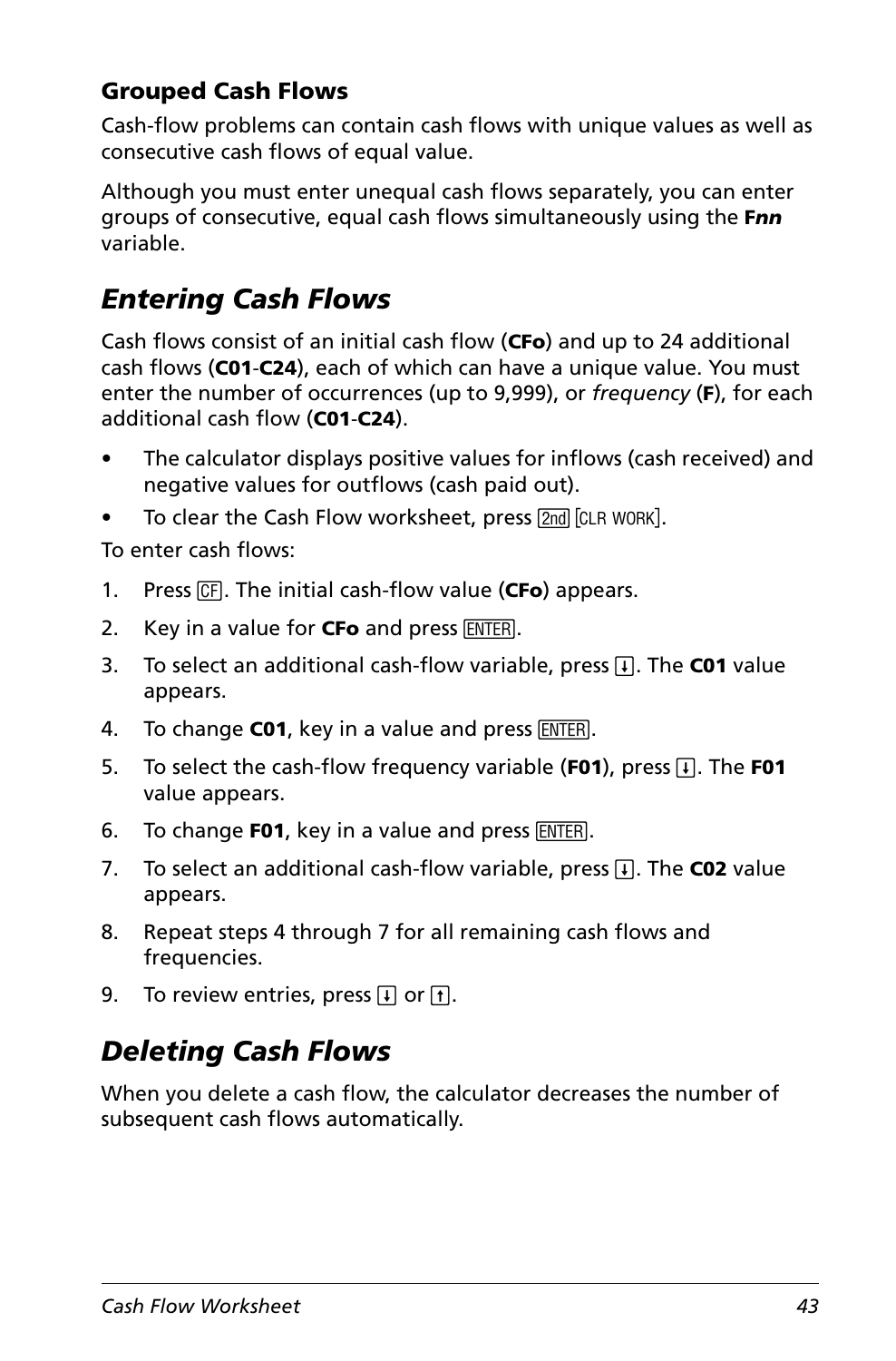

The **DEL** indicator confirms that you can delete a cash flow.

- 1. Press  $\mathbb{F}$  or  $\mathbb{F}$  until the cash flow you want to delete appears.
- 2. Press [2nd] [DEL]. The cash flow you specified and its frequency is deleted.

# *Inserting Cash Flows*

When you insert a cash flow, the calculator increases the number of the following cash flows, up to the maximum of 24.



**Note:** The **INS** indicator confirms that you can insert a cash flow.

- 1. Press  $\overline{F}$  or  $\overline{F}$  to select the cash flow where you want to insert the new one. For example, to insert a new second cash flow, select **C02**.
- 2. Press  $[2nd]$   $[INS]$ .
- 3. Key in the new cash flow and press **ENTER**. The new cash flow is entered at **C02**.

# *Computing Cash Flows*

The calculator solves for these cash-flow values:

• Net present value (**NPV)** is the total *present* value of all cash flows, including inflows (cash received) and outflows (cash paid out). A positive **NPV** value indicates a profitable investment.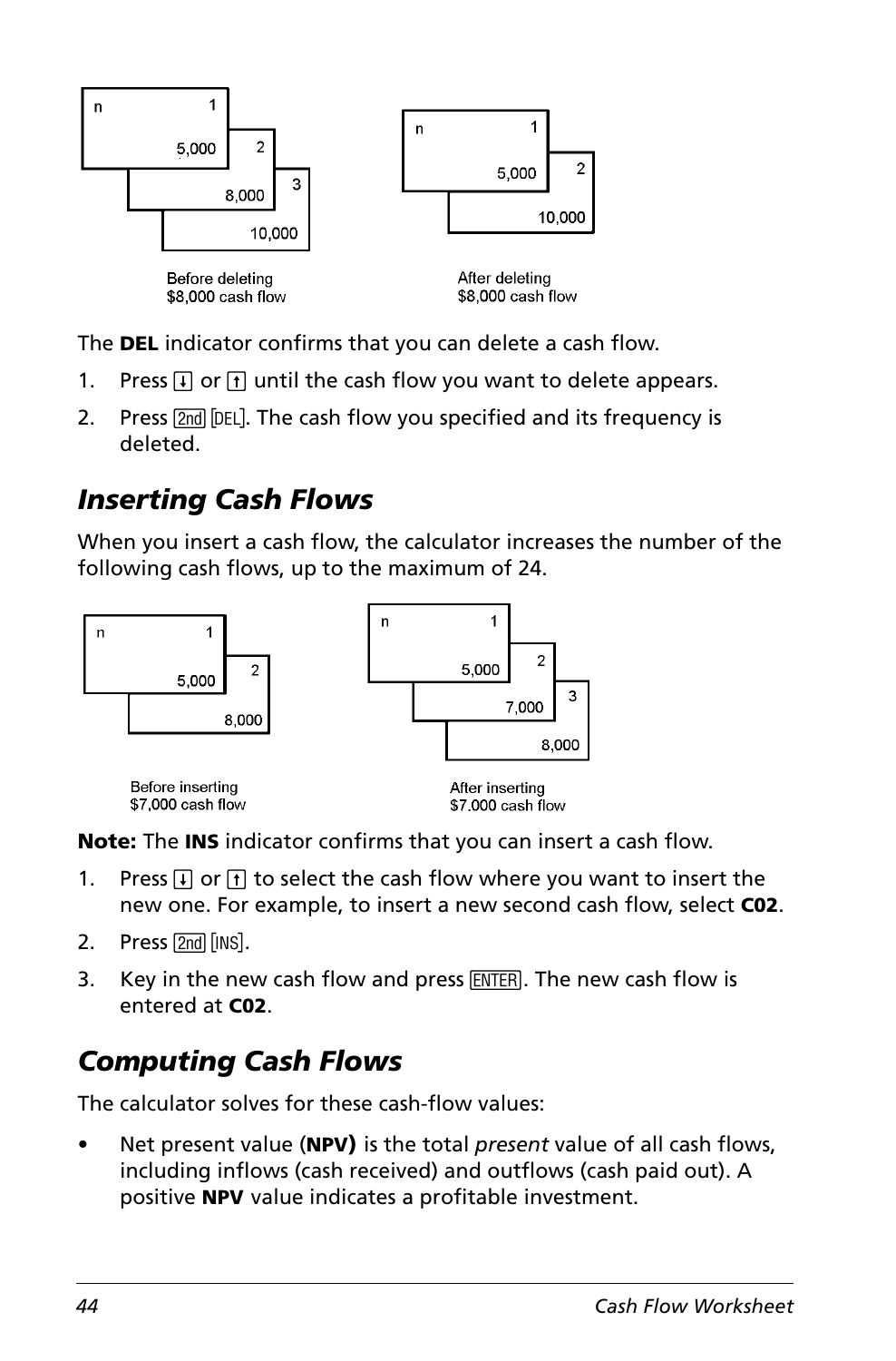• Internal rate of return (**IRR**) is the interest rate at which the net present value of the cash flows is equal to 0.

#### **Computing NPV**

- 1. Press **NPV** to display the current discount rate (**I**).
- 2. Key in a value and press **ENTER**.
- 3. Press  $\Box$  to display the current net present value (NPV).
- 4. To compute the net present value for the series of cash flows entered, press CPT.

## **Computing IRR**

- 1. Press **IRR**. The **IRR** variable and current value are displayed (based on the current cash-flow values).
- 2. To compute the internal rate of return, press  $\sqrt{\text{CPT}}$ . The calculator displays the **IRR** value.

When solving for **IRR**, the calculator performs a series of complex, iterative calculations that can take seconds or even minutes to complete. The number of possible **IRR** solutions depends on the number of sign changes in your cash-flow sequence.

• When a sequence of cash flows has no sign changes, no **IRR** solution exists. The calculator displays **Error 5**.



When a sequence of cash flows has only one sign change, only one **IRR** solution exists, which the calculator displays.



- When a sequence of cash flows has two or more sign changes:
	- At least one solution exists.
	- As many solutions can exist as there are sign changes.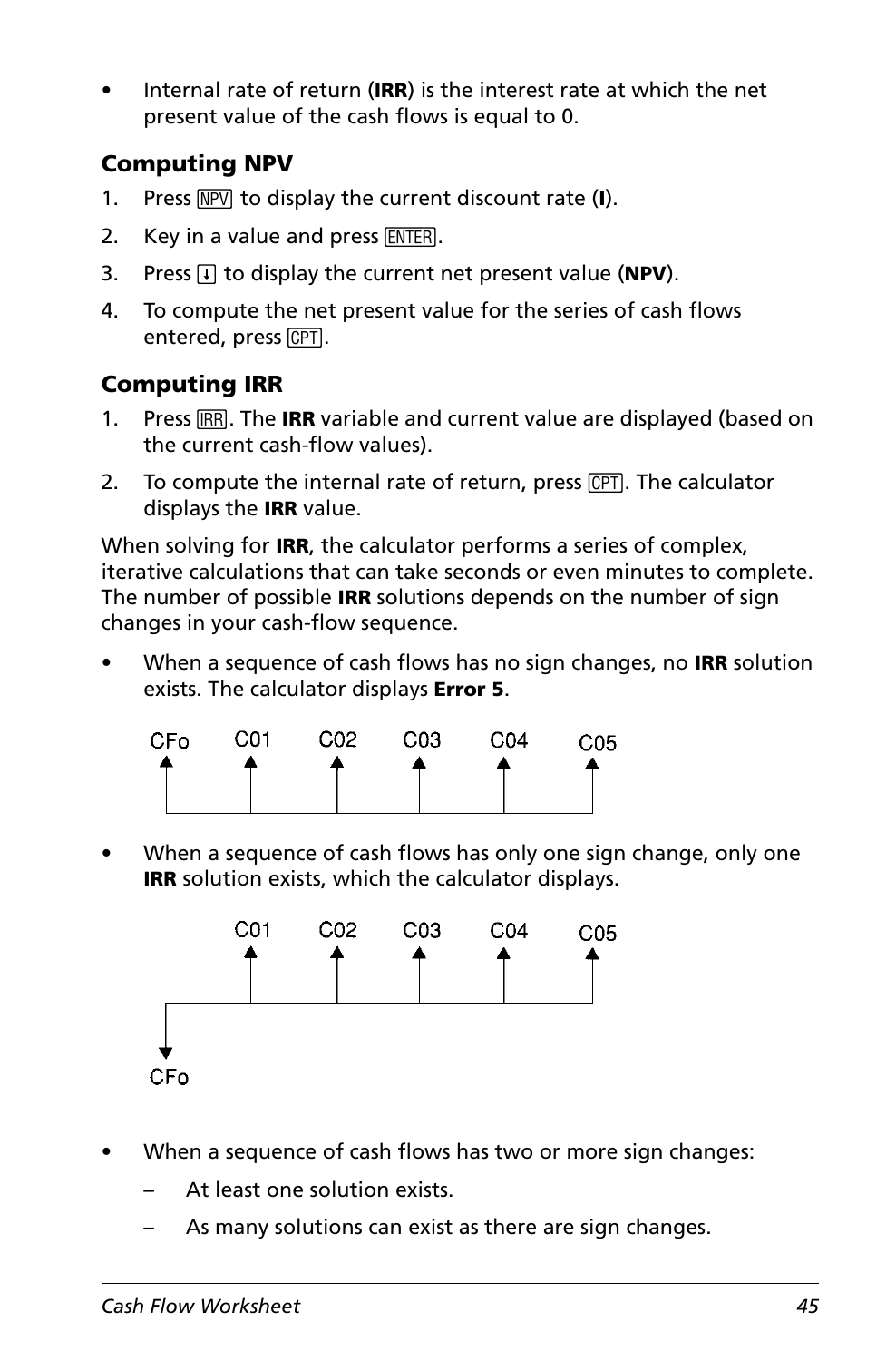When more than one solution exists, the calculator displays the one closest to zero. Because the displayed solution has no financial meaning, you should use caution in making investment decisions based on an **IRR** computed for a cash-flow stream with more than one sign change.

The time line reflects a sequence of cash flows with three sign changes, indicating that one, two, or three **IRR** solutions can exist.



When solving complex cash-flow problems, the calculator might not find **IRR**, even if a solution exists. In this case, the calculator displays **Error 7** (iteration limit exceeded).

# *Example: Solving for Unequal Cash Flows*

These examples show you how to enter and edit unequal cash-flow data to calculate:

- Net present value (**NPV**)
- Internal rate of return (**IRR**)

A company pays \$7,000 for a new machine, plans a 20% annual return on the investment, and expects these annual cash flows over the next six years:

| Year     | <b>Cash Flow Number</b> | <b>Cash Flow Estimate</b> |
|----------|-------------------------|---------------------------|
| Purchase | <b>CFo</b>              | $-$7.000$                 |
| 1        | <b>C01</b>              | 3,000                     |
| $2 - 5$  | C02                     | 5,000 each year           |
| 6        | C03                     | 4,000                     |

As the time line shows, the cash flows are a combination of equal and unequal values. As an outflow, the initial cash flow (**CFo**) appears as a negative value.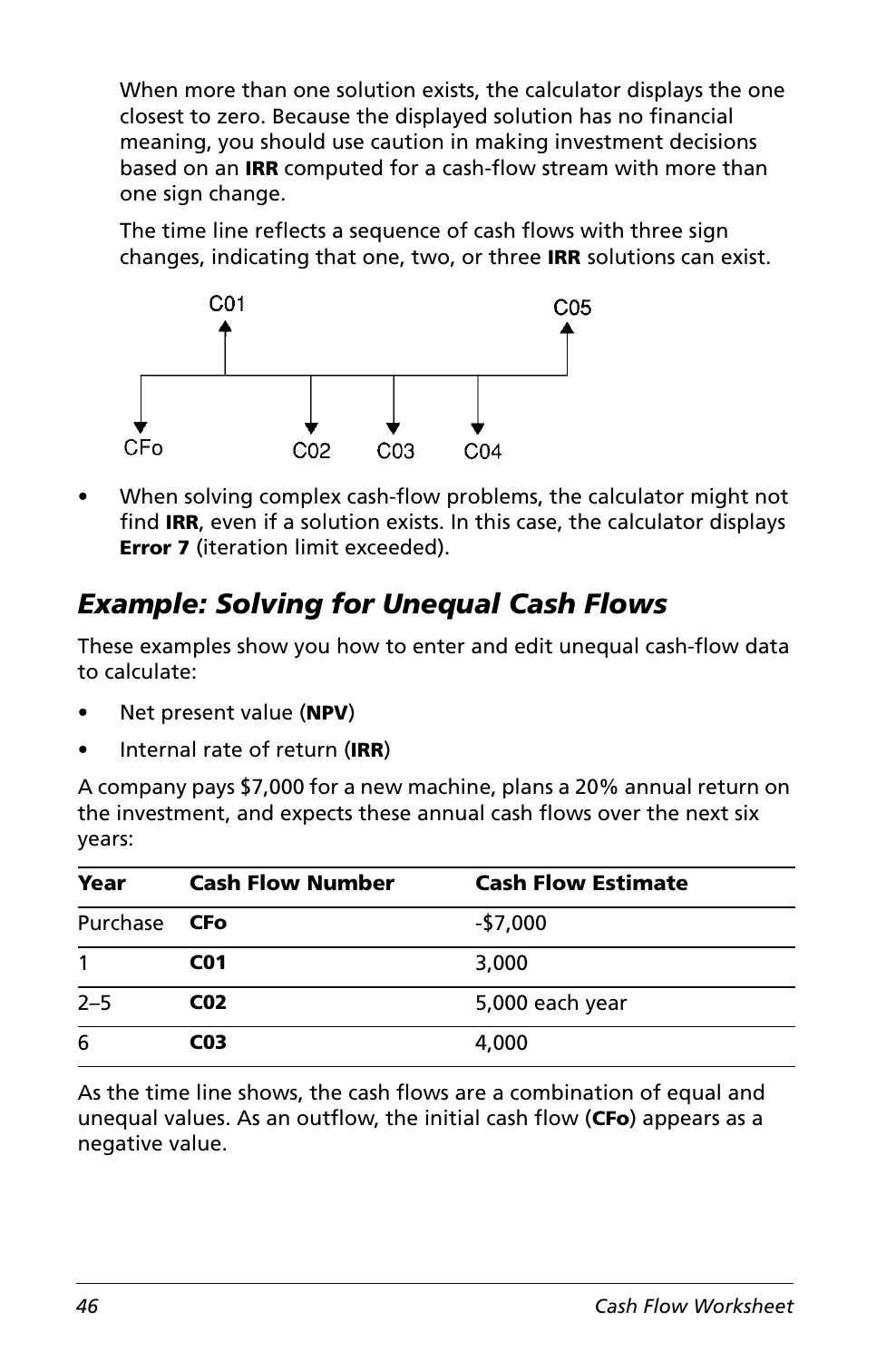

#### **Entering Cash-Flow Data**

| To                                              | <b>Press</b>                                       |                           | <b>Display</b>     |
|-------------------------------------------------|----------------------------------------------------|---------------------------|--------------------|
| Select Cash Flow worksheet.                     | <b>CFI</b>                                         | $CFo=$                    | 0.00               |
| Enter initial cash flow.                        | <b>7000 <math>\overline{+/-}</math> ENTER</b>      | $CFo=$                    | $-7,000.00$        |
| Enter cash flow for first year.                 | <b>3000 ENTER</b><br> 1 <br>$\downarrow$           | $CO1=$<br>$F01=$          | 3,000,00<br>1.00⊲  |
| Enter cash flows for years<br>two through five. | <b>5000 ENTER</b><br>$\downarrow$<br>4 ENTER       | CO <sub>2</sub><br>$F02=$ | 5,000.00⊲<br>4.00⊲ |
| Enter cash flow for sixth year.                 | <b>4000 [ENTER]</b><br> 1 <br>$\ddot{\phantom{0}}$ | CO <sub>3</sub><br>$F03=$ | 4,000.00⊲<br>1.00⊲ |

#### **Editing Cash-Flow Data**

After entering the cash-flow data, you learn that the \$4,000 cash-flow value should occur in the second year instead of the sixth. To edit, delete the \$4,000 value for year 6 and insert it for year 2.

| To                                        | <b>Press</b>                         | <b>Display</b>            |                                   |
|-------------------------------------------|--------------------------------------|---------------------------|-----------------------------------|
| Move to third cash flow.                  | t                                    | CO <sub>3</sub>           | 4,000.00⊲                         |
| Delete third cash flow.                   | 2nd [DEL]                            | CO <sub>3</sub>           | 0.00                              |
| Move to second cash flow.                 | $t$   $t$                            | CO <sub>2</sub>           | 5,000,00                          |
| Insert new second cash flow.              | $[2nd]$ $[INS]$ 4000 $[ENTER]$<br> ↓ | CO <sub>2</sub><br>$F02=$ | 4,000.00⊲<br>1.00⊲                |
| Move to next cash flow to<br>verify data. | $\downarrow$<br>$\downarrow$         | CO <sub>3</sub><br>$F03=$ | $5,000.00 \triangleleft$<br>4.00⊲ |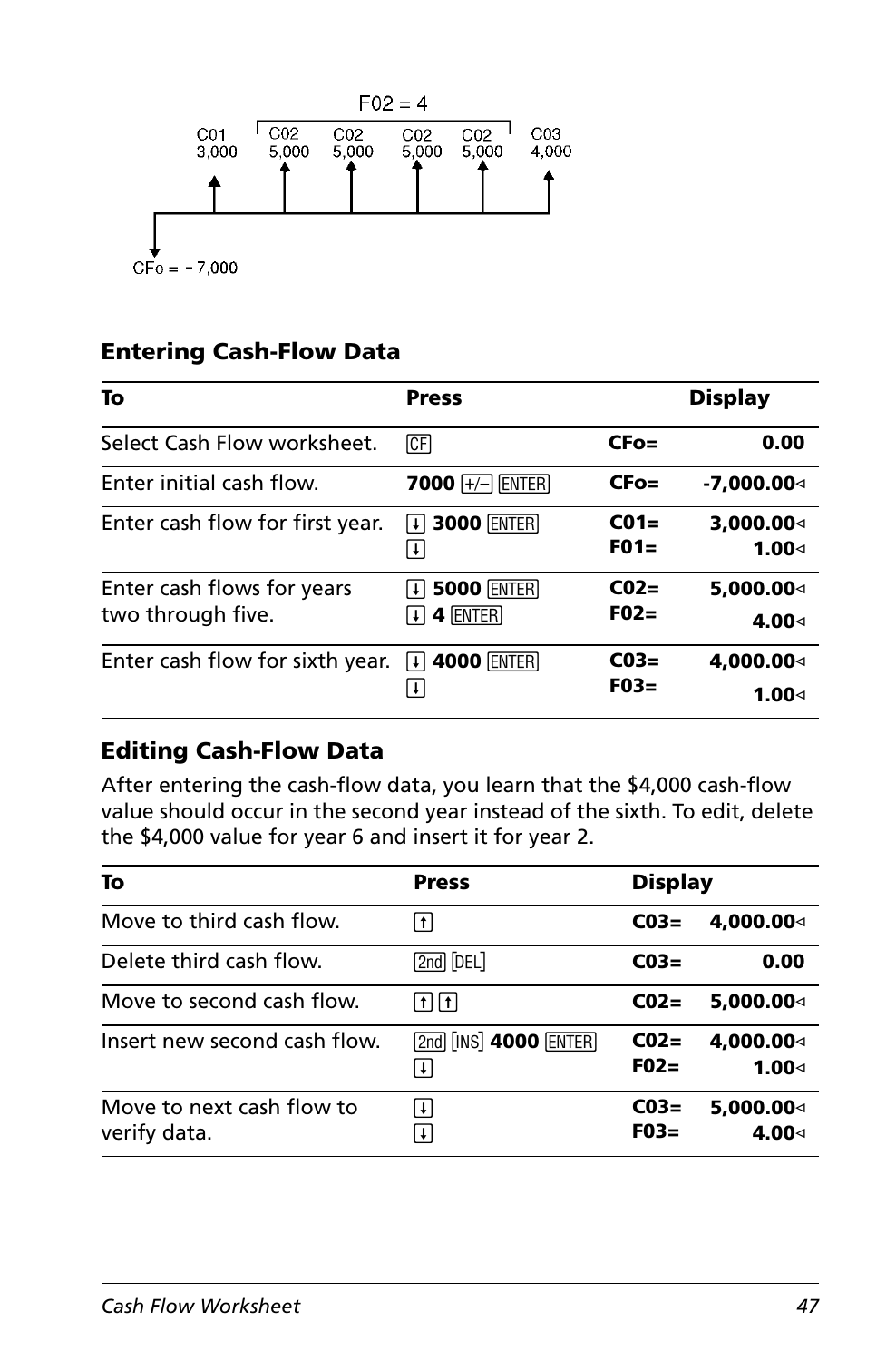#### **Computing NPV**

Use an interest rate per period (**I**) of 20%.

| To                                       | <b>Press</b>                     | <b>Display</b> |           |
|------------------------------------------|----------------------------------|----------------|-----------|
| Access interest rate variable            | <b>NPV</b>                       | l=             | 0.00      |
| Enter interest rate per period. 20 ENTER |                                  | l=             | 20.00⊲    |
| Compute net present value.               | $\lceil \downarrow \rceil$ [CPT] | $NPV =$        | 7.266.44* |

**Answers: NPV** is \$7,266.44.

#### **Computing IRR**

| To                               | <b>Press</b>    | <b>Display</b> |          |
|----------------------------------|-----------------|----------------|----------|
| Access <b>IRR</b> .              | [IRR]           | $IRR =$        | 0.00     |
| Compute internal rate of return. | $'$ + $ $ $CPT$ | $IRR =$        | $52.71*$ |

**Answer: IRR** is 52.71%.

# *Example: Value of a Lease with Uneven Payments*

A lease with an uneven payment schedule usually accommodates seasonal or other anticipated fluctuations in the lessee's cash position.

A 36-month lease has the following payment schedule and beginning-ofperiod payments.

| <b>Number of Months</b> | <b>Payment Amount</b> |  |
|-------------------------|-----------------------|--|
| 4                       | \$0                   |  |
| 8                       | \$5000                |  |
| 3                       | \$0                   |  |
| 9                       | \$6000                |  |
| $\overline{2}$          | \$0                   |  |
| 10                      | \$7000                |  |

If the required earnings rate is 10% per 12-month period with monthly compounding:

What is the present value of these lease payments?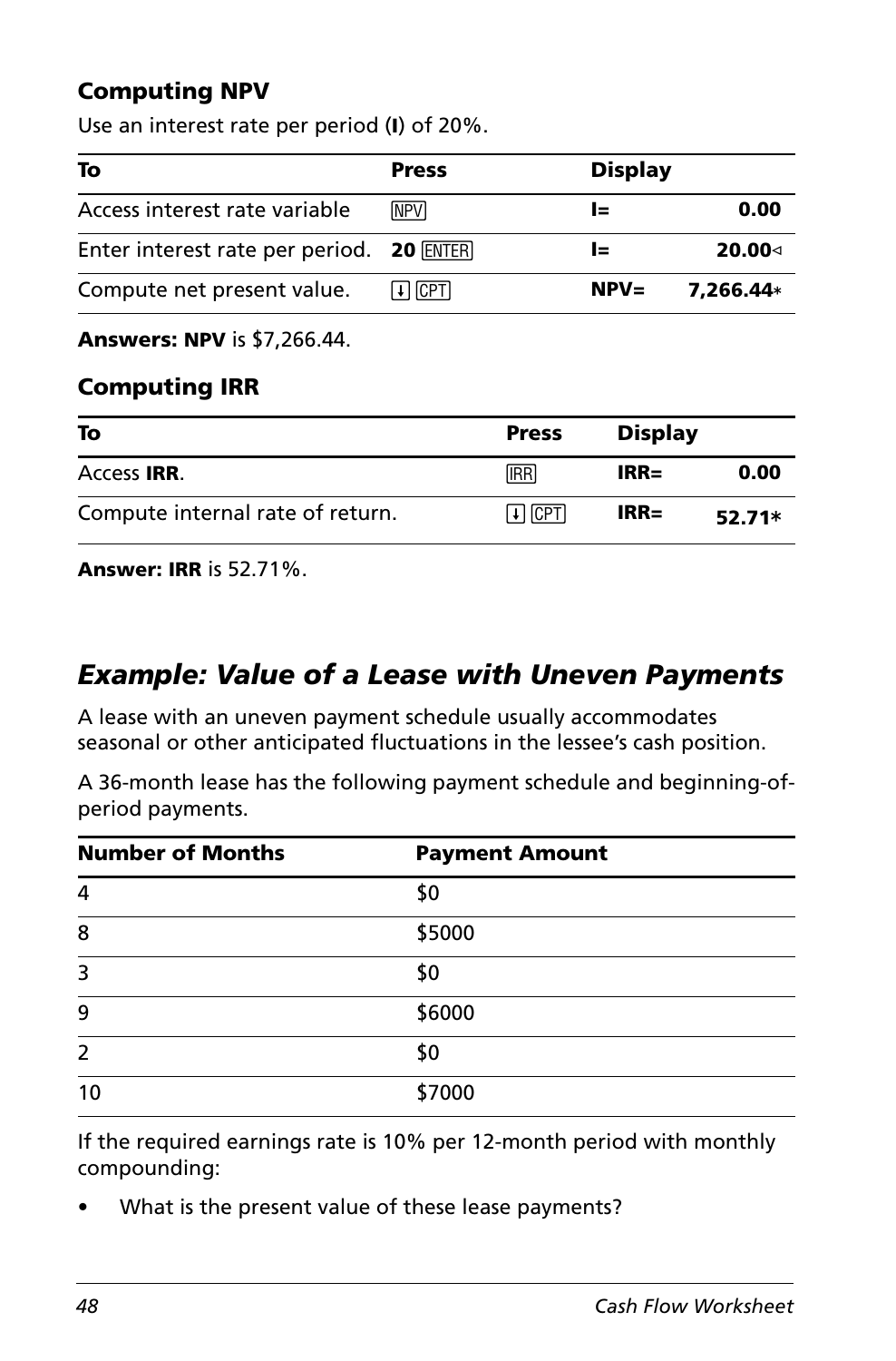What even payment amount at the beginning of each month would result in the same present value?

Because the cash flows are uneven, use the Cash Flow worksheet to determine the net present value of the lease.

#### **Computing NPV**

The cash flows for the first four months are stated as a group of four \$0 cash flows. Because the lease specifies beginning-of-period payments, you must treat the first cash flow in this group as the initial investment (**CFo**) and enter the remaining three cash flows on the cash flow screens (**C01** and **F01**).

**Note:** The BGN/END setting in the TVM worksheet does not affect the Cash Flow worksheet.



| To                                   | <b>Press</b>                                                                                   |                           | <b>Display</b>                               |
|--------------------------------------|------------------------------------------------------------------------------------------------|---------------------------|----------------------------------------------|
| Set all variables to defaults.       | <b>2nd FRESET ENTER</b>                                                                        | <b>RST</b>                | 0.00                                         |
| Select Cash Flow worksheet.          | $\boxed{\mathsf{CF}}$                                                                          | $CFo=$                    | 0.00                                         |
| Enter first group of cash flows.     | $\vert \downarrow \vert$<br>$\lceil \cdot \rceil$ 3 $\lceil$ ENTER                             | $CO1=$<br>$F01=$          | $0.00 \triangleleft$<br>$3.00 \triangleleft$ |
| Enter second group of cash<br>flows. | $5000$ $\left[\frac{+}{-}\right]$<br><b>ENTER</b><br> 1 <br>$\Box$ 8 ENTER                     | CO <sub>2</sub><br>$F02=$ | -5000.00⊲<br>8.00 $<$                        |
| Enter third group of cash<br>flows.  | ↓ <br>$\lceil \cdot \rceil$ 3 $\lceil \text{ENTER} \rceil$                                     | CO <sub>3</sub><br>$F03=$ | $0.00 \triangleleft$<br>$3.00 \triangleleft$ |
| Enter fourth group of cash<br>flows. | <b>ENTER</b><br>6000 $\left +\right\rangle -\right $<br>I∔I<br>$9$ [ENTER]<br>$  \downarrow  $ | $CO4=$<br>$F04=$          | -6000.00⊲<br>9.00 $\triangleleft$            |
| Enter fifth group of cash flows.     | $  \cdot  $<br>$2$ [ENTER]<br> 1                                                               | CO <sub>5</sub><br>$F05=$ | $0.00 \triangleleft$<br>$2.00 \triangleleft$ |
| Enter sixth group of cash flows.     | <b>ENTER</b><br>$ 1 $ 7000 +/-<br><b>10 ENTER</b>                                              | $C06=$<br>$F06=$          | $-7000.00$<br>10.00⊲                         |
| Select NPV.                          | [NPV]                                                                                          | l=                        | 0.00                                         |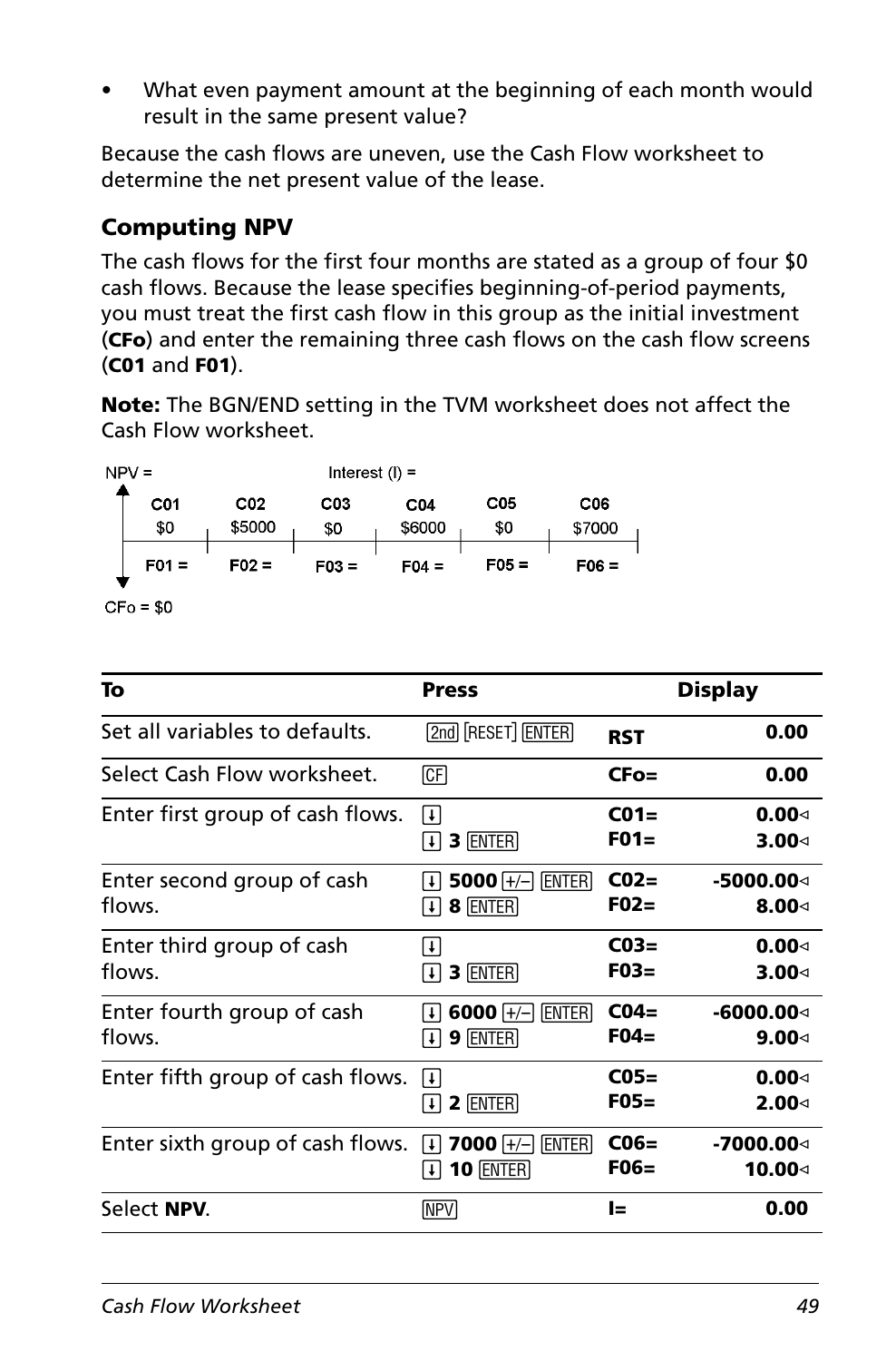| To                           | <b>Press</b>          |    | <b>Display</b>       |
|------------------------------|-----------------------|----|----------------------|
| Enter monthly earnings rate. | 10 $\ominus$ 12 ENTER | ıн | 0.83 $\triangleleft$ |
| Compute NPV.                 | $ 1 $ $ CPT $         |    | $NPV = -138,088.44*$ |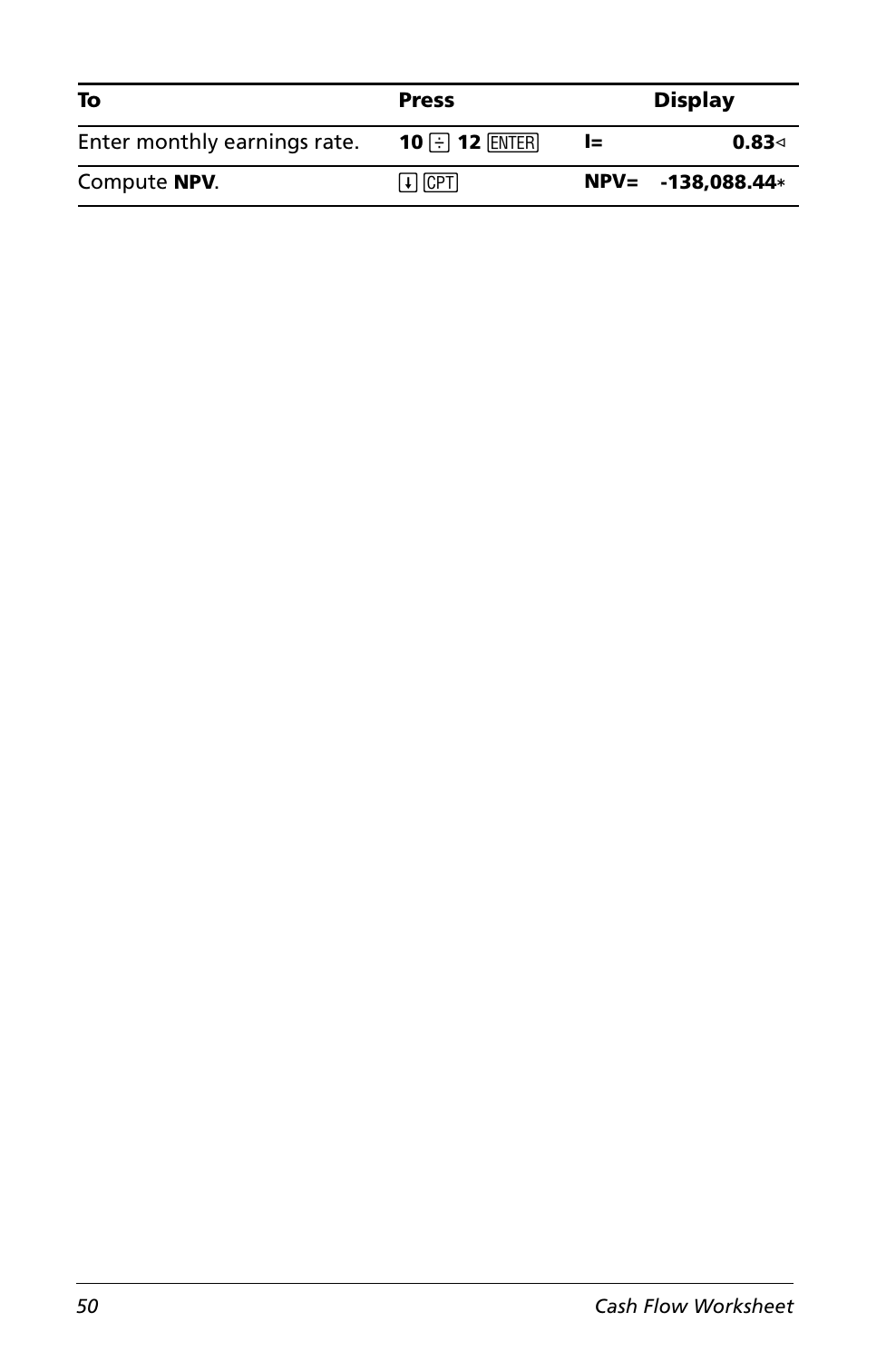# **Bond Worksheet**



The Bond worksheet lets you compute bond price, yield to maturity or call, and accrued interest.

You can also use the date functions to price bonds purchased on dates other than the coupon anniversary.

- To access the Bond worksheet, press  $[2nd]$   $[BOND]$ .
- To access bond variables, press  $\uparrow$  or  $\downarrow$ .
- To change the options for day-count methods (**ACT** and **360**) and coupons per year  $(2/Y$  and  $1/Y$ ), press  $\boxed{2nd}$ [SET] once for each option.

**Note:** Pressing  $\Box$  or  $\Box$  to navigate through the Bond worksheet before you enter values causes an error (**Error 6**). To clear the error, press CECC. [\(See "Error Messages" on page 94.\)](#page-97-0)

**4**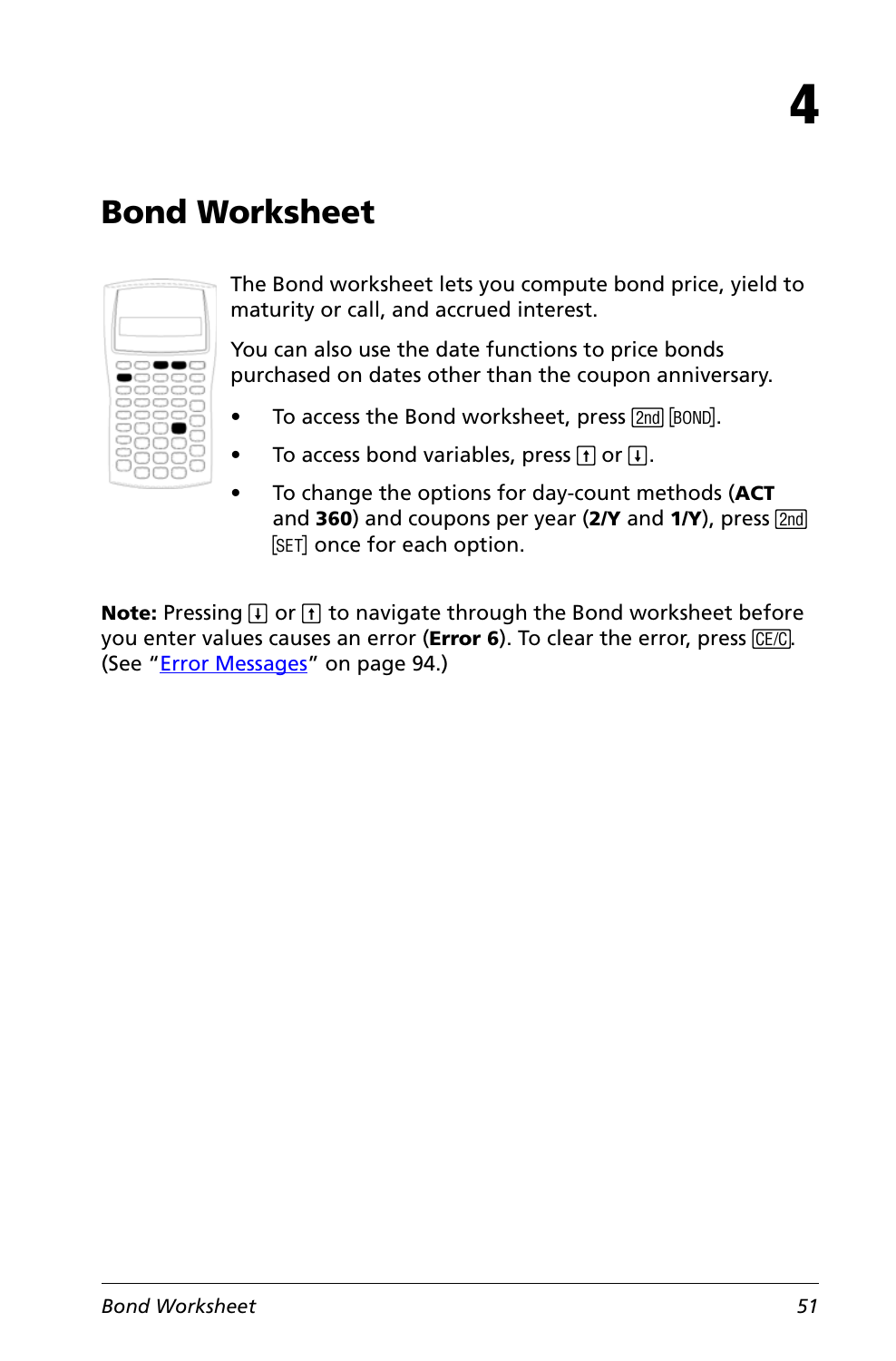# *Bond Worksheet Variables*

| Variable                                      | Key                 | <b>Display</b> | <b>Variable Type</b> |
|-----------------------------------------------|---------------------|----------------|----------------------|
| Settlement date                               | $[2nd]$ $[BOND]$    | <b>SDT</b>     | Enter only           |
| Annual coupon rate in percent                 | $ \downarrow $      | <b>CPN</b>     | Enter only           |
| Redemption date                               | $ \downarrow $      | <b>RDT</b>     | Enter only           |
| Redemption value (percentage of<br>par value) | $  \cdot  $         | <b>RV</b>      | Enter only           |
| Actual/actual day-count method                | $ \downarrow $      | ACT            | Setting              |
| 30/360 day-count method                       | $[2nd]$ $[SET]$     | 360            | Setting              |
| Two coupons per year                          | $ \downarrow $      | 2/Y            | Setting              |
| One coupon per year                           | $[2nd]$ $[SET]$     | 1/Y            | Setting              |
| Yield to redemption                           | $\vert \cdot \vert$ | YLD            | Enter/compute        |
| Dollar price                                  | $ \downarrow $      | <b>PRI</b>     | Enter/compute        |
| <b>Accrued interest</b>                       | $ \downarrow $      | Al             | Auto-compute         |

#### **Resetting Bond Worksheet Variables**

• To reset the Bond worksheet variables to default values, press  $\sqrt{2nd}$ [CLR W0RK] while in the Bond worksheet.

| Variable   | <b>Default</b> | Variable       | <b>Default</b> |
|------------|----------------|----------------|----------------|
| <b>SDT</b> | 12-31-1990     | <b>ACT/360</b> | <b>ACT</b>     |
| <b>CPN</b> | 0              | 2/Y, 1/Y       | 2/Y            |
| <b>RDT</b> | 12-31-1990     | YLD            | o              |
| RV         | 100            | <b>PRI</b>     |                |

• To reset all calculator variables and formats to default values, including the Bond worksheet variables, press [2nd] [RESET] [ENTER].

#### **Entering Dates**

• Use the following convention to key in dates: *mm.ddyy* or *dd.mmyy*. After keying in the date, press **ENTER**.

**Note:** You can display dates in either US or European format. [\(See](#page-7-0)  "Setting Calculator Formats" on page 4.)

• You can enter dates from January 1, 1950 through December 31, 2049.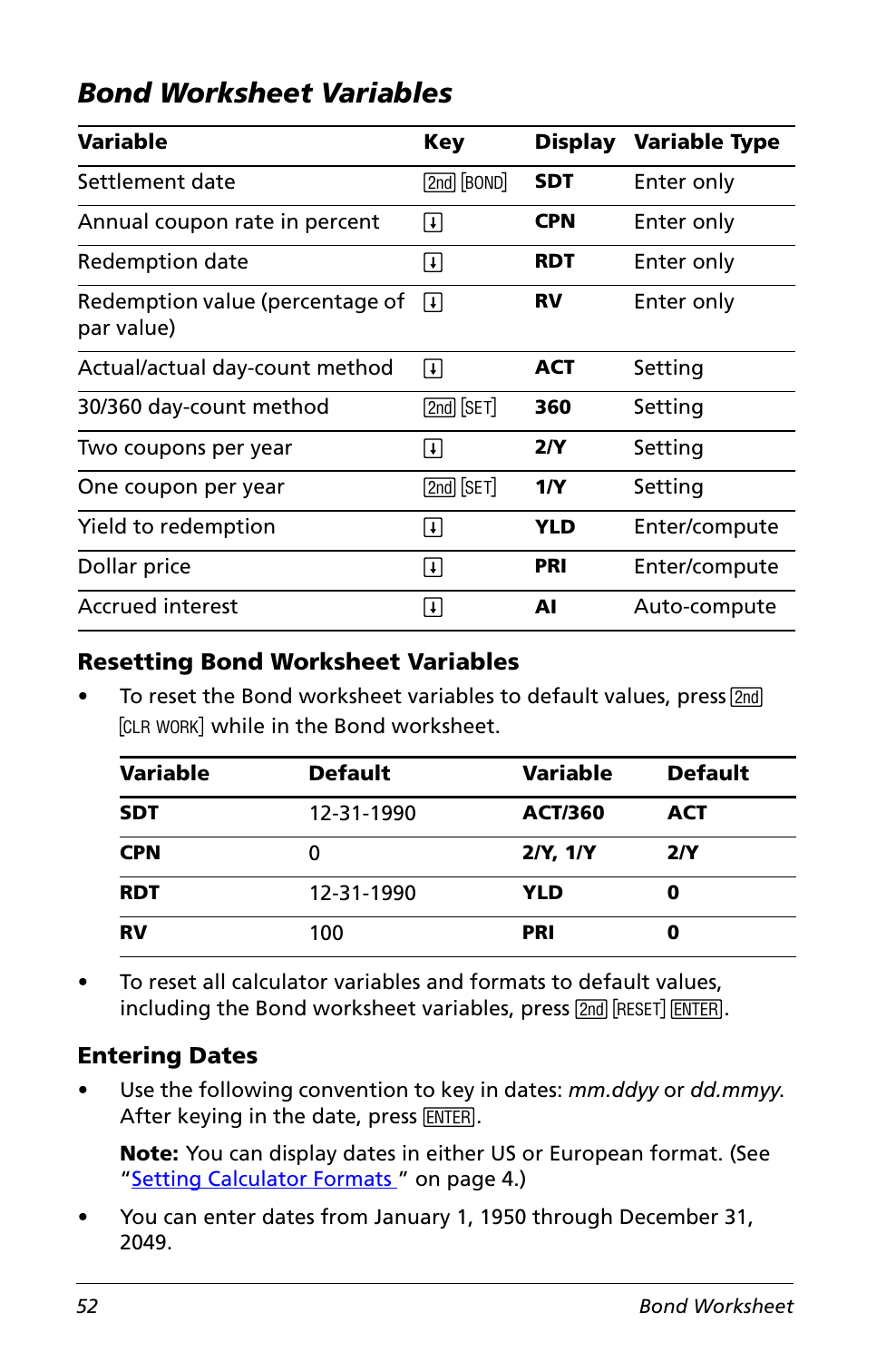- The calculator assumes that the redemption date (**RDT**) coincides with a coupon date:
	- To compute *to maturity*, enter the maturity date for **RDT**.
	- To compute *to call*, enter the call date for **RDT**.

## **Entering CPN**

**CPN** represents the annual coupon rate as a percentage of the bond par value rather than the dollar amount of the coupon payment.

#### **Entering RV**

The redemption value (**RV**) is a percentage of the bond par value:

- For *to maturity* analysis, enter 100 for **RV**.
- For *to call* analysis, enter the call price for **RV**.

#### **Setting the Day-Count Method**

- 1. To display the day-count method, press  $\mathbf{F}$  until **ACT** or **360** appears.
- 2. To change the day-count method, press  $[2nd]$  [SET].

#### **Setting the Coupon Frequency**

- 1. To display the coupon frequency, press  $\lceil \cdot \rceil$  until **1/Y** or **2/Y** appears.
- 2. To change the coupon frequency, press  $[2nd]$  [SET].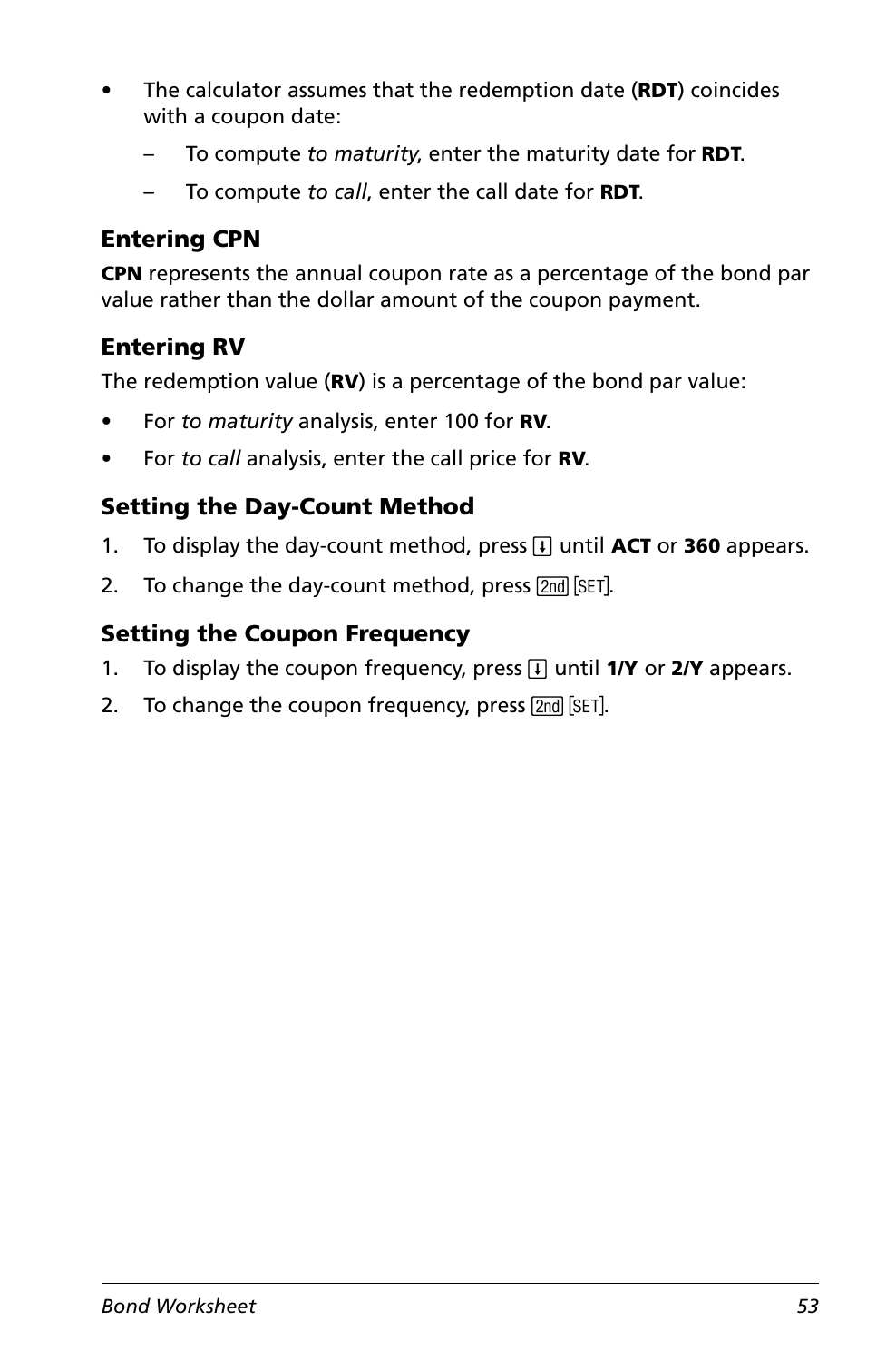# *Bond Worksheet Terminology*

| Term                               | <b>Definition</b>                                                                                                                                                                                                                                                                                                                                                                     |  |
|------------------------------------|---------------------------------------------------------------------------------------------------------------------------------------------------------------------------------------------------------------------------------------------------------------------------------------------------------------------------------------------------------------------------------------|--|
| <b>Call Date</b>                   | A callable bond can be retired by the issuing agency<br>before the maturity date. The call date for such a<br>bond is printed in the bond contract.                                                                                                                                                                                                                                   |  |
| Coupon<br><b>Payment</b>           | The periodic payment made to the owner of the<br>bond as interest.                                                                                                                                                                                                                                                                                                                    |  |
| <b>Coupon Rate</b>                 | The annual interest rate printed on the bond.                                                                                                                                                                                                                                                                                                                                         |  |
| <b>Dollar Price</b>                | Price of the security expressed in terms of dollars per<br>\$100 of par value.                                                                                                                                                                                                                                                                                                        |  |
| Par (Face) Value                   | The value printed on the bond.                                                                                                                                                                                                                                                                                                                                                        |  |
| <b>Premium Bond</b>                | A bond that sells for an amount greater than the par<br>value.                                                                                                                                                                                                                                                                                                                        |  |
| <b>Discount Bond</b>               | A bond selling for less than the par value.                                                                                                                                                                                                                                                                                                                                           |  |
| Redemption<br>Date                 | The date on which the issuing agency retires the<br>bond. This date can be the date of maturity or, for a<br>callable bond, the call date.                                                                                                                                                                                                                                            |  |
| Redemption<br>Value                | The amount paid to the owner of a bond when<br>retired. If the bond is redeemed at the maturity<br>date, the redemption value is the par value printed<br>on the bond. If the bond is redeemed at a call date,<br>the redemption value is the bond's par value plus<br>any call premium. The calculator treats the<br>redemption value in terms of dollars per \$100 of par<br>value. |  |
| <b>Settlement Date</b>             | The date on which a bond is exchanged for funds.                                                                                                                                                                                                                                                                                                                                      |  |
| <b>Yield to</b><br><b>Maturity</b> | The rate of return earned from payments of<br>principal and interest, with interest compounded<br>semiannually at the stated yield rate. The yield to<br>maturity takes into account the amount of premium<br>or discount, if any, and the time value of the<br>investment.                                                                                                           |  |

# *Entering Bond Data and Computing Results*

To compute values for price (**PRI**) or yield (**YLD**) and accrued interest (**AI**), first enter the four known values for settlement date (**SDT**), coupon rate (**CPN**), redemption date (**RDT**), and redemption value (**RV**).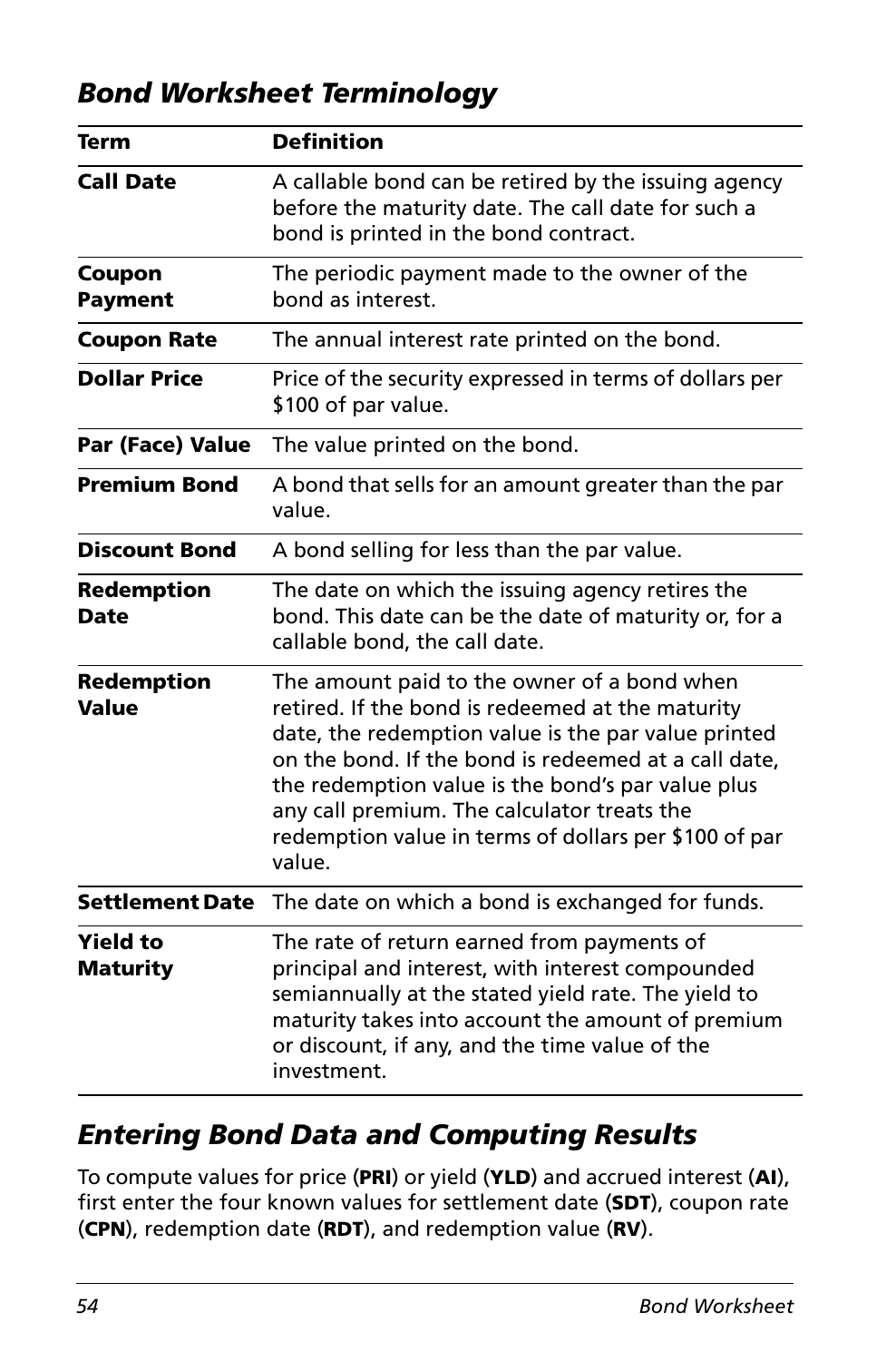If necessary, change the day-count method (**ACT** or **360**) and couponfrequency (**2/Y** or **1/Y**). The Bond worksheet stores all values and settings until you clear the worksheet or change the values and settings.

**Note:** Dates are not changed when you clear a worksheet.

#### **Entering Known Bond Values**

- 1. Press **[2nd]** [BOND]. The current **SDT** value appears.
- 2. To clear the worksheet, press  $[2nd]$  [CLR WORK].
- 3. If necessary, key in a new **SDT** value and press **ENTER**.
- 4. Repeat step 3 for **CPN, RDT**, and **RV**, pressing  $\Box$  once for each variable.

**Note:** To enter dates, use this convention: mm.ddyy (US) or dd.mmyy (European).

#### **Setting the Bond Day-Count Method and Coupon Frequency**

- 1. To display the day-count method, press  $\mathbf{F}$  until **ACT** or **360** appears.
- 2. To change the day-count method, press  $[2nd]$  [SET].
- 3. To display the coupon frequency, press  $\lceil \cdot \rceil$  until **2/Y** or **1/Y** appears.
- 4. To change the coupon frequency, press [2nd] [SET].

#### **Computing the Bond Price (PRI)**

- 1. Press  $\Box$  until **YLD** appears.
- 2. Key in a value for **YLD** and press **ENTER**.
- 3. Press  $\mathbb{F}$  to display **PRI**, and then press  $\mathbb{C}$ PT. The calculator displays the computed **PRI** value.

#### **Computing the Bond Yield (YLD)**

- 1. Press  $\Box$  until **PRI** appears.
- 2. Key in a value for **PRI** and press  $[ENTER]$ .
- 3. Press  $\mathbb{F}$  to display **YLD**, and then press  $\mathbb{F}$ . The calculator displays the computed **YLD** value.

## **Computing Accrued Interest (AI)**

To compute accrued interest, press  $\Box$  until the **AI** variable appears. The calculator automatically computes **AI** in terms of dollars per \$100 of par value.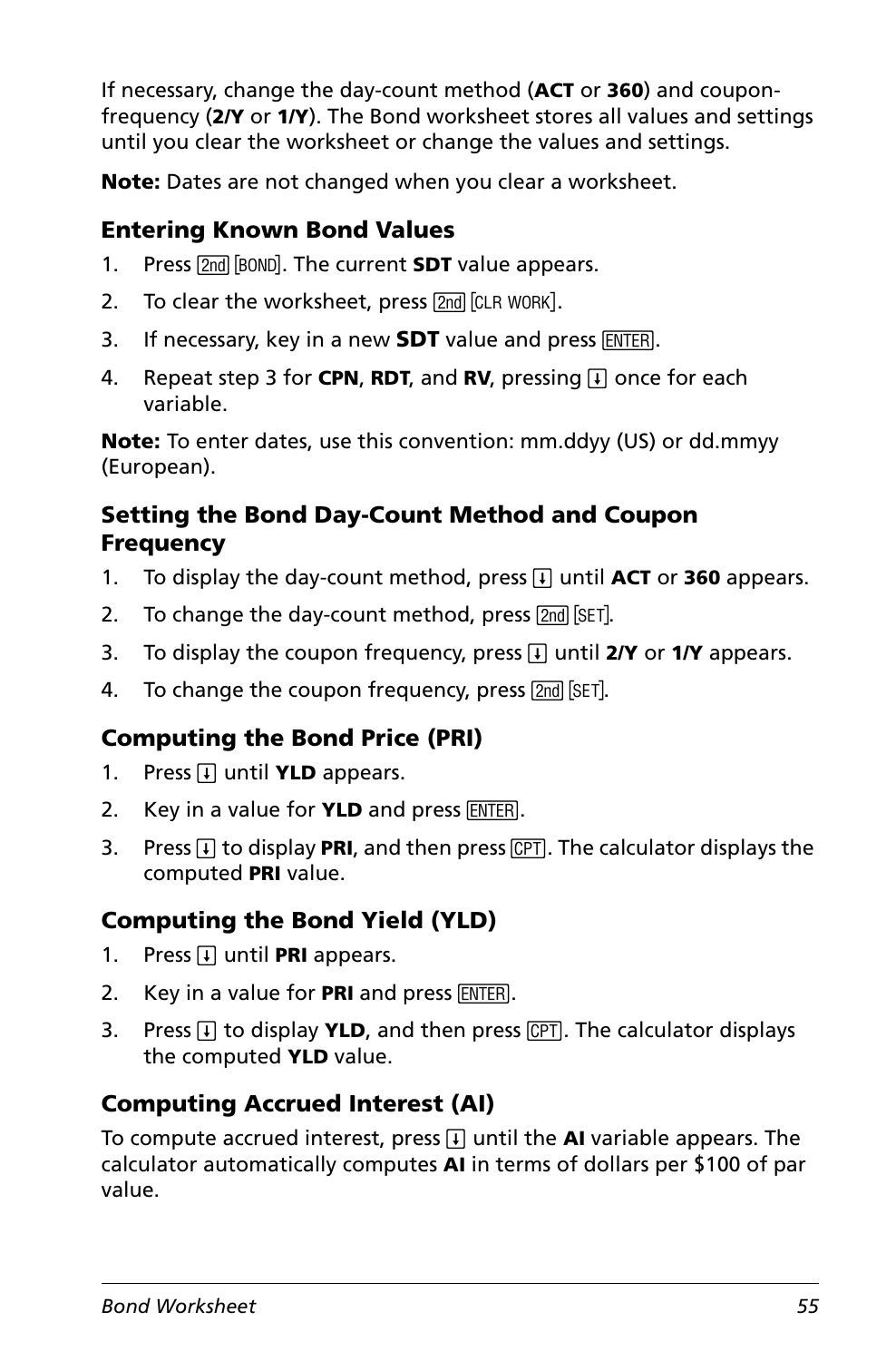## *Example: Computing Bond Price and Accrued Interest*

You consider buying a semiannual corporate bond maturing on December 31, 2007 and settling on June 12, 2006. The bond is based on the 30/360 day-count method with a coupon rate of 7%, redeemable at 100% of par value. For an 8% yield to maturity, compute the bond's price and accrued interest, accrued interest, and modified duration.

| To                                     | <b>Press</b>                 | <b>Display</b> |             |
|----------------------------------------|------------------------------|----------------|-------------|
| Select Bond worksheet.                 | $2nd$ $[BOND]$               | $SDT =$        | 12-31-1990  |
| Enter settlement date.                 | <b>6.1206 ENTER</b>          | $SDT =$        | 6-12-2006⊲  |
| Enter coupon rate.                     | $\overline{4}$ 7 ENTER       | $CPN =$        | 7.00⊲       |
| Enter redemption date.                 | $\overline{4}$ 12.3107 ENTER | $RDT =$        | 12-31-2007⊲ |
| Leave redemption value as is.          | $  \cdot  $                  | $RV =$         | 100.00      |
| Select 30/360 day-count<br>method.     | $\Box$ 2nd SET               | 360            |             |
| Leave two coupon payments<br>per year. | $  \cdot  $                  | 2/Y            |             |
| Enter yield.                           | 8 ENTER<br>$  \downarrow  $  | $YLD =$        | 8.00 $<$    |
| Compute price                          | $\downarrow$ $ $ [CPT]       | $PRI =$        | 98.56*      |
| View modified duration                 | $\downarrow$                 | $DUR =$        | 1.44        |

#### **Computing Bond Price and Accrued Interest**

**Answer:** The bond price is \$98.56 per 100. The accrued interest is \$3.15 per 100.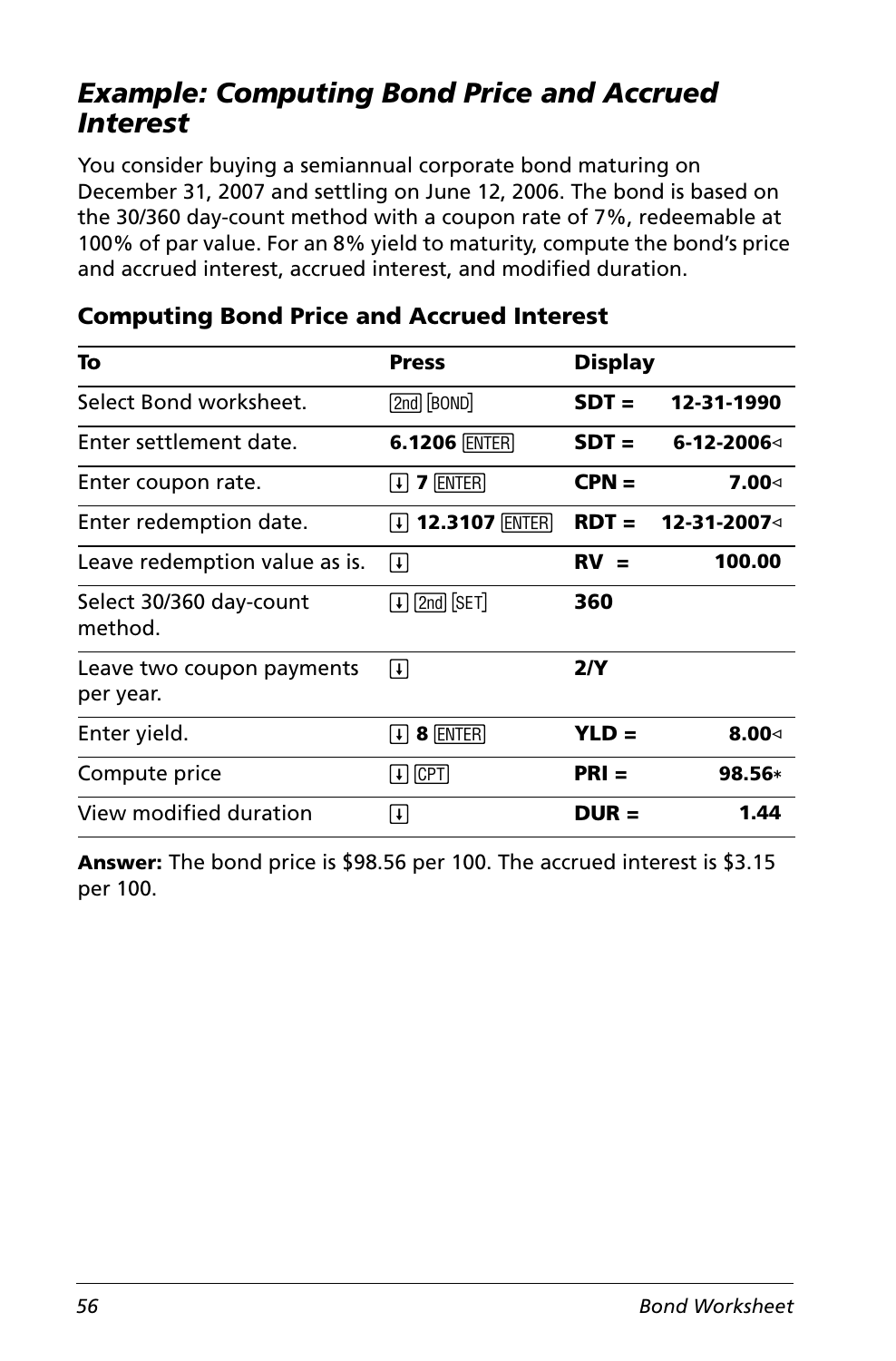# **Depreciation Worksheet**



The Depreciation worksheet lets you generate a depreciation schedule using your choice of depreciation methods.

- To access the Depreciation worksheet, press  $[2nd]$  [DEPR].
- To change depreciation methods, press [2nd] [SET] until the desired method appears.
- To access other depreciation variables, press  $\Box$  or  $\Box$ .

**Note:** To easily scroll up or down through a range of variables, press and hold  $\Box$  or  $\Box$ .

# *Depreciation Worksheet Variables*

| Variable                                                       | <b>Key</b>            | Display    | Variable Type** |
|----------------------------------------------------------------|-----------------------|------------|-----------------|
| Straight-line method                                           | $[2nd]$ $[DEPR]$      | SL         | Setting         |
| Sum-of-the-years'-digits<br>method                             | $[2nd]$ $[SET]$       | <b>SYD</b> | Setting         |
| Declining-balance method                                       | $[2nd]$ $[SET]$       | DB         | Setting/Enter   |
| Declining-balance method<br>with crossover to <b>SL</b> method | $[2nd]$ $[SET]$       | <b>DBX</b> | Setting/Enter   |
| French straight-line method*                                   | $[2nd]$ $[SET]$       | <b>SLF</b> | Setting         |
| French declining balance<br>method*                            | $[2nd]$ $[SET]$       | DBF        | Setting/Enter   |
| Life of the asset in years                                     | $\lceil \cdot \rceil$ | LIF        | Enter only      |
| Starting month                                                 | $\lceil \cdot \rceil$ | <b>M01</b> | Enter only      |
| Starting date for French<br>straight-line method**             | $\lceil \cdot \rceil$ | DT1        | Enter only      |
| Cost of the asset                                              | $\vert \cdot \vert$   | <b>CST</b> | Enter only      |
| Salvage value of the asset                                     | $\lceil \cdot \rceil$ | SAL        | Enter only      |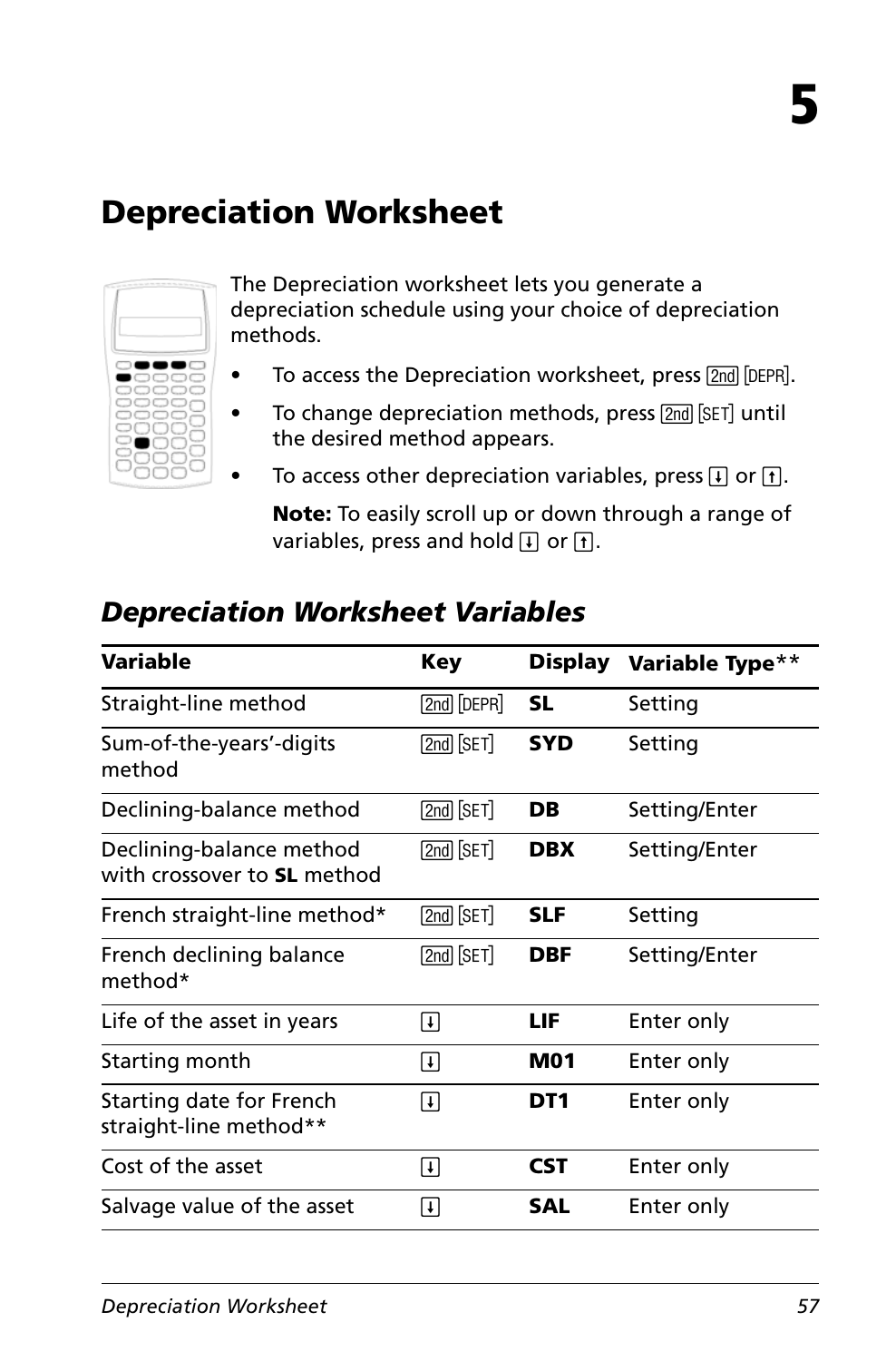| Variable                                       | Key            |            | Display Variable Type** |
|------------------------------------------------|----------------|------------|-------------------------|
| Year to compute                                | $\downarrow$   | YR         | Enter only              |
| Depreciation for the year                      | $  \cdot  $    | <b>DEP</b> | Auto-compute            |
| Remaining book value at the<br>end of the year | $ \downarrow $ | <b>RBV</b> | Auto-compute            |
| Remaining depreciable value                    | ∣∔l            | <b>RDV</b> | Auto-compute            |

SLF and DBF are available only if you select the European format for dates or separators in numbers. (See "Setting Calculator Formats" [on page 4.\)](#page-7-0)

\*\* This guidebook categorizes variables by their method of entry. [\(See](#page-20-0)  ["Types of Worksheet Variables" on page 17.\)](#page-20-0)

#### **Resetting the Depreciation Worksheet Variables**

• To reset all calculator variables and formats to default values, ENTER]. including the Depreciation worksheet variables, press  $[2nd]$  [RESET]

| Variable                  | <b>Default</b> | Variable   | <b>Default</b> |
|---------------------------|----------------|------------|----------------|
| Depreciation SL<br>method |                | <b>M01</b> |                |
| DB                        | 200            | YR         |                |
| <b>DBX</b>                | 200            | <b>CST</b> |                |
| LIF                       |                | <b>SAL</b> |                |

• To clear only the **LIF**, **YR**, **CST**, and **SAL** Depreciation worksheet variables and reset default values without affecting the depreciation method or other calculator variables and formats, press [2nd] [CLR WORK] while in the Depreciation worksheet.

#### **Computing Values for DEP, RBV, and RDV**

- The calculator computes one year at a time and rounds the results to the number of decimal places set. (See "Setting Calculator Formats" [on page 4.\)](#page-7-0)
- The calculator computes values for **DEP, RBV**, and **RDV** automatically when you press  $\Box$  to display each variable.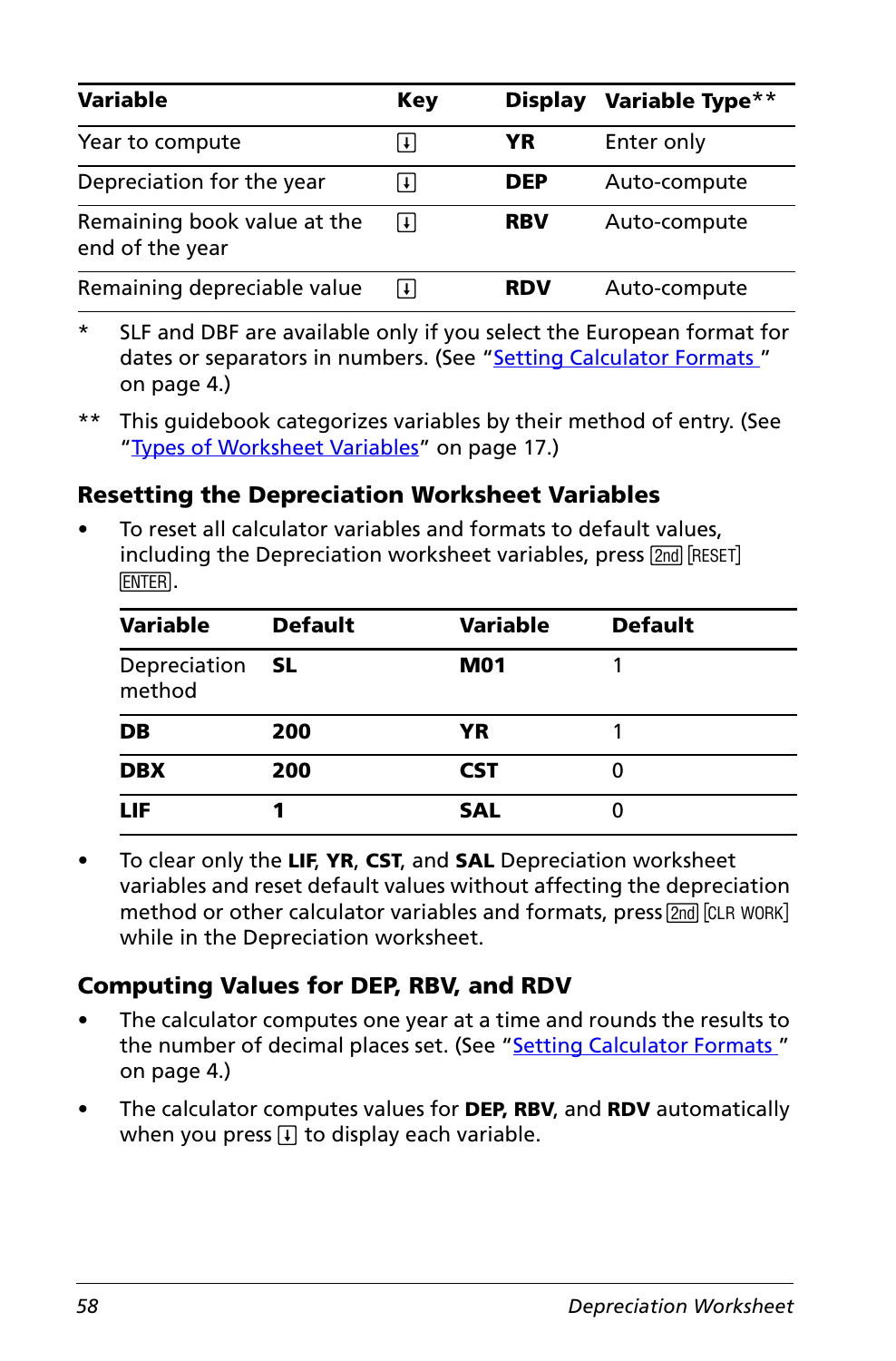## **Entering Values for DB and DBX**

If you choose either the declining balance (**DB**) or declining balance with crossover to **SL** (**DBX**) depreciation method, remember to enter a value representing the percent of declining balance for the **DB** or **DBX** variable.

**Note:** The declining balance you enter must be a positive number.

#### **Entering Values for LIF**

- If **SL** or **SLF** is selected, the **LIF** value must be a positive real number.
- If **SYD**, **DB**, **DBX**, or **DBF** is selected, the **LIF** value must be a positive integer.

#### **Entering Values for M01**

The value you enter for the starting month (**M01**) has two parts:

- The integer portion represents the month in which the asset is placed into service.
- The decimal portion represents the fraction of the initial month in which the asset begins to depreciate.

For example, to specify that the asset will begin to depreciate in the middle of the first month, enter 1.5. To specify that the asset will begin to depreciate a quarter of the way through the fourth month, enter 4.25.

#### **Working with YR**

- When computing depreciation, the value you enter for the year-tocompute (**YR**) variable must be a positive integer.
- If the remaining depreciable value (**RDV**) variable is displayed, you can press  $\mathbb{F}$  to return to the year to compute (**YR**) variable. To represent the next depreciation year, press  $\sqrt{CPT}$  to increment the value for **YR** by one.
- To compute a depreciation schedule, repeatedly return to the year to compute ( $YR$ ) variable, press  $[CPT]$  to increment the value for  $YR$ , and compute values for **DEP**, **RBV**, and **RDV**. The schedule is complete when **RDV** equals zero.

# *Entering Data and Computing Results*

Because the Depreciation worksheet stores values and settings until you either change them or clear the worksheet, you should not have to perform every step each time you work a problem.

**Note:** Dates are not changed when you clear a worksheet.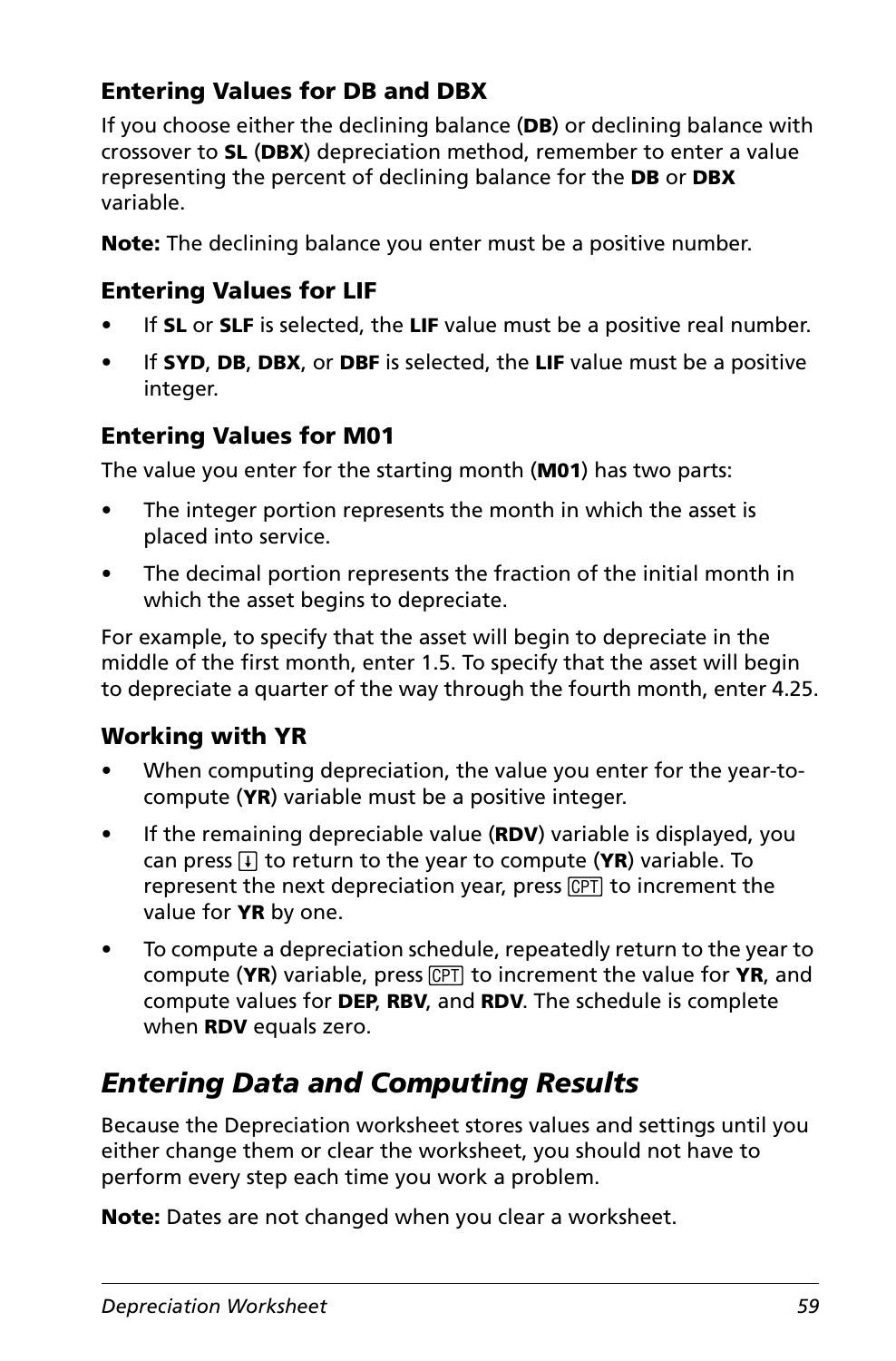## **Selecting a Depreciation Method**

- 1. To access the Depreciation worksheet, press [2nd] [DEPR]. The current depreciation method is displayed.
- 2. To clear the worksheet, press  $[2nd]$  [CLR WORK].
- 3. Press  $[2nd]$  SET until you display the depreciation method you want (**SL**, **SLF**, **SYD**, **DB**, **DBX**, or **DBF**).

**Note:** If you select **DB** or **DBX**, you must either key in a value or accept the default of 200.

#### **Entering Depreciation Data**

- 1. To display **LIF**, press  $\boxed{1}$ .
- 2. Key in a value for **LIF** and press **ENTER**.
- 3. Repeat steps 1 and 2 for **M01**, **DT1** (if **SLF**), **CST**, **SAL**, and **YR**.

**Note:** To select **SLF** or **DBF**, you must set either the European date or European separator format first. [\(See "Setting Calculator Formats " on](#page-7-0)  [page 4.\)](#page-7-0)

#### **Computing Results for DEP, RBV, and RDV**

After entering the data, press  $\Box$  once for each of the **DEP**, RBV, and RDV variables to display the computed values.

**Note:** The \* indicator confirms that the displayed value is computed.

## **Generating a Depreciation Schedule**

To generate a depreciation schedule and compute values for other years:

- 1. To display **YR**, press  $\Box$ .
- 2. To increment the value by one, press  $[CPT]$ .
- 3. To compute new values for **DEP, RBV**, and **RDV**, press  $\left| \cdot \right|$  for each variable.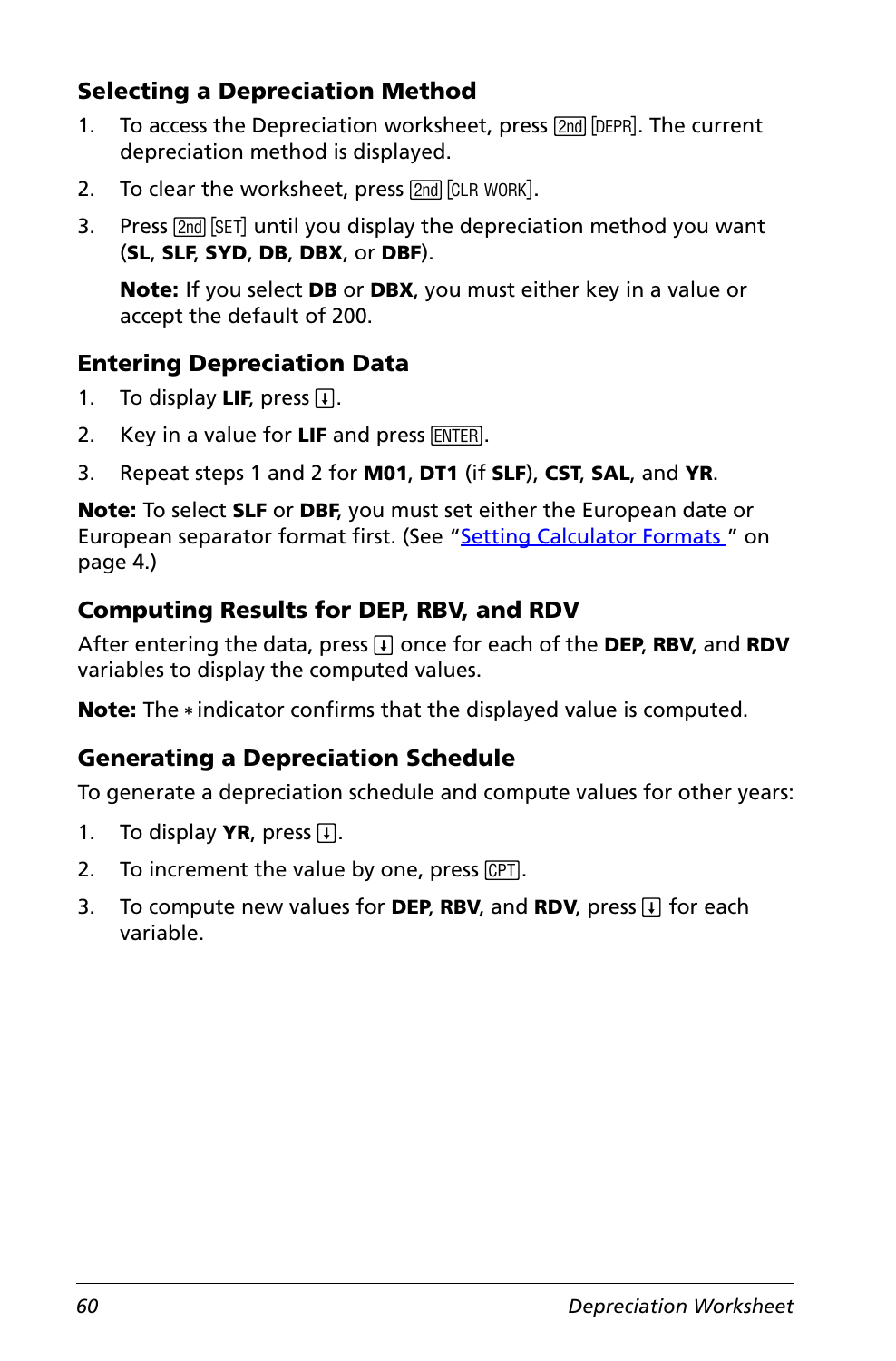# *Example: Computing Straight-Line Depreciation*

In mid-March, a company begins depreciation of a commercial building with a 31½ year life and no salvage value. The building cost \$1,000,000. Use the straight-line depreciation method to compute the depreciation expense, remaining book value, and remaining depreciable value for the first two years.

| To                                                                                           | <b>Press</b>                                               | <b>Display</b>                                                            |
|----------------------------------------------------------------------------------------------|------------------------------------------------------------|---------------------------------------------------------------------------|
| <b>Access Depreciation</b><br>worksheet.                                                     | $[2nd]$ $[DEPR]$                                           | SL                                                                        |
| Enter life in years.                                                                         | 1 31.5 ENTER                                               | $LIF =$<br>31.50⊲                                                         |
| Enter starting month.                                                                        | $\lceil \cdot \rceil$ 3.5 ENTER                            | $M01 =$<br>$3.50 \triangleleft$                                           |
| Enter cost.                                                                                  | <b>1000000 ENTER</b><br>∣∔∣                                | $CST =$<br>1,000,000.00⊲                                                  |
| Leave salvage value as is.                                                                   | $\vert \cdot \vert$                                        | $SAL =$<br>0.00                                                           |
| Leave year as is.                                                                            | $\lceil \cdot \rceil$                                      | $YR =$<br>1.00                                                            |
| Display depreciation<br>amount, remaining book<br>value, and remaining<br>depreciable value. | $\lceil \cdot \rceil$<br>⊡<br>$\downarrow$                 | $DEF =$<br>25,132.28*<br>$RBV =$<br>974,867.72*<br>$RDV =$<br>974,867.72* |
| View second year.                                                                            | $ + $<br>[CPT]                                             | $YR =$<br>1.00<br>$YR =$<br><b>2.00</b> ⊴                                 |
| Display second year<br>depreciation data.                                                    | $ \downarrow $<br>$\downarrow$<br>$\vert \downarrow \vert$ | $DEF =$<br>31,746.03*<br>$RBV =$<br>943,121.69*<br>$RDV =$<br>943,121.69* |

**Answer:** For the first year, the depreciation amount is \$25,132.28, the remaining book value is \$974,867.72, and the remaining depreciable value is \$974,867.72.

For the second year, the depreciation amount is \$31,746.03, the remaining book value is \$943,121.69, and the remaining depreciable value is \$943,121.69.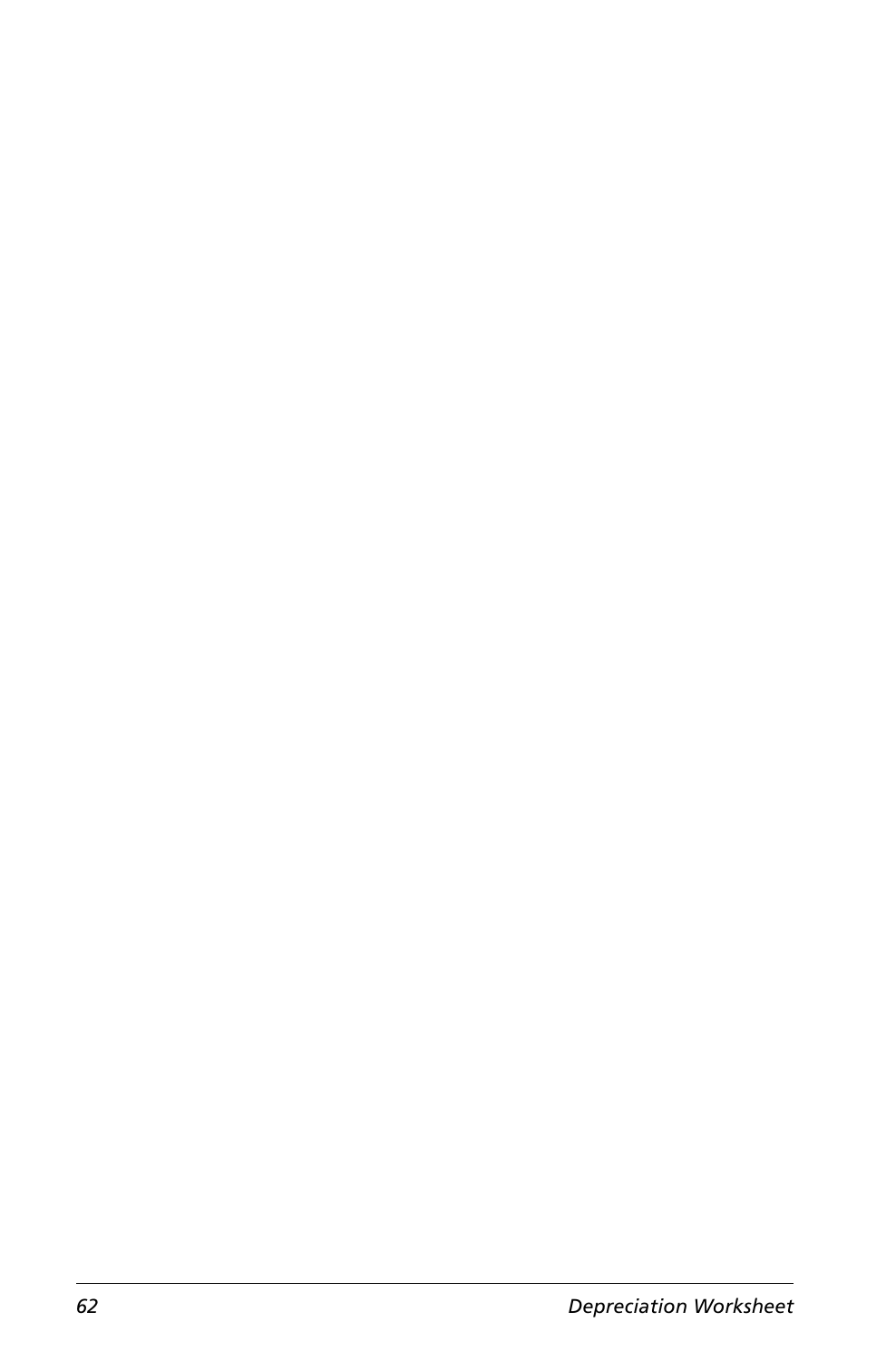# **Statistics Worksheet**

| −<br>-<br>С<br>с |
|------------------|

The Statistics worksheet performs analysis on one-and two-variable data with four regression analysis models.

- To enter statistical data, press [2nd] [DATA].
- To choose a statistics calculation method and compute the results, press  $[2nd]$  [STAT].
- To access statistics variables, press  $\Box$  or  $\Box$ .

## *Statistics Worksheet Variables*

| Variable                                                                                                                             | Key                                 |                                                | Display Variable Type                               |
|--------------------------------------------------------------------------------------------------------------------------------------|-------------------------------------|------------------------------------------------|-----------------------------------------------------|
| <b>Current X value</b><br><b>Current Y value</b>                                                                                     | $[2nd]$ $[DATA]$ $Xnn*$<br>∣∔∣      | $\mathbf{Y}$ nn*                               | Enter-only<br>Enter-only                            |
| Standard linear regression<br>Logarithmic regression<br><b>Exponential regression</b><br>Power regression<br>One-variable statistics | $[2nd]$ $[STAT]$<br>$[2nd]$ $[SET]$ | LIN<br>Ln<br><b>EXP</b><br><b>PWR</b><br>$1-V$ | Setting<br>Setting<br>Setting<br>Setting<br>Setting |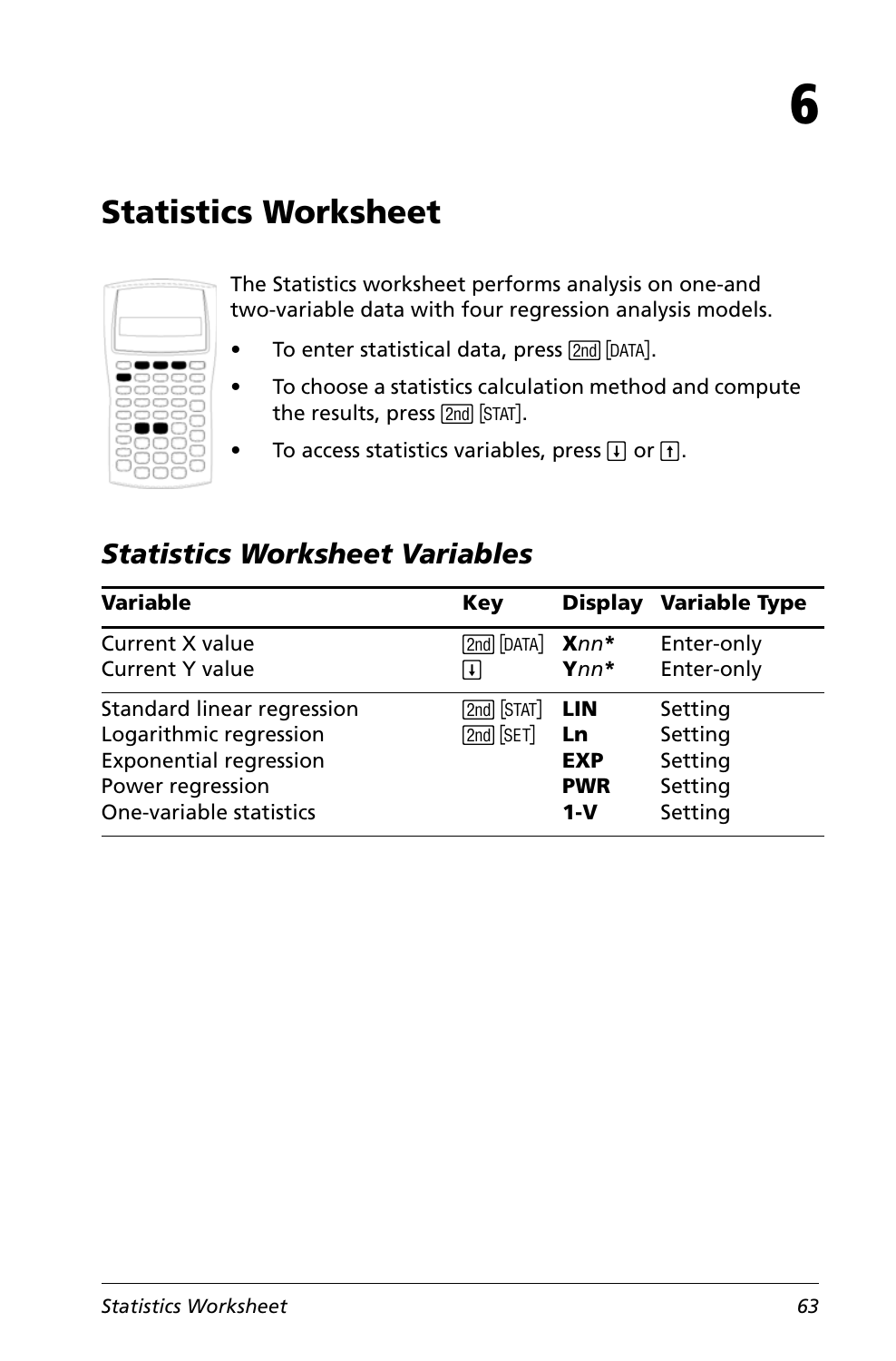| Variable                           | Key                            | Display                 | <b>Variable Type</b> |
|------------------------------------|--------------------------------|-------------------------|----------------------|
| Number of observations             | $\lceil \mathsf{I} \rceil$ (as | n                       | Auto-compute         |
| Mean (average) of X values         | needed)                        | ⊽                       | Auto-compute         |
| Sample standard deviation of X     |                                | Sx                      | Auto-compute         |
| Population standard deviation of X |                                | $\sigma$ <b>x</b>       | Auto-compute         |
| Mean (average) of Y values         |                                | $\bar{v}$ **            | Auto-compute         |
| Sample standard deviation of Y     |                                | $Sv**$                  | Auto-compute         |
| Population standard deviation of Y |                                | $\sigma$ y**            | Auto-compute         |
| Linear regression y-intercept      |                                | $a***$                  | Auto-compute         |
| Linear regression slope            |                                | b**                     | Auto-compute         |
| Correlation coefficient            |                                | $r^*$                   | Auto-compute         |
| Predicted X value                  |                                | $X$ '**                 | Enter/compute        |
| <b>Predicted Y value</b>           |                                | $Y$ '**                 | Enter/compute        |
| Sum of X values                    |                                | ΣΧ                      | Auto-compute         |
| Sum of X squared values            |                                | $\Sigma$ x <sup>2</sup> | Auto-compute         |
| Sum of Y values                    |                                | $\Sigma$ Y**            | Auto-compute         |
| Sum of Y squared values            |                                | $\Sigma Y^2$ **         | Auto-compute         |
| Sum of XY products                 |                                | $\Sigma$ XY**           | Auto-compute         |

\* *nn* represents the number of the current X or Y value.

- Not displayed for one-variable statistics.
- \*\*\* This quidebook categorizes calculator variables by their method of entry. [\(See "Types of Worksheet Variables" on page 17.\)](#page-20-0)

#### **Resetting Statistics Worksheet Variables**

- To clear all **X** and **Y** values as well as all values in the statistics portion of the worksheet without affecting the statistics calculation method, press [2nd] [CLR WORK] while in the data-entry portion of the worksheet  $(I2nd | DATA]).$
- To reset the statistics calculation method to **LIN** and clear all values except **X** and **Y**, press **[2nd]** [CLR WORK] while in the calculation method and computation portion of the worksheet  $(2nd)$  [STAT]).
- To reset the statistics calculation method to **LIN** and clear all values,  $\frac{1}{2}$  including **X** and **Y**, press  $\frac{2}{2}$  [RESET]  $\frac{1}{2}$  [ENTER].

#### **Entering Data Points**

- You can enter up to 50 (*x,y*) data points.
- If you press  $\left[\frac{1}{2}\right]$  or  $\left[\frac{1}{2}\right]$  to move through the portion of the worksheet that displays results without entering data points, the calculator will display an error.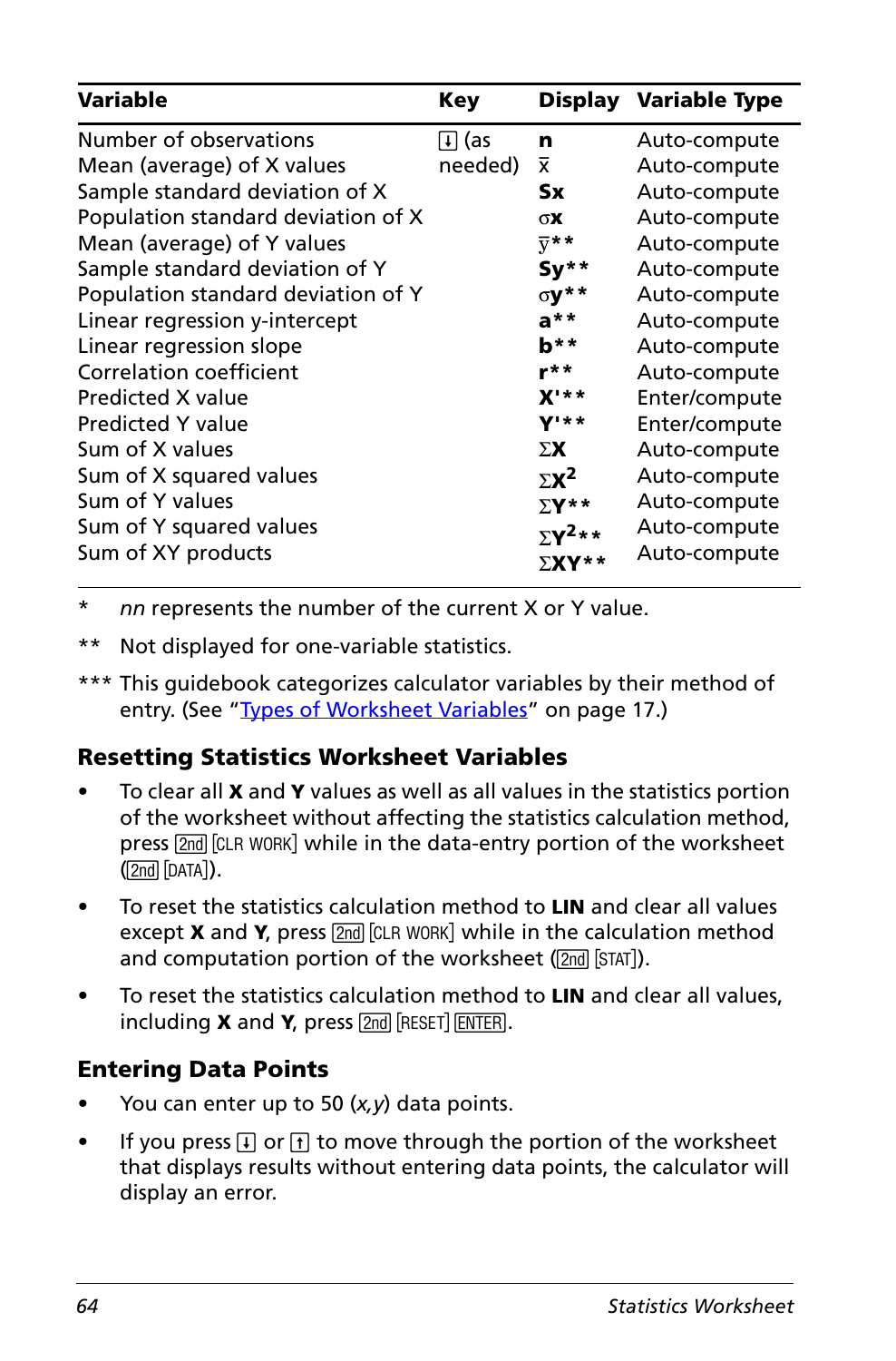- When you enter data for one-variable statistics, **X***nn* represents the value and **Y***nn* specifies the number of occurrences (frequency).
- When you enter a value for **X***nn*, the value for **Y***nn* defaults to 1.

#### **Analyzing One-Variable Statistics**

To analyze one-variable statistics, select **1-V**. Only values for **n**,  $\bar{x}$ , **Sx**,  $\sigma$ **X**,  $\Sigma$ **X**, and  $\Sigma$ **X**<sup>2</sup> are computed and displayed for one-variable statistics.

#### **Analyzing Two-Variable Statistics**

You can choose from among these four regression-analysis methods:

- **LIN**
- **Ln**
- **EXP**
- **PWR**

#### **Computing Values Automatically**

Except for the predicted **X'** and **Y'** values, the calculator computes and displays values for statistics variables automatically when you access them.

#### **Using X' and Y' for Regression Predictions**

To use the **X'** and **Y'** variables for regression predictions, you either can enter a value for **X'** to compute **Y'** or enter a value for **Y'** to compute **X'**.

## *Regression Models*

For two-variable data, the Statistics worksheet uses four regression models for curve fitting and forecasting.

| <b>Model</b> | Formula            | <b>Restrictions</b>         |
|--------------|--------------------|-----------------------------|
| LIN          | $Y = a + bX$       | None                        |
| Ln           | $Y = a + b \ln(X)$ | All X values $>$ zero       |
| <b>EXP</b>   | $Y = a b^x$        | All Y values > zero         |
| <b>PWR</b>   | $Y = a X^b$        | All X and Y values $>$ zero |

The calculator interprets the **X** value as the independent variable and the **Y** value as the dependent variable.

The calculator computes the statistical results using these transformed values:

• **LIN** uses X and Y.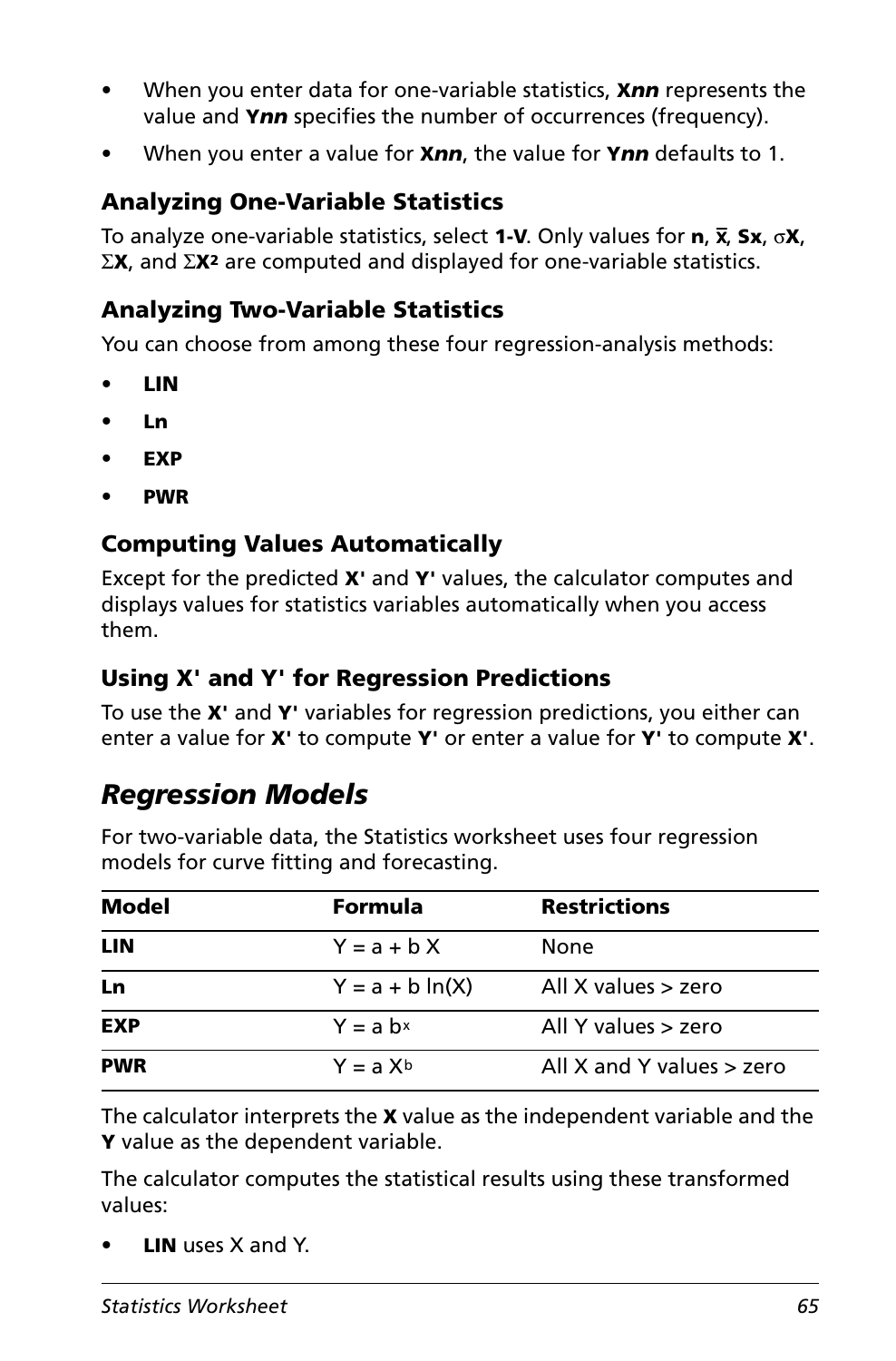- **Ln** uses ln(X) and Y.
- **EXP** uses X and  $ln(Y)$ .
- **PWR** uses  $ln(X)$  and  $ln(Y)$ .

The calculator determines the values for **a** and **b** that create the line or curve that best fits the data.

## **Correlation Coefficient**

The calculator also determines **r**, the correlation coefficient, which measures the goodness of fit of the equation with the data. Generally:

- The closer **r** is to 1 or -1, the better the fit.
- The closer **r** is to zero, the worse the fit.

# *Entering Statistical Data*

Because the Statistics worksheet lets you enter and display up to 50 data points, and then stores the values until you clear the worksheet or change the values, you probably will not have to perform every step for each Statistics calculation.

- 1. To select the data-entry portion of the Statistics worksheet, press  $[2nd]$ [DATA]. **X01** is displayed along with any previous value.
- 2. To clear the worksheet, press  $[2nd]$  [CLR WORK].
- 3. Key in a value for **X01** and press **ENTER**.
	- For one-variable data, **X01** is the first data point.
	- For two-variable data, **X01** is the first **X** value.
- 4. To display the **Y01** variable, press  $\mathbf{\Pi}$ .
- 5. Key in a value for **Y01** and press **ENTER**.
	- For one-variable data, you can enter the number of times the **X** value occurs (frequency).

The default value is 1.

- For two-variable data, enter the first **Y** value.
- 6. To display the next **X** variable, press  $\mathbf{F}$ .
- 7. Repeat steps 3 through 5 until you enter all of the data points.

**Note:** To easily scroll up or down through a range of variables, press and hold  $\Box$  or  $\Box$ .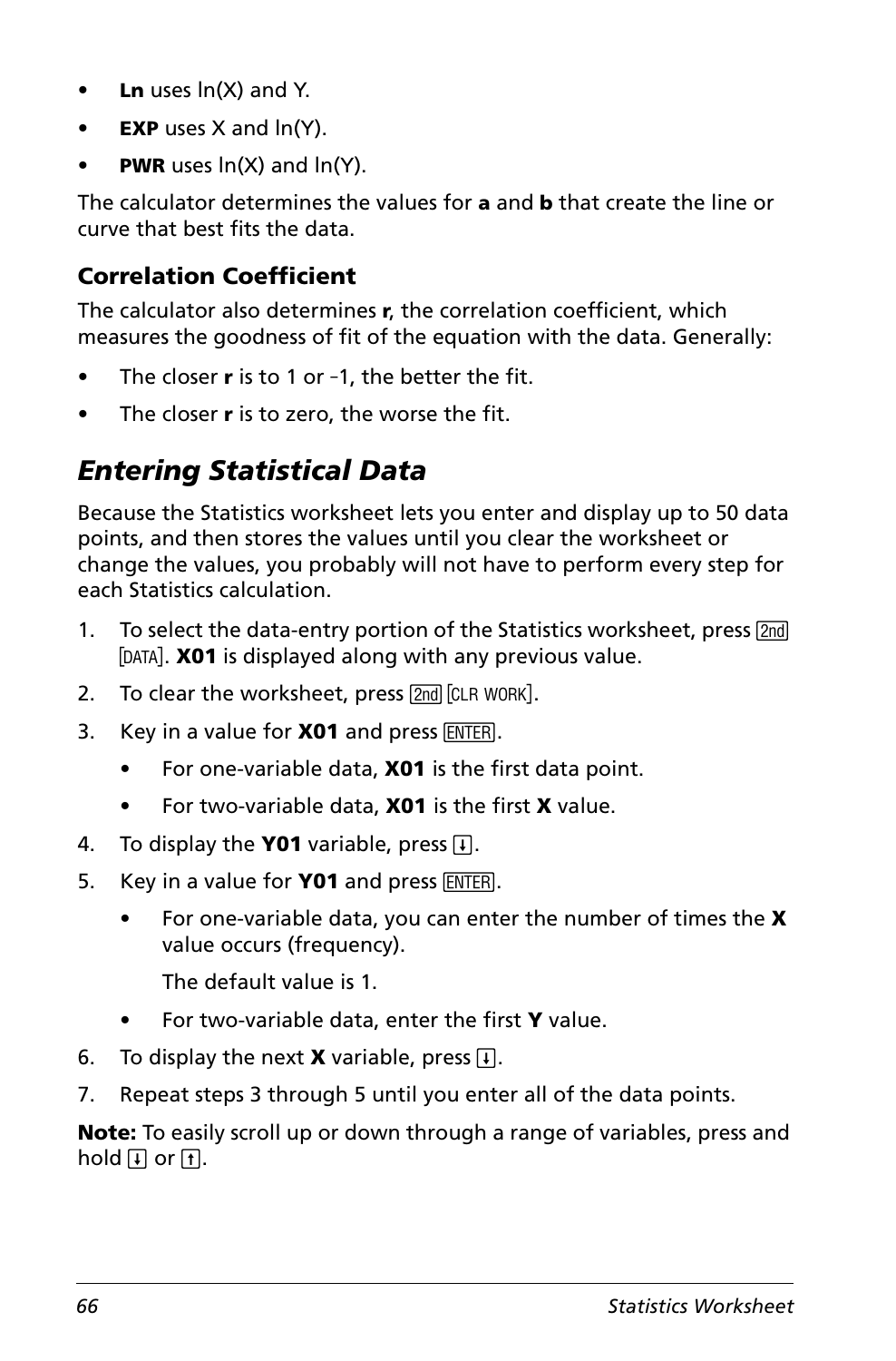# *Computing Statistical Results*

#### **Selecting a Statistics Calculation Method**

- 1. Press [2nd] [STAT] to select the statistical calculation portion of the Statistics worksheet.
- 2. The last selected statistics calculation method is displayed (**LIN**, **Ln**, **EXP**, **PWR**, or **1-V**).
- 3. Press  $\boxed{2nd}$  [SET] repeatedly until the statistics calculation method you want is displayed.
- 4. If you are analyzing one-variable data, select **1-V**.
- 5. Press  $\Box$  to begin computing results.

#### **Computing Results**

To compute results based on the current data set, press  $\Box$  repeatedly after you have selected the statistics calculation method.

The calculator computes and displays the results of the statistical calculations (except for **X'** and **Y'**) automatically when you access them.

For one-variable statistics, the calculator computes and displays only the values for **n**,  $\bar{x}$ , **Sx**,  $\sigma$ **X**,  $\Sigma$ **X**, and  $\Sigma$ **X**<sup>2</sup>.

## **Computing Y'**

- 1. To select the Statistics worksheet, press  $[2nd]$  [STAT].
- 2. Press  $\uparrow$  or  $\uparrow$  until **X'** is displayed.
- 3. Key in a value for  $X'$  and press  $[ENTER]$ .
- 4. Press  $\Box$  to display the Y' variable.
- 5. Press  $\overline{CPT}$  to compute a predicted **Y'** value.

## **Computing X'**

- 1. To select the Statistics worksheet, press  $[2nd]$  [STAT].
- 2. Press  $\lceil \mathbf{f} \rceil$  or  $\lceil \mathbf{I} \rceil$  until **Y'** is displayed.
- 3. Key in a value for **Y'** and press **ENTER**.
- 4. Press  $\lceil \cdot \rceil$  to display the **X'** variable.
- 5. Press  $\overline{CPT}$  to compute an **X'** value.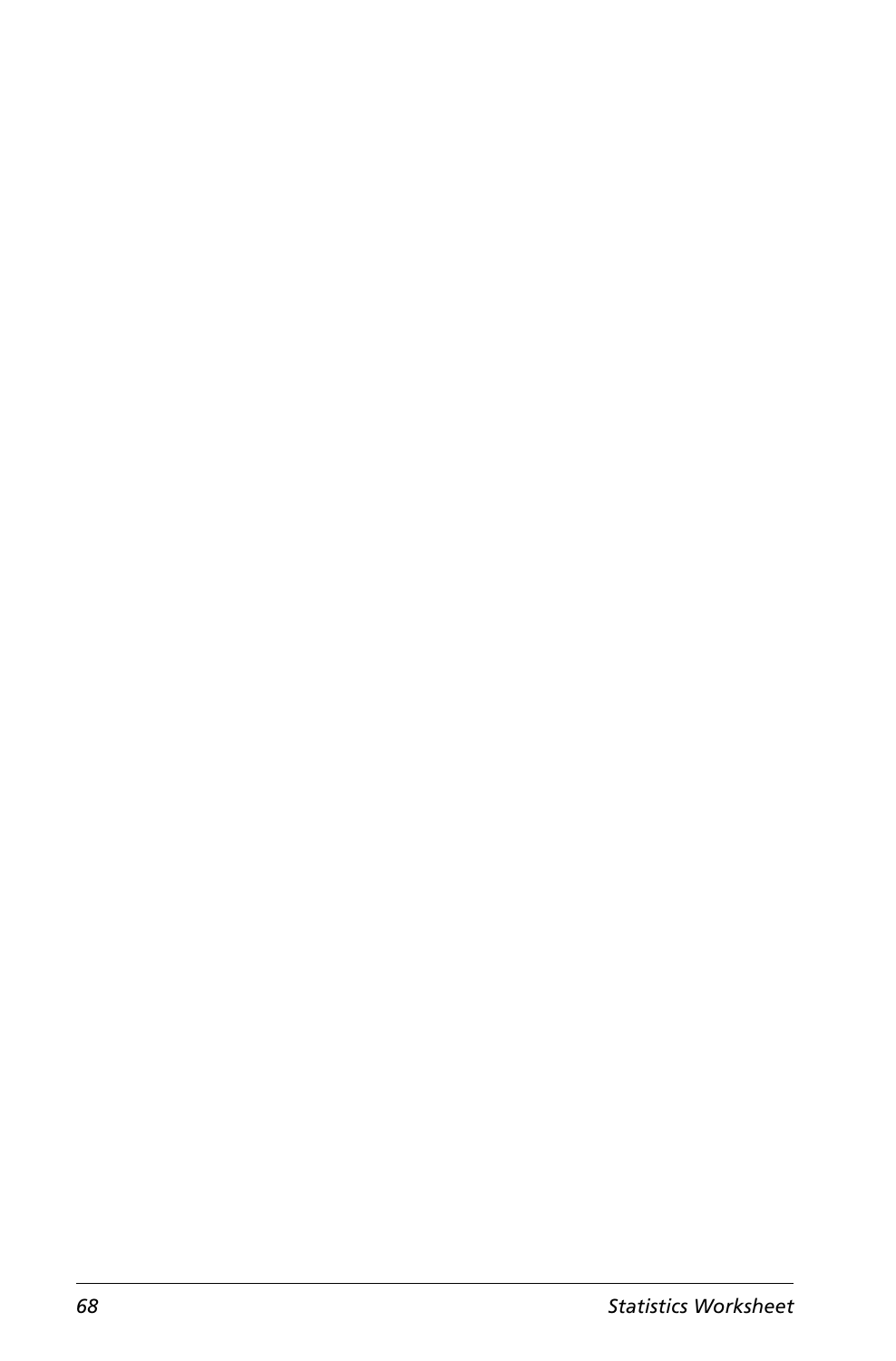# **Other Worksheets**

The calculator also includes these worksheets:



- Percent Change/Compound Interest worksheet  $(I2nd | \mathcal{A}\%])$
- Interest Conversion worksheet ([2nd] [ICONV])
- Date worksheet ([2nd] [DATE])
- Profit Margin worksheet (2nd [PROFIT])
- Breakeven worksheet (2nd [BRKEVN])
- Memory worksheet ([2nd] [MEM])

# <span id="page-72-0"></span>*Percent Change/Compound Interest Worksheet*



Use the Percent Change/Compound Interest worksheet to solve percent change, compound interest, and cost-sellmarkup problems.

- <span id="page-72-1"></span>To access the Percent Change/Compound Interest worksheet, press  $[2nd]$   $[\angle 4\%]$ .
- To access the Percent Change/Compound Interest variables, press  $\Box$  or  $\Box$ .

## **Percent Change/Compound Interest Worksheet Variables**

| Variable                         | Key                       | <b>Display</b> | <b>Variable Type</b> |
|----------------------------------|---------------------------|----------------|----------------------|
| Old value/Cost                   | $\sqrt{2nd}$ $\sqrt{2\%}$ | <b>OLD</b>     | Enter/compute        |
| New value/Selling price          | $\downarrow$              | <b>NEW</b>     | Enter/compute        |
| Percent change/Percent<br>markup | l∔l                       | %CH            | Enter/compute        |
| Number of periods                | $\downarrow$              | #PD            | Enter/compute        |

**Note:** This guidebook categorizes variables by their method of entry. [\(See "Types of Worksheet Variables" on page 17.\)](#page-20-0)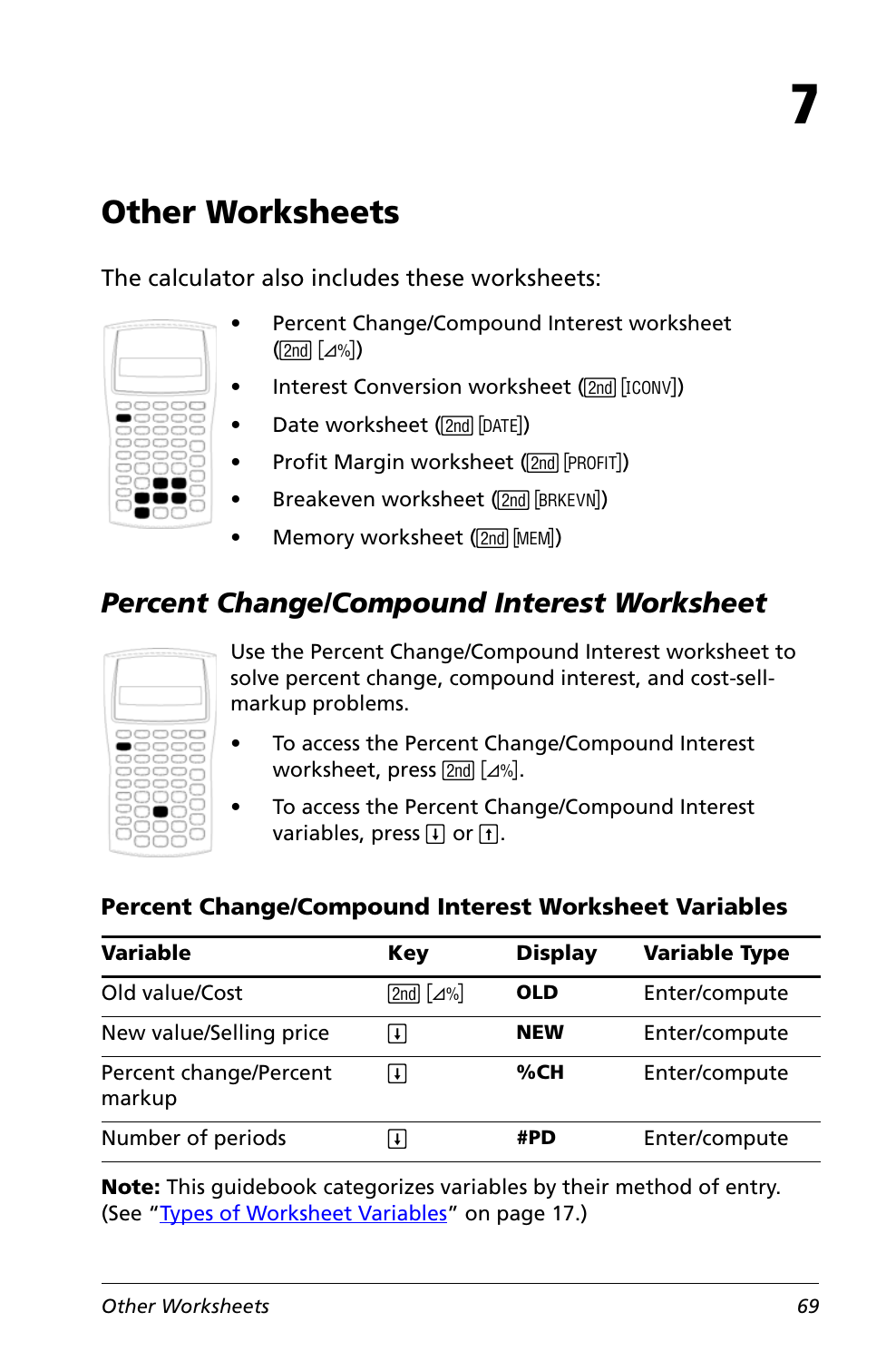#### **Resetting the Percent Change/Compound Interest Worksheet Variables**

• To reset the Percent Change/Compound Interest variables to default values, press **[2nd]** [CLR WORK] while in the Percent Change/Compound Interest worksheet.

<span id="page-73-1"></span>

| Variable Default | Variable Default |  |
|------------------|------------------|--|
| <b>OLD</b>       | %CH              |  |
| <b>NEW</b>       | #PD              |  |

• To reset default values for all calculator variables and formats, press [2nd] [RESET] [ENTER].

## **Entering Values**

- For percent-change calculations, enter values for any two of the three variables (**OLD**, **NEW**, and **%CH**) and compute a value for the unknown variable (leave **#PD=1**). A positive percent change represents a percentage increase; a negative percent change represents a percentage decrease.
- For compound-interest calculations, enter values for the three known variables and compute a value for the unknown fourth variable.
	- **OLD**= present value
	- **NEW**= future value
	- **%CH**= interest rate per period
	- **#PD**= number of periods
- For cost-sell-markup calculations, enter values for two of the three variables (**OLD**, **NEW**, and **%CH**) and compute a value for the unknown.
	- $OLD = cost$
	- **NEW**= selling price
	- **%CH**= percent markup
	- $-$  **#PD**= 1

## **Computing Values**

- <span id="page-73-0"></span>1. To select the Percent Change/Compound Interest worksheet, press [2nd] [ $\Delta$ %]. The current value for **OLD** is displayed.
- 2. To clear the worksheet, press  $[2nd]$  [CLR WORK].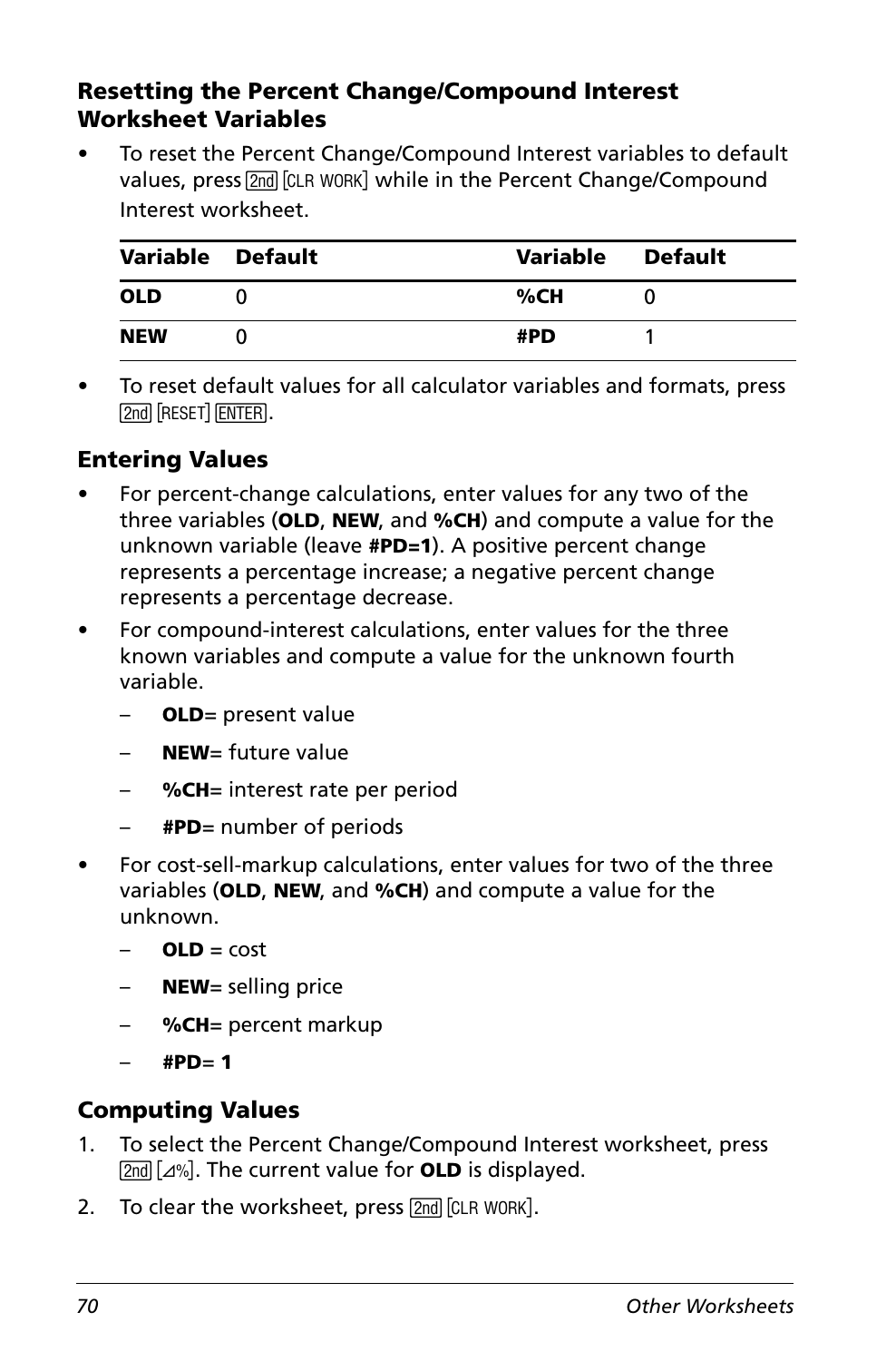- <span id="page-74-1"></span>3. To enter values for the known variables, press  $\mathbb{F}$  or  $\mathbb{F}$  until the variable you want is displayed, then key in a value, and press **ENTER**. (Do not enter a value for the variable you wish to solve.)
	- **Percent Change** Enter values for two of these three variables: **OLD**, **NEW**, and **%CH**. Leave **#PD** set to 1.
	- **Compound Interest** Enter values for three of these four variables: **OLD**, **NEW**, **%CH**, and **#PD**.
	- **Cost-Sell-Markup** Enter values for two of these three variables: **OLD**, **NEW**, and **%CH**. Leave **#PD** set to 1.
- <span id="page-74-2"></span>4. To compute a value for the unknown variable, press  $\mathbb{F}$  or  $\mathbb{F}$  until the variable you want is displayed and press **CPT**. The calculator displays the value.

#### **Example: Computing Percent Change**

<span id="page-74-0"></span>First, determine the percentage change from a forecast amount of \$658 to an actual amount of \$700. Second, determine what the new amount would be if it were 7% below the original forecast.

| To                                                    | <b>Press</b>                            | <b>Display</b> |         |
|-------------------------------------------------------|-----------------------------------------|----------------|---------|
| Select Percent Change/Compound<br>Interest worksheet. | $\boxed{2nd}$ $\boxed{\angle\%}$        | $OLD=$         | O       |
| Enter original forecast amount.                       | <b>658 ENTER</b>                        | $OLD=$         | 658.00⊲ |
| Enter actual amount.                                  | $\Box$ 700 ENTER                        | $NEW=$         | 700.00⊲ |
| Compute percent change.                               | $ $ $ $ $ $ $ $ $CPT$ $ $               | $%CH=$         | $6.38*$ |
| Enter -7 as percent change.                           | $7$ $\rightarrow$ $\rightarrow$ [ENTER] | $%CH=$         | -7.00⊲  |
| Compute new actual amount.                            | [CPT]                                   | $NFW =$        | 611.94* |

**Answer:** \$700 represents a 6.38% increase over the original forecast of \$658. A decrease of 7% would result in a new actual amount of \$611.94.

#### **Example: Computing Compound Interest**

You purchased stock in 1995 for \$500. Five years later, you sell the stock for \$750. What was the annual growth rate?

| To                                                    | <b>Press</b>                            | <b>Display</b> |         |
|-------------------------------------------------------|-----------------------------------------|----------------|---------|
| Select Percent Change/Compound<br>Interest worksheet. | $\lceil 2nd \rceil$ $\lceil 2\% \rceil$ | $OLD=$         |         |
| Enter stock purchase price.                           | <b>500 ENTER</b>                        | $OLD=$         | 500.00⊲ |
| Enter stock selling price.                            | $\Box$ 750 ENTER                        | $NEW=$         | 750.00⊲ |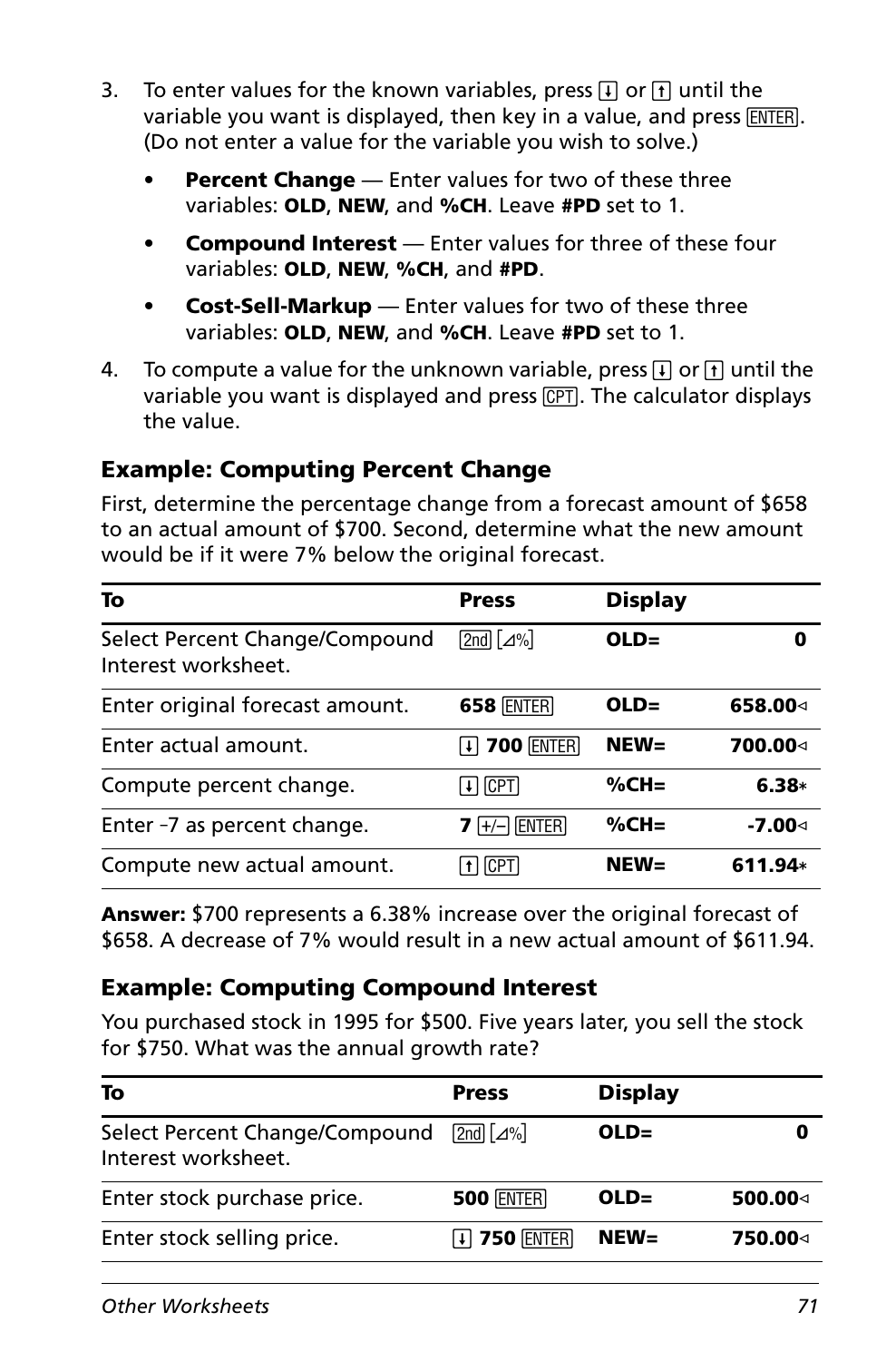| To                          | <b>Press</b>                    | <b>Display</b> |                      |
|-----------------------------|---------------------------------|----------------|----------------------|
| Enter number of years.      | $\Box$ $\Box$ 5 ENTER           | # $PD=$        | $5.00 \triangleleft$ |
| Compute annual growth rate. | $\overline{1}$ $\overline{CPT}$ | $\%$ CH=       | $8.45*$              |

**Answer:** The annual growth rate is 8.45%.

## **Example: Computing Cost-Sell-Markup**

<span id="page-75-0"></span>The original cost of an item is \$100; the selling price is \$125. Find the markup.

| To                                                    | <b>Press</b>           | <b>Display</b> |         |
|-------------------------------------------------------|------------------------|----------------|---------|
| Select Percent Change/Compound<br>Interest worksheet. | $[2nd]$ $[\angle 4\%]$ | $OLD=$         | o       |
| Clear worksheet variables.                            | <b>2nd CLR WORK</b>    | $OLD=$         | 0.00    |
| Enter original cost.                                  | <b>100 ENTER</b>       | $OLD=$         | 100.00⊲ |
| Enter selling price.                                  | $\sqrt{4}$ 125 ENTER   | $NEW =$        | 125.00⊲ |
| Compute percent markup.                               | [CPT]                  | $%CH=$         | 25.00*  |

**Answer:** The markup is 25%.

## *Interest Conversion Worksheet*



- The Interest Conversion worksheet converts interest rates between nominal rate (or annual percentage rate) and annual effective rate.
- To access the Interest Conversion worksheet, press 2nd [ICONV].
	- To select interest conversion variables, press  $\Pi$  or  $\Pi$ .

| Variable                            | Key               | <b>Display</b> | <b>Variable Type</b> |
|-------------------------------------|-------------------|----------------|----------------------|
| Nominal rate                        | $[2nd]$ $[ICONV]$ | <b>NOM</b>     | Enter/compute        |
| Annual effective rate               | $\downarrow$      | <b>EFF</b>     | Enter/compute        |
| Compounding periods per year $\Box$ |                   | C/Y            | Enter-only           |

**Note:** The calculator categorizes variables by their method of entry. [\(See](#page-20-0)  ["Types of Worksheet Variables" on page 17.\)](#page-20-0)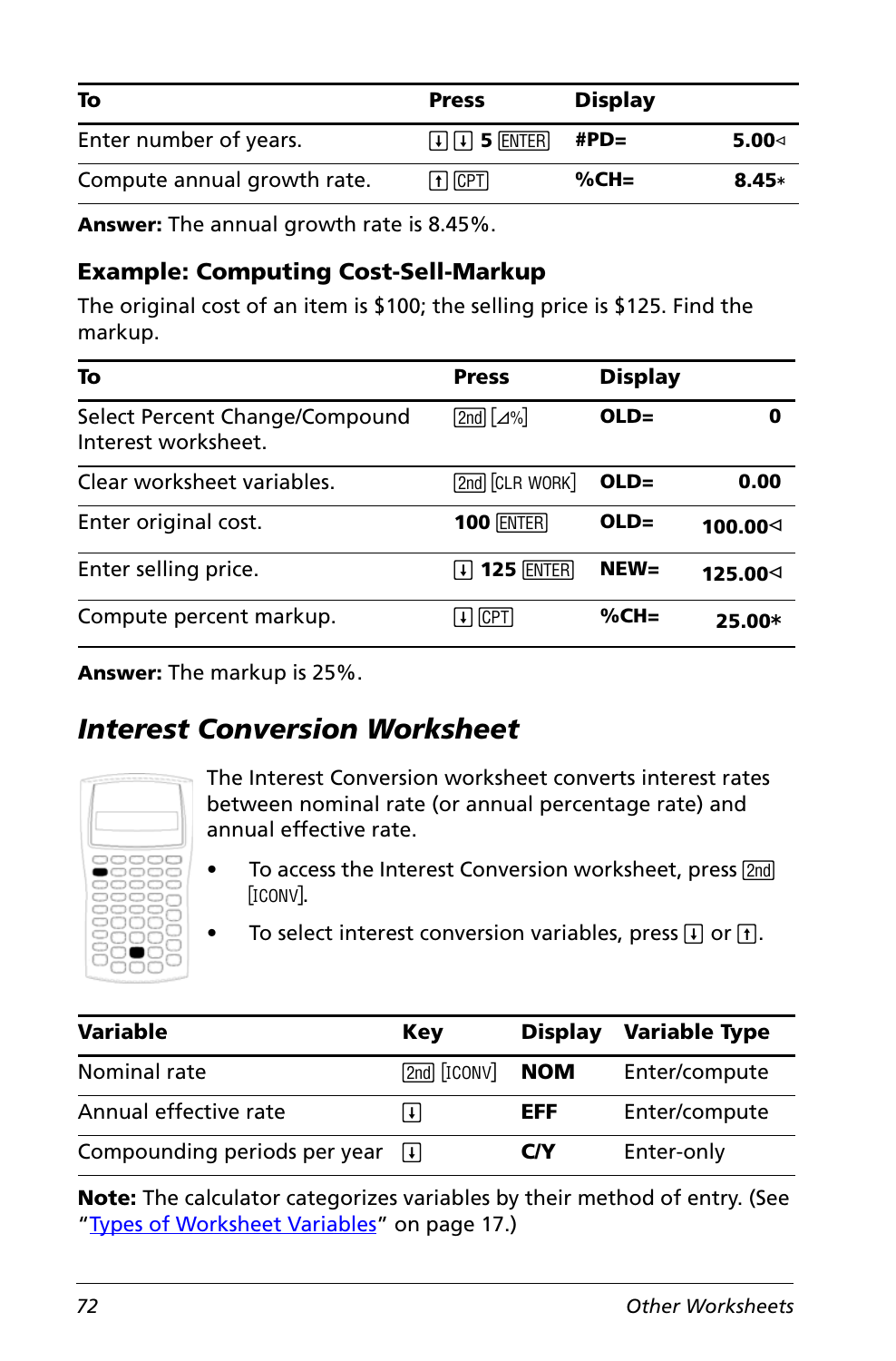#### **Comparing the Nominal Interest Rate of Investments**

Comparing the nominal interest rate (annual percentage rate) of investments is misleading when the investments have the same nominal rate but different numbers of compounding periods per year.

To make a more valid comparison, convert the nominal interest rate (**NOM**) to the annual effective interest rate (**EFF**) for each investment.

- The nominal interest rate (**NOM**) is the interest rate per compounding period multiplied by the number of compounding periods per year.
- <span id="page-76-1"></span>• The annual effective interest rate (**EFF**) is the compound annual interest rate that you actually earn for the period of time stated.

#### **Resetting Variables**

• To reset all calculator variables and formats to default values, including the Interest Conversion worksheet variables, press  $\boxed{2nd}$ [RESET] <u>(ENTER</u>).

| Variable   | <b>Default</b> |  |
|------------|----------------|--|
| <b>NOM</b> |                |  |
| <b>EFF</b> |                |  |
| <b>C/Y</b> |                |  |

<span id="page-76-0"></span>• To clear the **NOM** and **EFF** variables and reset default values without affecting **C/Y**, press **[2nd]** [CLR WORK] in the Interest Conversion worksheet.

#### **Converting Variables**

You can convert a nominal rate to an annual effective rate or vice versa.

#### **Entering Values for Nom and EFF**

Enter a value for **NOM** or **EFF** as an annual rate.

#### **Converting Interest Rates**

- 1. To access the Interest Conversion worksheet, press [2nd] [ICONV]. The current **NOM** value appears.
- 2. To clear the worksheet, press  $[2nd]$  [CLR WORK].
- 3. Enter a value for the known interest rate (either **NOM** or **EFF**).
- 4. To enter a value for a known variable, press  $\Box$  or  $\Box$  until **NOM** or **EFF** is displayed, key in a value, and press  $E\overline{\text{ENTER}}$ .
- 5. Press  $\overline{I}$  to display **C/Y**. If necessary, change the value and press **ENTER**.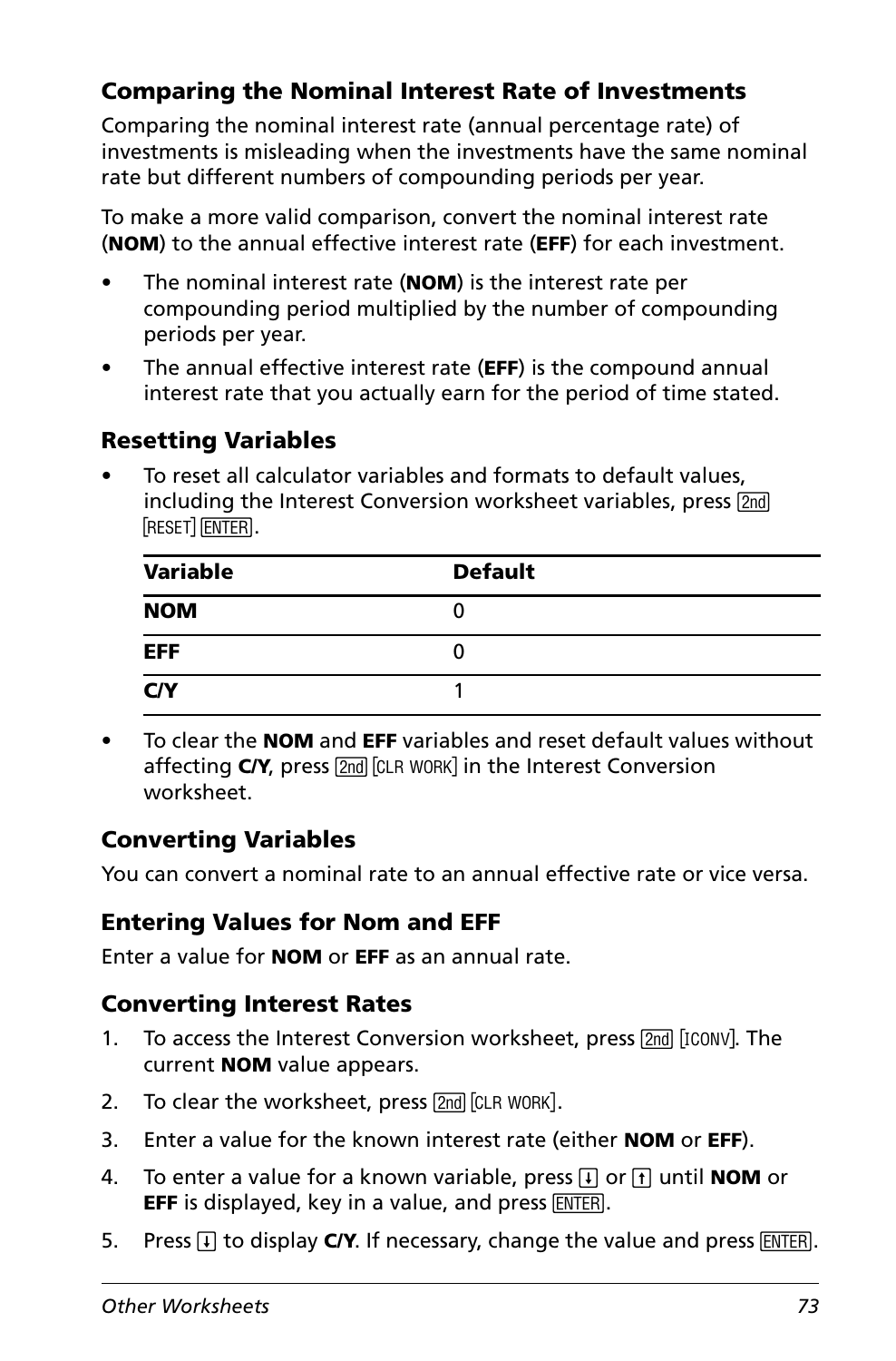6. To compute a value for the unknown variable (interest rate), press  $\boxed{1}$ or  $H$  until **NOM** or **EFF** is displayed, and then press  $\overline{CPT}$ . The calculator displays the computed value.

<span id="page-77-0"></span>**Example:** A bank offers a certificate that pays a nominal interest rate of 15% with quarterly compounding. What is the annual effective interest rate?

| To                                               | <b>Press</b>          | <b>Display</b> |        |
|--------------------------------------------------|-----------------------|----------------|--------|
| Select Interest Conversion<br>worksheet.         | $[2nd]$ $[ICONV]$     | $NOM=$         | Ω      |
| Enter nominal interest rate.                     | <b>15 ENTER</b>       | $NOM=$         | 15.00⊲ |
| Enter number of compounding<br>periods per year. | $\Box$ $\Box$ 4 ENTER | $C/Y=$         | 4.00⊲  |
| Compute annual effective<br>interest rate.       | CPT                   | $FFF=$         | 15.87* |

**Answer:** A nominal interest rate of 15% compounded quarterly is equivalent to an annual effective interest rate of 15.87%.

## <span id="page-77-1"></span>*Date Worksheet*



Use the Date worksheet to find the number of days between two dates. You can also compute a date and day of the week based on a starting date and a specified number of days.

- To access the Date worksheet, press [2nd] [DATE].
- To access the date variables, press  $\Pi$  or  $\Pi$ .
- To select the day-count method (**ACT** and **360**), press [2nd] [SET] once for each option.

#### **Date Worksheet Variables**

| <b>Variable</b>                       | Key            | <b>Display</b>  | <b>Variable Type</b> |
|---------------------------------------|----------------|-----------------|----------------------|
| Date 1                                | 2nd [DATE]     | DT <sub>1</sub> | Enter/compute        |
| Date 2                                | $ \downarrow $ | DT2             | Enter/compute        |
| Days between dates                    | $\downarrow$   | <b>DBD</b>      | Enter/compute        |
| Actual/actual day-count method $\Box$ |                | $ACT^*$         | Setting              |
| 30/360 day-count method               |                | $360*$          | Setting              |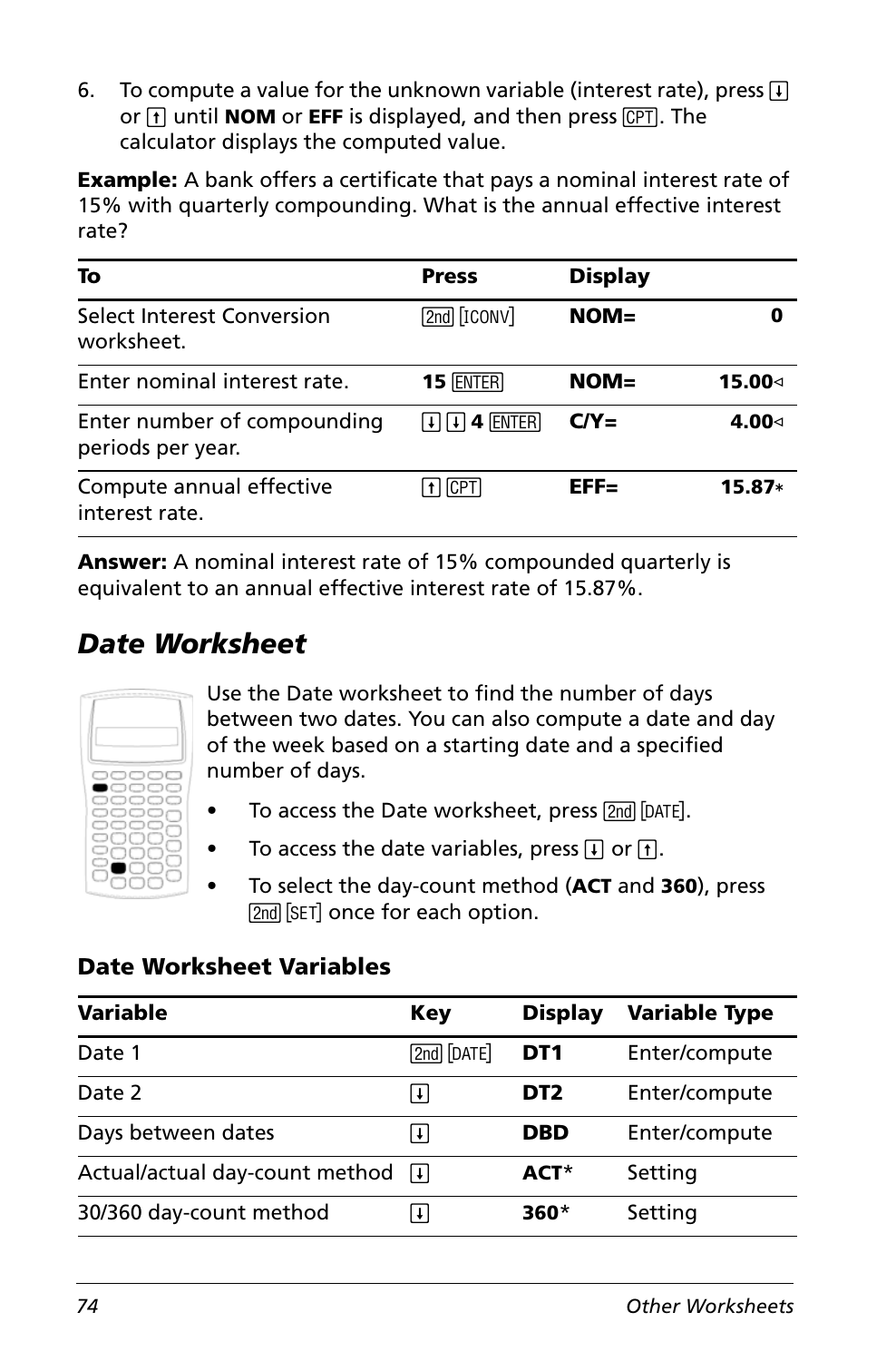**Note:** The calculator categorizes variables by their method of entry. [\(See](#page-20-0)  ["Types of Worksheet Variables" on page 17.\)](#page-20-0)

#### **Resetting the Date Worksheet Variables**

• To reset default values for all calculator variables and formats, including the Date worksheet variables, press [2nd] [RESET] [ENTER].

| Variable        | <b>Default</b> | Variable            | <b>Default</b> |  |
|-----------------|----------------|---------------------|----------------|--|
| DT <sub>1</sub> | 12-31-1990     | <b>DBD</b>          |                |  |
| DT <sub>2</sub> | 12-31-1990     | Day-count<br>method | <b>ACT</b>     |  |

• To clear Date worksheet variables and reset default values without affecting the day-count method, press [2nd] [CLR WORK] while in the Date worksheet.

#### <span id="page-78-3"></span>**Entering Dates**

- The calculator assumes that **DT1** is earlier than **DT2**.
- Enter dates for **DT1** and **DT2** in the selected US or European date format.
- When you compute a date for **DT1** or **DT2**, the calculator displays a three-letter abbreviation for the day of the week (for example, **WED**).

## **Selecting the Day-Count Method Affects Calculations**

- <span id="page-78-1"></span>When you select **ACT** as the day-count method, the calculator uses the actual number of days in each month and each year, including adjustments for leap years.
- <span id="page-78-2"></span><span id="page-78-0"></span>• When you select **360** as the day-count method, the calculator assumes 30 days per month (360 days per year). You can compute **DBD** using this day-count method, but not **DT1** or **DT2**.

## **Computing Dates**

- 1. To select the Date worksheet, press [2nd] [DATE]. The **DT1** value is displayed.
- 2. To clear the worksheet, press  $[2nd]$  [CLR WORK].
- 3. Enter values for two of the three variables: **DT1**, **DT2**, and **DBD**. **Note:** Do not enter a value for the variable you wish to solve for.
- 4. To enter a value for a variable, press  $\Box$  or  $\Box$  to display the variable.
- 5. Key in a value and press  $[ENTER]$ .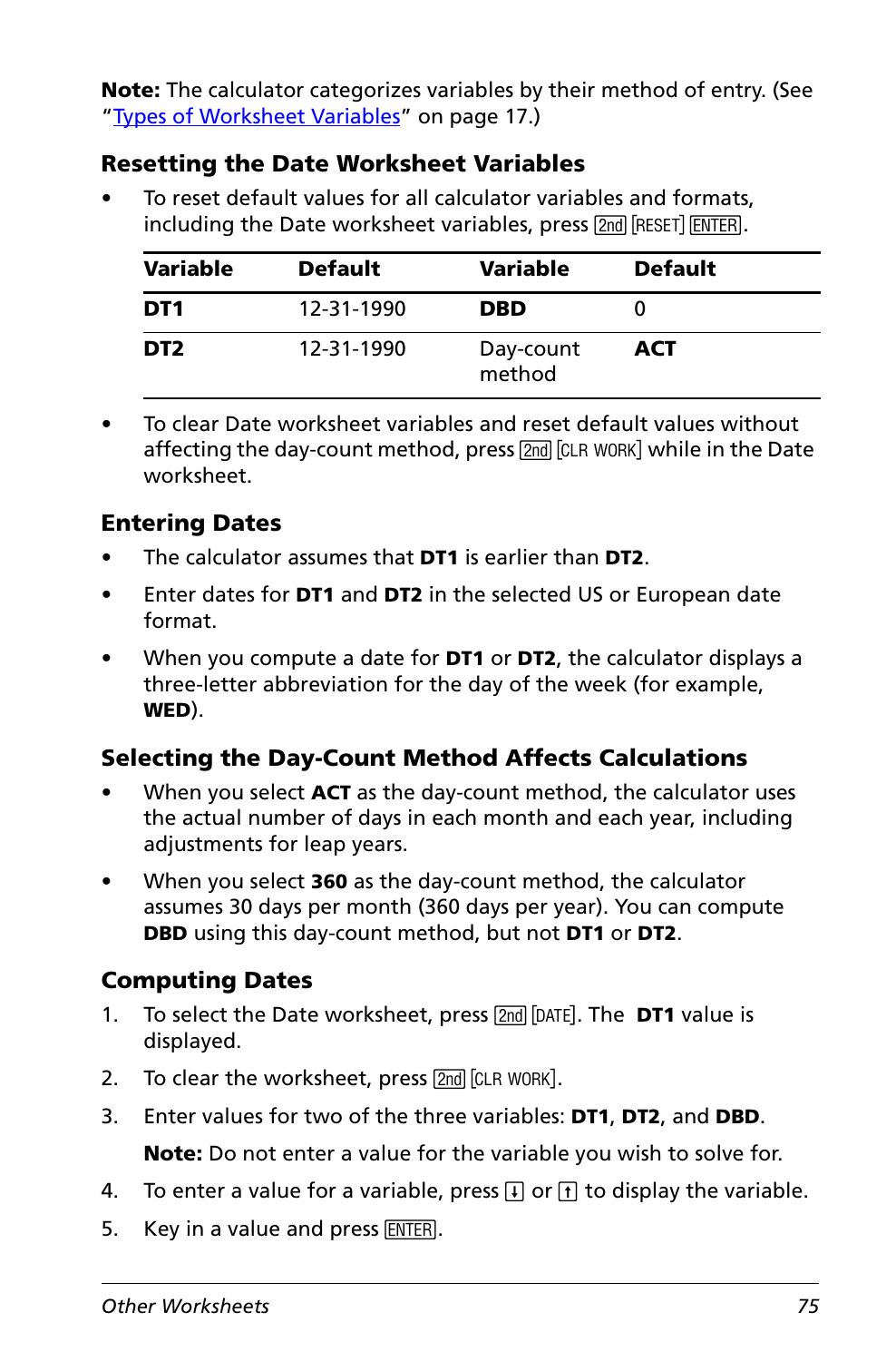- 6. To change the day-count method setting, press  $\mathbf{F}$  until **ACT** or **360** is displayed.
- 7. To compute a value for the unknown variable, press  $\Box$  or  $\Box$  to display the variable, and then press  $\overline{CPT}$ . The calculator displays the computed value.

#### **Example: Computing Days between Dates**

<span id="page-79-0"></span>A loan made on September 4, 2003 defers the first payment until November 1, 2003. How many days does the loan accrue interest before the first payment?

| To                                                                      | <b>Press</b>           | <b>Display</b> |             |
|-------------------------------------------------------------------------|------------------------|----------------|-------------|
| Select Date worksheet.                                                  | $[2nd]$ $[DATE]$       | $DT1=$         | 12-31-1990  |
| Enter first date.                                                       | <b>9.0403 ENTER</b>    | $DT1=$         | 9-04-2003<  |
| Enter second date.                                                      | <b>T 11.0103 ENTER</b> | $DT2=$         | 11-01-2003⊲ |
| Select actual/actual day-count $\Pi\Pi$<br>method.                      |                        | <b>ACT</b>     |             |
| Compute days between dates. $\begin{array}{ c c }\n\hline\n\end{array}$ |                        | DBD=           | 58.00*      |

**Answer:** Because there are 58 days between the two dates, the loan accrues interest for 58 days before the first payment.

## *Profit Margin Worksheet*



The Profit Margin worksheet computes cost, selling price, and gross profit margin.

**Note:** To perform markup calculations, use the Percent Change/Compound Interest worksheet. [\(See "Percent](#page-72-0)  [Change/Compound Interest Worksheet" on page 69.\)](#page-72-0)

- To access the Profit Margin worksheet, press [2nd] [PROFIT].
- To access profit margin variables, press  $\uparrow$  or  $\uparrow$ .
- Enter values for the two known variables, and then compute a value for the unknown variable.

## **Profit Margin Worksheet Variables**

| Variable | Key                | <b>Display</b> | <b>Variable Type</b> |
|----------|--------------------|----------------|----------------------|
| Cost     | $[2nd]$ $[PROFIT]$ | CST            | Enter/compute        |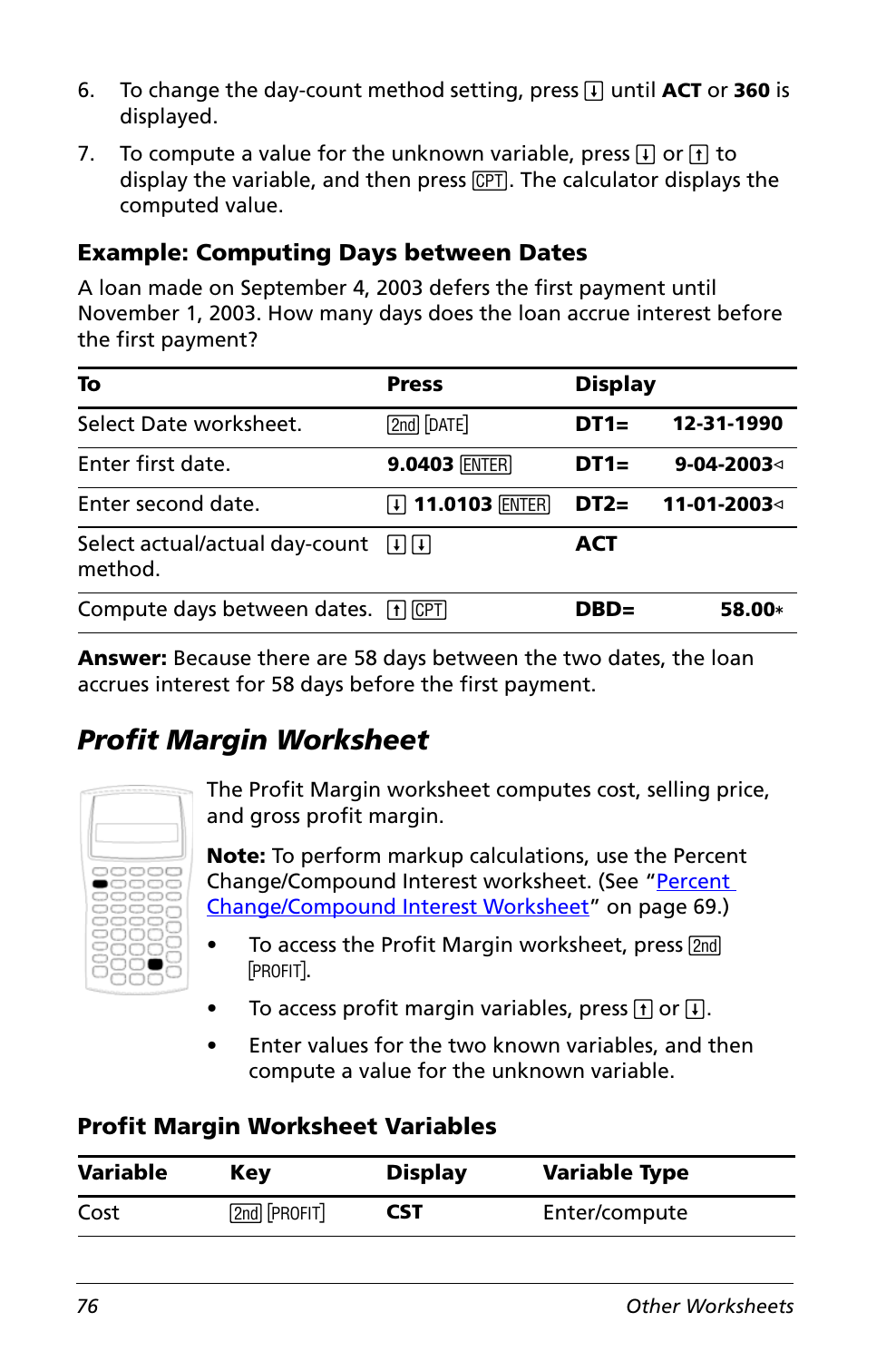| Variable             | Kev | <b>Display</b> | <b>Variable Type</b> |
|----------------------|-----|----------------|----------------------|
| Selling price        |     | SEL            | Enter/compute        |
| Profit margin $\Box$ |     | <b>MAR</b>     | Enter/compute        |

**Note:** This guidebook categorizes calculator variables by their method of entry. [\(See "Types of Worksheet Variables" on page 17.\)](#page-20-0)

#### **Gross Profit Margin and Markup**

The terms *margin* and *markup* often are used interchangeably, but each has a distinct meaning.

- *Gross profit margin* is the difference between selling price and cost, expressed as a percentage of the selling price.
- *Markup* is the difference between selling price and cost, expressed as a percentage of the cost.

#### **Clearing Profit Margin Worksheet Variables**

- <span id="page-80-1"></span><span id="page-80-0"></span>• To clear the Profit Margin worksheet variables and reset default values, press [2nd] [CLR WORK]. All Profit Margin worksheet variables default to zero.
- To reset default values for all calculator variables and formats, ENTER). including the Profit Margin worksheet variables, press  $[2nd]$  [RESET]

## **Computing Profit Margin**

- 1. To select the Profit Margin worksheet, press [2nd] [PROFIT]. The **CST** value appears.
- 2. To enter a value for one of the two known variables, press  $\Box$  or  $\Box$  to select a variable, then key in a value and press  $[ENTER]$ .
- 3. Repeat step 2 for the second known variable.
- 4. To compute a value for the unknown variable, press  $\Box$  or  $\Box$  to select the variable and press  $[CPT]$ . The calculator displays the computed value.

#### **Example: Computing Profit Margin**

The selling price of an item is \$125. The gross profit margin is 20%. Find the original cost.

| To                              | <b>Press</b>         | <b>Display</b> |         |
|---------------------------------|----------------------|----------------|---------|
| Select Profit Margin worksheet. | [2nd][PROFIT]        | $CST =$        | 0.00    |
| Enter selling price.            | $\sqrt{4}$ 125 ENTER | $SEL =$        | 125.00⊲ |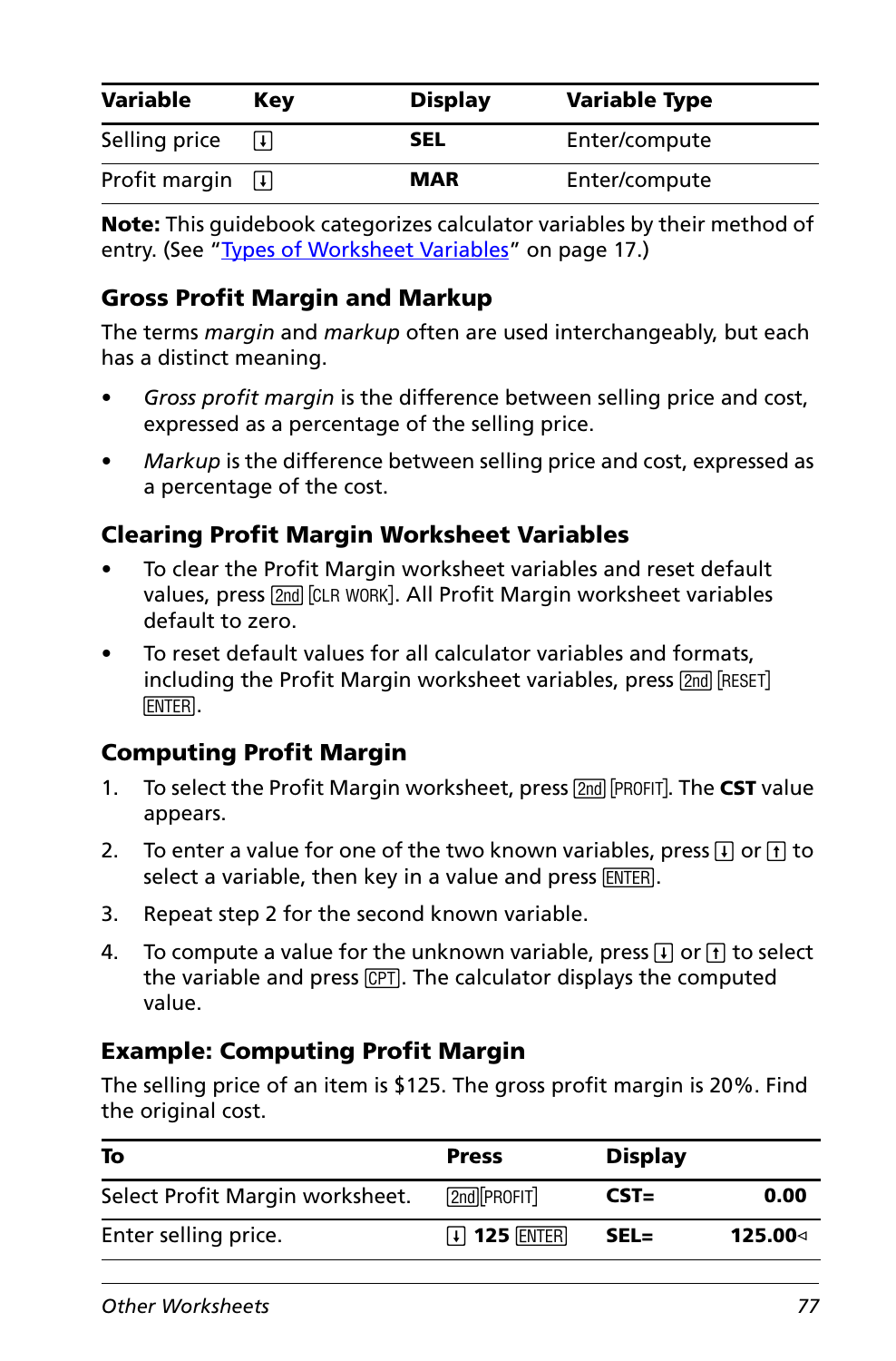| To                   | <b>Press</b>    | <b>Display</b> |                       |
|----------------------|-----------------|----------------|-----------------------|
| Enter profit margin. | $\Box$ 20 ENTER | $MAR =$        | $20.00 \triangleleft$ |
| Compute cost.        | n n cetl        | $CST =$        | $100.00*$             |

**Answer:** The original cost is \$100.

## <span id="page-81-0"></span>*Breakeven Worksheet*

| ▭<br>€<br>5<br>г<br>⊏<br>c |  |
|----------------------------|--|

The Breakeven worksheet computes the breakeven point and sales level needed to earn a given profit by analyzing relationships between fixed costs, variable costs per unit, quantity, price, and profit.

You operate at a loss until you reach the breakeven quantity (that is, total costs = total revenues).

- To access the Breakeven worksheet, press [2nd] [BRKEVN].
- To access breakeven variables, press  $\uparrow$  or  $\uparrow$ .
- Enter known values for the four known variables, then compute a value for the fifth, unknown variable.

**Note:** To solve for quantity (**Q**), enter a value of zero for profit (**PFT**).

#### **Breakeven Worksheet Variables**

| Variable               | Key                   | <b>Display</b> | <b>Variable Type</b> |
|------------------------|-----------------------|----------------|----------------------|
| Fixed cost             | $[2nd]$ $[BRKEYN]$ FC |                | Enter/compute        |
| Variable cost per unit | $\ddot{\phantom{0}}$  | VC.            | Enter/compute        |
| Unit price             | $\downarrow$          | Р              | Enter/compute        |
| Profit                 | $\ddot{\phantom{1}}$  | PFT            | Enter/compute        |
| Quantity               | $\ddagger$            | O              | Enter/compute        |

**Note:** This guidebook categorizes calculator variables by their method of entry. [\(See "Types of Worksheet Variables" on page 17.\)](#page-20-0)

## **Resetting the Breakeven Worksheet Variables**

- To reset default values for all Breakeven worksheet variables, press [2nd] [CLR WORK]. All Breakeven worksheet variables default to zero.
- To clear all calculator variables and formats and reset default values, including the Breakeven worksheet variables, press  $[2nd]$  [RESET]  $[ENTER]$ .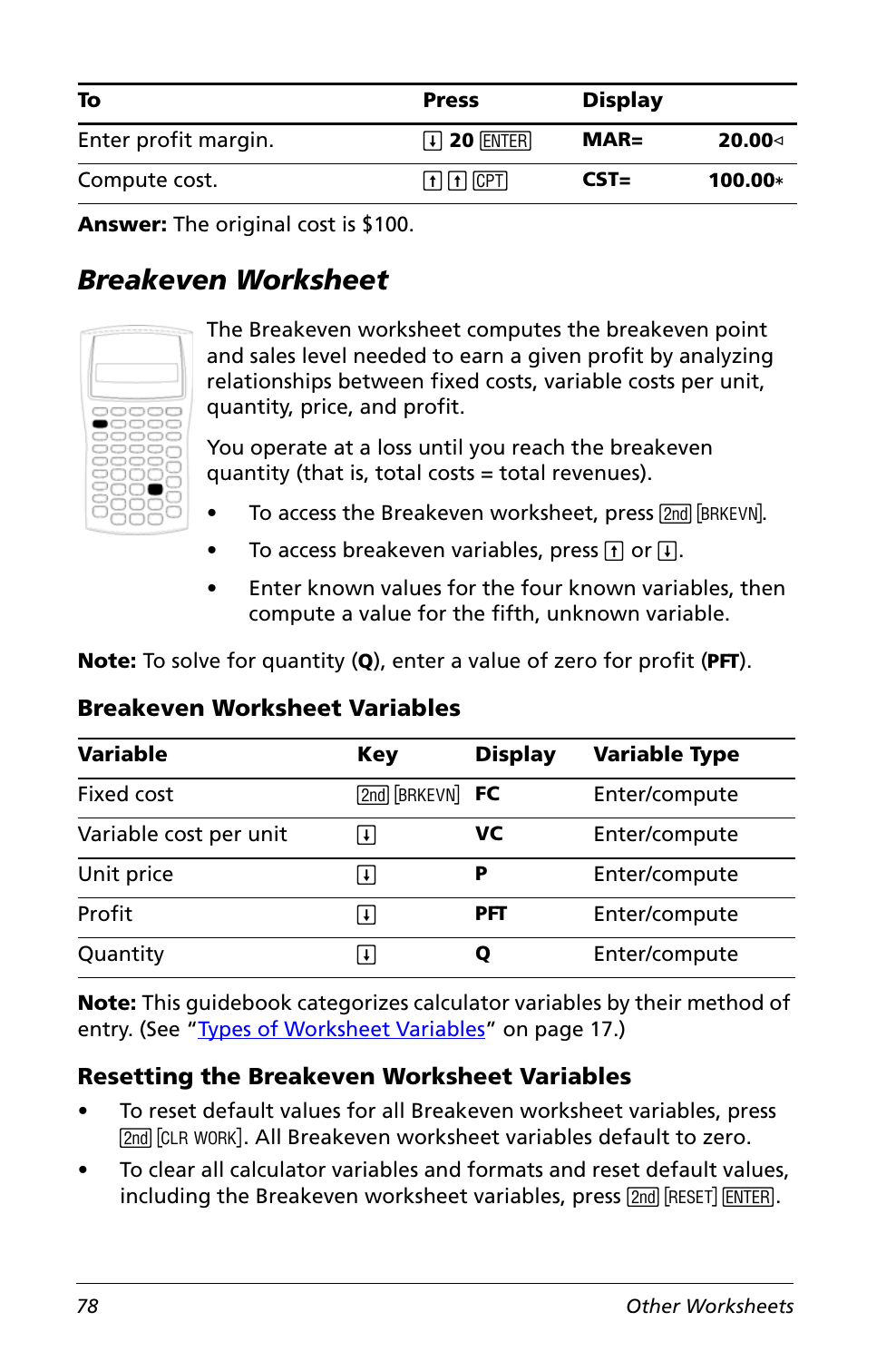## **Computing Breakeven**

- 1. To access the Breakeven worksheet, press [2nd] [BRKEVN]. The **FC** variable appears.
- 2. Press  $\Box$  or  $\Box$  to select a known variable, key in the value, and press ENTER].
- 3. Repeat step 3 for each of the remaining known variables.
- 4. To compute a value for the unknown variable, press  $\Box$  or  $\Box$  until the variable is displayed, and then press  $\overline{CPT}$ . The calculator displays the computed value.

## **Example: Computing Breakeven Quantity**

A canoe company sells paddles for \$20 each. The unit variable cost is \$15, and the fixed costs are \$3,000. How many paddles must be sold to break even?

| To                            | <b>Press</b>      | <b>Display</b> |                          |
|-------------------------------|-------------------|----------------|--------------------------|
| Access Breakeven worksheet.   | 2nd [BRKEVN]      | $FC =$         | Ω                        |
| Enter fixed costs.            | <b>3000 ENTER</b> | $FC =$         | $3,000,00 \triangleleft$ |
| Enter variable cost per unit. | $\Box$ 15 ENTER   | VC=            | 15.00⊲                   |
| Enter price.                  | $\Box$ 20 ENTER   | $P=$           | 20.00⊲                   |
| Leave profit as is.           | ∣∔∣               | $PFT =$        | 0.00                     |
| Compute quantity.             | ICPTI             | 0=             | 600.00*                  |

<span id="page-82-0"></span>**Answer:** 600 paddles must be sold to break even.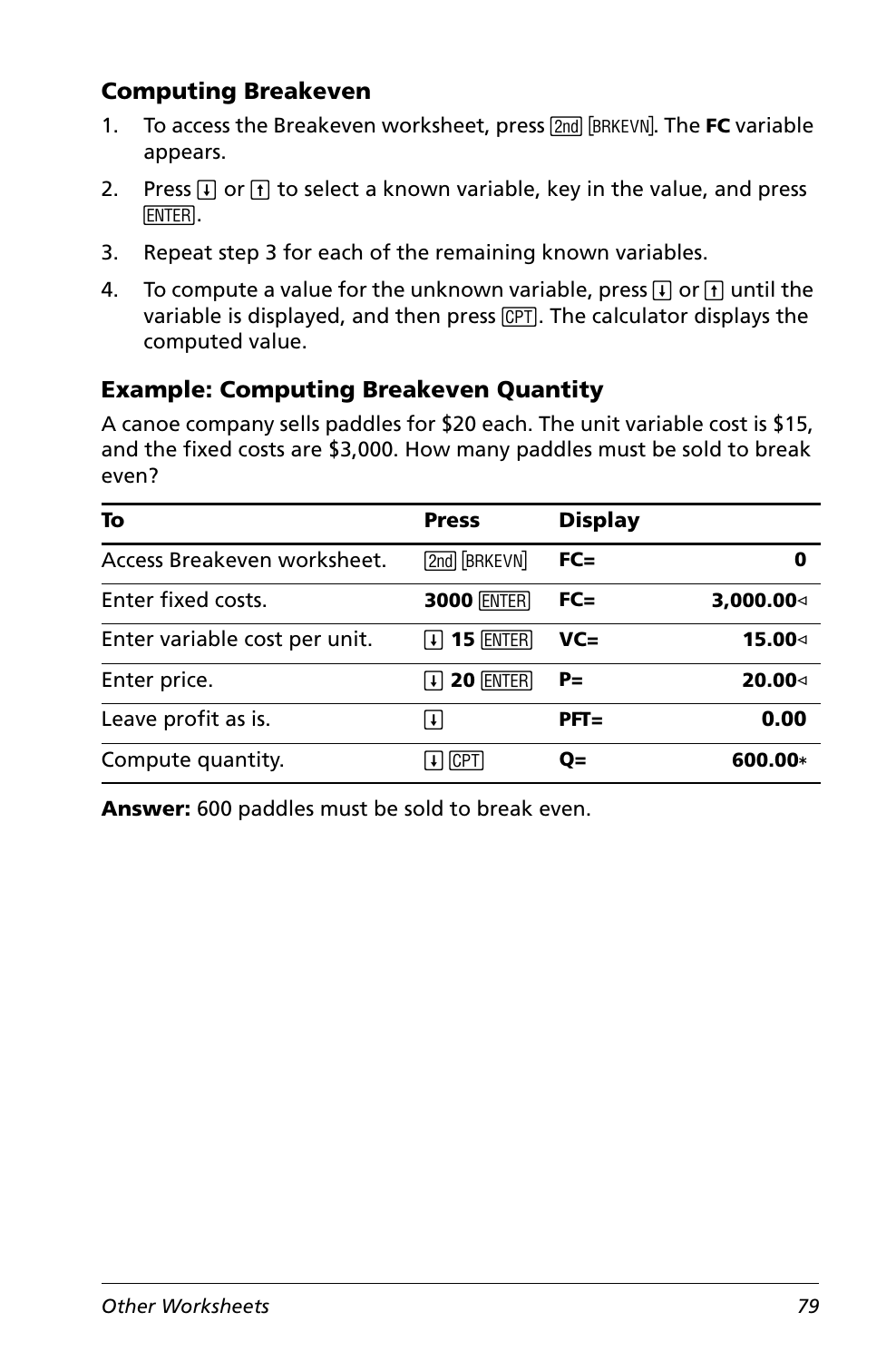## *Memory Worksheet*



The Memory worksheet lets you compare and recall stored values by accessing the calculator's 10 memories. All memory variables are enter-only. [\(See "Types of Worksheet](#page-20-0)  [Variables" on page 17.\)](#page-20-0)

- To access the Memory worksheet, press [2nd] [MEM].
- To access memory variables, press  $\lceil \cdot \rceil$  or  $\lceil \cdot \rceil$ .

**Note:** You can access memories individually using  $ST0$ . RCLI, and the digit keys. (See "Memory Operations" on [page 12.\)](#page-15-0)

| <b>Variables</b> | <b>Key</b>          | <b>Display</b> | Variable Type |  |
|------------------|---------------------|----------------|---------------|--|
| Memory 0         | $[2nd]$ $[MEM]$     | M0             | Enter-only    |  |
| Memory 1         | $ \downarrow $      | M1             | Enter-only    |  |
| Memory 2         | $ \downarrow $      | M <sub>2</sub> | Enter-only    |  |
| Memory 3         | $ \downarrow $      | M3             | Enter-only    |  |
| Memory 4         | $ \downarrow $      | M4             | Enter-only    |  |
| Memory 5         | $ \downarrow $      | M5             | Enter-only    |  |
| Memory 6         | $ \ddagger $        | M6             | Enter-only    |  |
| Memory 7         | $ \ddagger $        | M7             | Enter-only    |  |
| Memory 8         | $\vert \cdot \vert$ | M8             | Enter-only    |  |
| Memory 9         | $\downarrow$        | M <sub>9</sub> | Enter-only    |  |

#### **Memory Worksheet Variables**

**Note:** This guidebook categorizes calculator variables by their method of entry. [\(See "Types of Worksheet Variables" on page 17.\)](#page-20-0)

#### **Clearing the Memory Worksheet Variables**

To clear all 10 memories at once, press [2nd] [CLR WORK] in the Memory worksheet.

#### **Using the Memory Worksheet**

- 1. To select the Memory worksheet, press [2nd] [MEM]. **MO** apears.
- 2. Perform any of the following operations:
	- To clear all 10 memories at once, press [2nd] [CLR WORK].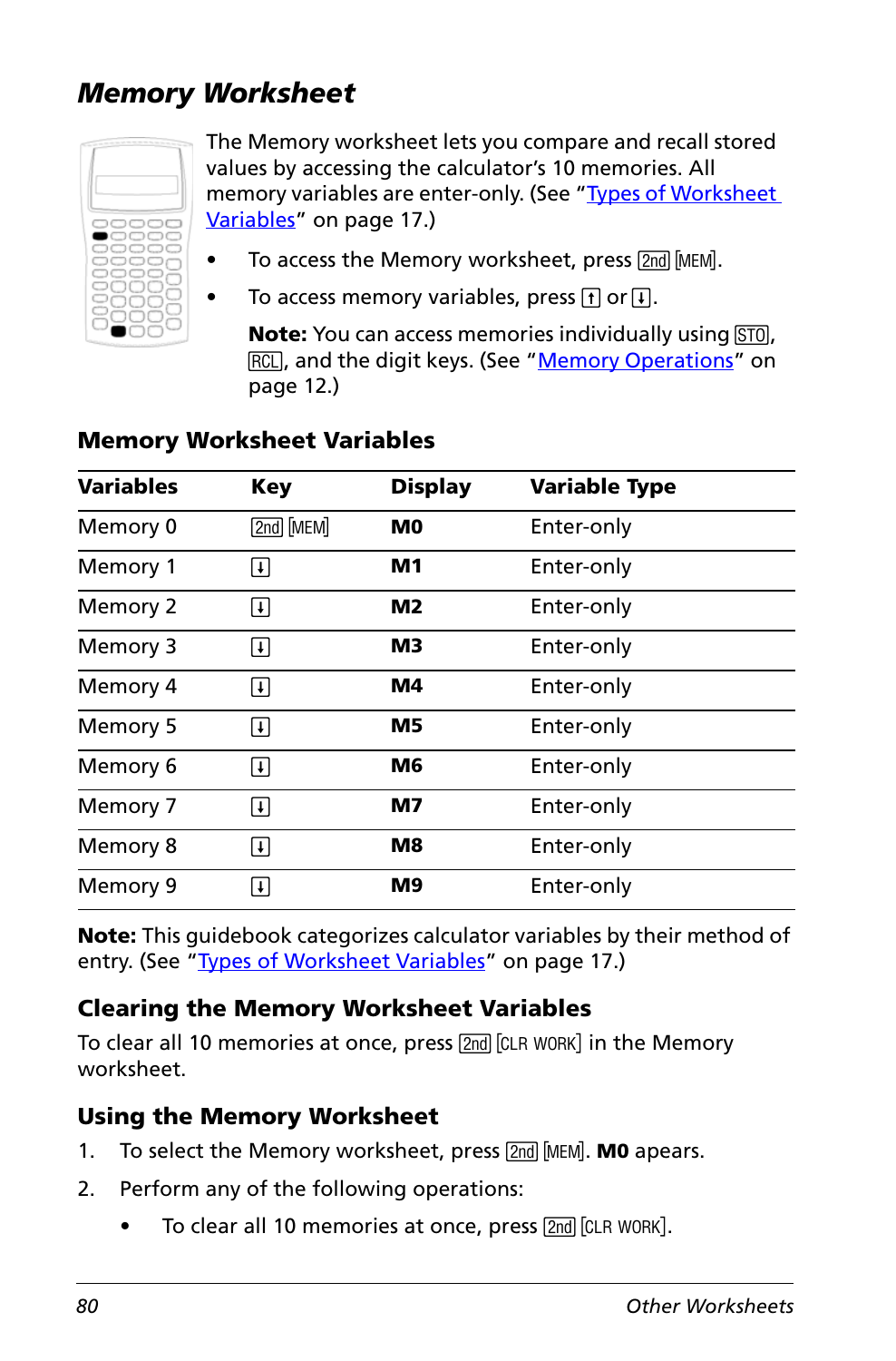- To view the contents of the memories, press  $\Box$  or  $\Box$  once for each memory.
- To store a value, select a memory (**M0**-**M9**), key in a value, and press **ENTER**.
- Memory arithmetic. [\(See "Memory Arithmetic" on page 12.\)](#page-15-1)

#### **Examples: Using the Memory Worksheet**

| To                              | <b>Press</b>          | <b>Display</b> |                      |
|---------------------------------|-----------------------|----------------|----------------------|
| <b>Access Memory worksheet</b>  | 2nd) [MEM]            | $MO=$          | 0                    |
| Select M4.                      | 1  1  1  1            | $M4=$          | 0                    |
| Clear M4.                       | $O$ $[ENTER]$         | $M4=$          | 0.00 $\triangleleft$ |
| Store 95.                       | <b>9 5 ENTER</b>      | $M4=$          | 95.00⊲               |
| Add 65.                         | $H$ 6 5 ENTER         | $M4=$          | 160.00⊲              |
| Subtract 30.                    | $\Box$ 3 0 $EMTER$    | $M4=$          | 130.00⊲              |
| Multiply by 95.                 | $\boxtimes$ 9 5 ENTER | $M4=$          | 12,350.00⊲           |
| Divide by 65.                   | $\boxdot$ 6 5 Enter   | $M4=$          | 190.00⊲              |
| Raise to 2 <sup>nd</sup> power. | $[y^x]$ 2 $[ENTER]$   | $M4=$          | 36,100.00⊲           |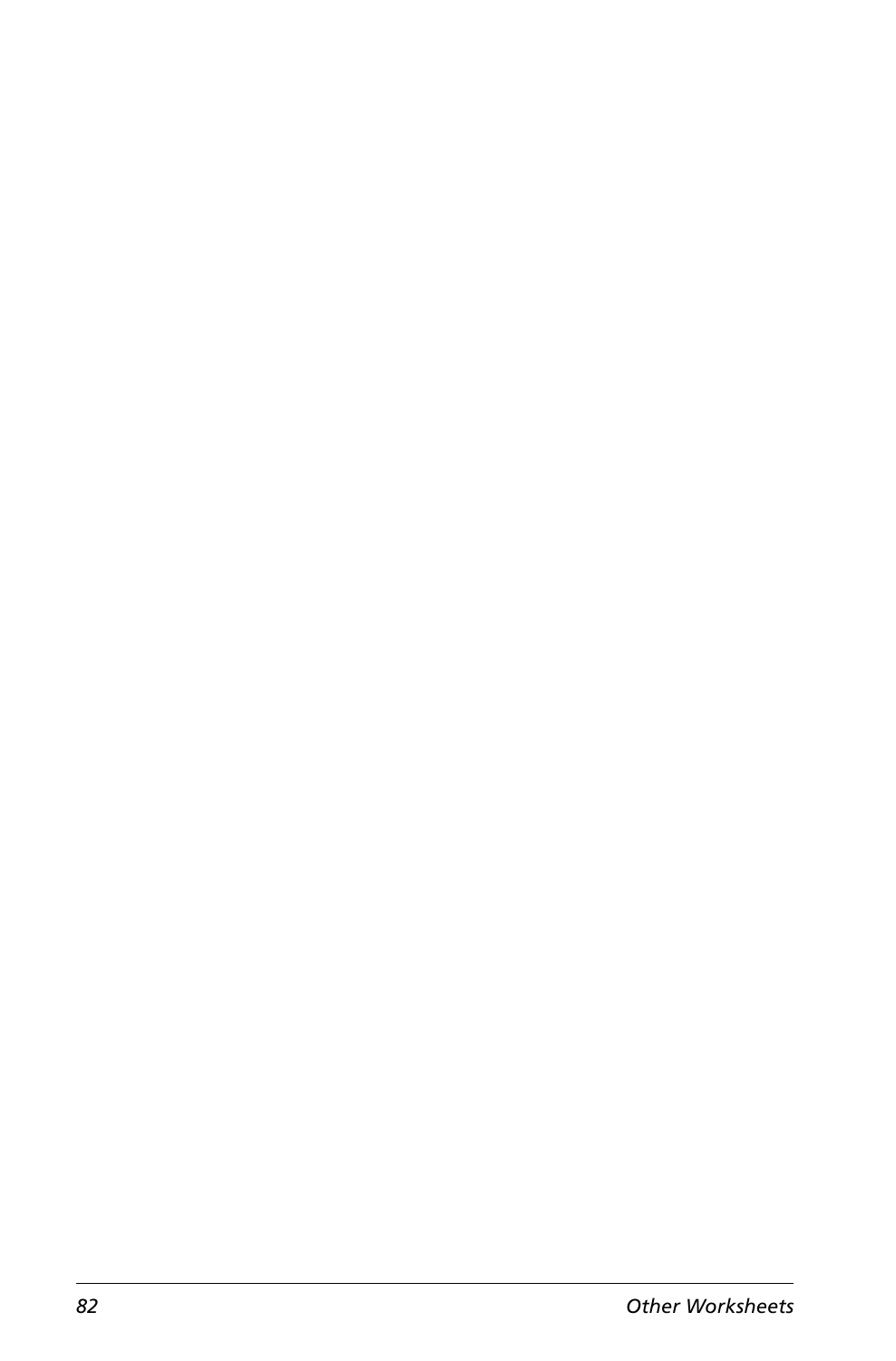# **Appendix — Reference Information**

This appendix includes supplemental information to help you use your  $BA$  II PLUS<sup>™</sup> calculator:

- Formulas
- Error conditions
- Accuracy information
- IRR (internal-rate-of-return) calculations
- Algebraic operating system (AOS™)
- Battery information
- In case of difficulty
- TI product service and warranty information

## *Formulas*

This section lists formulas used internally by the calculator.

## **Time Value of Money**

$$
i = [e^{(y \times \ln(x+1))}] - 1
$$
  
where:  $PMT \neq 0$   

$$
y = C/Y = PY
$$
  

$$
x = (.01 \times I/Y) \div C/Y
$$
  

$$
CY = compounding periods per year
$$
  

$$
P/Y = payment periods per year
$$
  

$$
I/Y = interest rate per year
$$

$$
i = (-FV \div PV)^{(1+N)} - 1
$$

where: *PMT* = 0

The iteration used to compute *i*:

$$
0 = PV + PMT \times G_i \left[ \frac{1 - (1 + i)^{-N}}{i} \right] + FV \times (1 + i)^{-N}
$$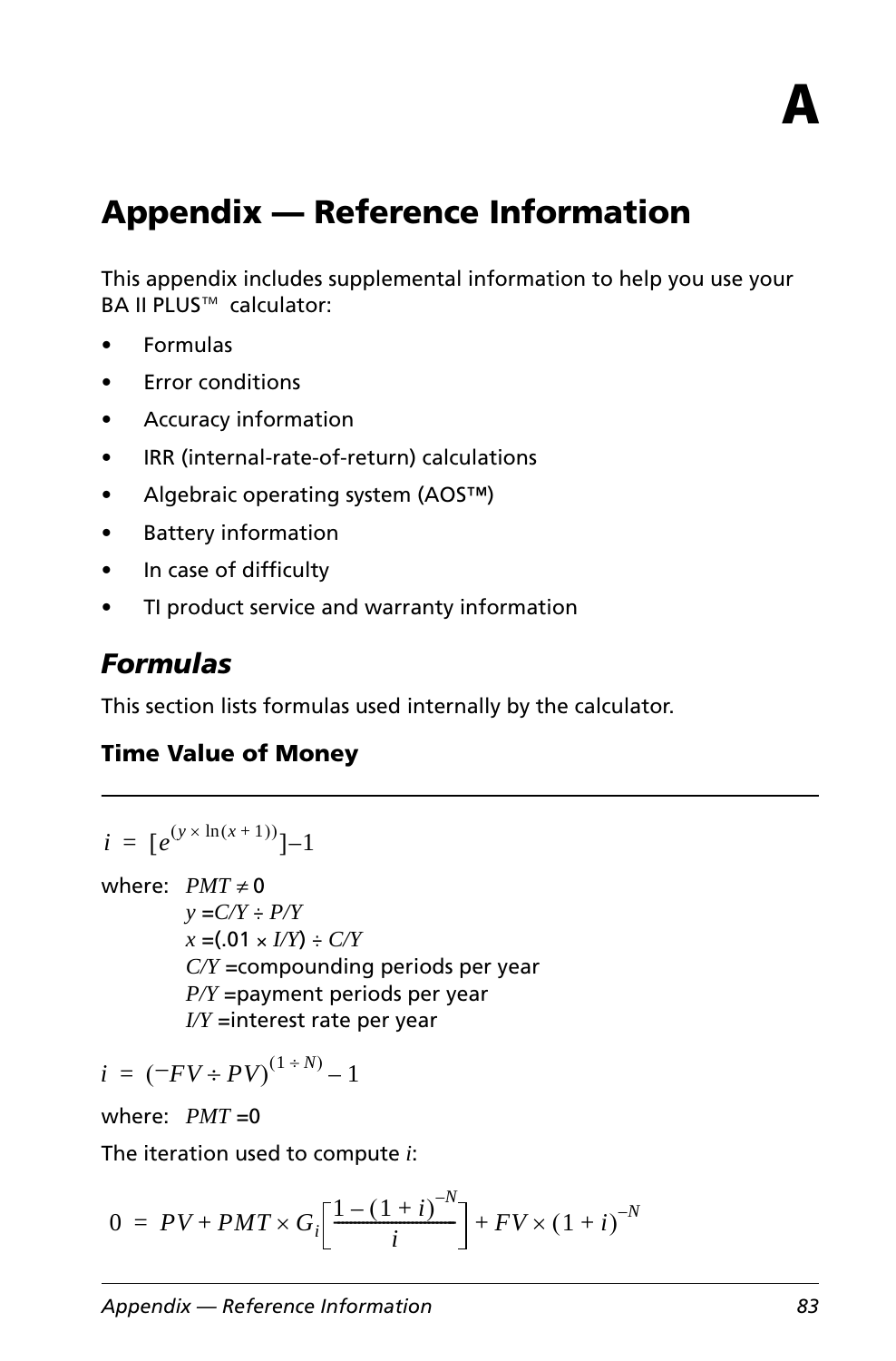$$
LY = 100 \times C/Y \times [e^{(y \times \ln(x+1))} - 1]
$$
  
where:  $x = i$   
 $y = P/Y \div CY$ 

 $G_i = 1 + i \times k$ 

where:  $k = 0$  for end-of-period payments  $k = 1$  for beginning-of-period payments

$$
N = \frac{\ln\left(\frac{PMT \times G_i - FV \times i}{PMT \times G_i + PV \times i}\right)}{\ln(1 + i)}
$$

where:  $i \neq 0$ 

$$
N = -(PV + FV) \div PMT
$$
  
where:  $i = 0$ 

$$
PMT = \frac{-i}{G_i} \times \left[ PV + \frac{PV + FV}{(1 + i)^{N} - 1} \right]
$$
  
where:  $i \neq 0$   

$$
PMT = -(PV + FV) \div N
$$
  
where:  $i = 0$ 

$$
PV = \left[\frac{PMT \times G_i}{i} - FV\right] \times \frac{1}{\left(1+i\right)^N} - \frac{PMT \times G_i}{i}
$$

where:  $i \neq 0$  $PV = -(FV + PMT \times N)$ where:  $i = 0$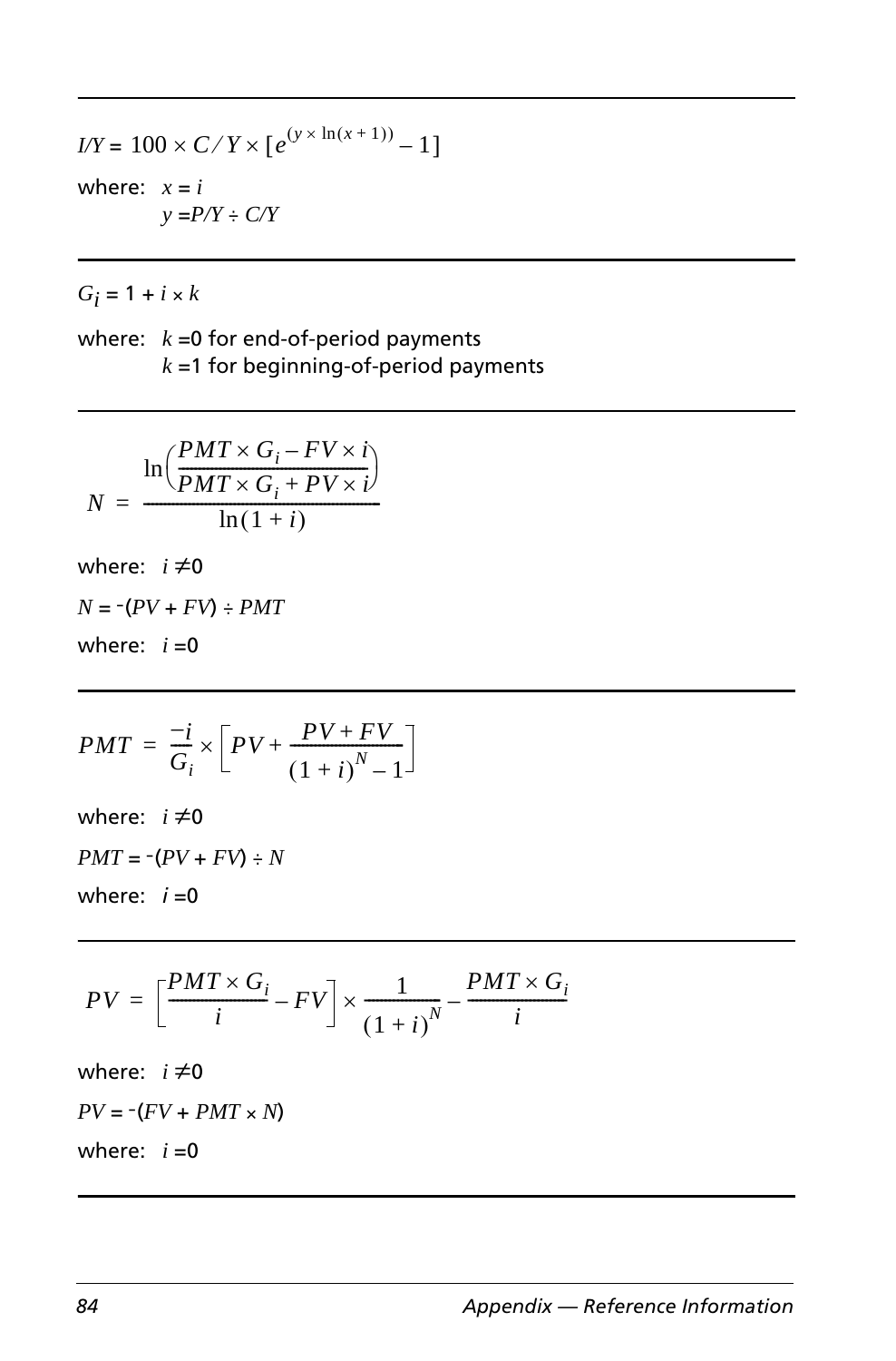$$
FV = \frac{PMT \times G_i}{i} - (1+i)^N \times \left(PV + \frac{PMT \times G_i}{i}\right)
$$

where:  $i \neq 0$  $FV = -(PV + PMT \times N)$ where:  $i=0$ 

#### **Amortization**

<span id="page-88-0"></span>If computing *bal*(), *pmt2* = *npmt* Let *bal*(0) = *RND*(*PV*) Iterate from *m* = 1 to *pmt2*

$$
\begin{cases} I_m = RND[RND12(-i \times bal(m-1))] \\ bal(m) = bal(m-1) - I_m + RND(PMT) \end{cases}
$$

- then: *bal( )* =*bal(pmt2)*  $\Sigma Prn() = bal(pmt2) - bal(pmt1)$  $\Sigma Int() = (pm1 - pmt1 + 1) \times RND(PMT) - \Sigma Prn()$
- where: *RND* =round the display to the number of decimal places selected *RND12* =round to 12 decimal places

Balance, principal, and interest are dependent on the values of **PMT**, **PV**, **I/Y**, and *pmt1* and *pmt2*.

#### <span id="page-88-1"></span>**Cash Flow**

$$
NPV = CF_0 + \sum_{j=1}^{N} CF_j (1+i)^{-S_j-1} \frac{(1-(1+i)^{-n_j})}{i}
$$

where: 
$$
S_j = \begin{cases} \sum_{i=1}^j n_i & j \ge 1 \\ 0 & j = 0 \end{cases}
$$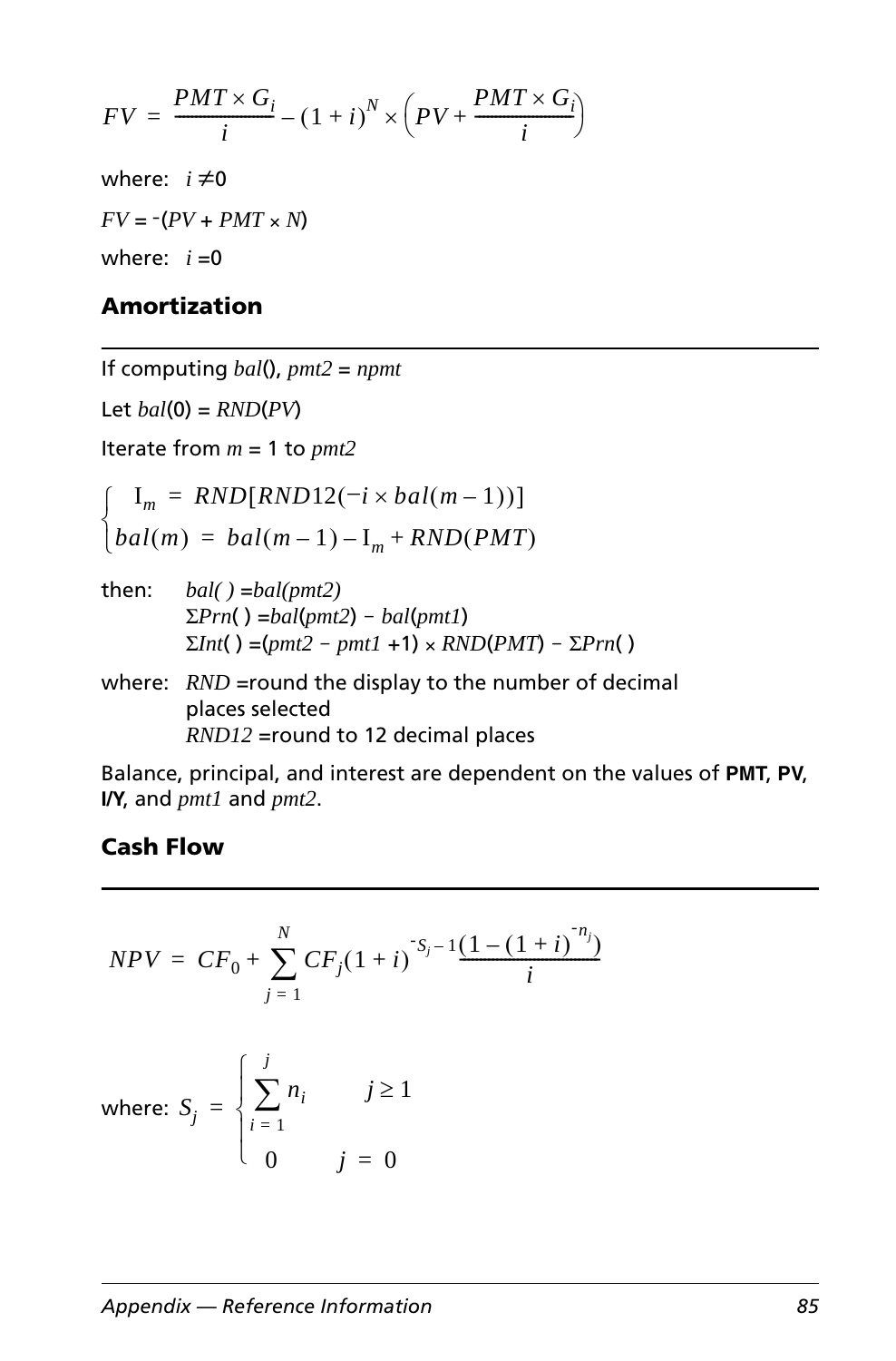Net present value depends on the values of the initial cash flow (*CF0*), subsequent cash flows (*CFj*), frequency of each cash flow (*nj*), and the specified interest rate (*i*).

#### *IRR* = 100  $\times$  *i*, where *i* satisfies  $npv() = 0$

Internal rate of return depends on the values of the initial cash flow (*CF0*) and the subsequent cash flows (*CFj*).

 $i = I/Y \div 100$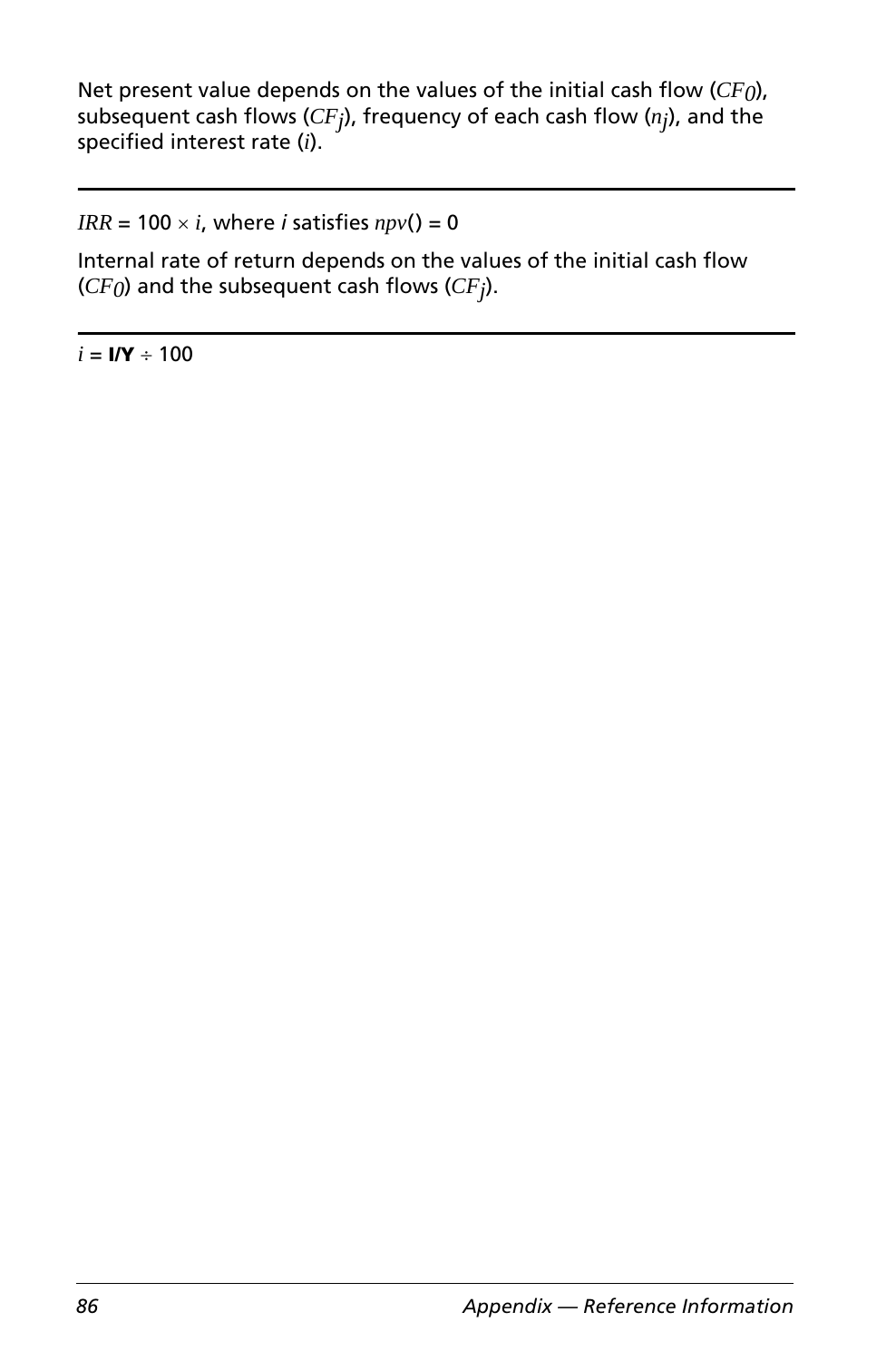## **Bonds1**

Price (given yield) with one coupon period or less to redemption:

$$
PRI = \left[\frac{RV + \frac{100 \times R}{M}}{1 + \left(\frac{DSR}{E} \times \frac{Y}{M}\right)}\right] - \left[\frac{A}{E} \times \frac{100 \times R}{M}\right]
$$

<span id="page-90-0"></span>where: *PRI* =dollar price per \$100 par value  $RV$  =redemption value of the security per \$100 par value ( $RV =$ 100 except in those cases where call or put features must be considered)  $R$  =annual interest rate (as a decimal; CPN  $\_\,$  100) *M* =number of coupon periods per year standard for the particular security involved (set to 1 or 2 in Bond worksheet) *DSR* =number of days from settlement date to redemption date (maturity date, call date, put date, etc.) *E* =number of days in coupon period in which the settlement date falls *Y* =annual yield (as a decimal) on investment with security held to redemption (YLD  $\div$  100) *A* =number of days from beginning of coupon period to settlement date (accrued days)

**Note:** The first term computes present value of the redemption amount, including interest, based on the yield for the invested period. The second term computes the accrued interest agreed to be paid to the seller.

Yield (given price) with one coupon period or less to redemption:

$$
Y = \left[ \frac{\left(\frac{RV}{100} + \frac{R}{M}\right) - \left(\frac{PRI}{100} + \left(\frac{A}{E} \times \frac{R}{M}\right)\right)}{\frac{PRI}{100} + \left(\frac{A}{E} \times \frac{R}{M}\right)} \right] \times \left[ \frac{M \times E}{DSR} \right]
$$

*<sup>1.</sup> Source for bond formulas (except duration): Lynch, John J., Jr., and Jan H. Mayle. Standard Securities Calculation Methods. New York: Securities Industry Association, 1986.*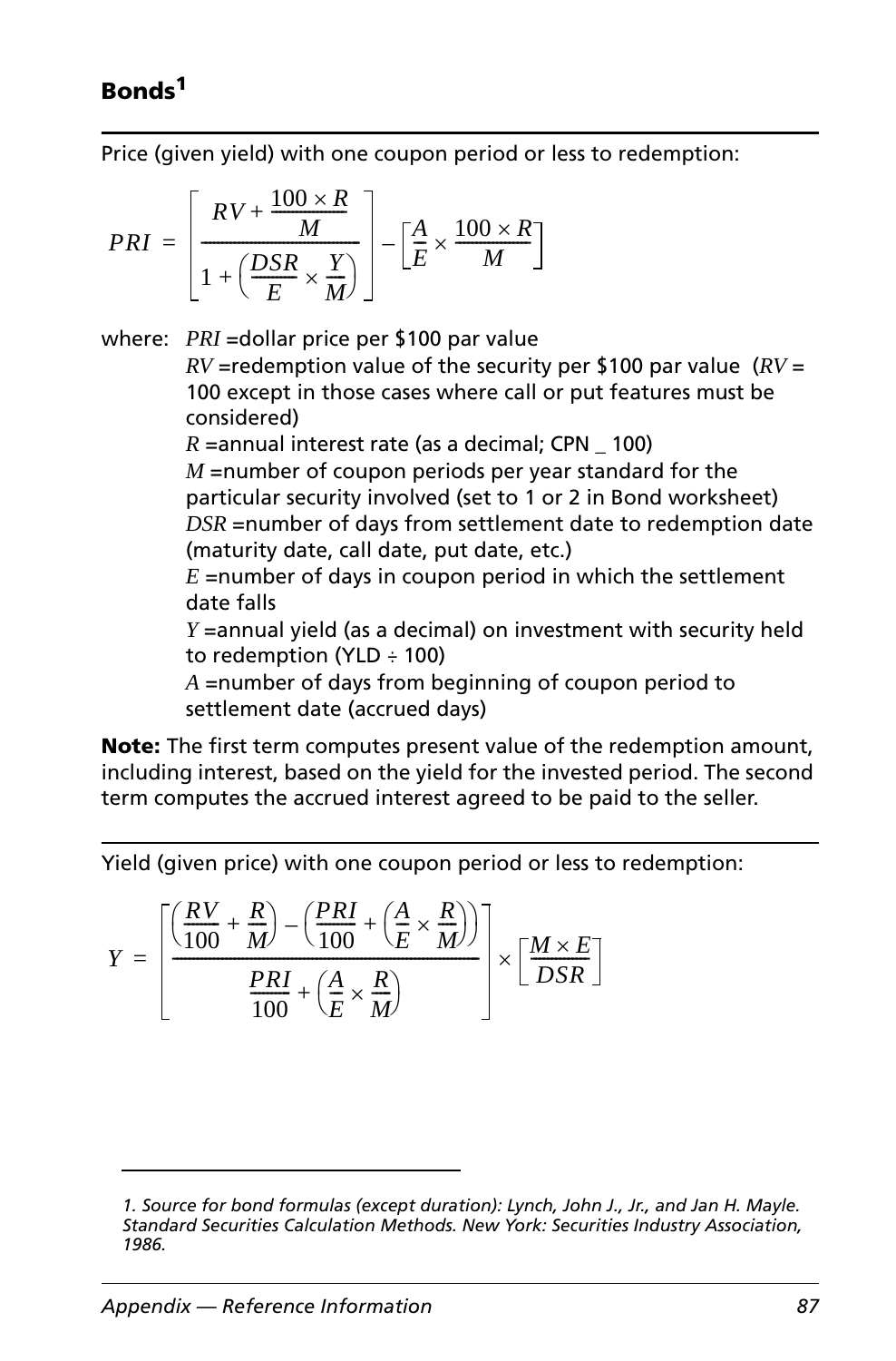Price (given yield) with more than one coupon period to redemption:

$$
PRI = \left[ \frac{RV}{\left(1 + \frac{Y}{M}\right)^{N-1 + \frac{DSC}{E}}}\right] + \left[ \sum_{K=1}^{N} \frac{100 \times \frac{R}{M}}{\left(1 + \frac{Y}{M}\right)^{K-1 + \frac{DSC}{E}}}\right]
$$

where: *N* =number of coupons payable between settlement date and redemption date (maturity date, call date, put date, etc.). (If this number contains a fraction, raise it to the next whole number; for example,  $2.4 = 3$ )

*DSC* =number of days from settlement date to next coupon date  $K =$ summation counter

**Note:** The first term computes present value of the redemption amount, not including interest. The second term computes the present values for all future coupon payments. The third term computes the accrued interest agreed to be paid to the seller.

Yield (given price) with more than one coupon period to redemption:

Yield is found through an iterative search process using the "Price with more than one coupon period to redemption" formula.

Accrued interest for securities with standard coupons or interest at maturity:

$$
AI = PAR \times \frac{R}{M} \times \frac{A}{E}
$$

where: *AI* =accrued interest *PAR* =par value (principal amount to be paid at maturity)

#### **Depreciation**

 $RDV = CST - SAL$  – accumulated depreciation

Values for *DEP*, *RDV*, *CST*, and *SAL* are rounded to the number of decimals you choose to be displayed.

In the following formulas,  $FSTYR = (13 - MO1) \div 12$ .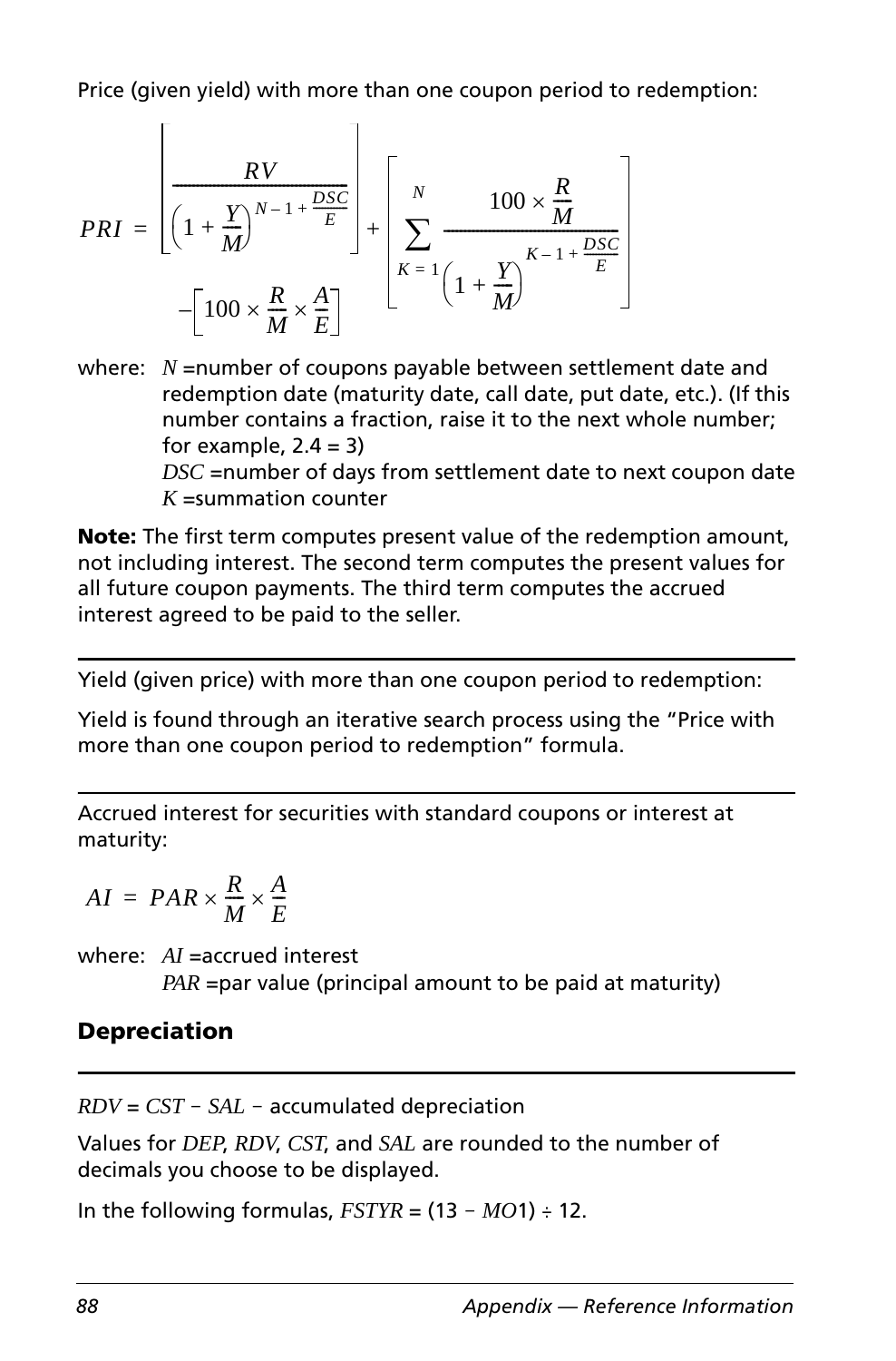## **Straight-line depreciation**

 $\textsf{First year:} \frac{CST-SAL}{LIF} \times FSTYR$  $\frac{\text{CST}-\text{SAL}}{\text{LIF}}$ 

Last year or more: *DEP* = *RDV*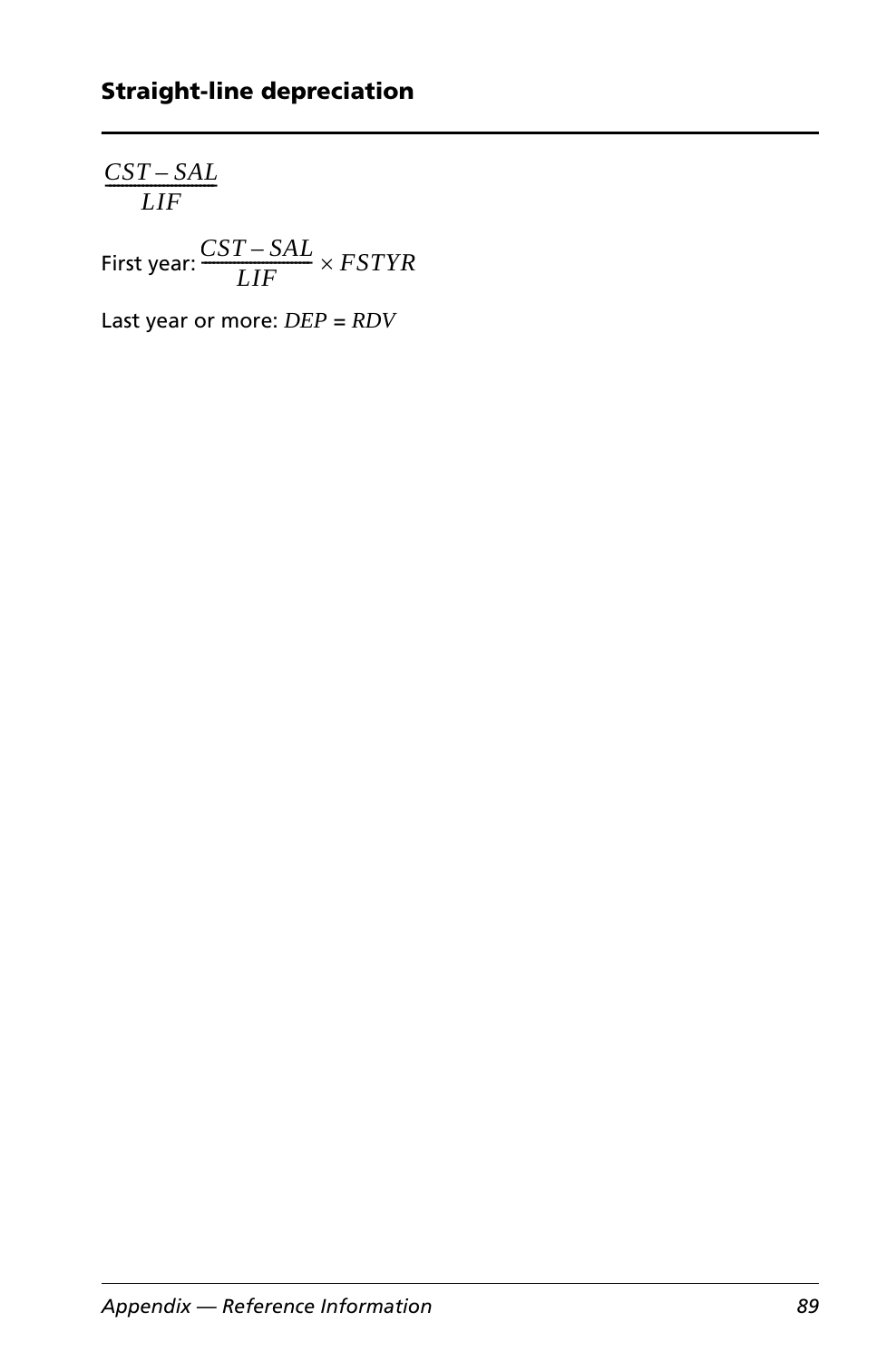$$
\frac{LIF + 2 - YR - FSTYR \times (CST - SAL)}{((LIF \times (LIF + 1)) \div 2)}
$$

 $\textsf{First year: } \frac{LIF \times (CST - SAL)}{((LIF \times (LIF + 1)) \div 2)} \times FSTYR$ 

Last year or more: *DEP* = *RDV*

## <span id="page-93-0"></span>**Declining-balance depreciation**

where: *RBV* is for YR - 1  $\textsf{First year:} \frac{CST \times DB\%}{LIF \times 100} \times FSTYR$  $\mathsf{Unless} \frac{CST \times DB\%}{LIF \times 100}$  >  $RDV$  ; then use  $RDV \times FSTYR$ If *DEP* > *RDV*, use *DEP* = *RDV* If computing last year, *DEP* = *RDV*  $RBV \times DB\%$  $\overline{IIF \times 100}$ 

## **Statistics**

**Note:** Formulas apply to both *x* and *y*.

Standard deviation with *n* weighting  $(\sigma_x)$ :

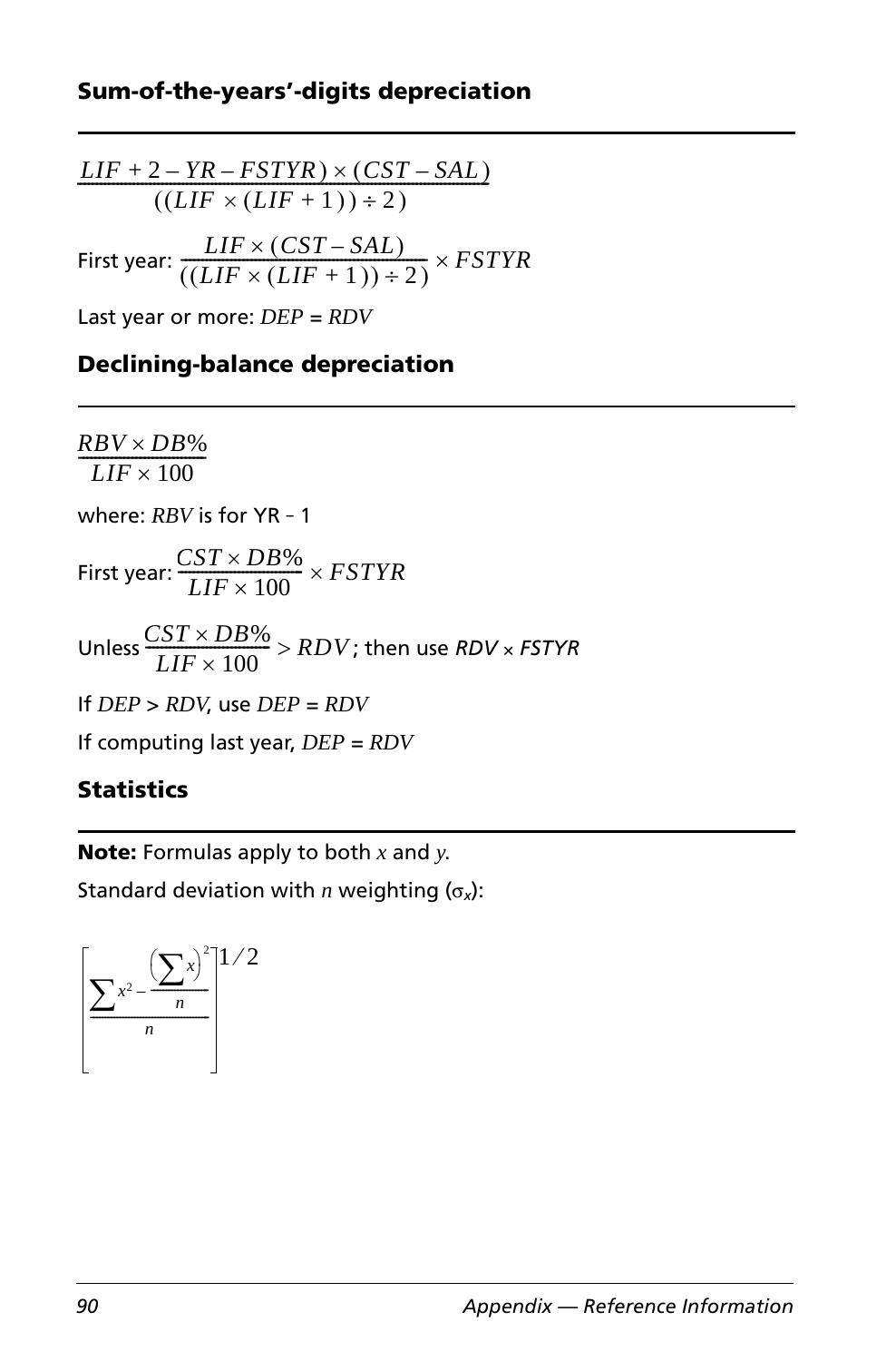$$
\left[\frac{\sum x^2 - \frac{\left(\sum x\right)^2}{n}}{n-1}\right]^{1/2}
$$

Mean: 
$$
\bar{x} = \frac{(\sum x)}{n}
$$

## **Regressions**

Formulas apply to all regression models using transformed data.

$$
b = \frac{n(\sum xy) - (\sum y)(\sum x)}{n(\sum x^2) - (\sum x)^2}
$$

$$
a = \frac{(\sum y - b\sum x)}{n}
$$

$$
r = \frac{b\delta_x}{\delta_y}
$$

## **Interest Rate Conversions**

$$
EFF = 100 \times (e^{C/Y \times In(x+1)} - 1)
$$
  
where:  $x = .01 \times NOM \div C \approx Y$   

$$
NOM = 100 \times C/Y \times (e^{1 \div C/Y \times In(x+1)} - 1)
$$
  
where:  $x = .01 \times EFF$ 

## **Percent Change**

$$
NEW = \quad OLD \left( 1 + \frac{\%CH}{100} \right)^{tPD}
$$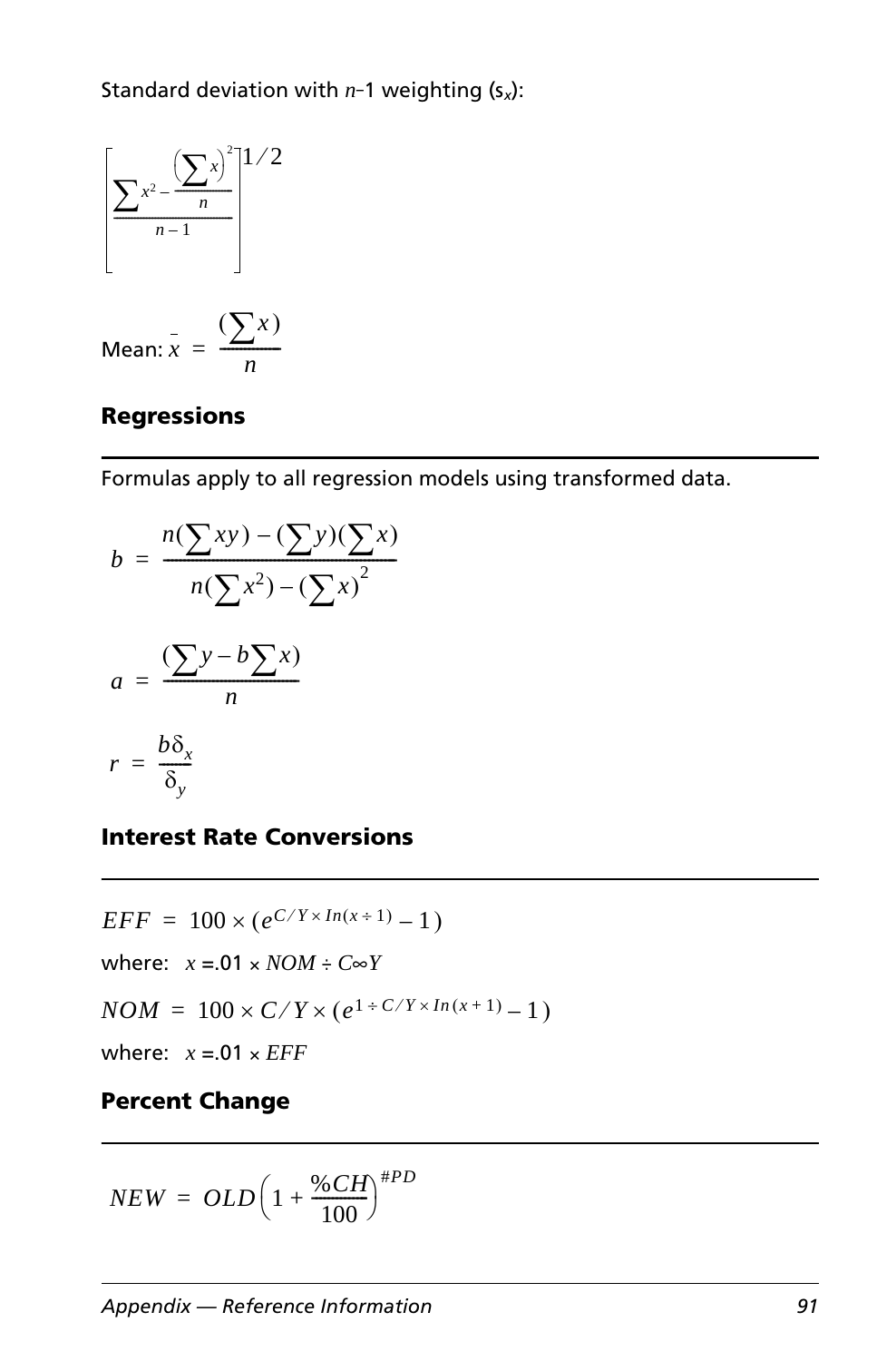where: *OLD* =old value *NEW* =new value *%CH* =percent change *#PD* =number of periods

#### **Profit Margin**

Gross Profit Margin  $=$   $\frac{\text{Selling Price} - \text{Cost}}{\text{Selling Price}} \times 100$ 

#### **Breakeven**

 $PFT = PQ - (FC + VCQ)$ 

where: *PFT* =profit *P* =price  $FC = fixed$  cost *VC* =variable cost *Q* =quantity

#### **Days between Dates**

With the Date worksheet, you can enter or compute a date within the range January 1, 1950, through December 31, 2049.

#### **Actual/actual day-count method**

**Note:** The method assumes the actual number of days per month and per year.

*DBD* (days between dates) = *number of days II* - *number of days I*

*Number of Days I* =  $(Y1 - YB) \times 365$ + (*number of days MB to M1*) + *DT*1  $+\frac{(Y1-YB)}{4}$ *Number of Days II*= $(Y2 - YB) \times 365$ + (*number of days MB to M2*) + *DT2*  $+\frac{(Y2-YB)}{4}$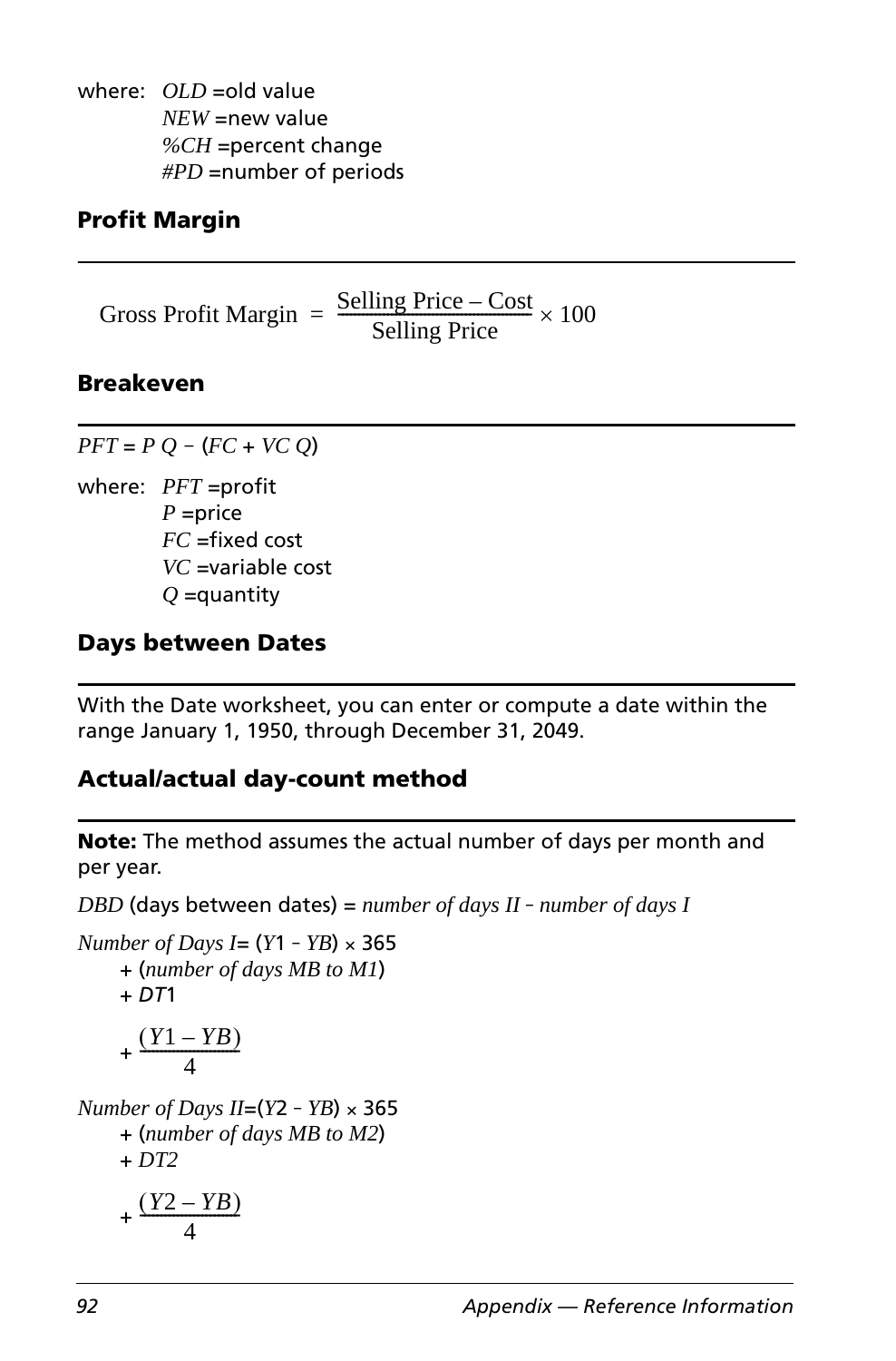where: *M1* =month of first date *DT*1 =day of first date *Y*1 =year of first date *M*2 =month of second date *DT*2 =day of second date *Y*2 =year of second date *MB* =base month (January)  $DB =$ base day  $(1)$ *YB* =base year (first year after leap year)

## **30/360 day-count method2**

**Note:** The method assumes 30 days per month and 360 days per year.

 $DBD = (Y2 - Y1) \times 360 + (M2 + M1) \times 30 + (DT2 - DT1)$ 

where: *M*1 =month of first date *DT*1 =day of first date *Y*1 =year of first date *M*2 =month of second date *DT*2 =day of second date *Y*2 =year of second date

**Note:** If *DT*1 is 31, change *DT*1 to 30. If *DT*2 is 31 and *DT*1 is 30 or 31, change *DT*2 to 30; otherwise, leave it at 31.

*<sup>2.</sup> Source for 30/360 day-count method formula: Lynch, John J., Jr., and Jan H. Mayle. Standard Securities Calculation Methods. New York: Securities Industry Association, 1986*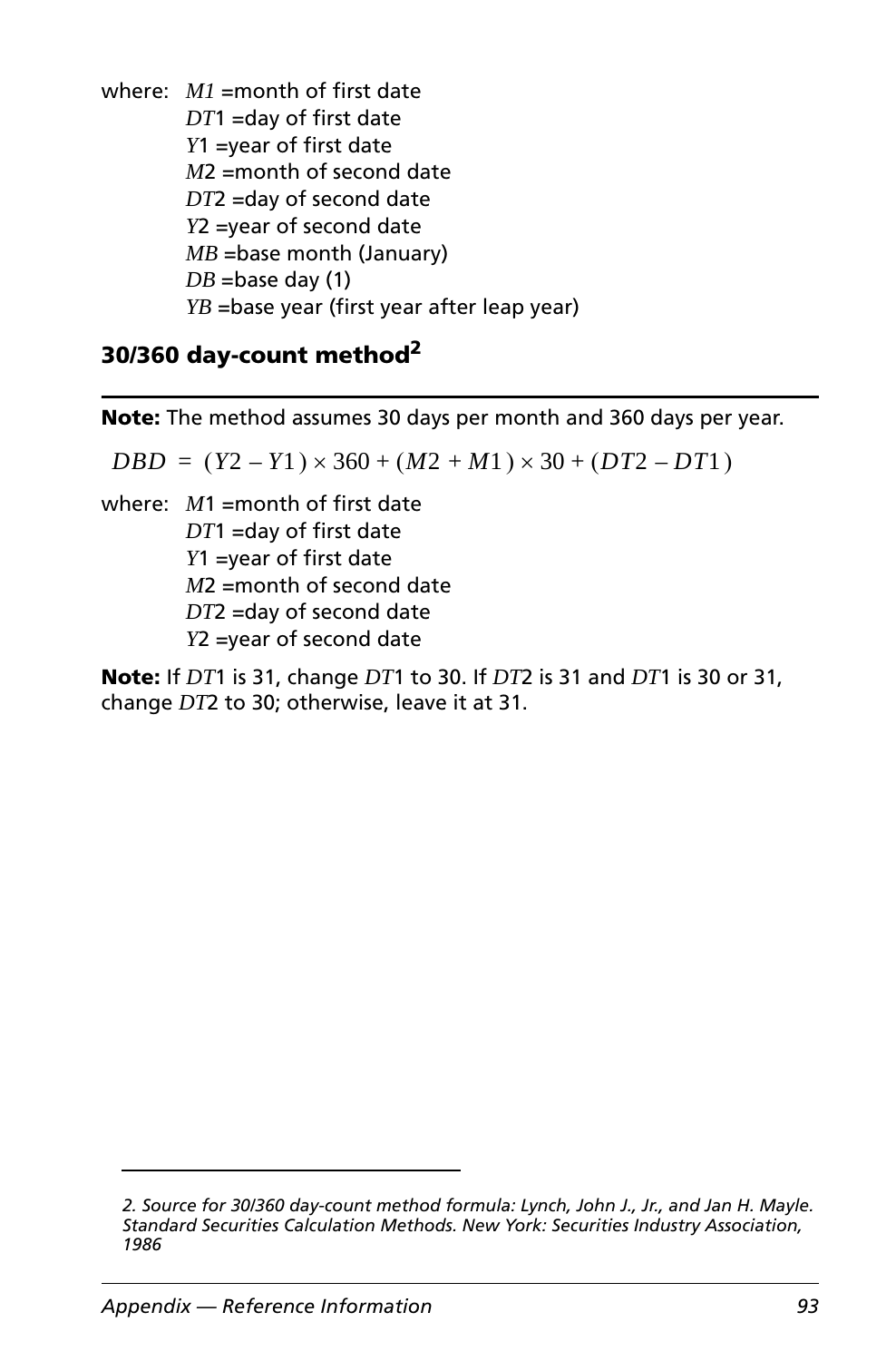## <span id="page-97-0"></span>*Error Messages*

| Error                              | <b>Possible Causes</b>                                                                                                                                               |  |  |  |
|------------------------------------|----------------------------------------------------------------------------------------------------------------------------------------------------------------------|--|--|--|
| Error 1<br>Overflow                | A result is outside the calculator range<br>$\bullet$<br>(± 9.999999999999599).                                                                                      |  |  |  |
|                                    | Tried to divide by zero (can occur internally).                                                                                                                      |  |  |  |
|                                    | Tried to compute 1/x when x is zero.<br>$\bullet$                                                                                                                    |  |  |  |
|                                    | Statistics worksheet: a calculation included X or Y<br>values that are all the same.                                                                                 |  |  |  |
| Error <sub>2</sub>                 | Tried to compute x! when x is not an integer 0-69.<br>$\bullet$                                                                                                      |  |  |  |
| Invalid<br>argument                | Tried to compute LN of x when x is not $> 0$ .                                                                                                                       |  |  |  |
|                                    | Tried to compute $y^x$ when $y < 0$ and x is not an<br>integer or the inverse of an integer.                                                                         |  |  |  |
|                                    | Tried to compute $\sqrt{x}$ when x < 0.                                                                                                                              |  |  |  |
|                                    | Amortization worksheet: tried to compute <b>BAL</b> ,<br>PRN, and INT when P2 < P1.                                                                                  |  |  |  |
|                                    | Depreciation worksheet: a calculation included<br>$SAL > CST$ .                                                                                                      |  |  |  |
| Error 3<br>Too many                | More than 15 active levels of parentheses were<br>٠<br>tried in a calculation.                                                                                       |  |  |  |
| pending<br>operations              | A calculation tried to use more than 8 pending<br>operations.                                                                                                        |  |  |  |
| Error <sub>4</sub><br>Out of range | Amortization worksheet: the value entered for P1<br>$\bullet$<br>or P2 is outside the range 1-9,999.                                                                 |  |  |  |
|                                    | TVM worksheet: the P/Y or C/Y value $\leq 0$ .                                                                                                                       |  |  |  |
|                                    | Cash Flow worksheet: the Fnn value is outside the<br>range 0.5-9,999.                                                                                                |  |  |  |
|                                    | Bond worksheet: the RV, CPN, or PRI value $\leq 0$ .                                                                                                                 |  |  |  |
|                                    | Date worksheet: the computed date is outside the<br>range January 1, 1950 through December 31, 2049.                                                                 |  |  |  |
|                                    | Depreciation worksheet: the value entered for:<br>declining balance percent $\leq$ 0; LIF $\leq$ 0; YR $\leq$ 0; CST <<br>0; SAL < 0; or M01 $1 \leq$ M01 $\leq$ 13. |  |  |  |
|                                    | Interest Conversion worksheet: the $C/Y$ value $\leq 0$ .                                                                                                            |  |  |  |
|                                    | The DEC value is outside the range 0-9.                                                                                                                              |  |  |  |

**Note:** To clear an error message, press **CE/C**.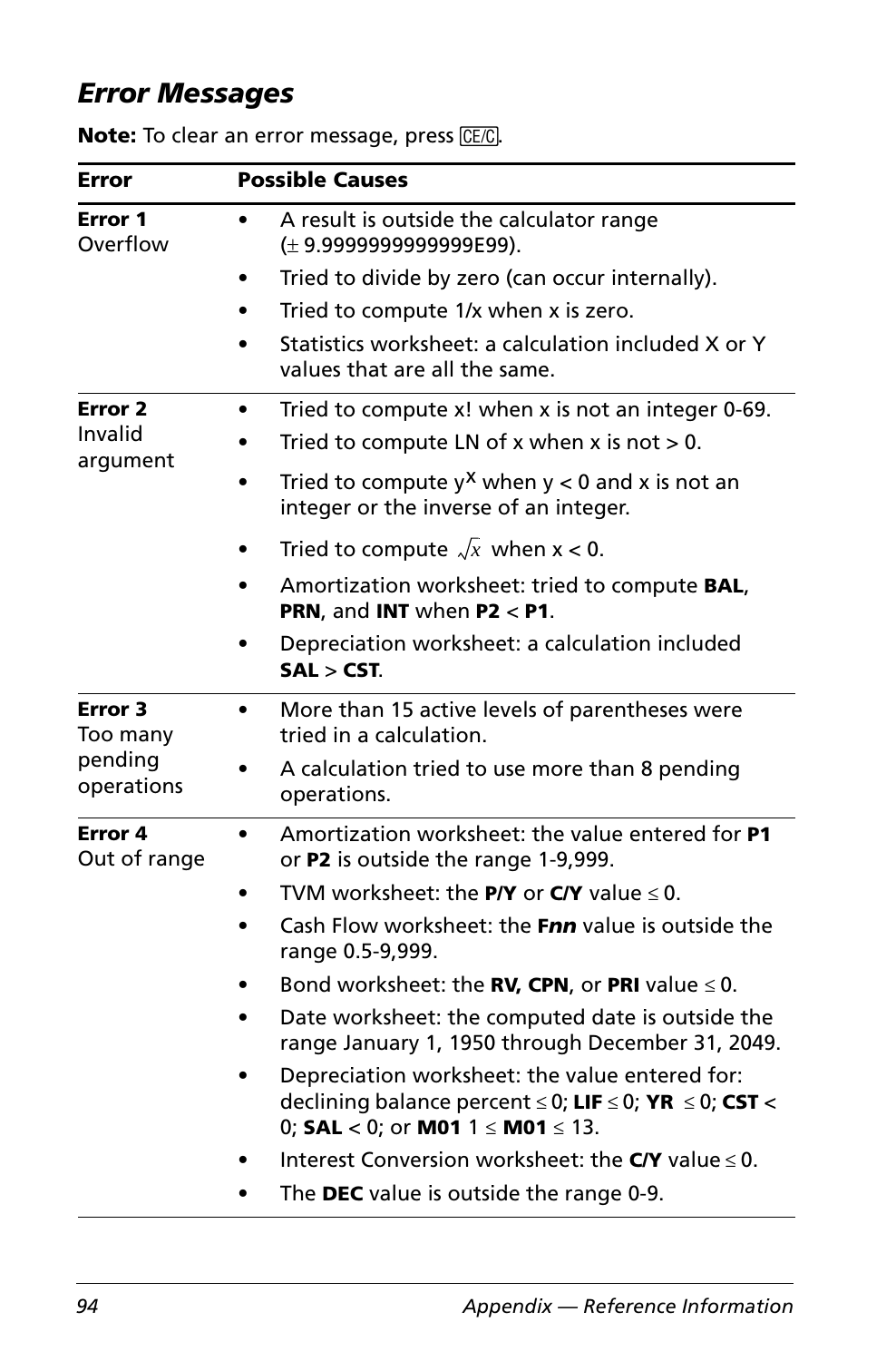| Error                             | <b>Possible Causes</b>                                                                                                                                                          |
|-----------------------------------|---------------------------------------------------------------------------------------------------------------------------------------------------------------------------------|
| Error 5<br>No solution<br>exists  | TVM worksheet: the calculator computed I/Y when<br>FV, $(N \times PMT)$ , and PV all have the same sign.<br>(Make sure cash inflows are positive and outflows<br>are negative.) |
|                                   | TVM, Cash Flow, and Bond worksheets: the LN<br>(logarithm) input is not > 0 during calculations.                                                                                |
|                                   | Cash Flow worksheet: the calculator computed IRR<br>without at least one sign change in the cash-flow<br>list.                                                                  |
| Error 6<br>Invalid date           | Bond and Date worksheets: a date is invalid (for<br>example, January 32) or in the wrong format (for<br>example, MM.DDYYYY instead of MM.DDYY.                                  |
|                                   | Bond worksheet: the calculator attempted a<br>calculation with a redemption date earlier than or<br>the same as the settlement date.                                            |
| Error 7<br><b>Iteration limit</b> | TVM worksheet: the calculator computed I/Y for a<br>$\bullet$<br>very complex problem involving many iterations.                                                                |
| exceeded                          | Cash Flow worksheet: the calculator computed IRR<br>for a complex problem with multiple sign changes.                                                                           |
|                                   | Bond worksheet: the calculator computed YLD for<br>a very complex problem.                                                                                                      |
| Error <sub>8</sub><br>Canceled    | TVM worksheet: [ON/OFF] was pressed to stop the<br>$\bullet$<br>evaluation of I/Y.                                                                                              |
| iterative<br>calculation          | Amortization worksheet: [ON/OFF] was pressed to<br>stop the evaluation of BAL or INT.                                                                                           |
|                                   | Cash Flow worksheet: [ON/OFF] was pressed to stop<br>the evaluation of <b>IRR</b> .                                                                                             |
|                                   | Bond worksheet: [ON/OFF] was pressed to stop the<br>evaluation of YLD.                                                                                                          |
|                                   | Depreciation worksheet: <b>ON/OFF</b> was pressed to stop<br>the evaluation of DEP or RDV.                                                                                      |
|                                   |                                                                                                                                                                                 |

## *Accuracy Information*

<span id="page-98-0"></span>The calculator stores results internally as 13-digit numbers but displays them rounded to 10 digits or fewer, depending on the decimal format. The internal digits, or *guard* digits, increase the calculator's accuracy. Additional calculations use the internal value, not the value displayed.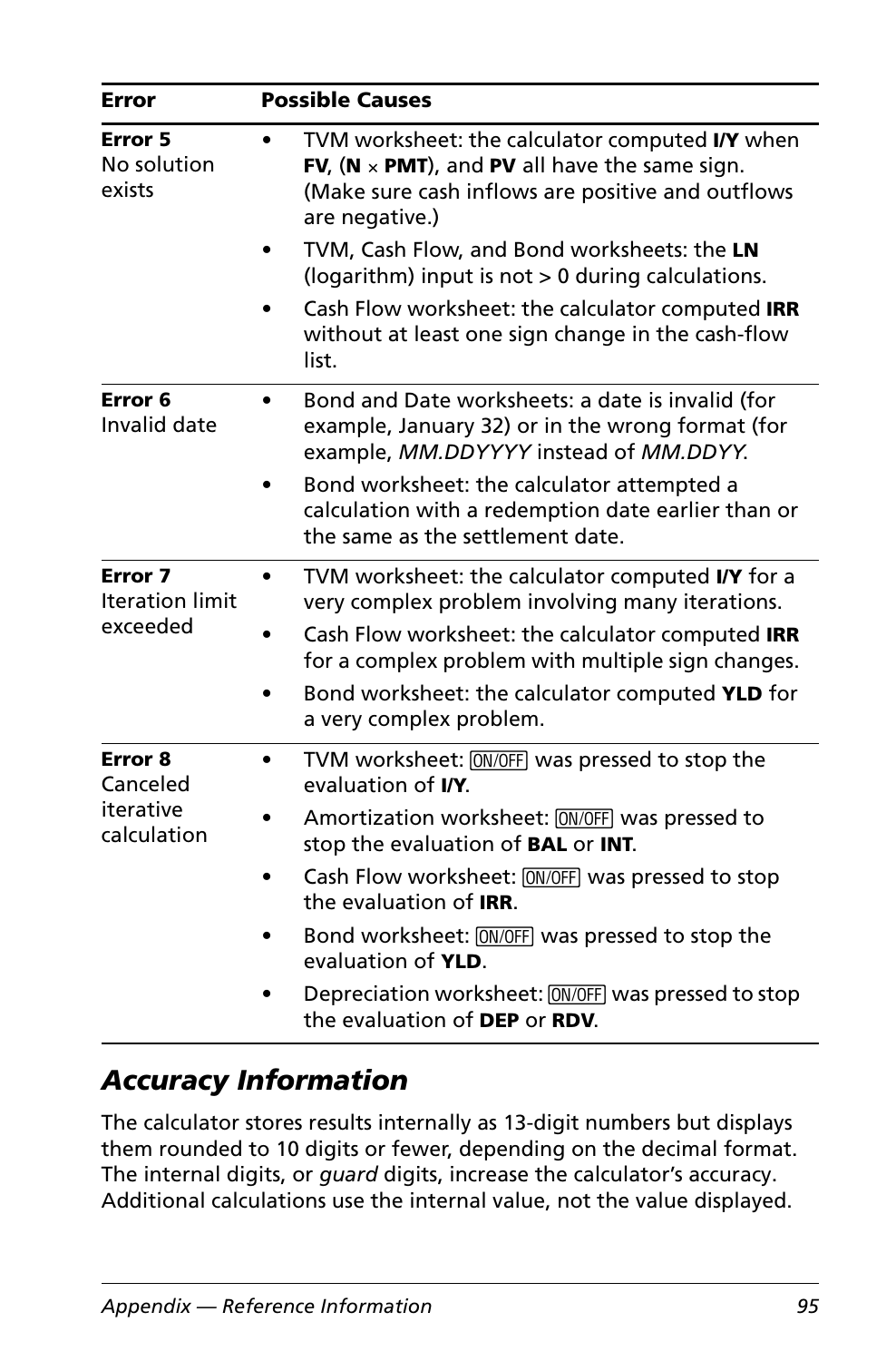## **Rounding**

If a calculation produces a result with 11-digits or more, the calculator uses the internal guard digits to determine how to display the result. If the eleventh digit of the result is 5 or greater, the calculator rounds the result to the next larger value for display.

For example, consider this problem.

 $1 - 3 \times 3 = 2$ 

Internally, the calculator solves the problem in two steps, as shown below.

- 1. 1 P 3 = 0.3333333333333
- 2. 0.3333333333333 Q 3 = 0.9999999999999

The calculator rounds the result and displays it as 1. This rounding enables the calculator to display the most accurate result.

Although most calculations are accurate to within  $\pm 1$  in the last displayed digit, higher-order mathematical functions use iterative calculations, in which inaccuracies can accumulate in the guard digits. In most cases, the cumulative error from these calculations is maintained beyond the 10 digit display so that no inaccuracy is shown.

# *AOS™ (Algebraic Operating System) Calculations*

<span id="page-99-0"></span>When you select the **AOS** calculation method, the calculator uses the standard rules of algebraic hierarchy to determine the order in which it performs operations.

## **Algebraic Hierarchy**

| <b>Priority</b> | <b>Operations</b>                                                             |
|-----------------|-------------------------------------------------------------------------------|
| 1 (highest)     | $x^2$ , x!, 1/x, %, $\sqrt{x}$ , LN, e <sup>2</sup> , HYP, INV, SIN, COS, TAN |
| 2               | nCr, nPr                                                                      |
| 3               | Yx                                                                            |
| $\overline{4}$  | $x, \div$                                                                     |
| 5               | $+$ , $-$                                                                     |
| 6               |                                                                               |
| 7 (lowest)      |                                                                               |

The table shows the order in which the calculator performs operations using the **AOS** calculation method.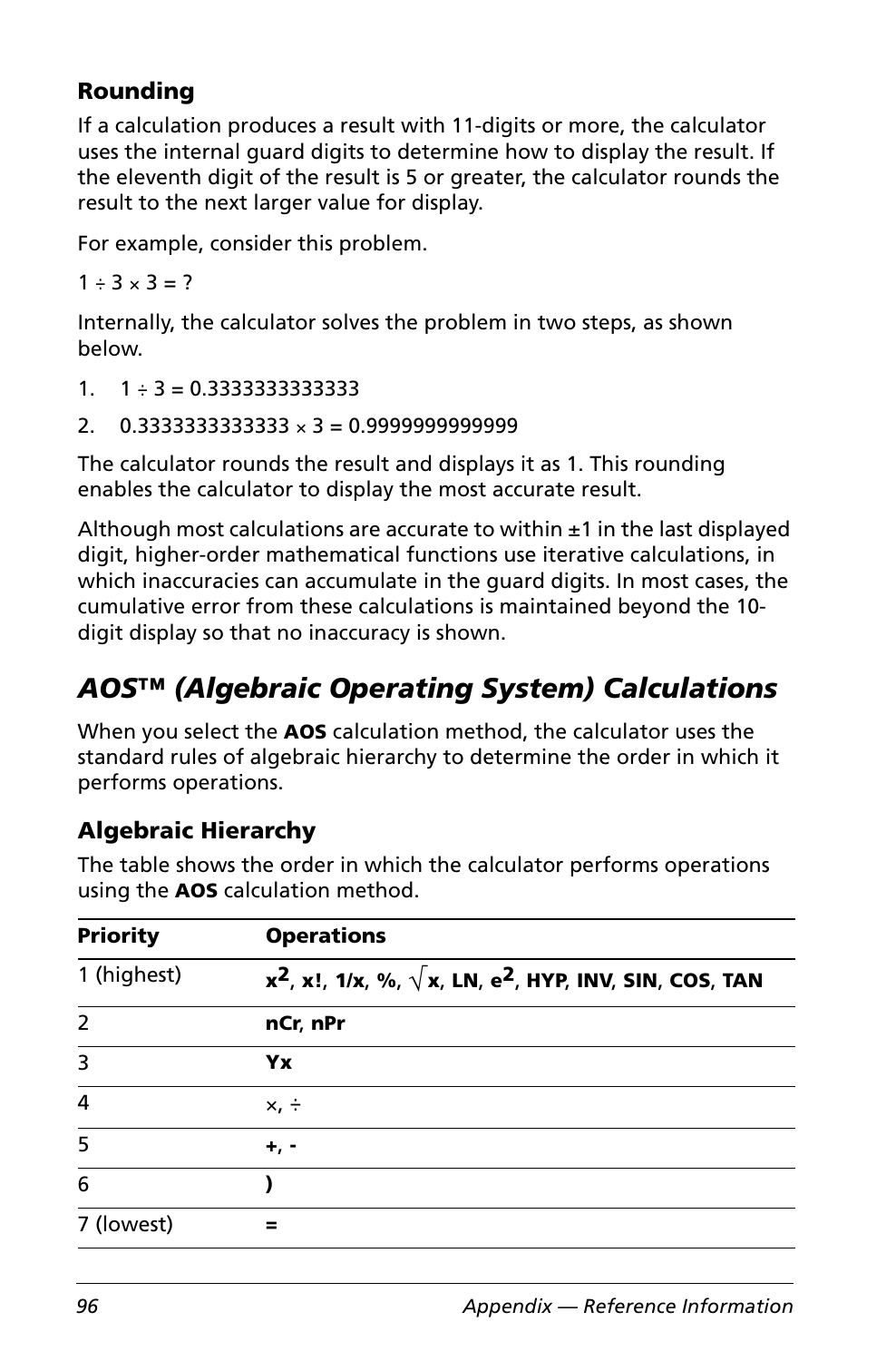## *Battery Information*

## **Replacing the Battery**

Replace the battery with a new CR2032 lithium battery.

**Caution:** Risk of explosion if replaced by an incorrect type. Replace only with the same or equivalent type recommended by Texas Instruments. Dispose of used batteries according to local regulations.

**Note:** The calculator cannot retain data when the battery is removed or discharged. Replacing the battery has the same effect as resetting the calculator.

- <span id="page-100-0"></span>1. Turn off the calculator and turn it over with the back facing you.
- 2. Using a small Phillips screwdriver, remove the four screws from the back cover.
- 3. Carefully pry off the back cover.
- 4. Using a small Phillips screwdriver, remove the screws from the metal battery cover and lift the cover off the battery.
- 5. Tip the calculator slightly to remove the battery.

**Caution:** Avoid contact with other calculator components.

- 6. Install the new battery with the positive sign (+) sign down (not showing).
- 7. Replace the battery cover and the screws that hold it in place.
- 8. Align the screw holes in the back cover with those in the calculator, then snap the back cover onto the calculator. Replace the screws.

<span id="page-100-1"></span>**Caution:** Risk of explosion if replaced by an incorrect type. Replace only with the same or equivalent type recommended by Texas Instruments. Dispose of used batteries according to local regulations.

#### **Battery Precautions**

- Do not leave battery within the reach of children.
- Do not mix new and used batteries.
- Do not mix rechargeable and non-rechargeable batteries.
- Install battery according to polarity (+ and ) diagrams.
- Do not place non-rechargeable batteries in a battery recharger.
- Properly dispose of used batteries immediately.
- Do not incinerate or dismantle batteries.
- Seek Medical Advice immediately if a cell or battery has been swallowed. (In the USA, contact the National Poison Control Center collect at 202-625-3333.) Used only for small button cell batteries.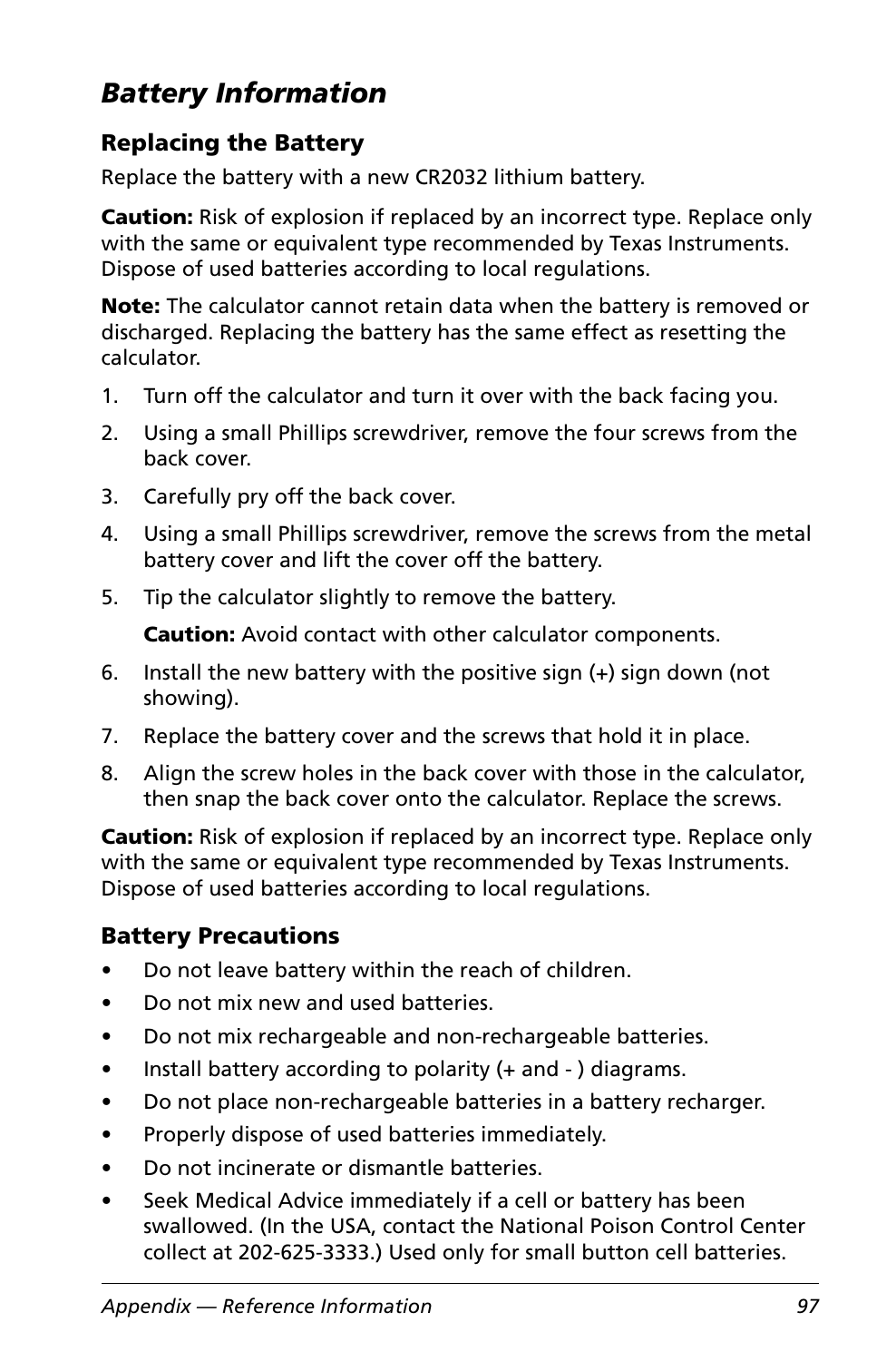## **Battery Disposal**

- Do not mutilate, or dispose of batteries in fire.
- The batteries can burst or explode, releasing hazardous chemicals.
- Discard used batteries according to local regulations.

# *In Case of Difficulty*

<span id="page-101-0"></span>Use this list of possible solutions to difficulties you might encounter with the calculator to determine if you can correct a problem before having to return it for service.

| <b>Difficulty</b>                                                               | <b>Solution</b>                                                                                                                                                                                                                |
|---------------------------------------------------------------------------------|--------------------------------------------------------------------------------------------------------------------------------------------------------------------------------------------------------------------------------|
| The calculator computes<br>wrong answers.                                       | Check the settings of the current<br>worksheet to make sure they are<br>correct for the problem you are<br>working; for example, in the TVM<br>worksheet, check END and BGN and be<br>sure the unused variable is set to zero. |
| The display is blank; digits do<br>not appear.                                  | Select the worksheet again. Be sure the<br>battery is properly installed and<br>replace, if necessary.                                                                                                                         |
| The calculator does not display<br>the correct worksheet<br>variables.          | Be sure you have selected the correct<br>worksheet.                                                                                                                                                                            |
| The calculator does not display<br>the correct number of decimal<br>places.     | Press [2nd] [FORMAT] to check or adjust the<br>setting for number of decimal places<br>displayed.                                                                                                                              |
| The calculator does not display<br>the correct date format.                     | Press $[2nd]$ [FORMAT] $[1]$ $[1]$ to check or adjust<br>the setting for date format.                                                                                                                                          |
| The calculator does not display<br>the correct separator format.                | Press $[2nd]$ [FORMAT] $\boxed{1}$ $\boxed{1}$ $\boxed{1}$ to check or<br>adjust the setting for separator format.                                                                                                             |
| The calculator does not display<br>the correct result in a math<br>calculation. | Press $[2nd]$ [FORMAT] $\Box$ $\Box$ $\Box$ $\Box$ to check or<br>adjust the setting for calculation<br>method.                                                                                                                |
| An error occurs.                                                                | (See "Error Messages" on page 94.)                                                                                                                                                                                             |

[RESET] **[ENTER**] to clear the calculator, and then repeat your calculations. If you experience difficulties other than those listed above, press  $[2nd]$ 

**Note:** You can also perform a hard reset using the reset hole in back of the calculator. [\(See "Resetting the Calculator" on page 6.\)](#page-9-0)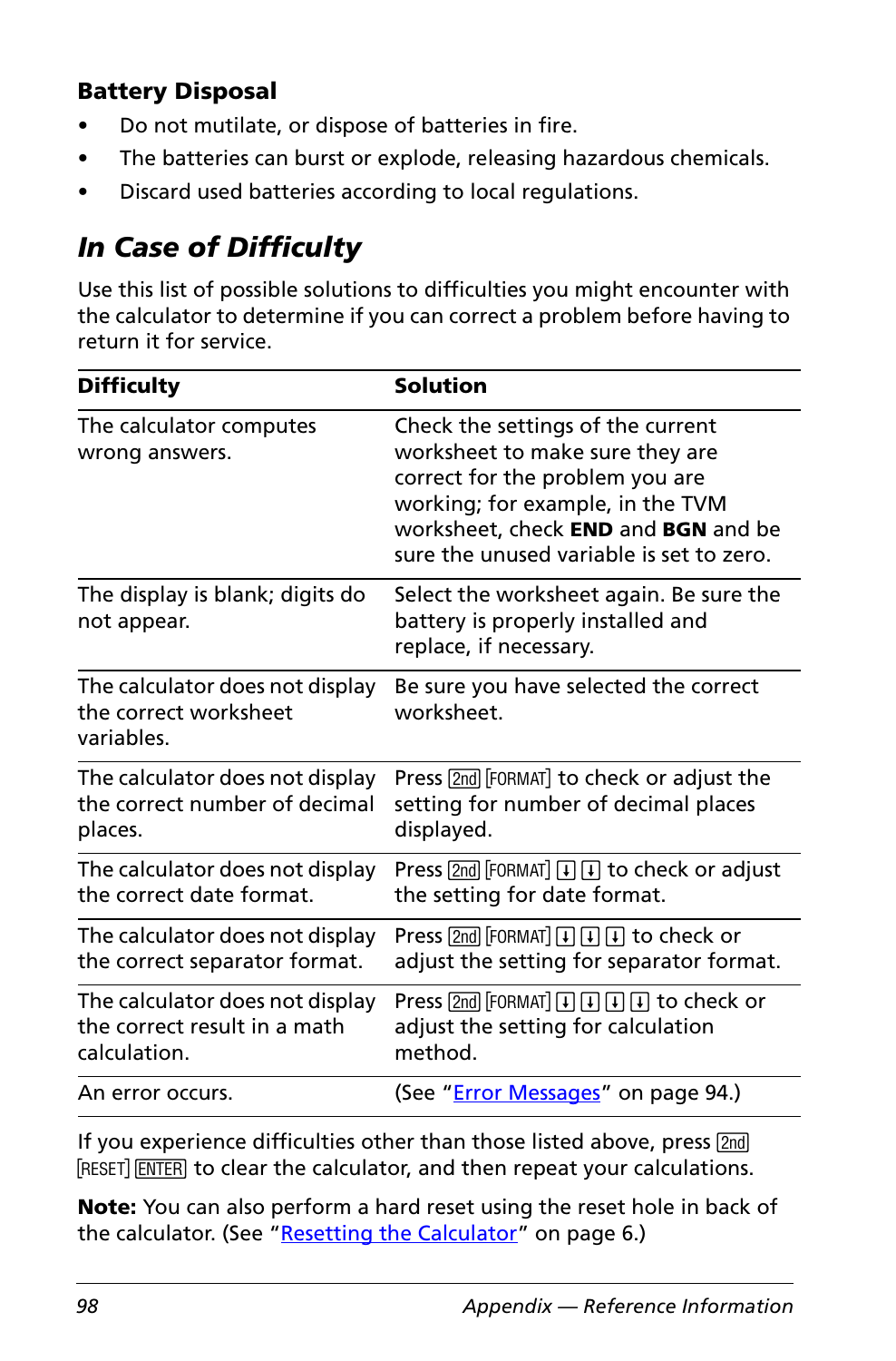## <span id="page-102-0"></span>*Texas Instruments Support and Service*

#### **For general information**

| <b>Home Page:</b>                                 | education.ti.com                                                                                     |
|---------------------------------------------------|------------------------------------------------------------------------------------------------------|
| <b>Knowledge Base</b><br>and e-mail<br>inquiries: | education.ti.com/support                                                                             |
| <b>Phone:</b>                                     | (800) TI-CARES / (800) 842-2737<br>For U.S., Canada, Mexico, Puerto Rico, and<br>Virgin Islands only |
| <b>International</b><br>Information:              | education.ti.com/support<br>(Click the <b>International Information</b> link.)                       |

#### **For technical support**

| <b>Knowledge Base</b> |                          |
|-----------------------|--------------------------|
| and support by        |                          |
| e-mail:               | education.ti.com/support |

| Phone            |                |
|------------------|----------------|
| (not toll-free): | (972) 917-8324 |

#### **For Product (hardware) Service**

**Customers in the U.S., Canada, Mexico, Puerto Rico and Virgin Islands:** Always contact Texas Instruments Customer Support before returning a product for service.

**All other customers:** Refer to the leaflet enclosed with this product (hardware) or contact your local Texas Instruments retailer/distributor.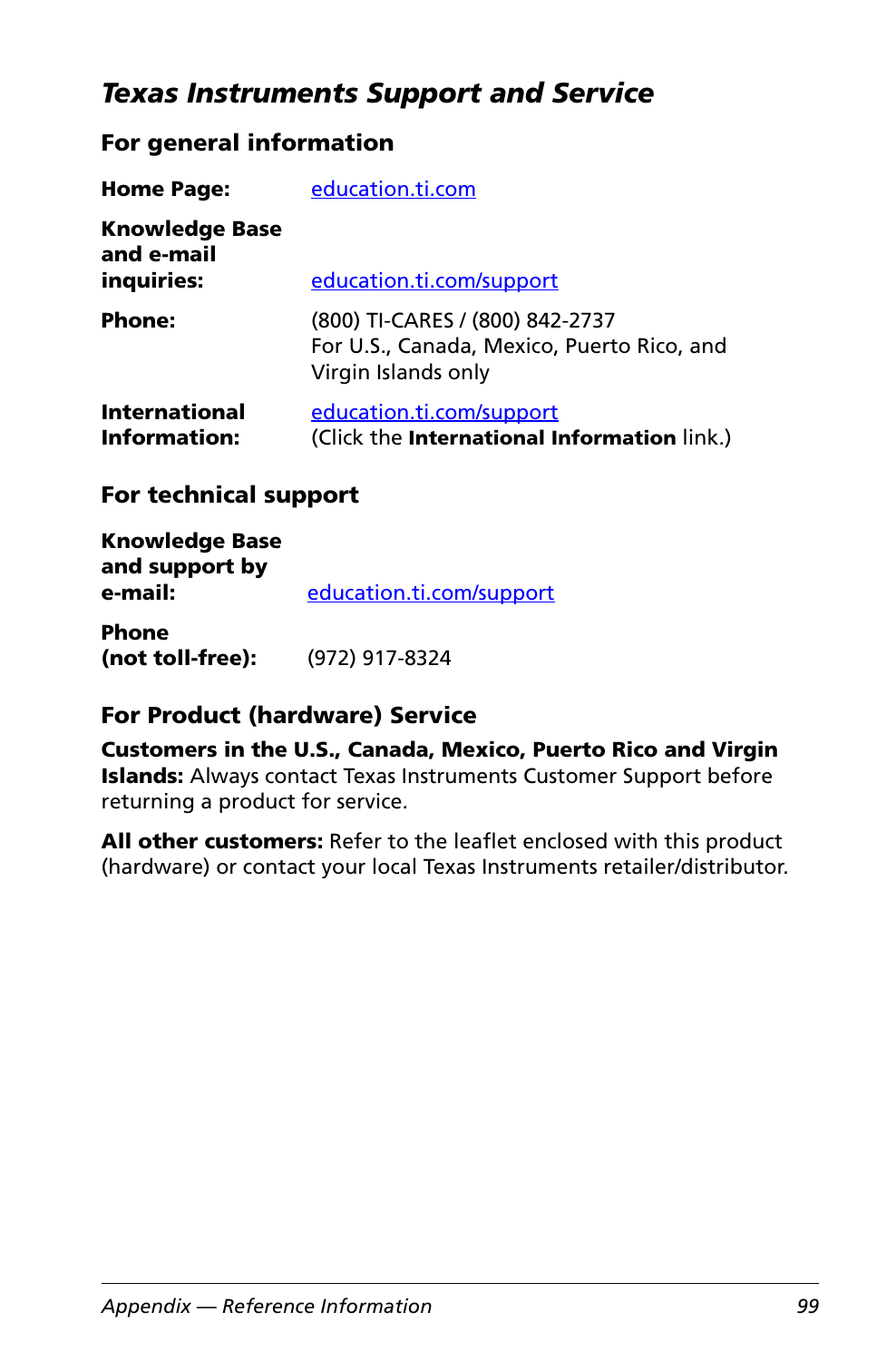## *Texas Instruments (TI) Warranty Information*

#### **Customers in the U.S. and Canada Only**

#### **One-Year Limited Warranty for Commercial Electronic Product**

This Texas Instruments ("TI") electronic product warranty extends only to the original purchaser and user of the product.

**Warranty Duration.** This TI electronic product is warranted to the original purchaser for a period of one (1) year from the original purchase date.

**Warranty Coverage.** This TI electronic product is warranted against defective materials and construction. **THIS WARRANTY IS VOID IF THE PRODUCT HAS BEEN DAMAGED BY ACCIDENT OR UNREASONABLE USE, NEGLECT, IMPROPER SERVICE, OR OTHER CAUSES NOT ARISING OUT OF DEFECTS IN MATERIALS OR CONSTRUCTION.**

**Warranty Disclaimers. ANY IMPLIED WARRANTIES ARISING OUT OF THIS SALE, INCLUDING BUT NOT LIMITED TO THE IMPLIED WAR-RANTIES OF MERCHANTABILITY AND FITNESS FOR A PARTICULAR PURPOSE, ARE LIMITED IN DURATION TO THE ABOVE ONE-YEAR PERIOD. TEXAS INSTRUMENTS SHALL NOT BE LIABLE FOR LOSS OF USE OF THE PRODUCT OR OTHER INCIDENTAL OR CONSEQUENTIAL COSTS, EXPENSES, OR DAMAGES INCURRED BY THE CONSUMER OR ANY OTHER USER.**

Some states/provinces do not allow the exclusion or limitation of implied warranties or consequential damages, so the above limitations or exclusions may not apply to you.

**Legal Remedies.** This warranty gives you specific legal rights, and you may also have other rights that vary from state to state or province to province.

Warranty Performance. During the above one (1) year warranty period, your defective product will be either repaired or replaced with a reconditioned model of an equivalent quality (at TI's option) when the product is returned, postage prepaid, to Texas Instruments Service Facility. The warranty of the repaired or replacement unit will continue for the warranty of the original unit or six (6) months, whichever is longer. Other than the postage requirement, no charge will be made for such repair and/or replacement. TI strongly recommends that you insure the product for value prior to mailing.

**Software. Software i**s licensed, not sold. TI and its licensors do not warrant that the software will be free from errors or meet your specific requirements. **All software is provided "AS IS."**

**Copyright.** The software and any documentation supplied with this product are protected by copyright.

#### **Australia & New Zealand Customers only**

**One-Year Limited Warranty for Commercial Electronic Product**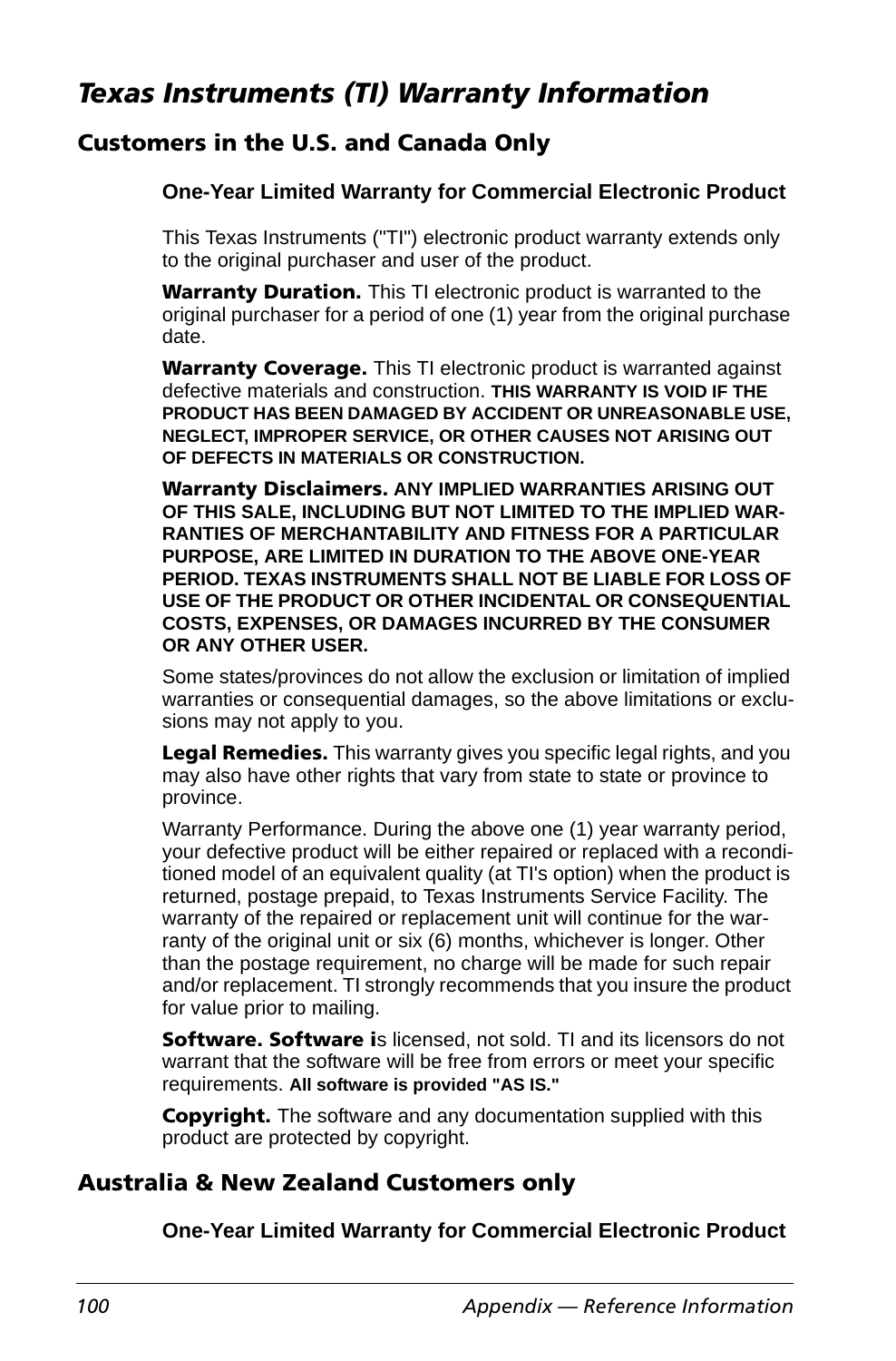This Texas Instruments electronic product warranty extends only to the original purchaser and user of the product.

**Warranty Duration.** This Texas Instruments electronic product is warranted to the original purchaser for a period of one (1) year from the original purchase date.

**Warranty Coverage.** This Texas Instruments electronic product is warranted against defective materials and construction. This warranty is void if the product has been damaged by accident or unreasonable use, neglect, improper service, or other causes not arising out of defects in materials or construction.

**Warranty Disclaimers. Any implied warranties arising out of this sale, including but not limited to the implied warranties of merchantability and fitness for a particular purpose, are limited in duration to the above one-year period. Texas Instruments shall not be liable for loss of use of the product or other incidental or consequential costs, expenses, or damages incurred by the consumer or any other user.**

**Except as expressly provided in the One-Year Limited Warranty for this product, Texas Instruments does not promise that facilities for the repair of this product or parts for the repair of this product will be available.**

Some jurisdictions do not allow the exclusion or limitation of implied warranties or consequential damages, so the above limitations or exclusions may not apply to you.

**Legal Remedies.** This warranty gives you specific legal rights, and you may also have other rights that vary from jurisdiction to jurisdiction.

**Warranty Performance.** During the above one (1) year warranty period, your defective product will be either repaired or replaced with a new or reconditioned model of an equivalent quality (at TI's option) when the product is returned to the original point of purchase. The repaired or replacement unit will continue for the warranty of the original unit or six (6) months, whichever is longer. Other than your cost to return the product, no charge will be made for such repair and/or replacement. TI strongly recommends that you insure the product for value if you mail it.

**Software.** Software is licensed, not sold. TI and its licensors do not warrant that the software will be free from errors or meet your specific requirements. **All software is provided "AS IS."**

**Copyright.** The software and any documentation supplied with this product are protected by copyright.

#### **All Other Customers**

For information about the length and terms of the warranty, refer to your package and/or to the warranty statement enclosed with this product, or contact your local Texas Instruments retailer/distributor.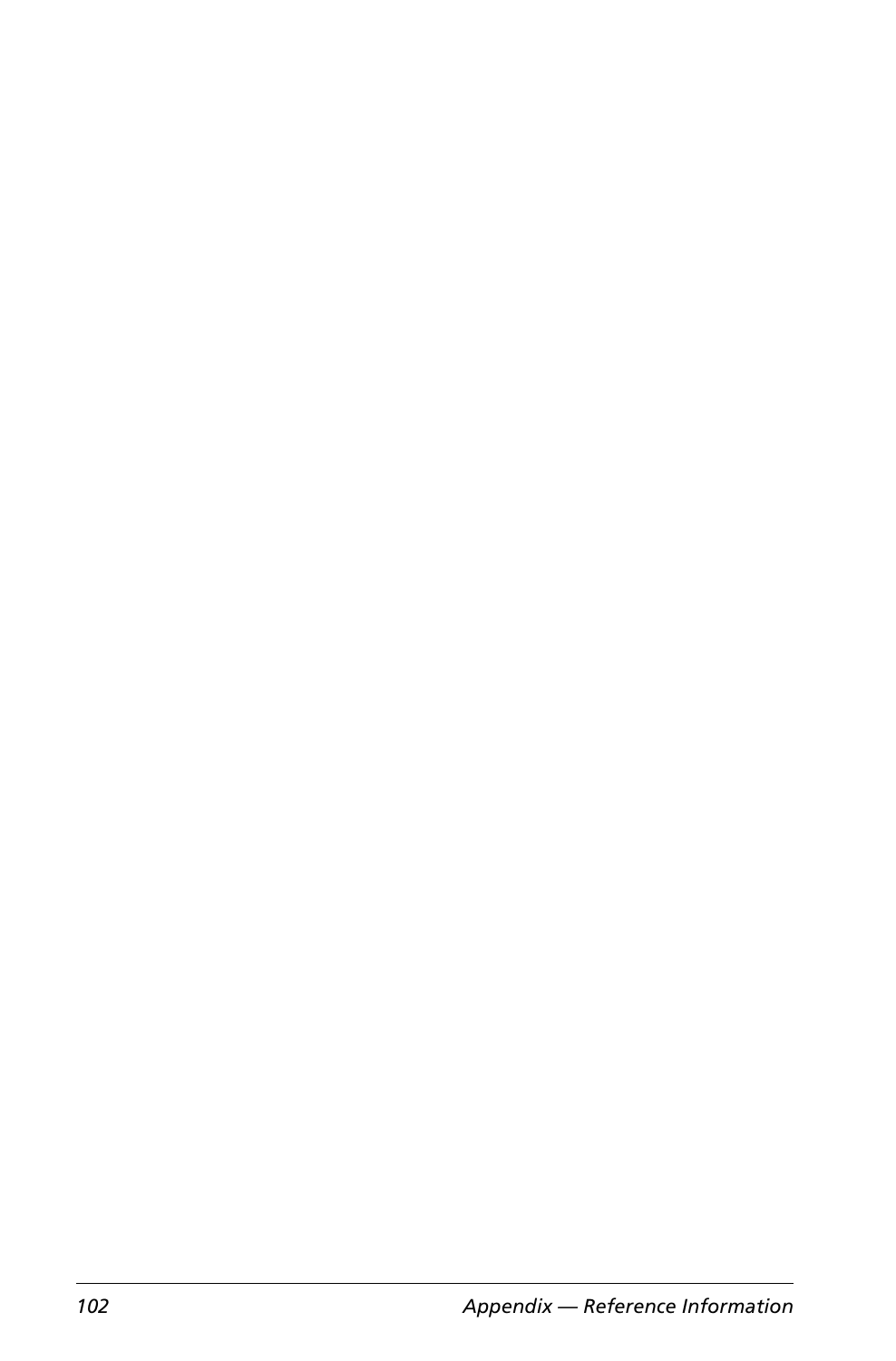# **Index**

## **Symbols**

#PD (number of periods) [70](#page-73-0), [71](#page-74-0), [72](#page-75-0) #PD (number of periods, Percent Change/Compound Interest worksheet) [70](#page-73-1) %CH (percent change) [70](#page-73-1), [71](#page-74-0), [72](#page-75-0) - (negative) indicator [3](#page-6-0)  $\mathcal N$  indicator [3](#page-6-1) 1 (value entered) indicator [3](#page-6-2)  $\Sigma X$  (sum of X) [63,](#page-66-0) [65](#page-68-0)  $\Sigma$ X<sup>2</sup> (sum of X<sup>2</sup>) [63,](#page-66-0) [65](#page-68-0)  $\Sigma XY$  (sum of XY products) [63](#page-66-0)  $\Sigma$ Y (sum of Y) [63](#page-66-0)  $\Sigma$ Y<sup>2</sup> (sum of Y<sup>2</sup>) [63](#page-66-0)  $\sigma$ x (population standard deviation of X) [63,](#page-66-0) [65](#page-68-0)  $\sigma$ y (population standard deviation of Y) [63](#page-66-0)  $\bar{x}$  (mean of X) [63,](#page-66-0) [65](#page-68-0)  $\overline{y}$  (mean of X) [63](#page-66-0) \* (value computed) indicator [3](#page-6-3) = (value assigned) indicator [3](#page-6-4)

## **Numerics**

1/Y (one coupon per year) [52,](#page-55-0) [53,](#page-56-0) [55](#page-58-0) 1-V (one-variable statistics ) [63,](#page-66-0) [65](#page-68-1) 2/Y (two coupons per year) [52](#page-55-0), [53,](#page-56-0) [55](#page-58-0) 2nd (second) functions [2](#page-5-0) indicator [3](#page-6-5) 30/360 day-count method (360) [52,](#page-55-0) [53](#page-56-1), [55](#page-58-0), [75](#page-78-0) 360 (30/360 day-count method) [52,](#page-55-0) [53](#page-56-1), [55](#page-58-0), [75](#page-78-0)

## **A**

a (y-intercept) [63](#page-66-0) Accrued interest (AI) [52](#page-55-0), [55](#page-58-1), [56](#page-59-0) Accuracy [95](#page-98-0) ACT (actual/actual day-count method) [52](#page-55-0), [53](#page-56-1), [55](#page-58-0), [75](#page-78-1) Actual/actual (ACT) day-count method [75](#page-78-1)

Actual/actual day-count method (ACT) [52](#page-55-0), [53,](#page-56-1) [55](#page-58-0) Addition [8](#page-11-0) AI (accrued interest) [52,](#page-55-0) [55,](#page-58-1) [56](#page-59-0) Algebraic Operating System (AOS™) calculations [4,](#page-7-0) [5](#page-8-0), [96](#page-99-0) Amortization formulas [85](#page-88-0) schedule [21,](#page-24-0) [25,](#page-28-0) [26,](#page-29-0) [38](#page-41-0) worksheet [21](#page-24-1) Amount of nth cash flow (Cnn) [41](#page-44-0) Angle units format [5](#page-8-1) Annual coupon rate, percent (CPN) [52](#page-55-0), [54](#page-57-0), [55](#page-58-2) Annual effective rate (EFF) [73](#page-76-0), [74](#page-77-0) annual interest rate [54](#page-57-1), [73](#page-76-1), [87](#page-90-0) Annuities [21](#page-24-2) due [24](#page-27-0), [29](#page-32-0), [30](#page-33-0) ordinary [24,](#page-27-1) [29,](#page-32-1) [30](#page-33-1) perpetual [30](#page-33-2) ANS (Last Answer) feature [14](#page-17-0) AOS™ (Algebraic Operating System) calculations [5,](#page-8-0) [96](#page-99-0) APD™ (Automatic Power Down™) feature [1,](#page-4-0) [2](#page-5-1) Arccosine [9](#page-12-0) Arcsine [9](#page-12-1) Arctangent [9](#page-12-2) Automatic Power Down™ (APD™) feature [1,](#page-4-0) [2](#page-5-1)

## **B**

b (slope) [63](#page-66-0) Backspace key [7](#page-10-0) BAL (balance) [22](#page-25-0), [24](#page-27-2) Balance (BAL) [22](#page-25-0), [24](#page-27-2) Battery [97](#page-100-0) precautions [97](#page-100-1) replacing [97](#page-100-0) Beginning-of-period (BGN) indicator [3](#page-6-6) payments [22,](#page-25-0) [24](#page-27-3) BGN (beginning-of-period) indicator [3](#page-6-6)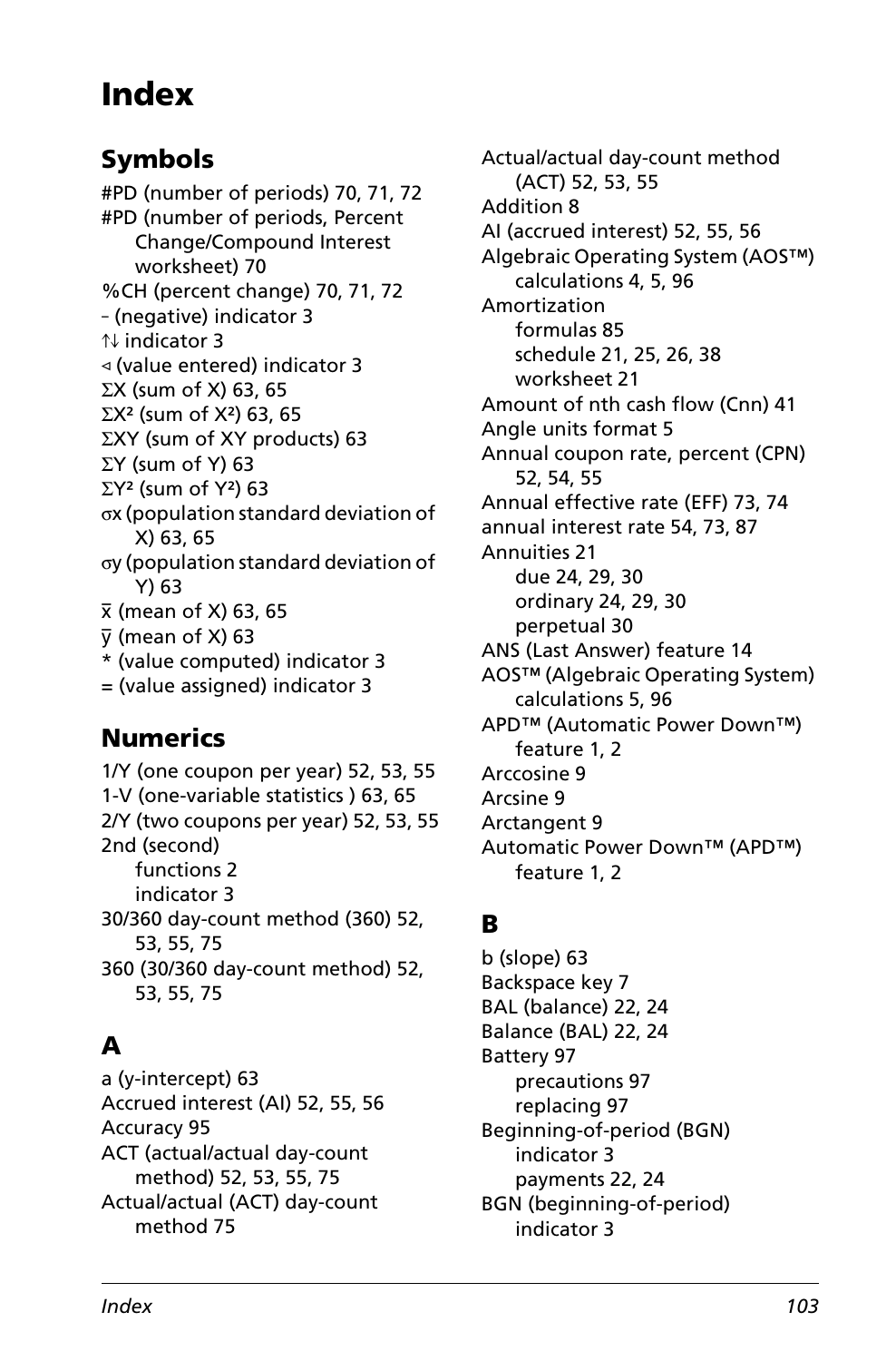payments [22,](#page-25-0) [24](#page-27-3) Bond accrued interest (AI) [52](#page-55-0) price (PRI) [56](#page-59-0) terminology [54](#page-57-2) worksheet [51](#page-54-0)[–56](#page-59-1) Breakeven worksheet [78–](#page-81-0)[79](#page-82-0)

## **C**

C/Y (compounding periods per year) [22](#page-25-0), [24](#page-27-4), [74](#page-77-0) Calculation method [4](#page-7-0), [5](#page-8-0) Call date [54](#page-57-2) Cash Flow [41](#page-44-1) Cash Flow worksheet [41–](#page-44-2)[50](#page-53-0) Cash flows computing [44](#page-47-0) deleting [42,](#page-45-0) [43](#page-46-0) editing [47](#page-50-0) entering [42,](#page-45-1) [43](#page-46-1) formulas [85](#page-88-1) grouped [43](#page-46-2) inserting [44](#page-47-1) uneven [42](#page-45-2) CFo (initial cash flow) [41](#page-44-0) Chain (Chn) calculation [4,](#page-7-0) [5](#page-8-0), [8](#page-11-1) Chn (chain) calculation [4,](#page-7-0) [5,](#page-8-0) [8](#page-11-1) Clearing calculations [6](#page-9-1) calculator [6](#page-9-1) characters [6](#page-9-1) entry errors [6](#page-9-1) error messages [6](#page-9-1) errors [6](#page-9-1) memory [6](#page-9-1), [12](#page-15-2) worksheets [6](#page-9-1) Cnn (amount of nth cash flow) [41](#page-44-0) Combinations [8](#page-11-0), [10](#page-13-0) Compound interest [54,](#page-57-3) [69,](#page-72-1) [71](#page-74-1), [73](#page-76-1) Compounding periods per year (C/Y) [22](#page-25-0), [24](#page-27-4), [74](#page-77-0) COMPUTE indicator [3](#page-6-7) Constant Memory™ feature [2](#page-5-2) Constants [13](#page-16-0) contact information [99](#page-102-0) Correcting entry errors [7](#page-10-1) Correlation coefficient (r) [63,](#page-66-0) [66](#page-69-0)

Cost (CST) [57](#page-60-0), [60](#page-63-0), [77](#page-80-0) Cost-Sell-Markup [71,](#page-74-2) [72](#page-75-0) Coupon payment [54](#page-57-4) CPN (annual coupon rate, percent) [52](#page-55-0), [53](#page-56-2), [54](#page-57-0), [55](#page-58-2) CST (cost) [57,](#page-60-0) [60,](#page-63-0) [77](#page-80-1) Curve fitting [65](#page-68-2) customer support and service [99](#page-102-0)

## **D**

Data points [66](#page-69-1) Date 1 and 2 (DT1, DT2) [57,](#page-60-0) [76](#page-79-0) Date worksheet [74](#page-77-1) **Dates** 30/360 day-count method (360) [75](#page-78-2) actual/actual (ACT) day-count method [75](#page-78-1) date 1 and 2 (DT1, DT2) [76](#page-79-0) days between dates (DBD) [76](#page-79-0) entering [75](#page-78-3) Days between dates (DBD) [76](#page-79-0) DB (declining balance) [57,](#page-60-0) [59,](#page-62-0) [60,](#page-63-1) [90](#page-93-0) DBD (days between dates) [76](#page-79-0) DBF (French declining balance) [57,](#page-60-0) [59](#page-62-1), [60](#page-63-1) DBX (declining balance with crossover) [57,](#page-60-0) [59,](#page-62-0) [60](#page-63-1) DEC (decimal format) [4](#page-7-0) Decimal format (DEC) [4](#page-7-0) Declining balance (DB) [57,](#page-60-0) [59,](#page-62-0) [60,](#page-63-1) [90](#page-93-0) Declining balance with crossover (DBX) [57](#page-60-0), [59](#page-62-0), [60](#page-63-1) DEG (degrees) [4,](#page-7-0) [5](#page-8-1) Degree angle units [5](#page-8-1) Degrees (DEG) [4,](#page-7-0) [5](#page-8-1) DEL (delete) indicator [3](#page-6-8) Delete (DEL) indicator [3](#page-6-8) DEP (depreciation) [57,](#page-60-0) [58,](#page-61-0) [60](#page-63-2) Depreciation (DEP) [57,](#page-60-0) [58,](#page-61-0) [60](#page-63-2) Depreciation worksheet [57](#page-60-1)[–61](#page-64-0) Difficulty [98](#page-101-0) Discount bond [54](#page-57-5) Discount rate (I) [41](#page-44-0) Discounted payback (DPB) [41](#page-44-3) Display indicators [3](#page-6-9) Division [8](#page-11-0)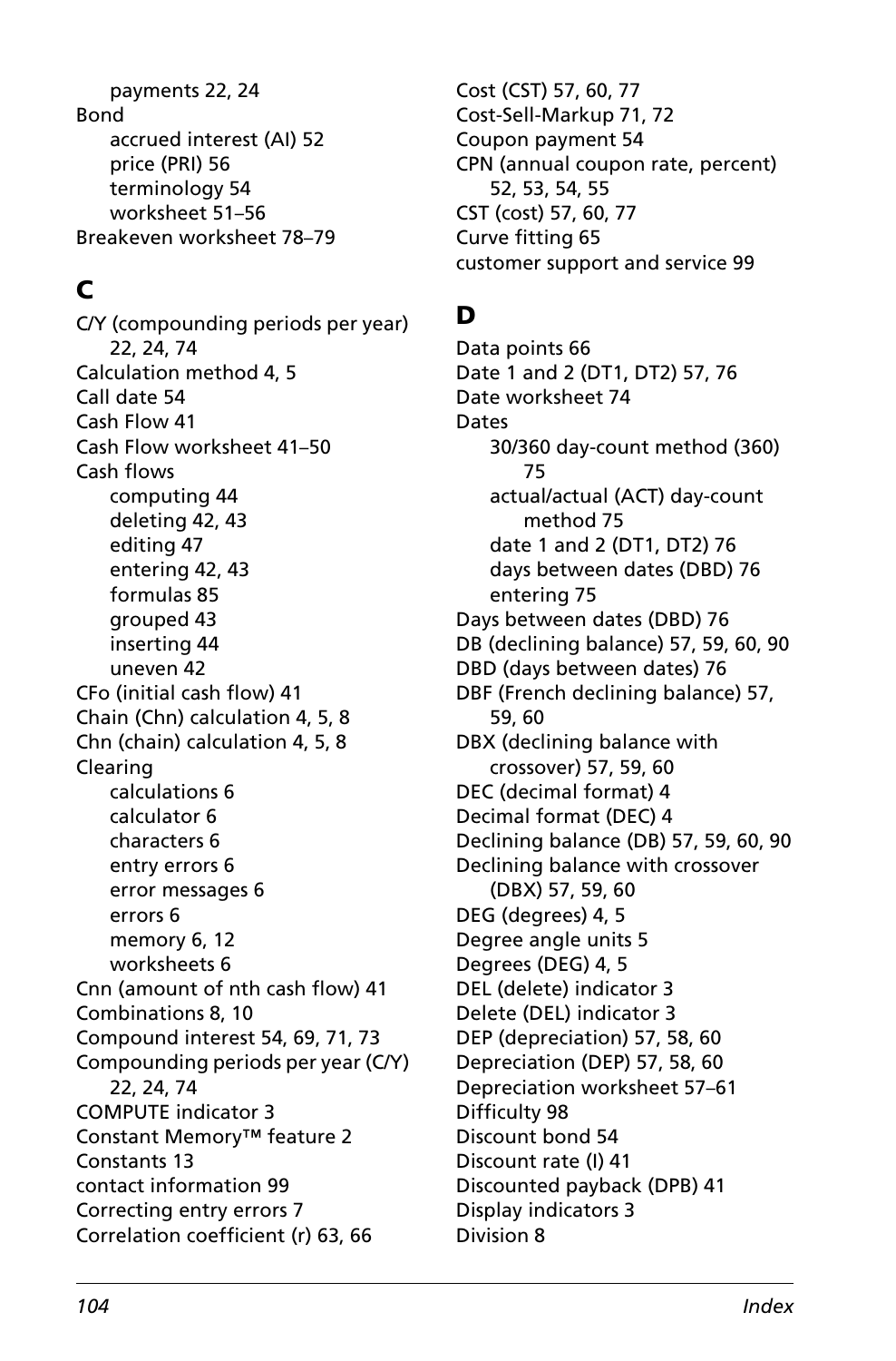Dollar price (PRI) [52](#page-55-0), [54,](#page-57-0) [55](#page-58-0) DPB (discounted payback) [41](#page-44-0) DT1 (starting date) [60](#page-63-0) DT1, DT2 (date 1 and 2) [57](#page-60-0), [76](#page-79-0) DUR (modified duration) [52](#page-55-1)

### **E**

EFF (annual effective rate) [73,](#page-76-0) [74](#page-77-0) END (end-of-period) payments [22,](#page-25-0) [24](#page-27-0) Ending payment (P2) [22,](#page-25-0) [24](#page-27-1) End-of-period (END) payments [22,](#page-25-0) [24](#page-27-0) ENTER indicator [3](#page-6-0) Error clearing [94](#page-97-0) messages [94](#page-97-1) Examples accrued interest [56](#page-59-0) amortization schedule [38](#page-41-0) amount to borrow [36](#page-39-0) annuities [30](#page-33-0) balloon payment [40](#page-43-0) bond price [56](#page-59-0) compound interest [71](#page-74-0) computing basic loan payments [27](#page-30-0) constants [13](#page-16-0) converting interest [74](#page-77-0) correcting an entry error [7](#page-10-0) cost-sell-markup [72](#page-75-0) days between dates [76](#page-79-0) down payment [36](#page-39-0) editing cash flow data [47](#page-50-0) entering cash flow data [47](#page-50-1) future value (savings) [28](#page-31-0) interest received [40](#page-43-0) internal rate of return [48](#page-51-0) last answer [14](#page-17-0) lease with uneven payments [48](#page-51-1) memory [12](#page-15-0) Memory worksheet [81](#page-84-0) modified duration [56](#page-59-0) monthly payments [40](#page-43-0) monthly savings deposits [35](#page-38-0) mortgage payments [38](#page-41-0) net present value [47](#page-50-2), [48](#page-51-2), [49](#page-52-0)

other monthly payments [34](#page-37-0) percent change [71](#page-74-1) perpetual annuities [30](#page-33-0) present value (annuities) [29](#page-32-0) present value (lease with residual value) [33](#page-36-0) present value (savings) [28](#page-31-0) present value (variable cash flow) [33](#page-36-1) profit margin [77](#page-80-0) regular deposits for specific goals [37](#page-40-0) remaining balance (balloon payment) [40](#page-43-0) residual value [33](#page-36-0) saving for future [35](#page-38-0) straight-line depreciation [61](#page-64-0) EXP (exponential regression) [63](#page-66-0), [65](#page-68-0) Exponential regression (EXP) [63](#page-66-0), [65](#page-68-0)

### **F**

Face value [54](#page-57-1) Factorial [10](#page-13-0) FC (fixed cost) [78](#page-81-0), [79](#page-82-0) FCC statement [ii](#page-1-0) Fixed cost (FC) [78](#page-81-0), [79](#page-82-0) Floating-decimal format [4](#page-7-0) Fnn (frequency of nth cash flow) [41](#page-44-1) Forecasting [65](#page-68-1) Formats angle units [4](#page-7-0), [5](#page-8-0) calculation method [5](#page-8-1) decimal places [4](#page-7-0) number separators [4](#page-7-0) setting [4](#page-7-0) Formulas 30/360 day-count method [93](#page-96-0) accrued interest [88](#page-91-0) actual/actual day-count method [92](#page-95-0) amortization [85](#page-88-0) bond price (more than one coupon period to redemption) [88](#page-91-1) bond price (one coupon period or less to redemption) [87](#page-90-0)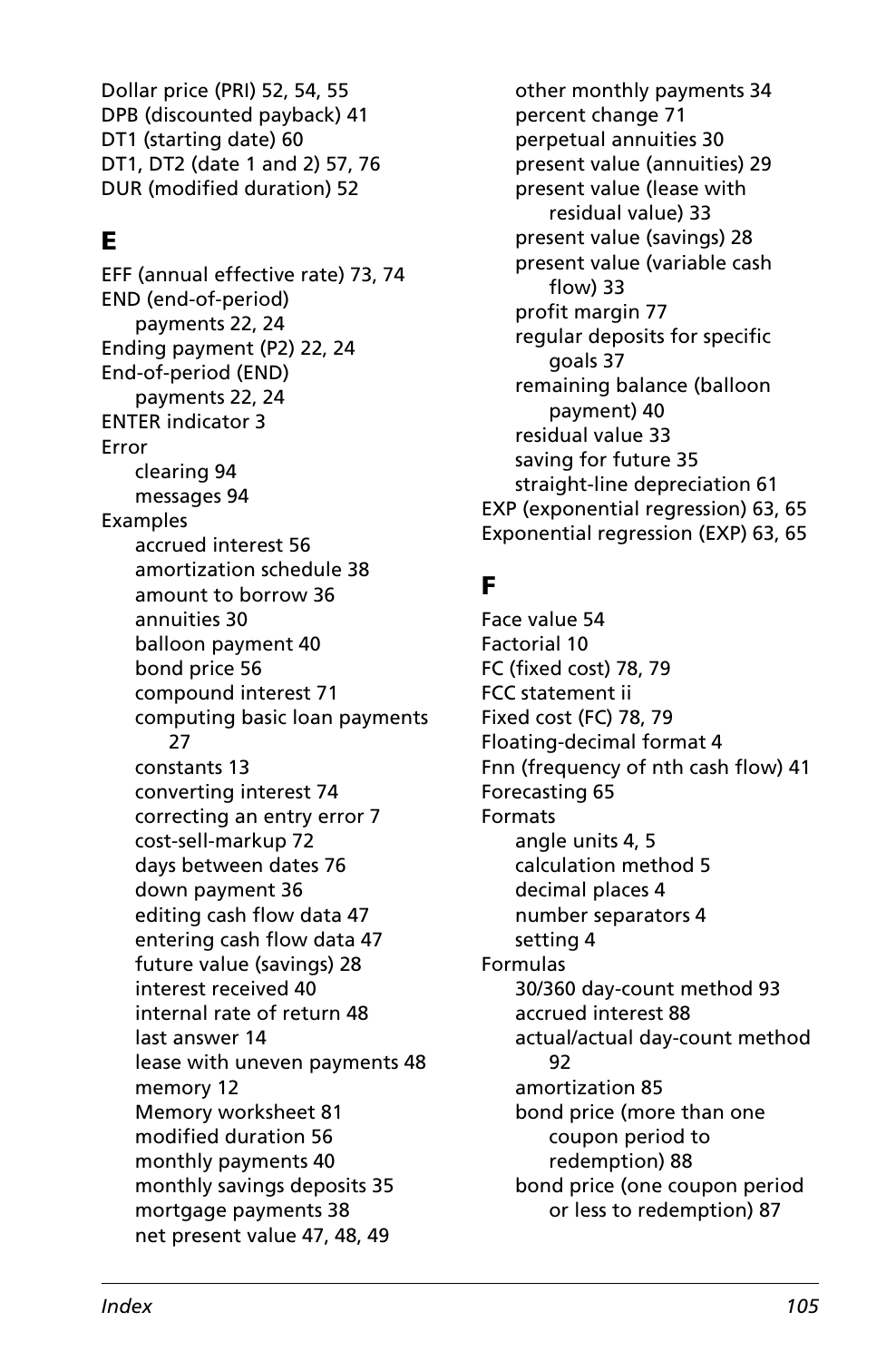bond yield (more than one coupon period to redemption) [88](#page-91-2) bond yield (one coupon period or less to redemption) [87](#page-90-1) bonds [87](#page-90-0) breakeven [92](#page-95-1) cash flow [85](#page-88-1) days between dates [92](#page-95-2) depreciation [88](#page-91-3) depreciation, declining-balance [90](#page-93-0) depreciation, straight-line [89](#page-92-0) depreciation, sum-of-the-years' digits [90](#page-93-1) interest-rate conversions [91](#page-94-0) internal rate of return [86](#page-89-0) net present value [85](#page-88-1) percent change [91](#page-94-1) profit margin [92](#page-95-3) regressions [91](#page-94-2) statistics [90](#page-93-2) time-value-of-money [83](#page-86-0) French declining balance (DBF) [57,](#page-60-0) [59](#page-62-0), [60](#page-63-1) French straight line (SLF) [57](#page-60-0), [59](#page-62-0), [60](#page-63-1) Frequency [44](#page-47-0) cash flow [86](#page-89-1) coupon [53](#page-56-0), [55](#page-58-1) one-variable data [66](#page-69-0) Y value [63,](#page-66-0) [65](#page-68-2) Frequency of nth cash flow (Fnn) [41](#page-44-1) Frequency of X value (Ynn) [65](#page-68-2) Future value (FV) [22,](#page-25-0) [23,](#page-26-0) [24](#page-27-2) FV (future value) [22,](#page-25-0) [23,](#page-26-0) [24](#page-27-2)

# **G**

Grouped cash flows [43](#page-46-0)

### **H**

Hard reset [6](#page-9-0) HYP (hyperbolic) indicator [3](#page-6-1) Hyperbolic (HYP) indicator [3](#page-6-1)

### **I**

I (discount rate) [41](#page-44-1)

I/Y (interest rate per year) [22](#page-25-0), [24](#page-27-3) Inflows [21,](#page-24-0) [23,](#page-26-1) [25](#page-28-0) Initial cash flow (CFo) [41](#page-44-1) INS (insert) indicator [3](#page-6-2) Insert (IND) indicator [3](#page-6-2) INT (interest paid) [22](#page-25-0), [24](#page-27-4) Interest Conversion worksheet [72](#page-75-1) Interest paid (INT) [22](#page-25-0), [24](#page-27-4) Interest rate per year (I/Y) [22](#page-25-0), [24](#page-27-3) Internal rate of return (IRR) [41,](#page-44-2) [45](#page-48-0) INV (inverse) indicator [3](#page-6-3) Inverse (INV) indicator [3](#page-6-3) IRR (internal rate of return) [41,](#page-44-1) [45](#page-48-0)

# **L**

Last Answer (ANS) feature [14](#page-17-0) Leases [21](#page-24-1) LIF (life of the asset) [57,](#page-60-0) [59,](#page-62-0) [60](#page-63-0) Life of the asset (LIF) [57,](#page-60-0) [59,](#page-62-0) [60](#page-63-0) LIN (linear regression) [63,](#page-66-0) [65](#page-68-0) Linear regression (LIN) [63](#page-66-0), [65](#page-68-0) Ln (logarithmic regression) [63,](#page-66-0) [65](#page-68-0) Loans [21,](#page-24-1) [24](#page-27-5) Logarithmic regression (Ln) [63,](#page-66-0) [65](#page-68-0)

### **M**

M01 (starting month) [57](#page-60-0), [59,](#page-62-1) [60](#page-63-0) M0–M9 (memory) [12](#page-15-1), [80](#page-83-0) MAR (profit margin) [77](#page-80-1) Math operations [8](#page-11-0) Mean of  $X(\overline{x})$  [63](#page-66-0), [65](#page-68-3) Mean of Y  $(\bar{x})$  [63](#page-66-0) Memory arithmetic [12](#page-15-0) clearing [12](#page-15-2) examples [12](#page-15-0) recalling from [12](#page-15-0) storing to [12](#page-15-2) Memory worksheet [80](#page-83-0)[–81](#page-84-1) MOD (modified internal rate of return) [41](#page-44-1) Modified duration (DUR) [52](#page-55-1) Modified internal rate of return (MOD) [41](#page-44-1) Mortgages [21](#page-24-1) Multiplication [8](#page-11-0)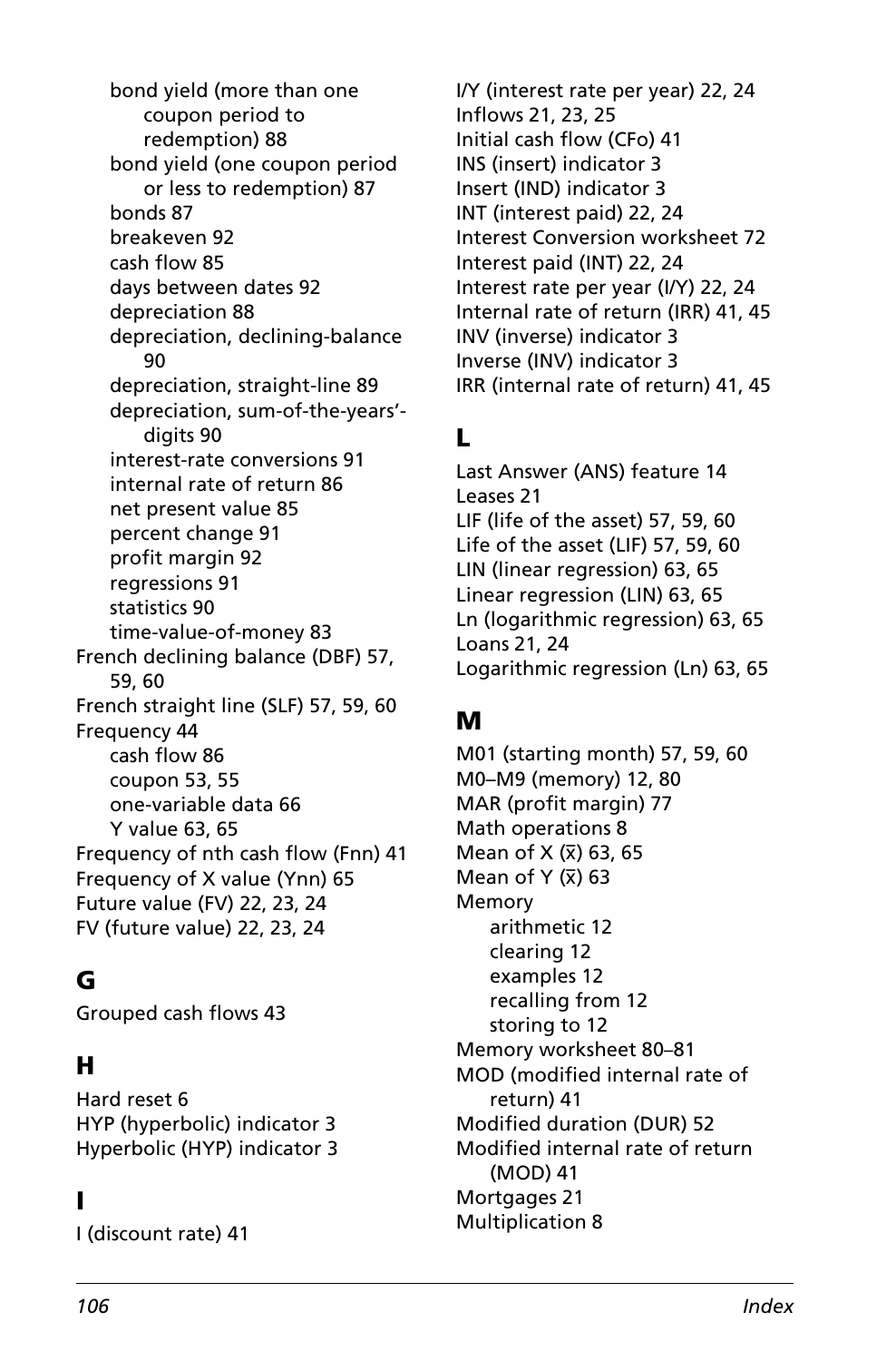### **N**

n (number of observations) [63,](#page-66-0) [65](#page-68-3) N (number of periods) [24](#page-27-2) N (number of periods, TVM worksheet) [22](#page-25-0) Negative (–) indicator [3](#page-6-4) Net future value (NFV) [41](#page-44-0) Net present value (NPV) [41](#page-44-0), [44](#page-47-1) NEW (new value) [70,](#page-73-0) [71,](#page-74-1) [72](#page-75-0) New value (NEW) [70,](#page-73-0) [71,](#page-74-1) [72](#page-75-0) NFV (net future value) [41](#page-44-0) NOM (nominal rate) [74](#page-77-0) Nominal rate (NOM) [73,](#page-76-0) [74](#page-77-0) NPV (net present value) [41](#page-44-1), [44](#page-47-1) Number of observations (n) [63,](#page-66-0) [65](#page-68-3) Number of periods (#PD) [70](#page-73-1), [71](#page-74-1), [72](#page-75-0) Number of periods (#PD), Percent Change/Compound Interest worksheet [70](#page-73-0) Number of periods (N) [24](#page-27-2) Number of periods (N), TVM worksheet [22](#page-25-0) Number separators format [4](#page-7-0)

### **O**

OLD (old value) [70](#page-73-0), [71](#page-74-1), [72](#page-75-0) Old value (OLD) [70,](#page-73-0) [71,](#page-74-1) [72](#page-75-0) One coupon per year (1/Y) [52](#page-55-0), [53](#page-56-1), [55](#page-58-2) One-variable statistics (1-V) [63,](#page-66-0) [65](#page-68-2) Outflows [21](#page-24-2), [25](#page-28-0) Overview of calculator operation [1](#page-4-0)– [19](#page-22-0)

### **P**

P (unit price) [78](#page-81-0), [79](#page-82-0) P/Y (payments per year) [22,](#page-25-0) [24,](#page-27-3) [25](#page-28-1) P1 (starting payment) [22](#page-25-0), [24](#page-27-1) P2 (ending payment) [22,](#page-25-0) [24](#page-27-1) Par value [54](#page-57-1) Parentheses [8](#page-11-0), [10](#page-13-1) Payback (PB) [41](#page-44-0) Payment (PMT) [22,](#page-25-0) [23,](#page-26-0) [24](#page-27-2) Payments per year (P/Y) [22](#page-25-0), [24](#page-27-3), [25](#page-28-1) PB (payback) [41](#page-44-0) Percent [8](#page-11-0) Percent add-on [8](#page-11-0)

Percent change (%CH) [70,](#page-73-0) [71,](#page-74-1) [72](#page-75-0) Percent Change/Compound Interest worksheet [69](#page-72-0) Percent discount [8](#page-11-0) Percent ratio [8](#page-11-0) Permutations [8](#page-11-0), [10](#page-13-2) PFT (profit) [78](#page-81-0), [79](#page-82-0) PMT (payment) [22](#page-25-0), [23](#page-26-0), [24](#page-27-2) Population standard deviation of X  $((x)$  [63](#page-66-0), [65](#page-68-3) Population standard deviation of Y  $($ ( $v)$  [63](#page-66-0) Power regression (PWR) [63](#page-66-0), [65](#page-68-0) Predicted X value (X') [63,](#page-66-0) [65,](#page-68-4) [67](#page-70-0) Predicted Y value (Y') [63,](#page-66-0) [65,](#page-68-4) [67](#page-70-1) Premium bond [54](#page-57-2) Present value (PV) [22](#page-25-0), [23](#page-26-0), [24](#page-27-2) PRI (bond price) [56](#page-59-1) PRI (dollar price) [52](#page-55-0), [54,](#page-57-0) [55](#page-58-0) Principal paid (PRN) [22,](#page-25-0) [24](#page-27-4) PRN (principal paid) [22](#page-25-0), [24](#page-27-4) **Procedures** computing accrued interest [55](#page-58-3) computing basic loan interest [26](#page-29-0) computing bond price [55](#page-58-0) computing bond yield [55](#page-58-4) computing breakeven [79](#page-82-1) computing breakeven quantity [79](#page-82-0) computing compound interest [70](#page-73-1) computing cost-sell-markup [70](#page-73-1) computing dates [75](#page-78-0) computing internal rate of return [45](#page-48-1) computing net present value [45](#page-48-2) computing percent change [70](#page-73-1) computing profit margin [77](#page-80-2) computing statistical results [67](#page-70-2) computing X' [67](#page-70-3) computing Y' [67](#page-70-4) constants for various operations [13](#page-16-0) converting interest [73](#page-76-1) deleting cash flows [43](#page-46-1) entering bond data [55](#page-58-5) entering cash flows [43](#page-46-2) entering data points [66](#page-69-1)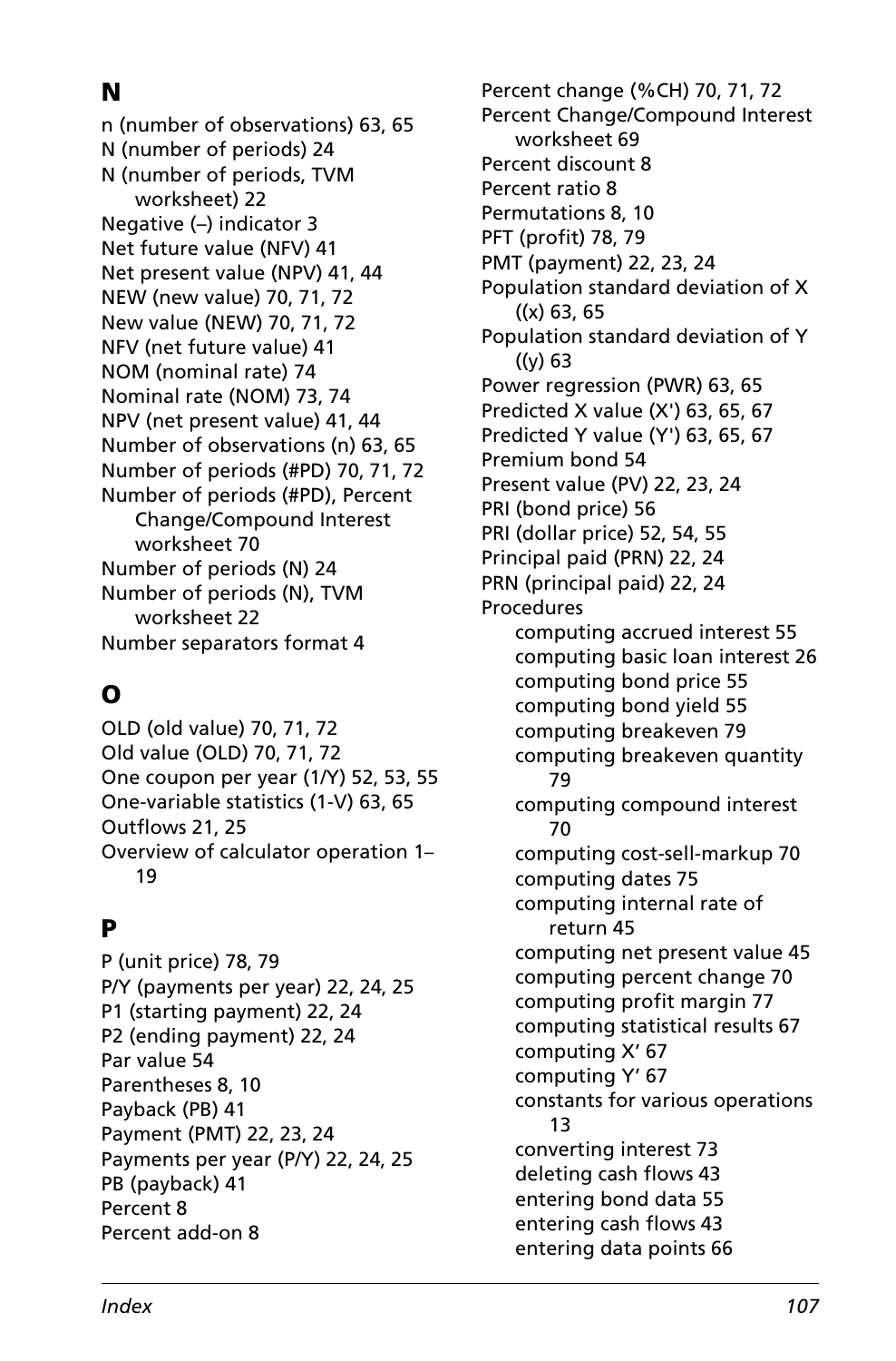entering depreciation data [60](#page-63-0) generating a depreciation schedule [60](#page-63-2) generating amortization schedules [25,](#page-28-2) [26](#page-29-1) inserting cash flows [44](#page-47-2) selecting a depreciation method [60](#page-63-1) selecting a statistics calculation method [67](#page-70-5) selecting bond settings [55](#page-58-2) using the memory worksheet [80](#page-83-1) Profit (PFT) [78](#page-81-0), [79](#page-82-0) Profit margin (MAR) [77](#page-80-1) Profit Margin worksheet [76](#page-79-1)[–78](#page-81-1) PV (present value) [22,](#page-25-0) [23,](#page-26-0) [24](#page-27-2) PWR (power regression) [63](#page-66-0), [65](#page-68-0)

# **Q**

Q (quantity) [78](#page-81-0), [79](#page-82-0) Quantity (Q) [78,](#page-81-0) [79](#page-82-0)

### **R**

r (correlation coefficient) [63](#page-66-0), [66](#page-69-2) RAD (radians) [5](#page-8-0) RAD (radians) indicator [3](#page-6-5) Radians (RAD) [5](#page-8-0) Radians (RAD) indicator [3](#page-6-5) Random numbers [10](#page-13-3) RBV (remaining book value) [57](#page-60-0), [58,](#page-61-0) [60](#page-63-3) RDT (redemption date) [52](#page-55-0), [53,](#page-56-2) [54,](#page-57-3) [55](#page-58-5) RDV (remaining depreciable value) [57](#page-60-0), [58](#page-61-0), [60](#page-63-3) Reading the display [2](#page-5-0) Recalling from memory [12](#page-15-0) Redemption date (RDT) [52,](#page-55-0) [53](#page-56-2), [54,](#page-57-3) [55](#page-58-5) Redemption value (RV) [52](#page-55-0), [53](#page-56-3), [54](#page-57-4) Regression models exponential [65](#page-68-0) linear [65](#page-68-0) logarithmic [65](#page-68-0) power [65](#page-68-0) Reinvestment rate (RI) [41](#page-44-1) Remaining book value (RBV) [57,](#page-60-0) [58,](#page-61-0) [60](#page-63-3)

Remaining depreciable value (RDV) [57](#page-60-0), [58](#page-61-0), [60](#page-63-3) Resetting amortization variables [23](#page-26-2) bond variables [52](#page-55-2) breakeven variables [78](#page-81-2) cash flow variables [42](#page-45-0) date variables [75](#page-78-1) depreciation variables [58](#page-61-1) interest conversion variables [73](#page-76-2) percent change/compound interest variables [70](#page-73-2) statistics variables [64](#page-67-0) TVM variables [23](#page-26-2) Resetting calculator [6](#page-9-1) hard reset [6](#page-9-0) pressing keys [6](#page-9-1) RI (reinvestment rate) [41](#page-44-1) Rounding [10,](#page-13-4) [96](#page-99-0) RV (redemption value) [52](#page-55-0), [53](#page-56-3), [54](#page-57-4), [55](#page-58-5)

# **S**

SAL (salvage value) [57,](#page-60-0) [60](#page-63-0) Salvage value (SAL) [57,](#page-60-0) [60](#page-63-0) Sample standard deviation of X (Sx) [63](#page-66-0), [65](#page-68-3) Sample standard deviation of Y (Sy) [63](#page-66-0) Savings [21](#page-24-1) Scientific notation [11](#page-14-0) SDT (settlement date) [52](#page-55-0), [54,](#page-57-5) [55](#page-58-5) Second (2nd) functions [2](#page-5-1) indicator [3](#page-6-6) Quit [2](#page-5-2) SEL (selling price) [77](#page-80-1) Selling price (SEL) [77](#page-80-1) service and support [99](#page-102-0) SET (setting) indicator [3](#page-6-7) Setting (SET) indicator [3](#page-6-7) Settlement date (SDT) [52](#page-55-0), [54,](#page-57-5) [55](#page-58-5) SL (straight line) [57](#page-60-0), [59](#page-62-0), [60](#page-63-1) SLF (French straight line) [57](#page-60-0), [59](#page-62-0), [60](#page-63-1) Slope (b) [63](#page-66-0) Square [8](#page-11-0) Square root [8](#page-11-0) Starting date (DT1) [60](#page-63-0)